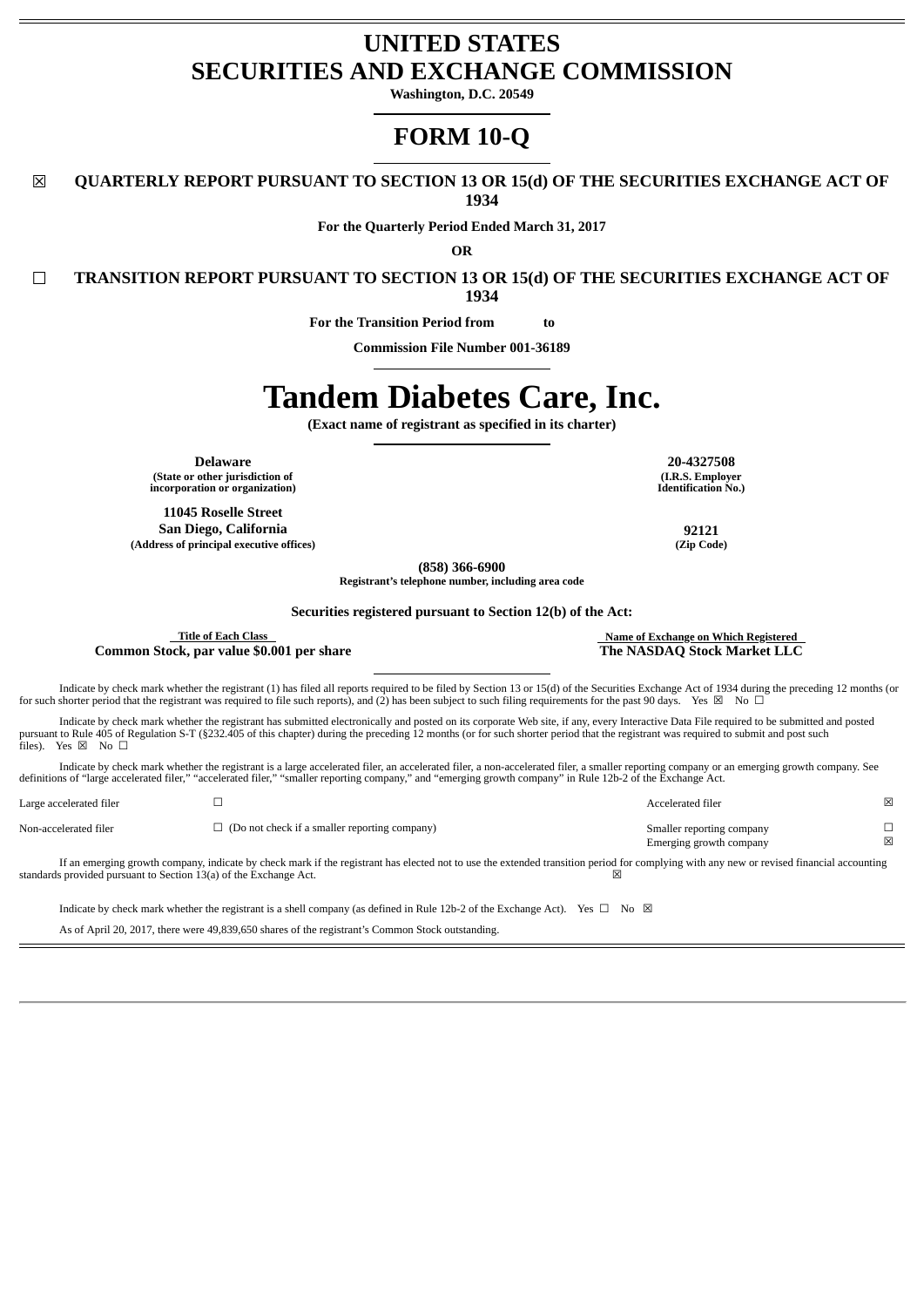# **TABLE OF CONTENTS**

| 3                                                                                                                                                                                                                                                                                                                                                                                                             |
|---------------------------------------------------------------------------------------------------------------------------------------------------------------------------------------------------------------------------------------------------------------------------------------------------------------------------------------------------------------------------------------------------------------|
| 4                                                                                                                                                                                                                                                                                                                                                                                                             |
| 14                                                                                                                                                                                                                                                                                                                                                                                                            |
| 25                                                                                                                                                                                                                                                                                                                                                                                                            |
| 25                                                                                                                                                                                                                                                                                                                                                                                                            |
| 26                                                                                                                                                                                                                                                                                                                                                                                                            |
| 26                                                                                                                                                                                                                                                                                                                                                                                                            |
| 26                                                                                                                                                                                                                                                                                                                                                                                                            |
| 56                                                                                                                                                                                                                                                                                                                                                                                                            |
| 56                                                                                                                                                                                                                                                                                                                                                                                                            |
| 56                                                                                                                                                                                                                                                                                                                                                                                                            |
| 56                                                                                                                                                                                                                                                                                                                                                                                                            |
| 57                                                                                                                                                                                                                                                                                                                                                                                                            |
|                                                                                                                                                                                                                                                                                                                                                                                                               |
| Condensed Balance Sheets at March 31, 2017 (Unaudited) and December 31, 2016<br>Condensed Statements of Operations and Comprehensive Loss for the Three Months Ended March 31, 2017 and 2016 (Unaudited)<br>Condensed Statements of Cash Flows for the Three Months Ended March 31, 2017 and 2016 (Unaudited)<br><b>Management's Discussion and Analysis of Financial Condition and Results of Operations</b> |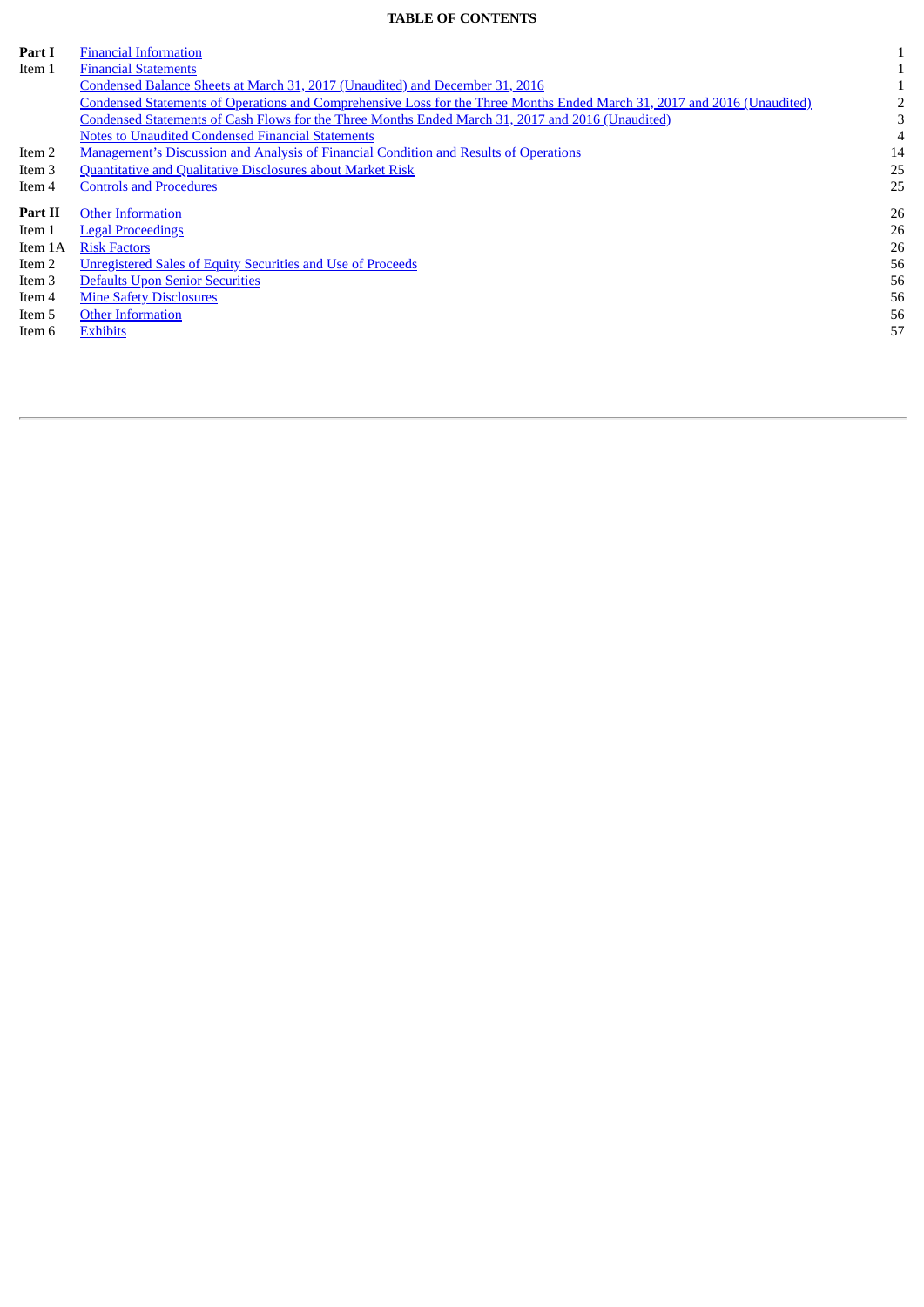## **TANDEM DIABETES CARE, INC. CONDENSED BALANCE SHEETS (In thousands, except par value)**

<span id="page-2-2"></span><span id="page-2-1"></span><span id="page-2-0"></span>

|                                                                                                                                                                                                    | March 31,     | December 31, |            |  |  |
|----------------------------------------------------------------------------------------------------------------------------------------------------------------------------------------------------|---------------|--------------|------------|--|--|
|                                                                                                                                                                                                    | 2017          | 2016         |            |  |  |
|                                                                                                                                                                                                    | (Unaudited)   |              | (Note 1)   |  |  |
| <b>Assets</b>                                                                                                                                                                                      |               |              |            |  |  |
| Current assets:                                                                                                                                                                                    |               |              |            |  |  |
| Cash and cash equivalents                                                                                                                                                                          | \$<br>40,334  | \$           | 44,678     |  |  |
| Restricted cash                                                                                                                                                                                    |               |              | 2,000      |  |  |
| Short-term investments                                                                                                                                                                             | 3.676         |              | 8,860      |  |  |
| Accounts receivable, net                                                                                                                                                                           | 7,687         |              | 11,172     |  |  |
| Inventory, net                                                                                                                                                                                     | 23,748        |              | 21,195     |  |  |
| Prepaid and other current assets                                                                                                                                                                   | 4,489         |              | 4,187      |  |  |
| Total current assets                                                                                                                                                                               | 79,934        |              | 92,092     |  |  |
| Restricted cash-long-term                                                                                                                                                                          | 10,000        |              |            |  |  |
| Property and equipment, net                                                                                                                                                                        | 20,927        |              | 18,409     |  |  |
| Patents, net                                                                                                                                                                                       | 1,704         |              | 1,784      |  |  |
| Other long-term assets                                                                                                                                                                             | 149           |              | 107        |  |  |
| <b>Total assets</b>                                                                                                                                                                                | \$<br>112,714 | \$           | 112,392    |  |  |
| Liabilities and stockholders' deficit                                                                                                                                                              |               |              |            |  |  |
| Current liabilities:                                                                                                                                                                               |               |              |            |  |  |
| Accounts payable                                                                                                                                                                                   | \$<br>4,890   | \$           | 7,513      |  |  |
| Accrued expense                                                                                                                                                                                    | 2,484         |              | 1,629      |  |  |
| Employee-related liabilities                                                                                                                                                                       | 11,630        |              | 10,183     |  |  |
| Deferred revenue                                                                                                                                                                                   | 3,746         |              | 5,208      |  |  |
| Other current liabilities                                                                                                                                                                          | 6,465         |              | 6,943      |  |  |
| Total current liabilities                                                                                                                                                                          | 29,215        |              | 31,476     |  |  |
| Notes payable-long-term                                                                                                                                                                            | 73,763        |              | 78,960     |  |  |
| Deferred rent-long-term                                                                                                                                                                            | 3,976         |              | 2,609      |  |  |
| Other long-term liabilities                                                                                                                                                                        | 7,628         |              | 5,274      |  |  |
| <b>Total liabilities</b>                                                                                                                                                                           | 114,582       |              | 118,319    |  |  |
| Commitments and contingencies (Note 8)                                                                                                                                                             |               |              |            |  |  |
| Stockholders' equity:                                                                                                                                                                              |               |              |            |  |  |
| Common stock, \$0.001 par value; 100,000 shares authorized as of March 31, 2017 and December 31,<br>2016, 49,836 and 31,096 shares issued and outstanding at March 31, 2017 and December 31, 2016, |               |              |            |  |  |
| respectively.                                                                                                                                                                                      | 50            |              | 31         |  |  |
| Additional paid-in capital                                                                                                                                                                         | 426,454       |              | 398,623    |  |  |
| Accumulated other comprehensive income (loss)                                                                                                                                                      |               |              | (1)        |  |  |
| Accumulated deficit                                                                                                                                                                                | (428, 372)    |              | (404, 580) |  |  |
| Total stockholders' deficit                                                                                                                                                                        | (1,868)       |              | (5,927)    |  |  |
| Total liabilities and stockholders' deficit                                                                                                                                                        | \$<br>112,714 | \$           | 112,392    |  |  |

*See accompanying notes to unaudited condensed financial statements.*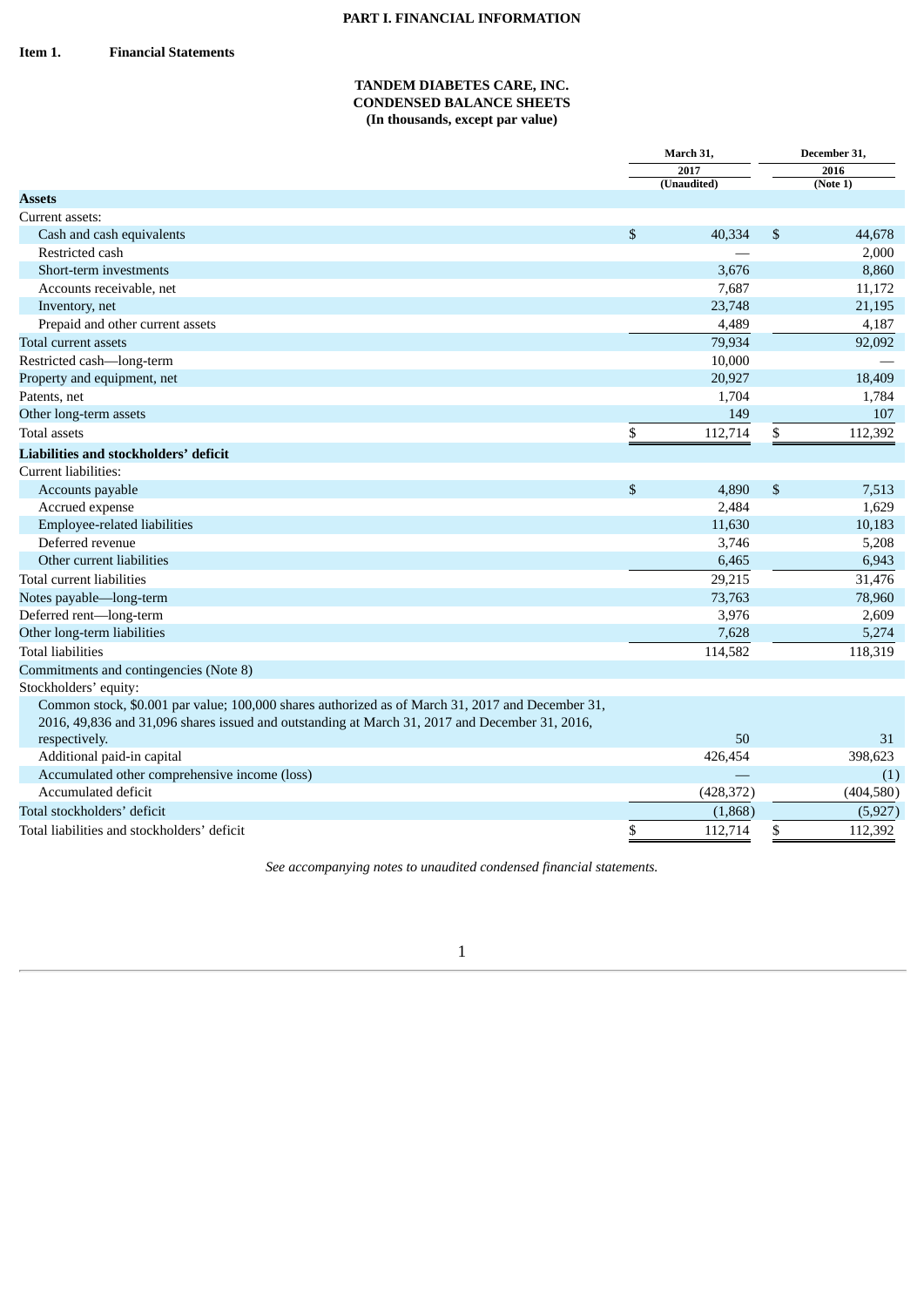## **TANDEM DIABETES CARE, INC. CONDENSED STATEMENTS OF OPERATIONS AND COMPREHENSIVE LOSS (Unaudited) (In thousands, except per share data)**

<span id="page-3-0"></span>

|                                                                              |     | Three Months Ended March 31, |                |           |  |  |
|------------------------------------------------------------------------------|-----|------------------------------|----------------|-----------|--|--|
|                                                                              |     | 2017                         |                | 2016      |  |  |
| <b>Sales</b>                                                                 | \$. | 18,977                       | $\mathfrak{S}$ | 20,058    |  |  |
| Cost of sales                                                                |     | 12,224                       |                | 13,130    |  |  |
| Gross profit                                                                 |     | 6,753                        |                | 6,928     |  |  |
| Operating expenses:                                                          |     |                              |                |           |  |  |
| Selling, general and administrative                                          |     | 22,849                       |                | 21,997    |  |  |
| Research and development                                                     |     | 5,130                        |                | 4,169     |  |  |
| Total operating expenses                                                     |     | 27,979                       |                | 26,166    |  |  |
| Operating loss                                                               |     | (21, 226)                    |                | (19, 238) |  |  |
| Other income (expense), net:                                                 |     |                              |                |           |  |  |
| Interest and other income                                                    |     | 59                           |                | 118       |  |  |
| Interest and other expense                                                   |     | (2,625)                      |                | (1,364)   |  |  |
| Total other expense, net                                                     |     | (2,566)                      |                | (1,246)   |  |  |
| Net loss                                                                     |     | (23,792)                     | \$             | (20, 484) |  |  |
| Other comprehensive loss:                                                    |     |                              |                |           |  |  |
| Unrealized gain on short-term investments                                    | \$  |                              | \$             | 20        |  |  |
| Comprehensive loss                                                           |     | (23,791)                     | \$             | (20, 464) |  |  |
| Net loss per share, basic and diluted                                        |     | (0.75)                       |                | (0.68)    |  |  |
| Weighted average shares used to compute basic and diluted net loss per share |     | 31,889                       |                | 30,294    |  |  |

*See accompanying notes to unaudited condensed financial statements.*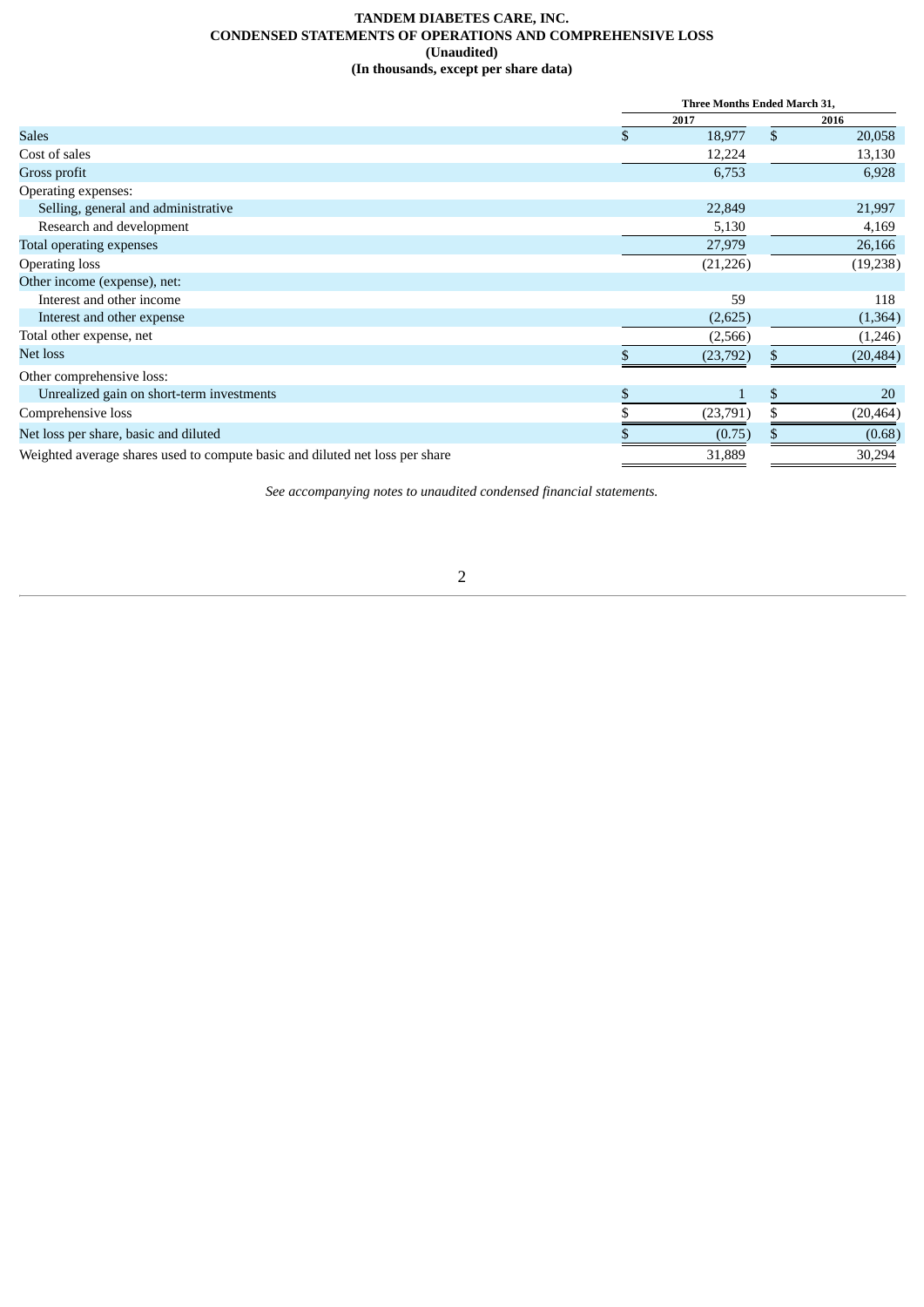## **TANDEM DIABETES CARE, INC. CONDENSED STATEMENTS OF CASH FLOWS (Unaudited) (In thousands)**

<span id="page-4-0"></span>

|                                                                                   |    | <b>Three Months Ended March 31,</b> |      |           |
|-----------------------------------------------------------------------------------|----|-------------------------------------|------|-----------|
|                                                                                   |    | 2017                                |      | 2016      |
| <b>Operating activities</b>                                                       |    |                                     |      |           |
| Net loss                                                                          | \$ | (23,792)                            | \$   | (20, 484) |
| Adjustments to reconcile net loss to net cash used in operating activities:       |    |                                     |      |           |
| Depreciation and amortization expense                                             |    | 1,428                               |      | 1,334     |
| Interest expense related to amortization of debt discount and debt issuance costs |    | 294                                 |      | 78        |
| Provision for allowance for doubtful accounts                                     |    | 307                                 |      | 372       |
| Provision for inventory reserve                                                   |    | 131                                 |      |           |
| Payment in kind interest accrual of notes payable                                 |    | 405                                 |      | 212       |
| Amortization of premium (discount) on short-term investments                      |    | (13)                                |      | 17        |
| Stock-based compensation expense                                                  |    | 2,964                               |      | 2,800     |
| Other                                                                             |    | 64                                  |      | (35)      |
| Changes in operating assets and liabilities:                                      |    |                                     |      |           |
| Accounts receivable, net                                                          |    | 3,178                               |      | 4,590     |
| Inventory                                                                         |    | (2,615)                             |      | (2,622)   |
| Prepaid and other current assets                                                  |    | (468)                               |      | (572)     |
| Other long-term assets                                                            |    | (43)                                |      | (2)       |
| Accounts payable                                                                  |    | (2,725)                             |      | 1,020     |
| Accrued expense                                                                   |    | 855                                 |      | 36        |
| Employee-related liabilities                                                      |    | 1,447                               |      | (2,223)   |
| Deferred revenue                                                                  |    | (1, 423)                            |      | (141)     |
| Other current liabilities                                                         |    | (382)                               |      | (139)     |
| Deferred rent                                                                     |    | (162)                               |      | (210)     |
| Other long-term liabilities                                                       |    | (262)                               |      | 24        |
| Net cash used in operating activities                                             |    | (20, 812)                           |      | (15, 945) |
| <b>Investing activities</b>                                                       |    |                                     |      |           |
| Purchase of short-term investments                                                |    |                                     |      | (13, 441) |
| Proceeds from sales and maturities of short-term investments                      |    | 5,250                               |      | 13,750    |
| Purchase of property and equipment                                                |    | (2,643)                             |      | (1,945)   |
| Net cash provided by (used in) investing activities                               |    | 2,607                               |      | (1,636)   |
| <b>Financing activities</b>                                                       |    |                                     |      |           |
| Issuance of notes payable, net of issuance costs                                  |    |                                     |      | 14,994    |
| Restricted cash in connection with notes payable                                  |    | (8,000)                             |      |           |
| Proceeds from public offering, net of offering costs                              |    | 21,595                              |      |           |
| Proceeds from issuance of common stock                                            |    | 266                                 |      | 109       |
| Net cash provided by financing activities                                         |    | 13,861                              |      | 15,103    |
| Net decrease in cash and cash equivalents                                         |    | (4, 344)                            |      | (2, 478)  |
| Cash and cash equivalents at beginning of period                                  |    | 44,678                              |      | 43,088    |
| Cash and cash equivalents at end of period                                        | \$ | 40,334                              | \$   | 40,610    |
| Supplemental disclosures of cash flow information                                 |    |                                     |      |           |
| Interest paid                                                                     | \$ | 1,926                               | \$   | 1,009     |
| Supplemental schedule of noncash investing and financing activities               |    |                                     |      |           |
| Lease incentive - lessor-paid tenant improvements                                 | \$ | 1,773                               | \$   |           |
| Debt discount included in other long-term liabilities                             | \$ | 2,559                               | $\,$ | 452       |
|                                                                                   |    |                                     |      |           |
| Common stock warrants issued in connection with term loan                         | \$ | 3,331                               | \$   |           |
| Public offering costs included in accounts payable                                | \$ | 374                                 | \$   |           |
| Property and equipment included in accounts payable                               | \$ | 229                                 | \$   | 441       |

*See accompanying notes to unaudited condensed financial statements.*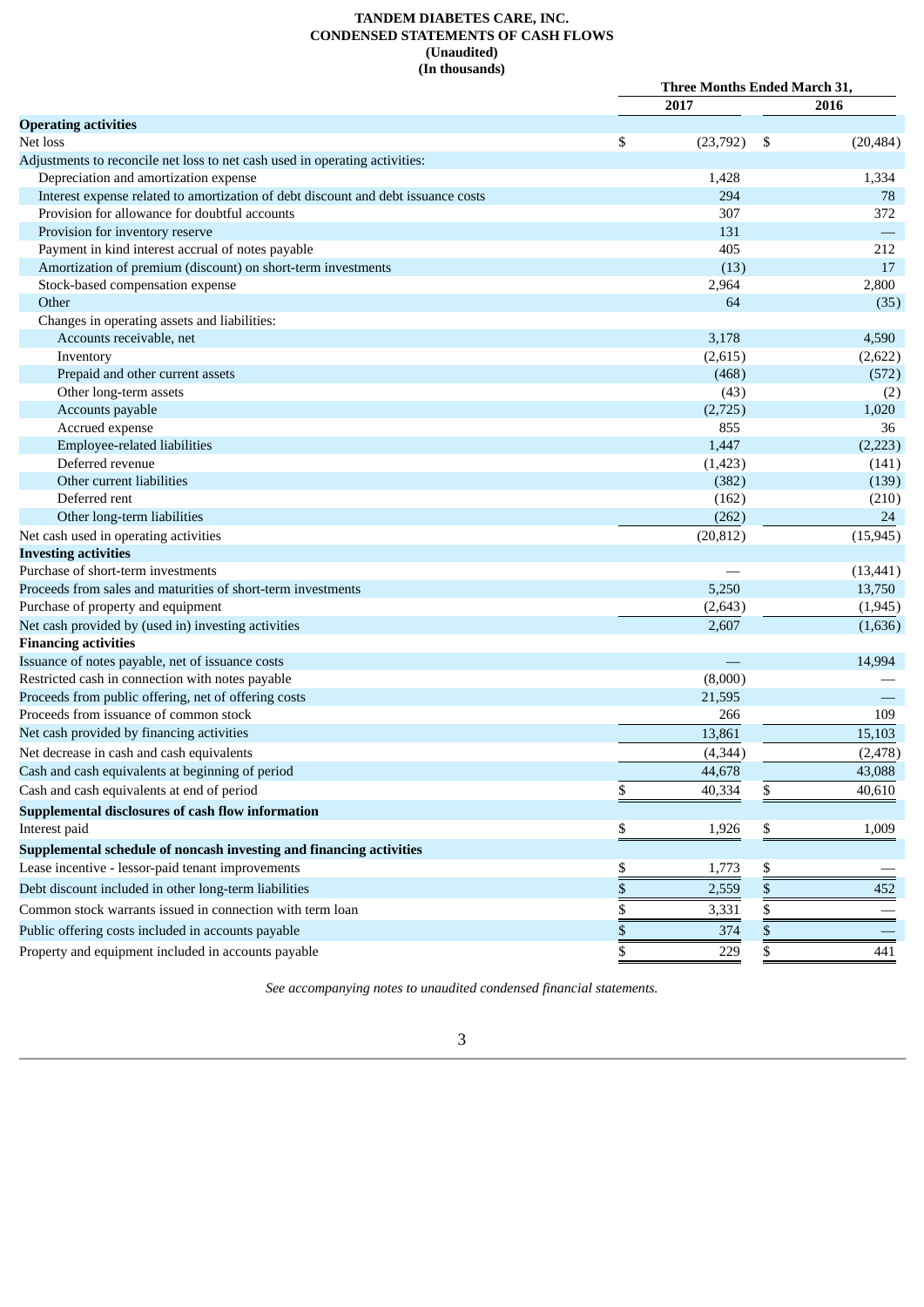#### **TANDEM DIABETES CARE, INC.**

#### **NOTES TO UNAUDITED CONDENSED FINANCIAL STATEMENTS**

#### <span id="page-5-0"></span>**1. Organization and Basis of Presentation**

#### *The Company*

Tandem Diabetes Care, Inc. is a medical device company focused on the design, development and commercialization of products for people with insulin-dependent diabetes. The Company is incorporated in the state of Delaware. Unless the context requires otherwise, the terms the "Company" or "Tandem" refer to Tandem Diabetes Care, Inc.

The Company manufactures and sells insulin pump products in the United States that are designed to address large and differentiated needs of the insulin-dependent diabetes market. During the first quarter of 2017, the Company's pump products included:

- the t:slim X2 Insulin Delivery System, or t:slim X2,
- the t:flex Insulin Delivery System, or t:flex, and
- the t:slim G4 Insulin Delivery System, or t:slim G4.

The Company began commercial sales of its first product, t:slim, in August 2012. During 2015, the Company commenced commercial sales of two additional insulin pumps: t:flex in May 2015 and t:slim G4 in September 2015.

In July 2016, the Company received clearance from the U.S. Food and Drug Administration ("FDA") to begin offering the Tandem Device Updater, a Mac and PC-compatible tool for the remote update of Tandem insulin pump software.

In July 2016, the Company announced and launched a Technology Upgrade Program that provides eligible t:slim and t:slim G4 customers a path to obtain t:slim X2. Participating customers have the right to exchange their original t:slim and t:slim G4 for a t:slim X2, under a variable pricing structure. The Technology Upgrade Program expires on September 30, 2017.

In October 2016, the Company began shipping t:slim X2. As a result, the Company discontinued new shipments of t:slim, though the Company will continue to provide ongoing service and support to existing t:slim Pump customers.

Effective December 31, 2016, the Company adopted FASB Accounting Standard Codification ("ASC") Topic 205-40, Presentation of Financial Statements – Going Concern, which requires that management evaluate whether there are relevant conditions and events that, in the aggregate, raise substantial doubt about the entity's ability to continue as a going concern and to meet its obligations as they become due within one year after the date that the financial statements are issued.

The Company has incurred operating losses since its inception and as reflected in the accompanying financial statements, the Company has an accumulated deficit of \$428.4 million as of March 31, 2017, which includes a net loss of \$23.8 million for the three months ended March 31, 2017. The Company had cash and cash equivalents and short-term investments of \$54.0 million at March 31, 2017, including \$10.0 million of restricted cash as required by the Company's term loan agreement (as amended by Consent and Amendment Agreement, dated June 20, 2014, Omnibus Amendment Agreement No. 2, dated February 23, 2015, Amendment No. 3 to Term Loan Agreement, dated January 8, 2016, and Waiver and Amendment No. 4 to Term Loan Agreement, dated March 7, 2017, the "Term Loan Agreement") with Capital Royalty Partners II, L.P. and its affiliate funds ("Capital Royalty Partners"). The Company used \$20.8 million in cash from operations in the three months ended March 31, 2017. The Company concluded that, at the date the financial statements in this Quarterly Report on Form 10-Q for the three months ended March 31, 2017 (the "Quarterly Report") were issued, it did not have sufficient cash to fund its operations for the next twelve months without additional financing and, therefore, there was substantial doubt about its ability to continue as a going concern within one year after the date the financial statements were issued.

The financial statements included in this Quarterly Report have been prepared on a basis that assumes that the Company will continue as a going concern, and do not include any adjustments that may result from the outcome of this uncertainty. This basis of accounting contemplates the recovery of the Company's assets and the satisfaction of the Company's liabilities and commitments in the normal course of business and does not include any adjustments to reflect the possible future effects of the recoverability and classification of recorded asset amounts or amounts and classification of liabilities that might be necessary should the Company be unable to continue as a going concern.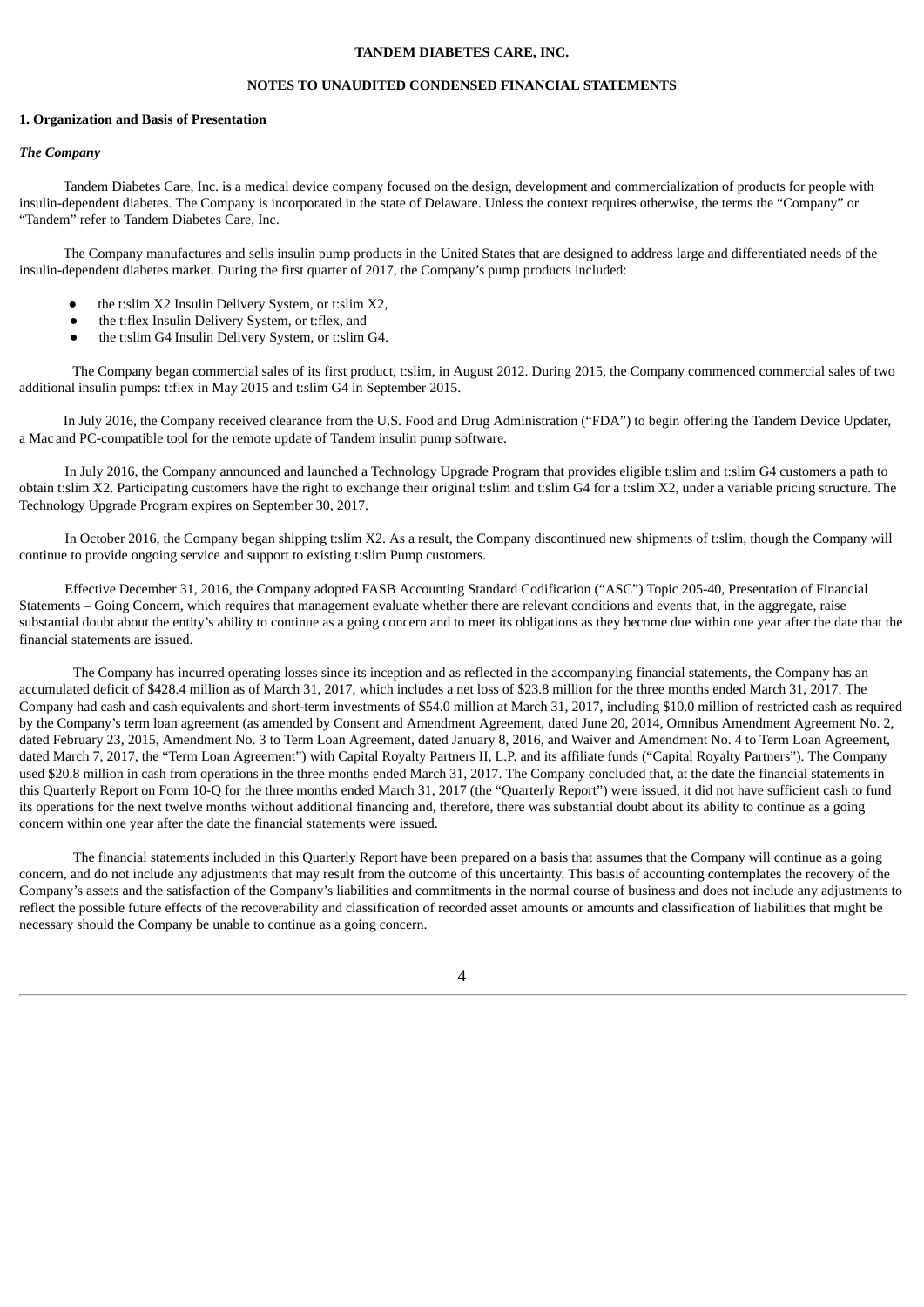The Company believes that it will be necessary to raise additional funding. The Company may seek additional capital from public or private offerings of its capital stock or it may elect to borrow additional amounts under new debt financing arrangements or from other sources. If the Company issues equity or debt securities to raise additional funding, its existing stockholders may experience dilution, it may incur significant financing costs, and the new equity or debt securities may have rights, preferences and privileges senior to those of its existing stockholders. The Company's ability to continue as a going concern, meet its minimum liquidity requirements in the future or satisfy the other covenants under the Term Loan Agreement is dependent on its ability to raise significant additional capital, of which there can be no assurance. If the Company cannot generate sufficient revenues from the sale of its products or secure additional financing on acceptable terms, it may be forced to significantly alter its business strategy, substantially curtail its current operations, or cease operations altogether.

#### *Basis of Presentation*

The Company has prepared the accompanying unaudited condensed financial statements in accordance with accounting principles generally accepted in the United States of America ("U.S. GAAP") for interim financial information and pursuant to the instructions to Form 10-Q and Article 10 of Regulation S-X. Accordingly, they do not include all of the information and disclosures required by U.S. GAAP for complete financial statements. In the opinion of management, all adjustments which are of a normal and recurring nature, considered necessary for a fair presentation of the financial information contained herein, have been included.

Interim financial results are not necessarily indicative of results anticipated for the full year or any other period(s). These unaudited condensed financial statements should be read in conjunction with the Company's audited financial statements and footnotes included in the Company's Annual Report on Form 10-K for the year ended December 31, 2016 ("Annual Report"), from which the balance sheet information herein was derived, but exclude disclosures required by U.S. GAAP for complete financial statements.

#### **2. Summary of Significant Accounting Policies**

There have been no significant changes in our significant accounting policies during the three months ended March 31, 2017, as compared with those disclosed in the Annual Report.

#### *Use of Estimates*

The preparation of the financial statements in conformity with U.S. GAAP requires management to make informed estimates and assumptions that affect the reported amounts of assets, liabilities, revenues and expenses, and the disclosure of contingent assets and liabilities in the Company's financial statements and accompanying notes as of the date of the financial statements. Actual results could materially differ from those estimates and assumptions.

#### *Restricted Cash*

The Company recorded \$10.0 million and \$2.0 million of restricted cash as of March 31, 2017 and December 31, 2016, respectively, for the minimum cash balance requirement in connection with the Term Loan Agreement (see Note 6, "Term Loan Agreement").

#### *Accounts Receivable*

The Company grants credit to various customers in the normal course of business. The Company maintains an allowance for doubtful accounts for potential credit losses. Provisions are made based on historical experience, assessment of specific risk, specific review of outstanding invoices, and various additional assumptions and estimates that are believed to be reasonable under the circumstances. Uncollectible accounts are written off against the allowance after appropriate collection efforts have been exhausted and when it is deemed that a balance is uncollectible.

#### *Fair Value of Financial Instruments*

The carrying amounts of cash and cash equivalents, accounts receivable, accounts payable, accrued expense, and employee-related liabilities are reasonable estimates of their fair values because of the short-term nature of these assets and liabilities. Short-term investments are carried at fair value. Based on the borrowing rates currently available for loans with similar terms, the Company believes that the fair value of its long-term notes payable approximates its carrying value.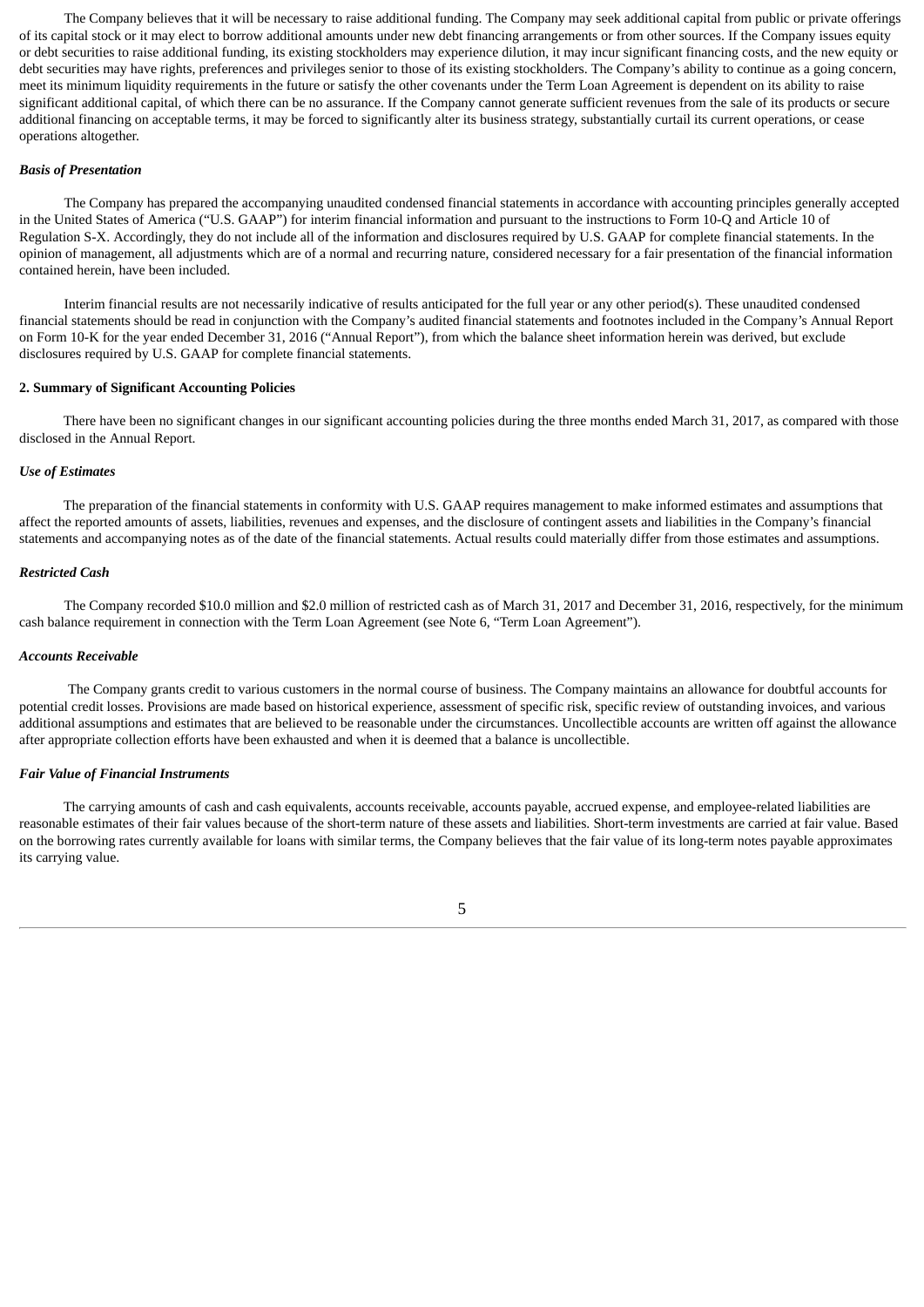The Company offers trade-in rights to certain eligible customers, which are determined to be guarantees under applicable accounting guidance. The Company records a liability for the estimated fair value of the guarantees at their inception. If actual results differ significantly from these estimates, the Company's results of operations could be materially affected. For further details regarding our guarantees, see the information included under the heading "Revenue Recognition" within this Note 2, as well as the information in Note 5, "Fair Value Measurements."

#### *Revenue Recognition*

Revenue is generated from sales in the United States of insulin pumps, disposable cartridges and infusion sets to individual customers and third-party distributors that resell the product to insulin-dependent diabetes customers. The Company is paid directly by customers who use the products, distributors and third-party insurance payors.

Revenue is recognized when persuasive evidence of an arrangement exists, delivery has occurred and title passed, the price is fixed or determinable, and collectability is reasonably assured.

#### *Trade-In Rights*

The trade-in rights associated with the Company's Technology Upgrade Program are accounted for as guarantees or rights to return based on specific factors and circumstances, including the period of time the trade-in rights are exercisable, the likelihood that the trade-in rights will be exercised, and the amount of the specified-price trade-in value.

The Company has determined that trade-in rights for t:slim G4 Pump customers are guarantees. The Company accounts for the guarantees under applicable accounting standards, which require a guarantor to recognize, at the inception of a guarantee, a liability for the estimated fair value of the obligation undertaken in issuing certain guarantees. Subsequently, the initial liability recognized for the guarantee is reduced as the Company is released from the risk under the guarantee, which is when the trade-in right is exercised or the right expires. The guarantee is accounted for as an element of a multiple element arrangement. The estimated fair value of the guarantees are based on various economic and customer behavioral assumptions, including the probability of a trade-in, the specified trade-in amount, the expected fair value of the used t:slim G4 Pump at trade-in and the expected sales price of t:slim X2 Pump. The Company recorded \$1.3 million and \$1.2 million as guarantee liability in other current liabilities on the accompanying balance sheet, as of March 31, 2017 and December 31, 2016, respectively.

The Company has determined that t:slim Pump trade-in rights are in-substance rights to return products. Such rights to return are accounted for pursuant to the right of return accounting guidance. As the Company does not have sufficient history to reasonably estimate returns associated with trade-in rights, all eligible t:slim Pump sales between July 2016 and October 2016, which is when the Company discontinued new shipments of t:slim, were recorded as deferred revenue until the trade-in right is exercised or the right expires. The Company recorded \$1.7 million and \$3.2 million as a trade-in rights reserve in deferred revenue on the accompanying balance sheets, as of March 31, 2017 and December 31, 2016, respectively.

#### *Revenue Recognition for Arrangements with Multiple Deliverables*

The Company considers the deliverables in its product offering as separate units of accounting and recognizes deliverables as revenue upon delivery only if (i) the deliverable has standalone value and (ii) if the arrangement includes a general right of return relative to the delivered item(s), delivery or performance of the undelivered item(s) is probable and substantially controlled by the Company. The Company allocates consideration to the separate units of accounting, unless the undelivered elements were deemed perfunctory and inconsequential. The amount of the determined guarantee fair value is allocated in full to the guarantee and the remaining allocable consideration is allocated to other separate units of accounting using the relative selling price method, in which allocation of consideration is based on vendor-specific objective evidence ("VSOE") if available, third-party evidence ("TPE"), or if VSOE and TPE are not available, management's best estimate of a standalone selling price ("ESP") for the undelivered elements.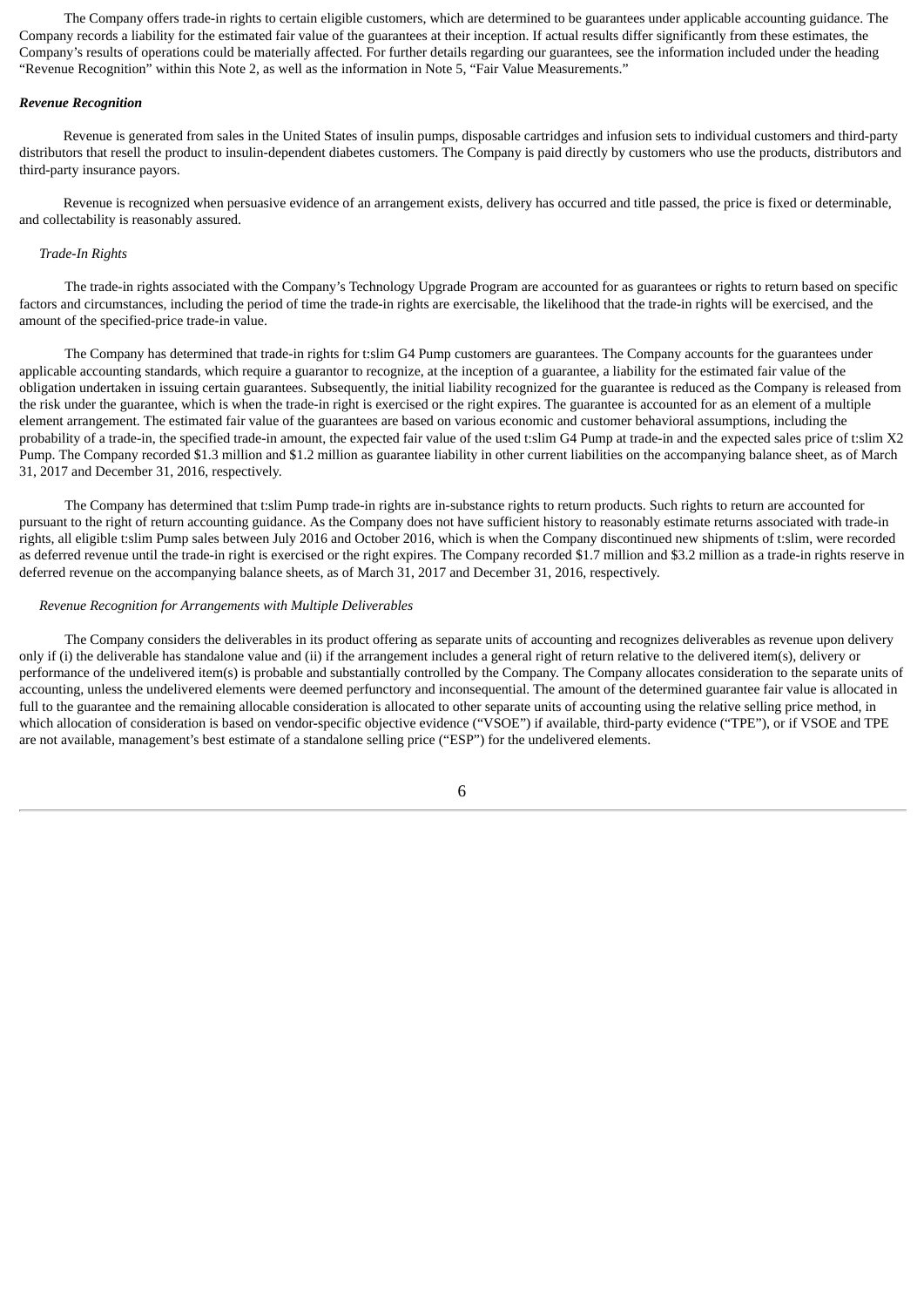The Company offers a cloud-based data management application, t:connect, which is made available to customers upon purchase of any of its insulin pumps. In July 2016, the Company received clearance from the FDA to begin offering the Tandem Device Updater, a Mac and PC-compatible tool for the remote update of Tandem insulin pump software. Utilizing Tandem Device Updater, the Company may from time to time provide future unspecified software upgrades to the insulin pump's essential software. The t:connect service and the embedded right included with qualifying insulin pumps to receive, on a when-and-if-available basis, future unspecified software upgrades relating to the product's essential software are deemed undelivered elements at the time of the insulin pump sale. Because the Company has neither VSOE nor TPE for these deliverables, the allocation of revenue is based on the Company's ESP. The Company establishes its ESP based on the estimated cost to provide such services, including consideration for a reasonable profit margin, which is then corroborated by comparable market data. The Company allocates fair value based on management's ESP to these elements at the time of sale and recognizes the revenue over a four-year period, which is the hosting period for t:connect and the period that software upgrades are expected to be provided. At March 31, 2017 and December 31, 2016, \$1.6 million and \$1.6 million, respectively, were recorded as deferred revenue for these undelivered elements. All other undelivered elements at the time of sale are deemed inconsequential or perfunctory.

#### *Product Returns*

The Company offers a 30-day right of return to its customers from the date of shipment of any of its insulin pumps, provided a physician's confirmation of the medical reason for the return is received. Estimated allowances for sales returns are based on historical returned quantities as compared to pump shipments in those same periods of return. The return rate is then applied to the sales of the current period to establish a reserve at the end of the period. The return rates used in the reserve are adjusted for known or expected changes in the marketplace when appropriate. The allowance for product returns is recorded as a reduction of revenue and accounts receivable in the period in which the related sale is recorded. The amount recorded on the Company's balance sheet for product return allowance was \$0.1 million and \$0.2 million at March 31, 2017 and December 31, 2016, respectively. Actual product returns have not differed materially from estimated amounts reserved in the accompanying condensed financial statements.

#### *Warranty Reserve*

The Company generally provides a four-year warranty on its insulin pumps to end user customers and may replace any pumps that do not function in accordance with the product specifications. Insulin pumps returned to the Company may be refurbished and redeployed. Additionally, the Company offers a six-month warranty on disposable cartridges and infusion sets. Estimated warranty costs are recorded at the time of shipment. Warranty costs are estimated based on the current expected replacement product cost and expected replacement rates based on historical experience. The Company evaluates the reserve quarterly and makes adjustments when appropriate. Changes to the actual replacement rates could have a material impact on the Company's estimated liability.

At March 31, 2017 and December 31, 2016, the warranty reserve was \$5.2 million and \$5.7 million, respectively. The following table provides a reconciliation of the change in product warranty liabilities from December 31, 2016 through March 31, 2017 (in thousands):

| Balance at December 31, 2016                      | 5,690   |
|---------------------------------------------------|---------|
| Provision for warranties issued during the period | 1,356   |
| Settlements made during the period                | (1,829) |
| Increases in warranty estimates                   | 32      |
| Balance at March 31, 2017                         | 5,249   |
|                                                   |         |
| Current portion                                   | 2,125   |
| Non-current portion                               | 3,124   |
| <b>Total</b>                                      | 5.249   |
|                                                   |         |

#### *Stock-Based Compensation*

Stock-based compensation cost is measured at the grant date based on the estimated fair value of the award, and the portion that is ultimately expected to vest is recognized as compensation expense over the requisite service period on a straight-line basis. The Company estimates the fair value of stock options issued under the Company's 2013 Stock Incentive Plan ("2013 Plan") and shares issued under the Company's 2013 Employee Stock Purchase Plan ("ESPP") using a Black-Scholes option-pricing model on the date of grant. The Black-Scholes option-pricing model requires the use of subjective assumptions including volatility, expected term, and risk-free rate. For awards that vest based on service conditions, the Company recognizes expense using the straightline method less estimated forfeitures based on historical experience.

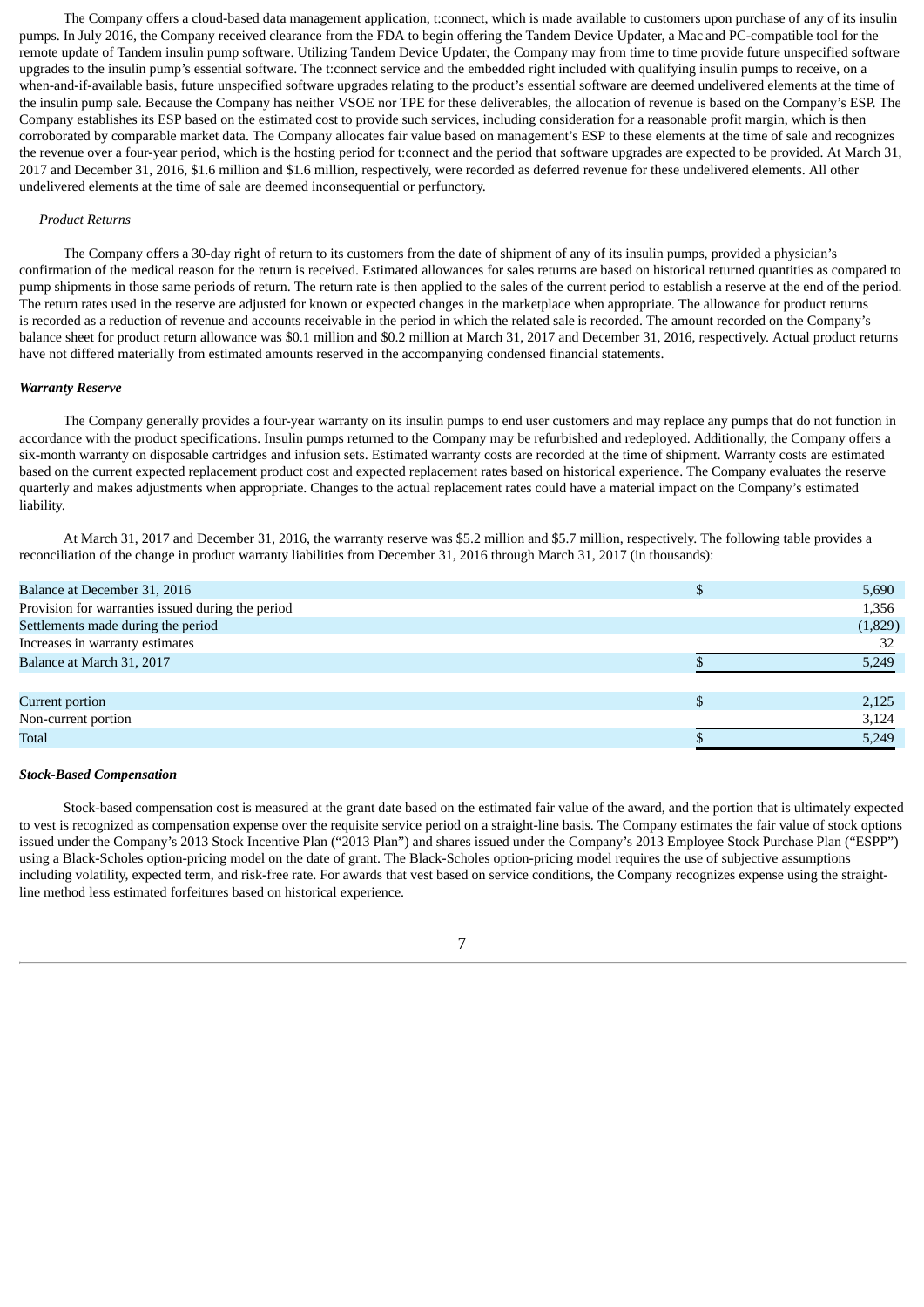The Company records the expense for stock option grants to non-employees based on the estimated fair value of the stock options using the Black-Scholes option-pricing model. The fair value of non-employee awards is remeasured at each reporting period as the underlying awards vest unless the instruments are fully vested, immediately exercisable and nonforfeitable on the date of grant.

#### *Net Loss Per Share*

Basic net loss per share is calculated by dividing the net loss by the weighted average number of common shares that were outstanding for the period, without consideration for common stock equivalents.

Diluted net loss per share is calculated by dividing the net loss by the sum of the weighted-average number of dilutive common share equivalents outstanding for the period determined using the treasury stock method. Dilutive common share equivalents are comprised of warrants, options outstanding under the Company's equity incentive plans, and shares subject to issuance pursuant to the ESPP. For all periods presented, there is no difference in the number of shares used to calculate basic and diluted shares outstanding due to the Company's net loss position.

Potentially dilutive securities not included in the calculation of diluted net loss per share (because inclusion would be anti-dilutive) are as follows (in thousands, in common stock equivalent shares):

|                           | <b>Three Months Ended</b><br>March 31, |       |  |  |  |  |
|---------------------------|----------------------------------------|-------|--|--|--|--|
|                           |                                        |       |  |  |  |  |
|                           | 2017                                   | 2016  |  |  |  |  |
| Warrants for common stock |                                        | 990   |  |  |  |  |
| Common stock options      | 1,253                                  | 2,391 |  |  |  |  |
| <b>ESPP</b>               | 389                                    | 162   |  |  |  |  |
|                           | 1,642                                  | 3,543 |  |  |  |  |

#### *Recent Accounting Pronouncements*

In August 2016, the Financial Accounting Standards Board ("FASB") issued new guidance that clarifies how entities should classify certain cash receipts and cash payments on the statement of cash flows. The guidance also clarifies how the predominance principle should be applied when cash receipts and cash payments have aspects of more than one class of cash flows. The guidance is effective for public business entities for fiscal years beginning after December 15, 2017, and interim periods within those years. The Company does not believe the adoption of the standard will have a material impact on the Company's statement of cash flow.

In June 2016, FASB issued a new credit loss standard that changes the impairment model for most financial assets and certain other instruments. The standard is effective for public business entities for annual periods beginning after December 15, 2019, and interim periods within those years. Early adoption is permitted for all entities for annual periods beginning after December 15, 2018, and interim periods within those years. The Company is in the process of assessing the impact of the adoption of the standard on its financial statements.

In March 2016, FASB issued ASU 2016-09, Compensation - Stock Compensation (Topic 718) ("ASU 2016-09"), which is intended to simplify several areas of accounting for share-based payment arrangements. The amendments in this update cover such areas as the recognition of excess tax benefits and deficiencies, the classification of those excess benefits on the statement of cash flows, an accounting policy election for forfeitures, the amount an employer can withhold to cover income taxes and still qualify for equity classification and the classification of those taxes paid on the statement of cash flows. ASU 2016-09 is effective for fiscal years beginning after December 15, 2016, and interim periods within those annual periods. The Company has adopted this standard in the first quarter of 2017. The Company had excess tax benefits for which a benefit could not previously be recognized of approximately \$656,000 as of December 31, 2016. Upon adoption, the balance of the unrecognized excess tax benefits is reversed with the impact recorded to (accumulated deficit) retained earnings, including any change to the valuation allowance as a result of the adoption. Due to the full valuation allowance on the U.S. deferred tax assets as of December 31, 2016, there was no impact to the financial statements as a result of this adoption in the first quarter of 2017.

In February 2016, FASB issued final guidance for lease accounting. The new guidance requires lessees to put most leases on their balance sheet but to recognize expenses on their income statement in a manner similar to today's accounting. The new guidance also eliminates today's real estate-specific provisions for all entities. The standard is effective for public business entities for annual periods beginning after December 15, 2018, and interim periods within those years. Early adoption is permitted for all entities. The Company is in the process of assessing the impact of the adoption of the standard on its financial statements.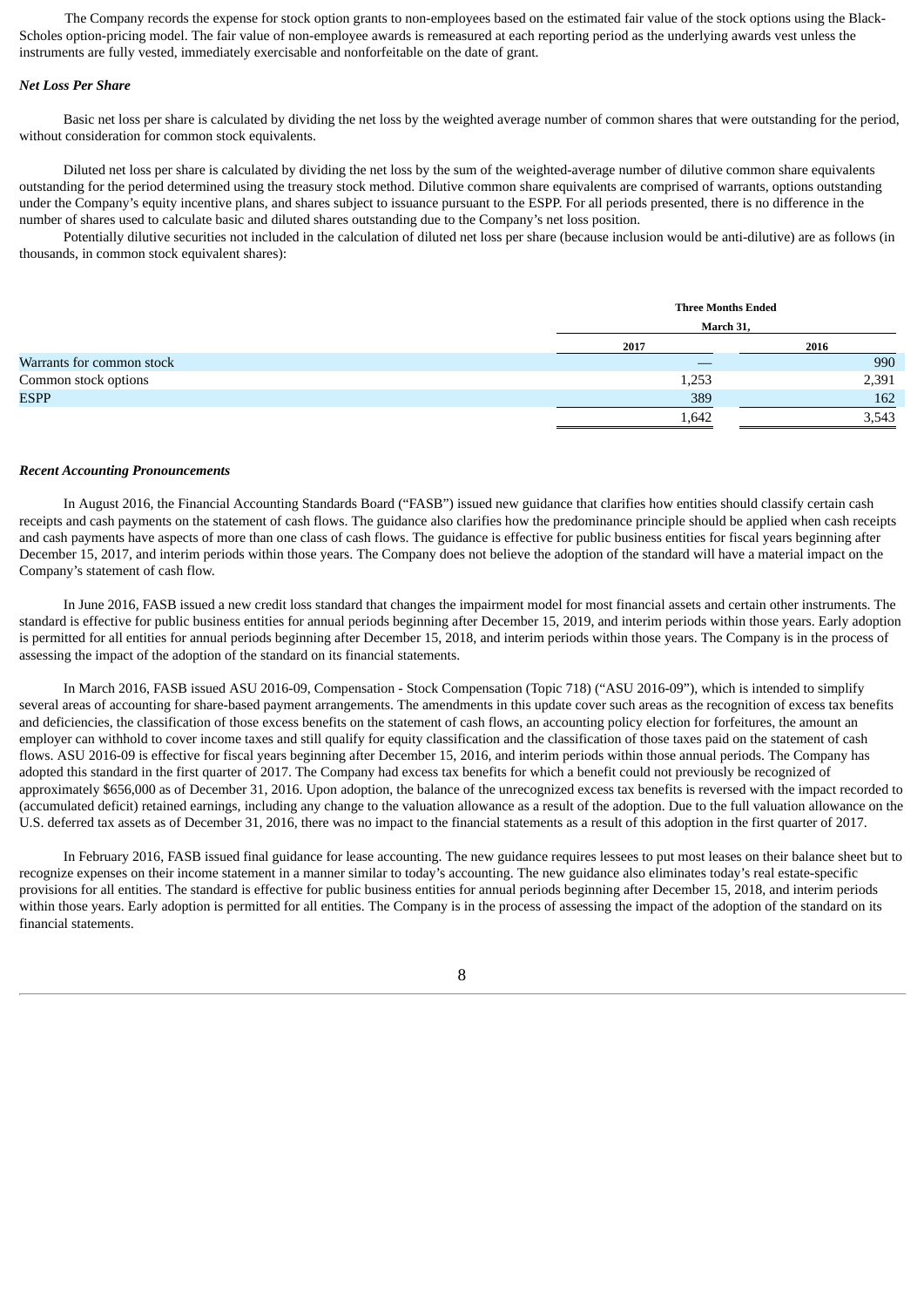In May 2014, FASB and the International Accounting Standards Board issued a comprehensive new revenue recognition standard ("Revenue from Contracts with Customers Standard") that will supersede existing revenue guidance under U.S. GAAP and International Financial Reporting Standards. The Revenue from Contracts with Customers Standard's core principle is that a company will recognize revenue when it transfers promised goods or services to customers in an amount that reflects the consideration to which the company expects to be entitled in exchange for those goods or services. In doing so, companies will need to use more judgment and make more estimates than under current guidance. The Revenue from Contracts with Customers Standard will be effective for the Company beginning in its first quarter of 2018, and early adoption is permitted.

Subsequently, FASB issued the following standards related to Revenue from Contracts with Customers Standard: Principal versus Agent Considerations; Identifying Performance Obligations and Licensing; and Narrow-Scope Improvements and Practical Expedients (collectively, the "new revenue standards").

The new revenue standards may be applied retrospectively to each prior period presented (full retrospective method) or retrospectively with the cumulative effect recognized as of the date of adoption (the modified retrospective method). The Company currently expects to adopt the new revenue standards in its first quarter of 2018 utilizing the modified retrospective method. The Company has begun assessing the impact of the adoption of the new revenue standards on its financial statements and disclosures, and will not know whether there will be any impact of adoption until its assessment is completed later in 2017.

#### **3. Short-Term Investments**

The Company invests in investment securities, principally debt instruments of financial institutions and corporations with strong credit ratings. The following represents a summary of the estimated fair value of short-term investments at March 31, 2017 and December 31, 2016 (in thousands):

| At March 31, 2017<br>Available-for-sale investment securities: | <b>Maturity</b><br>(in years) |  | Amortized<br>Cost |  |    |                               | Unrealized<br>Gain | Unrealized<br>Loss | <b>Estimated</b><br><b>Fair Value</b> |
|----------------------------------------------------------------|-------------------------------|--|-------------------|--|----|-------------------------------|--------------------|--------------------|---------------------------------------|
| Commercial paper                                               | Less than 1                   |  | 3.247             |  |    |                               | 3,247              |                    |                                       |
| Trading securities:                                            |                               |  |                   |  |    |                               |                    |                    |                                       |
| Mutual funds held for nonqualified deferred compensation       |                               |  |                   |  |    |                               |                    |                    |                                       |
| plan participants                                              |                               |  | 414               |  | 15 | $\overbrace{\phantom{12332}}$ | 429                |                    |                                       |
| <b>Total</b>                                                   |                               |  | 3,661             |  | 15 |                               | 3,676              |                    |                                       |

| <b>At December 31, 2016</b><br>Available-for-sale investment securities: | <b>Maturity</b><br>(in years) | Amortized<br>Cost | Unrealized<br>Gain | Unrealized<br>Loss | <b>Estimated</b><br><b>Fair Value</b> |
|--------------------------------------------------------------------------|-------------------------------|-------------------|--------------------|--------------------|---------------------------------------|
| Commercial paper                                                         | Less than 1                   | 8.483             |                    | (2)                | 8,482                                 |
| Trading securities:                                                      |                               |                   |                    |                    |                                       |
| Mutual funds held for nonqualified deferred compensation                 |                               |                   |                    |                    |                                       |
| plan participants                                                        |                               | 354               | 26                 | (2)                | 378                                   |
| <b>Total</b>                                                             |                               | 8.837             | 27                 | (4)                | 8.860                                 |

## **4. Inventory**

Inventory consisted of the following at March 31, 2017 and December 31, 2016 (in thousands):

|                 |   | March 31, | December 31, |        |  |  |  |  |
|-----------------|---|-----------|--------------|--------|--|--|--|--|
|                 |   | 2017      |              | 2016   |  |  |  |  |
| Raw materials   | Ψ | 9,616     | D            | 9,375  |  |  |  |  |
| Work in process |   | 6,148     |              | 4,395  |  |  |  |  |
| Finished goods  |   | 7,984     |              | 7,425  |  |  |  |  |
| <b>Total</b>    |   | 23,748    |              | 21,195 |  |  |  |  |
|                 |   |           |              |        |  |  |  |  |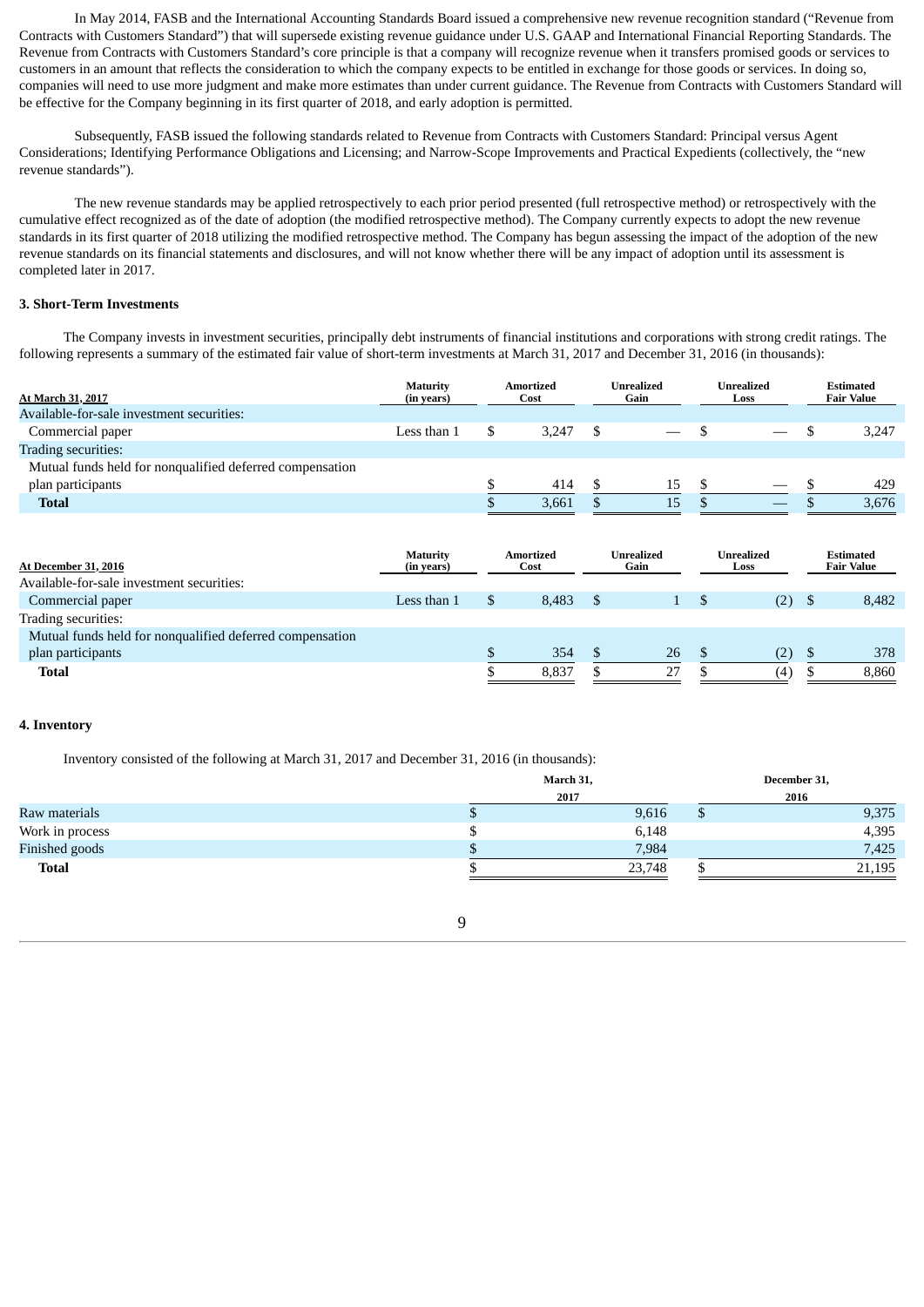#### **5. Fair Value Measurements**

Authoritative guidance on fair value measurements defines fair value, establishes a consistent framework for measuring fair value, and expands disclosures for each major asset and liability category measured at fair value on either a recurring or a nonrecurring basis. Fair value is an exit price, representing the amount that would be received to sell an asset or paid to transfer a liability in an orderly transaction between market participants. As such, fair value is a market-based measurement that should be determined based on assumptions that market participants would use in pricing an asset or liability. As a basis for considering such assumptions, the authoritative guidance establishes a three-tier fair value hierarchy, which prioritizes the inputs used in measuring fair value as follows:

- Level 1: Observable inputs such as unadjusted quoted prices in active markets that are accessible at the measurement date for identical, unrestricted assets or liabilities.
- Level 2: Inputs, other than quoted prices in active markets, that are observable either directly or indirectly for substantially the full term of the asset or liability.
- Level 3: Unobservable inputs in which there is little or no market data and that are significant to the fair value of the assets or liabilities, which require the reporting entity to develop its own valuation techniques that require input assumptions.

The following table presents information about the Company's financial assets and liabilities measured at fair value on a recurring basis as of March 31, 2017 and December 31, 2016, and indicates the fair value hierarchy of the valuation techniques utilized by the Company to determine such fair value (in thousands):

|                                                               |     |        | <b>Fair Value Measurements at</b><br>March 31, 2017 |           |    |           |    |           |  |
|---------------------------------------------------------------|-----|--------|-----------------------------------------------------|-----------|----|-----------|----|-----------|--|
|                                                               |     |        |                                                     | (Level 1) |    | (Level 2) |    | (Level 3) |  |
| <b>Assets</b>                                                 |     |        |                                                     |           |    |           |    |           |  |
| Cash equivalents (1)                                          | \$. | 27,208 | \$                                                  | 27,208    | \$ |           | \$ |           |  |
| Commercial paper                                              |     | 3,247  |                                                     |           |    | 3,247     |    |           |  |
| Mutual funds held for nonqualified deferred compensation plan |     |        |                                                     |           |    |           |    |           |  |
| participants (2)                                              |     | 429    |                                                     | 429       |    |           |    |           |  |
| <b>Total assets</b>                                           |     | 30,884 |                                                     | 27,637    |    | 3,247     |    |           |  |
|                                                               |     |        |                                                     |           |    |           |    |           |  |
| <b>Liabilities</b>                                            |     |        |                                                     |           |    |           |    |           |  |
| Deferred compensation (2)                                     |     | 429    | \$                                                  | 429       |    |           |    |           |  |
| <b>Total liabilities</b>                                      |     | 429    |                                                     | 429       |    |           |    |           |  |
|                                                               |     |        |                                                     |           |    |           |    |           |  |

|                                                               |        | <b>Fair Value Measurements at</b><br><b>December 31, 2016</b><br>(Level 2)<br>(Level 1) |        |     |       |     |           |  |  |  |
|---------------------------------------------------------------|--------|-----------------------------------------------------------------------------------------|--------|-----|-------|-----|-----------|--|--|--|
| <b>Assets</b>                                                 |        |                                                                                         |        |     |       |     | (Level 3) |  |  |  |
| Cash equivalents (1)                                          | 39,941 | \$                                                                                      | 39,941 | S   |       | \$. |           |  |  |  |
| Commercial paper                                              | 8,482  |                                                                                         |        |     | 8,482 |     |           |  |  |  |
| Mutual funds held for nonqualified deferred compensation plan |        |                                                                                         |        |     |       |     |           |  |  |  |
| participants (2)                                              | 378    |                                                                                         | 378    |     |       |     |           |  |  |  |
| <b>Total assets</b>                                           | 48,801 |                                                                                         | 40,319 |     | 8,482 |     |           |  |  |  |
| <b>Liabilities</b>                                            |        |                                                                                         |        |     |       |     |           |  |  |  |
| Deferred compensation (2)                                     | 378    | \$                                                                                      | 378    | \$. | __    |     |           |  |  |  |
| <b>Total liabilities</b>                                      | 378    |                                                                                         | 378    |     |       |     |           |  |  |  |

(1) Generally, cash equivalents include money market funds and investments with a maturity of three months or less from the date of purchase.

(2) The deferred compensation plan is directed by the Company and structured as a Rabbi Trust for the benefit of certain executives and non-employee directors. The investment assets of the Rabbi Trust are valued using quoted market prices multiplied by the number of shares held in each trust account. The related deferred compensation liability represents the fair value of the investment assets.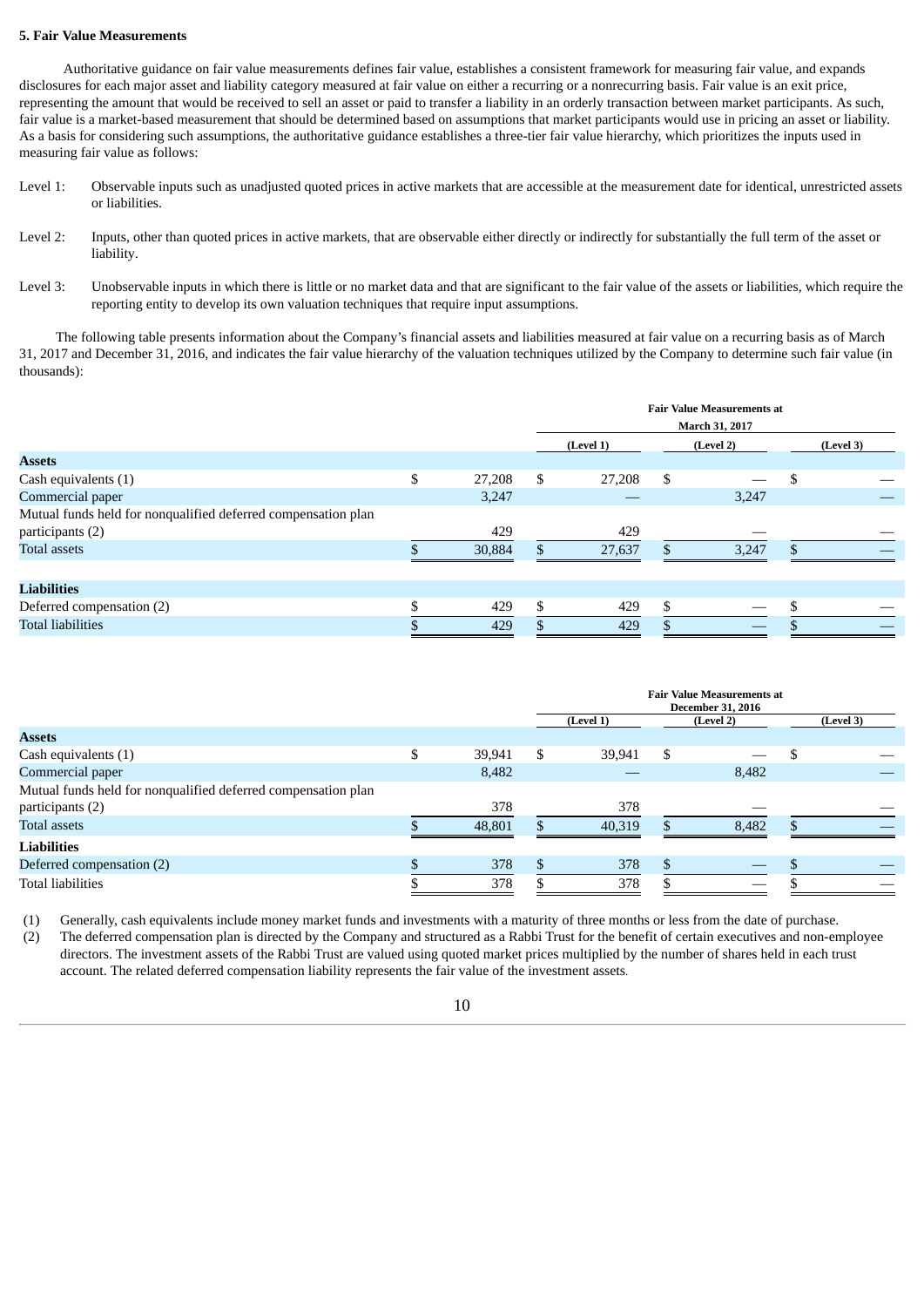The Company's Level 2 financial instruments are valued using market prices on less active markets with observable valuation inputs such as interest rates and yield curves. The Company obtains the fair value of Level 2 financial instruments from quoted market prices, calculated prices or quotes from thirdparty pricing services. The Company validates these prices through independent valuation testing and review of portfolio valuations provided by the Company's investment managers. There were no transfers between Level 1 and Level 2 securities during the three months ended March 31, 2017.

The Company recorded a \$1.3 million and \$1.2 million, as guarantee liabilities in other current liabilities on the accompanying condensed balance sheet as of March 31, 2017 and December 31, 2016, respectively. Guarantees were recorded as a reduction of revenue in the statement of operations and other comprehensive loss. Guarantees are not measured at fair value on a recurring basis, and therefore they are not included in the tables above. Guarantees are classified within Level 3 of the fair value hierarchy. The estimated fair value of the guarantee is based on various economic and customer behavioral assumptions, including the probability that a trade-in right will be exercised, the specified trade-in amount, the expected fair value of the used t:slim G4 Pump at trade-in and the expected sales price of t:slim X2 (see Note 2, "Summary of Significant Accounting Policies – Revenue Recognition"). Changes in the probability of the trade-in have the most significant impact on the estimate of the fair value of the liability.

In connection with the Term Loan Agreement, on March 7, 2017, the Company issued ten-year warrants to purchase 1,937,890 shares of the Company's common stock at an exercise price of \$2.35 per share (the "Capital Royalty Warrant"). The Company used the Black-Scholes option-pricing model to calculate the value of the Capital Royalty Warrant to be approximately \$3.3 million. The Capital Royalty Warrant was recorded as debt discount and stockholders' equity, as the warrants met the definition of an equity instrument. The Black-Scholes option-pricing model utilizes various and highly sensitive assumptions including expected volatility, expected term and risk-free interest rates.

#### **6. Term Loan Agreement**

The Company had \$81.5 million and \$81.1 million of aggregate borrowings outstanding under the Term Loan Agreement, at March 31**,** 2017 and December 31, 2016, respectively.

Under the Term Loan Agreement, interest is payable at the Company's option, (i) in cash at a rate of 11.5% per annum, or (ii) at a rate of 9.5% of the 11.5% per annum in cash and 2.0% of the 11.5% per annum (the "PIK Loan") to be added to the principal of the loan and subject to accruing interest. Interestonly payments are due quarterly on March 31, June 30, September 30 and December 31 of each year of the interest-only payment period, which ends on December 31, 2019. The principal balance is due in full at the end of the term of the loan, which is March 31, 2020 (the "Maturity Date"). The Company had elected to pay interest in cash at a rate of 11.5% per annum through September 30, 2015. Beginning October 1, 2015, the Company elected to pay interest in cash at a rate of 9.5% per annum and for a rate of 2.0% per annum to be added to the principal of the loan. As a result, \$1.5 million was added to the principal of the loan since October 1, 2015, which the Company refers to as PIK Loans.

The term loan is collateralized by all assets of the Company. The principal financial covenants require that the Company attain minimum annual revenues of \$80.0 million in 2017 and \$95.0 million each year thereafter until the Maturity Date.

Pursuant to Amendment No. 3 to Term Loan Agreement (the "Third Amendment"), the Company agreed to pay, on the earlier of (i) the Maturity Date, (ii) the date that the loan under the Term Loan Agreement becomes due, and (iii) the date on which the Company makes a voluntary pre-payment of the loan, a financing fee equal to 3.0% of the sum of (x) the aggregate amount of drawn under the Third Amendment, which is \$50.0 million, and (y) any PIK Loans issued in relation to the Third Amendment (collectively, the "Back End Financing Fee").

The audit report of the Company's independent registered public accounting firm contained in the Annual Report included an explanatory paragraph that describes conditions that raise substantial doubt about the Company's ability to continue as a going concern. This explanatory paragraph constituted a potential event of default under the Term Loan Agreement. On March 7, 2017, the Company entered into Waiver and Amendment No. 4 to Term Loan Agreement (the "Fourth Amendment"), which included a limited waiver of the potential event of default that could have resulted from the explanatory paragraph. In consideration for the waiver, the Company agreed to: (i) issue the Capital Royalty Partners Warrant, (ii) increase its restricted cash balance from \$2.0 million to \$10.0 million, (iii) provide Capital Royalty Partners the same information it makes available to its board of directors, subject to limited exceptions, and (iv) not incur additional third party indebtedness secured solely by accounts receivable, inventory and cash. In addition, the Fourth Amendment includes a covenant requiring the Company to complete a financing in which its gross proceeds from the sale of equity securities is at least \$30.0 million, no later than January 15, 2018. Furthermore, the Company has agreed to increase the Back End Financing Fee to 5.0% of the entire aggregate principal amount of borrowings outstanding, including total PIK Loans issued. The Back End Financing Fee is payable at maturity of the Company's loans and on the principal amount of any loans for which it makes an optional prepayment, and may be payable in connection with asset sales not permitted under the Term Loan Agreement or in connection with a change of control.

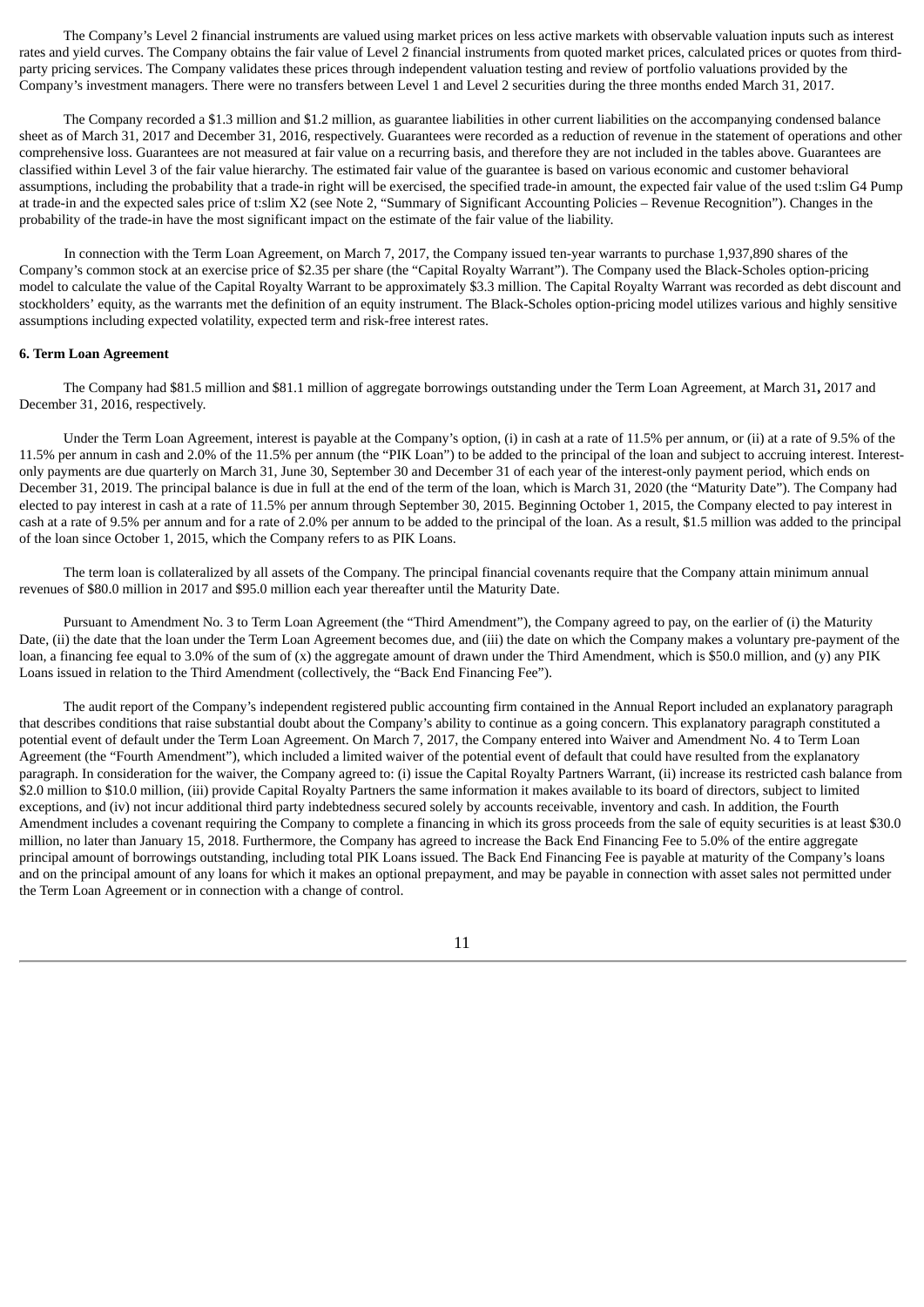As of March 31, 2017 and December 31, 2016, respectively, the Company had accrued \$4.1 million and \$1.5 million for the Back End Financing Fee in other long-term liabilities and as contra-debt in notes payable-long-term on the accompanying condensed balance sheet.

The Capital Royalty Warrant has a fair value of approximately \$3.3 million, which was calculated using the Black-Scholes option pricing model. The Capital Royalty Warrant was recorded as debt discount and stockholders' equity, as the warrants met the definition of an equity instrument.

The Company evaluated execution of the Fourth Amendment as a modification for accounting purposes. The present value of the future cash flows under the Fourth Amendment did not exceed the present value of the future cash flows under the previous terms by more than 10%. The Back End Financing Fee, the value of the Capital Royalty Warrant, and the remaining balance of debt issuance costs and debt discount of the loan are amortized to interest expense over the remaining term of the Term Loan Agreement using the effective interest method.

#### **7. Stockholders' Equity**

#### *Public Offering*

In the first quarter of 2017, the Company completed a public offering of 18,500,000 shares of its common stock at a public offering price of \$1.25 per share. The gross proceeds to the Company from the offering were \$23.1 million, before deducting underwriting discounts and commissions and other offering expenses payable by the Company.

#### *Shares Reserved for Future Issuance*

The following shares of the Company's common stock were reserved for future issuance at March 31, 2017 (in thousands):

| Shares underlying outstanding warrants           | 2,928  |
|--------------------------------------------------|--------|
| Shares underlying outstanding stock options      | 7,593  |
| Shares authorized for future equity award grants | 2,148  |
| Shares authorized for issuance as ESPP awards    | 389    |
|                                                  | 13,058 |

The Company issued 240,472 shares of its common stock upon the exercise of stock options during the three months ended March 31, 2017, and issued 148,763 shares of its common stock upon the exercise of stock options during the year ended December 31, 2016.

The ESPP enables eligible employees to purchase shares of the Company's common stock using their after tax payroll deductions, subject to certain conditions. The ESPP consists of a two-year offering period with four six-month purchase periods which begin in May and November of each year. There were no shares of the Company's common stock purchased under the ESPP during the three months ended March 31, 2017, and 692,328 shares of the Company's common stock purchased under the ESPP during the year ended December 31, 2016.

#### *Stock-Based Compensation*

The assumptions used in the Black-Scholes option-pricing model are as follows:

|                                                    | <b>Stock Option</b> |                           |         |  |  |
|----------------------------------------------------|---------------------|---------------------------|---------|--|--|
|                                                    |                     | <b>Three Months Ended</b> |         |  |  |
|                                                    | March 31,           |                           |         |  |  |
|                                                    |                     | 2017                      | 2016    |  |  |
| Weighted average grant date fair value (per share) |                     | 1.25                      | 3.74    |  |  |
| Risk-free interest rate                            |                     | 2.1%                      | 1.4%    |  |  |
| Expected dividend yield                            |                     | $0.0\%$                   | $0.0\%$ |  |  |
| <b>Expected volatility</b>                         |                     | 59.3%                     | 55.5%   |  |  |
| Expected term (in years)                           |                     | 6.1                       | 6.1     |  |  |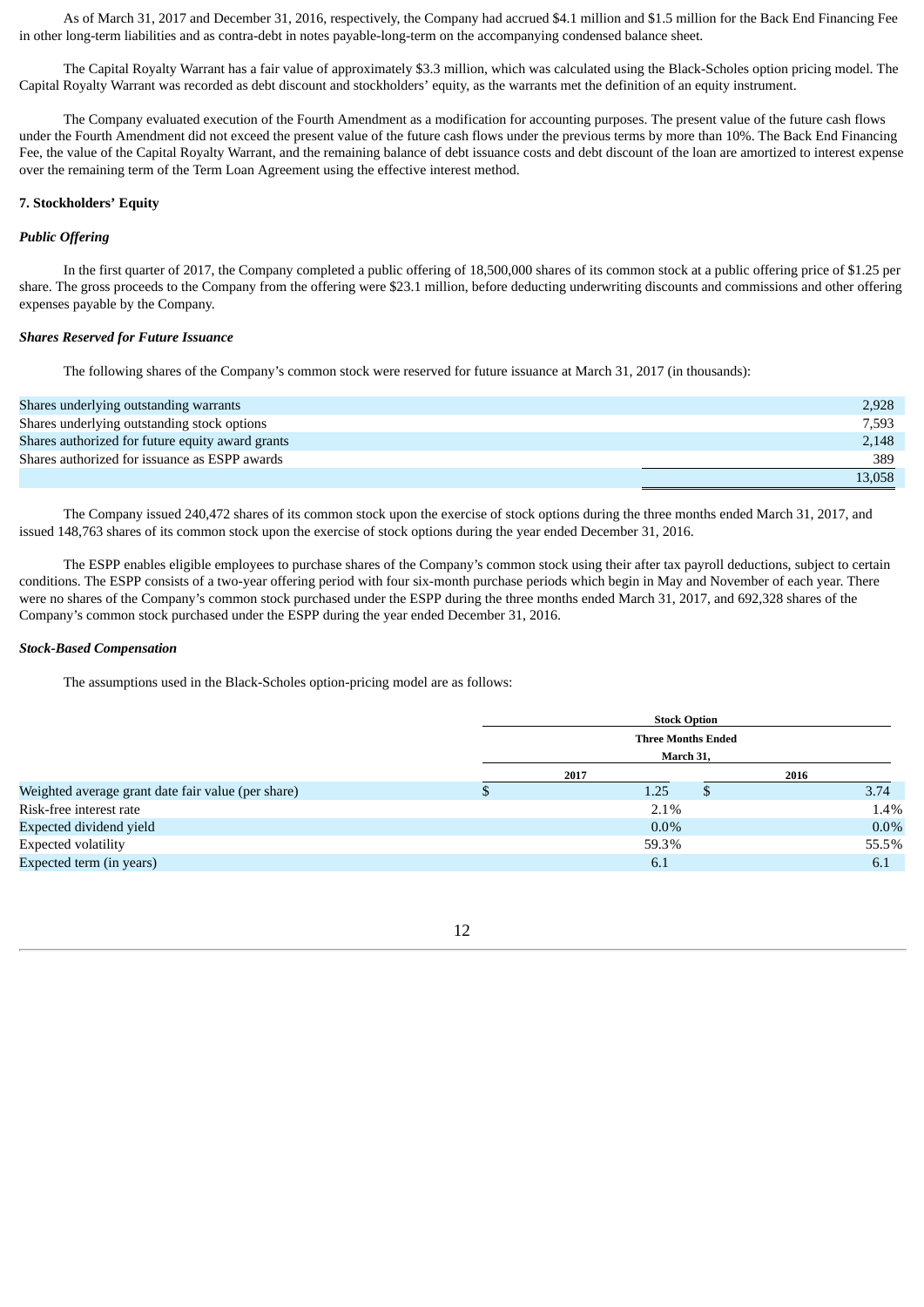The following table summarizes the allocation of stock-based compensation expense (in thousands):

| <b>Three Months Ended</b> |       |  |       |  |  |
|---------------------------|-------|--|-------|--|--|
| March 31,                 |       |  |       |  |  |
|                           | 2017  |  | 2016  |  |  |
|                           | 229   |  | 240   |  |  |
|                           | 2,461 |  | 2,250 |  |  |
|                           | 274   |  | 310   |  |  |
|                           | 2,964 |  | 2,800 |  |  |
|                           |       |  |       |  |  |

The total stock-based compensation capitalized as part of the cost of inventory was \$0.3 million and \$0.2 million at March 31, 2017 and December 31, 2016, respectively.

## **8. Commitments and Contingencies**

From time to time, the Company may be subject to legal proceedings, regulatory encounters or other matters arising in the ordinary course of business, including actions with respect to intellectual property, employment, product liability, and contractual matters. In connection with these matters, the Company assesses, on a regular basis, the probability and range of possible loss based on the developments in these matters. A liability is recorded in the financial statements if it is determined that it is probable that a loss has been incurred, and that the amount of the loss can be reasonably estimated. Because of the uncertainties related to the occurrence, amount, and range of loss on any pending actions, the Company is currently unable to predict their ultimate outcome, and, with respect to any pending litigation or claim where no liability has been accrued, to make a meaningful estimate of the reasonably possible loss or range of loss that could result from an unfavorable outcome. At each of March 31, 2017 and December 31, 2016, there were no legal proceedings, regulatory encounters or other matters for which the negative outcome was considered probable or estimable.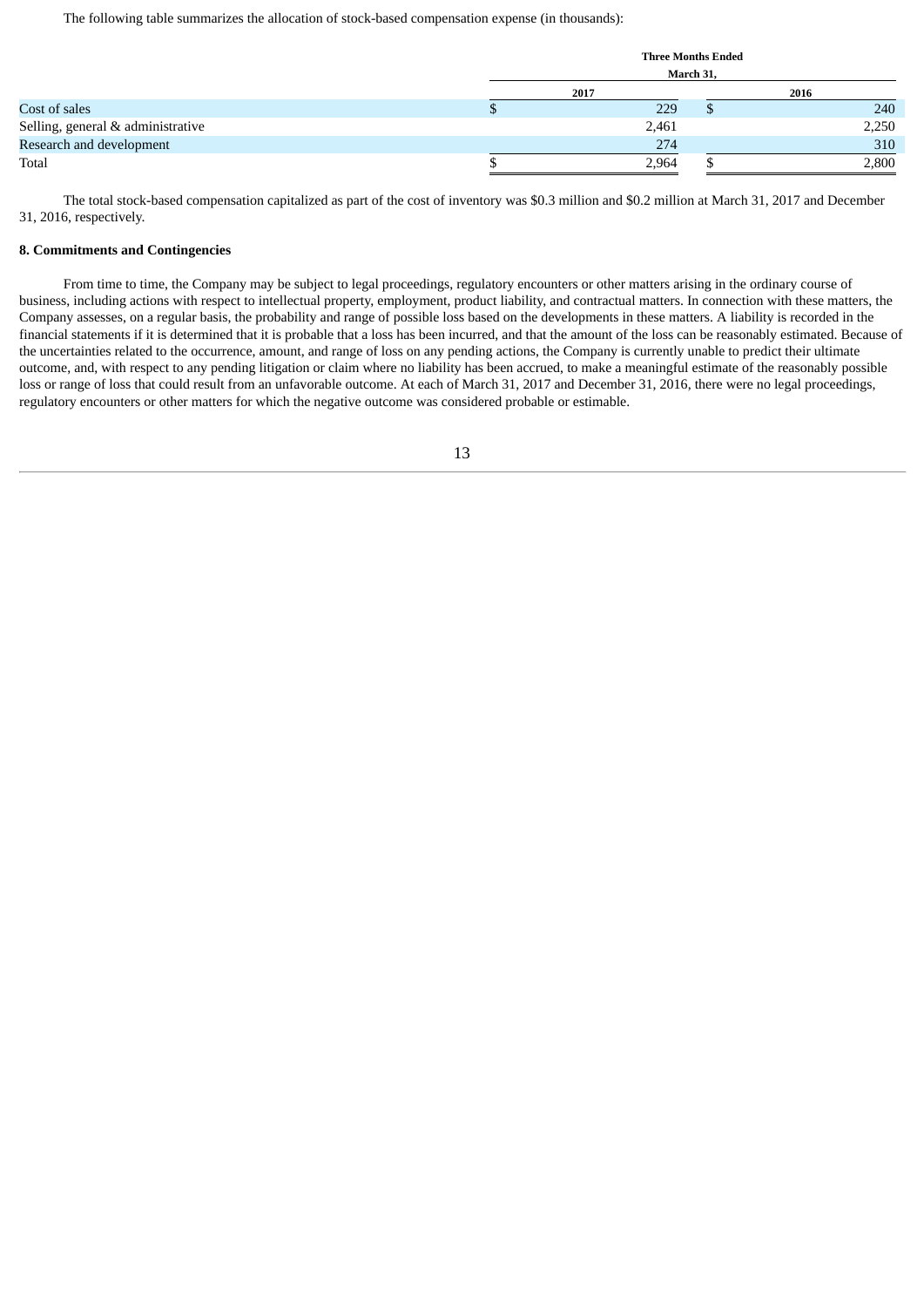#### <span id="page-15-0"></span>**Item 2. Management's Discussion and Analysis of Financial Condition and Results of Operations**

You should read the following discussion and analysis together with our financial statements and related notes in Part I, Item 1 of this Quarterly *Report on Form 10-Q for the period ended March 31, 2017, or this Quarterly Report.*

This Quarterly Report contains forward-looking statements within the meaning of the federal securities laws. These forward-looking statements are intended to qualify for the safe harbor from liability established by the Private Securities Litigation Reform Act of 1995. All statements included or incorporated by reference in this Quarterly Report, other than statements of historical fact, are forward-looking statements. You can identify forward-looking statements by the use of words such as "may," "will," "could," "anticipate," "expect," "intend," "believe," "continue" or the negative of such terms, or other comparable terminology. Forward-looking statements also include the assumptions underlying or relating to such statements. In particular, forwardlooking statements contained in this Quarterly Report may relate to, among other things, our future financial condition (including our ability to continue as a going concern, to raise additional capital and to succeed in our future operations), results of operations, liquidity, business forecasts and plans, research and product development plans, manufacturing plans, strategic plans and objectives, capital needs and financing plans, product launches, regulatory approvals, competitive environment, and the application of accounting quidance. We caution you that the foregoing list may not include all of the forward-looking *statements made in this Quarterly Report.*

Our forward-looking statements are based on our management's current assumptions and expectations about future events and trends, which affect or may affect our business, strategy, operations or financial performance. Although we believe that these forward-looking statements are based upon reasonable assumptions, they are subject to numerous known and unknown risks and uncertainties and are made in light of information currently available to us. Our actual financial condition and results could differ materially from those anticipated in these forward-looking statements as a result of various factors, including those set forth below in the section entitled "Risk Factors" in Part II, Item 1A, and elsewhere in this Quarterly Report. You should read this Ouarterly Report with the understanding that our actual future financial condition and results may be materially different and worse from what we expect.

Moreover, we operate in an evolving environment. New risk factors and uncertainties emerge from time to time and it is not possible for our management to predict all risk factors and uncertainties, nor can we assess the impact of all factors on our business or the extent to which any factor, or combination of factors, may cause actual results to differ materially from those contained in any forward-looking statements.

Forward-looking statements speak only as of the date they were made, and, except to the extent required by law or the rules of the NASDAO Global Market, we undertake no obligation to update or review any forward-looking statement because of new information, future events or other factors.

*We qualify all of our forward-looking statements by these cautionary statements.*

#### **Overview**

We are a medical device company with an innovative approach to the design, development and commercialization of products for people with insulindependent diabetes. We believe that our competitive advantage is rooted in our unique consumer-focused approach and proprietary technology platform. This allows us to deliver innovative hardware and software solutions to meet the various needs and preferences of people with diabetes and their healthcare providers. We manufacture and sell insulin pump products in the United States that are designed to address large and differentiated segments of the insulindependent diabetes market. Our insulin pump products include:

- the t:slim X2 Insulin Delivery System, or t:slim X2, our next-generation flagship product,
- the t:flex Insulin Delivery System, or t:flex, for people with greater insulin needs, and
- the t:slim G4 Insulin Delivery System, or t:slim G4, the first continuous glucose monitoring, or CGM, enabled pump with touchscreen simplicity.

From the launch of our first product in August 2012, through March 2017, we have shipped more than 53,000 pumps. For the past three consecutive years, our company and our products have been ranked #1 by insulin pump users in the United States for customer support, product features and ease of training in an independent survey by dQ&A, a leading diabetes research firm.

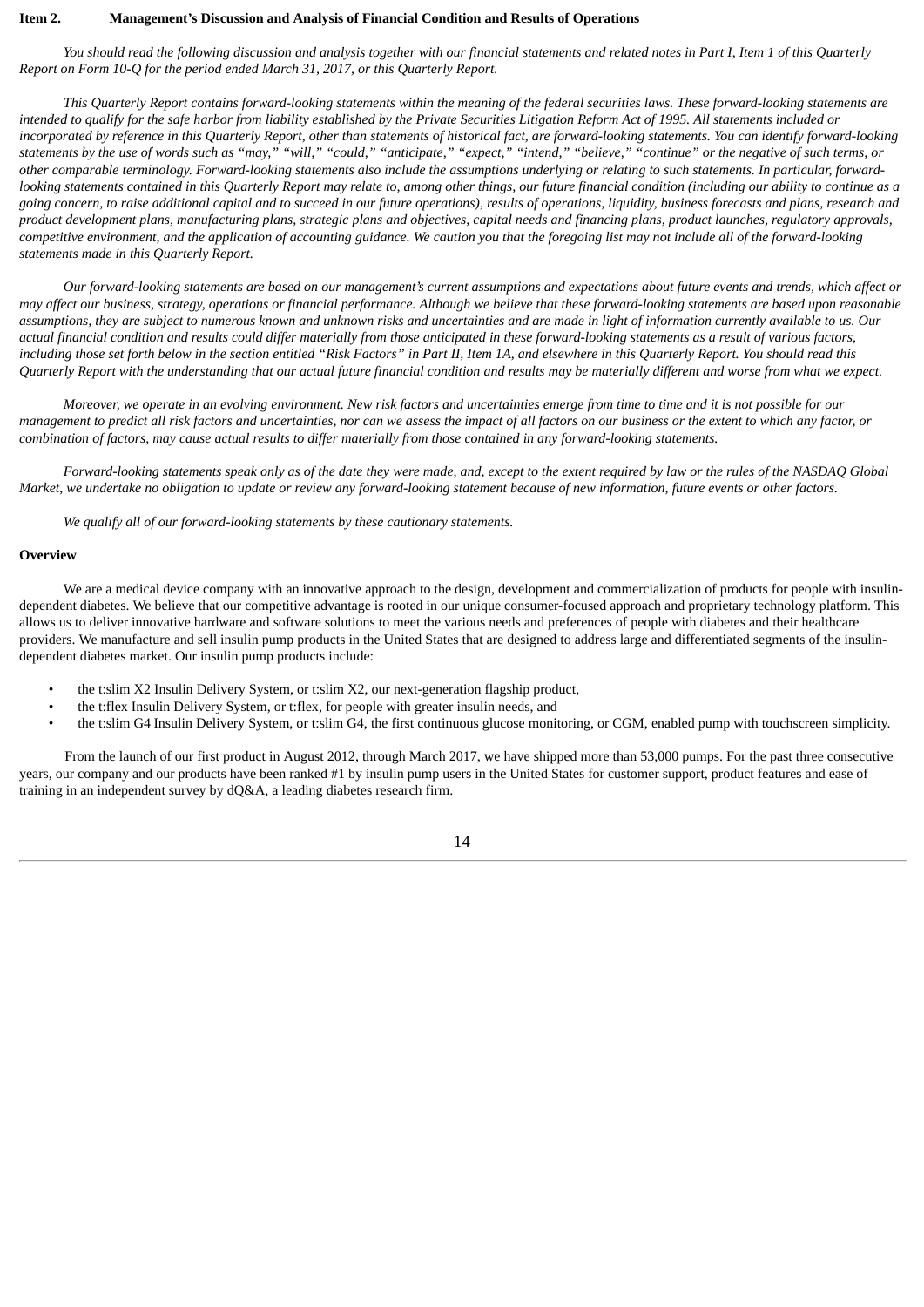We began commercial sales of our first insulin pump product, the t:slim Insulin Delivery System, or t:slim, in August 2012. During 2015, we commenced commercial sales of two additional insulin pumps: t:flex in May 2015 and t:slim G4 in September 2015. In October 2016, we commenced commercial sales of t:slim X2, and discontinued new sales of t:slim. t:slim, t:slim X2 and t:flex are compatible with the Tandem Device Updater, a revolutionary new tool that allows pump users to update their pumps' software quickly and easily from a personal computer. The Tandem Device Updater provides our customers access to new and enhanced features faster than the industry has been able to in the past. Its first cleared use by the U.S. Food and Drug Administration, or FDA, was to update t:slim Pumps purchased before April 2015 to the latest software. In the first quarter of 2017, we filed a regulatory submission with the FDA to permit t:slim X2 customers to update their pumps' software using the Tandem Device Updater to allow integration with the DexCom G5 Mobile CGM system. Subject to FDA approval, we intend to offer this update to t:slim X2 customers free of charge. In the future, this tool has the potential to enable users to add other new features and functionality to their pumps, such as automated insulin delivery, or AID, algorithms, independent of the typical four-year insurance pump replacement cycle.

Our innovative approach to product design and development is consumer-focused and based on our extensive market research, as we believe the user is the primary decision maker when purchasing an insulin pump. Our market research consists of interviews, focus groups and online surveys to understand what people with diabetes, their caregivers and healthcare providers are seeking in order to improve diabetes therapy management. We also apply the science of human factors to our design and development process, which seeks to optimize our devices, allowing users to successfully operate our devices in their intended environment.

We developed our products to provide the specific features that people with insulin-dependent diabetes seek in a next-generation insulin pump. Our proprietary pumping technology allows us to design the slimmest and smallest durable insulin pumps on the market, without sacrificing insulin capacity. Our insulin pump platform features our patented Micro-Delivery technology, and a miniaturized pumping mechanism that draws insulin from a flexible bag within the pump's cartridge, rather than relying on a syringe and plunger mechanism. It also features an easy-to-navigate software architecture, a vivid color touchscreen and a micro-USB connection that supports a rechargeable battery, software updates through the Tandem Device Updater, and uploads to t:connect Diabetes Management Application, or t:connect. t:connect is our custom cloud-based data management application that provides customers and healthcare providers a fast, easy and visual way to display therapy management data from the pump and supported blood glucose meters. Our next generation pump, t:slim X2, also features an advanced Bluetooth radio capable of communicating with multiple compatible devices.

We have rapidly increased sales since our commercial launch by expanding our sales, clinical and marketing infrastructure, by developing, commercializing and marketing multiple differentiated products that utilize our technology platform and consumer-focused approach, and by providing strong customer support. We believe that by demonstrating our product benefits and the shortcomings of existing insulin therapies, more people will choose our insulin pumps for their therapy needs, allowing us to further penetrate and expand the market. We also believe we are well positioned to address consumers' needs and preferences with our current products and products under development and by offering customers a pathway to our future innovations through the Tandem Device Updater as they are approved by the FDA.

#### *Products under Development*

Our products under development support our strategy of focusing on both consumer and clinical needs. We intend to leverage our consumer-focused approach and proprietary technology platform to continue to develop products that have the features and functionality that will allow us to target people in different segments of the insulin-dependent diabetes market. Our current pump products under development include:

- t:slim X2 with G5 integration, which will feature the display of DexCom G5 CGM sensor information directly on the pump Home Screen;
- t:slim X2 with PLGS, our first generation AID system is expected to include a predictive low glucose suspend, or PLGS, algorithm;
- t:slim X2 with TypeZero, our second generation AID system is expected to integrate t:slim X2 with technology that we licensed from TypeZero Technologies LLC; and
- t:sport Insulin Delivery System will be half the size of t:slim and is being designed for people who seek even greater discretion and flexibility with the use of their insulin pump.

Beginning in the second half of 2017, we intend to replace the standard Luer-lok connector that currently joins an infusion set to our cartridge with a custom connector, the t:lock™ Connector.

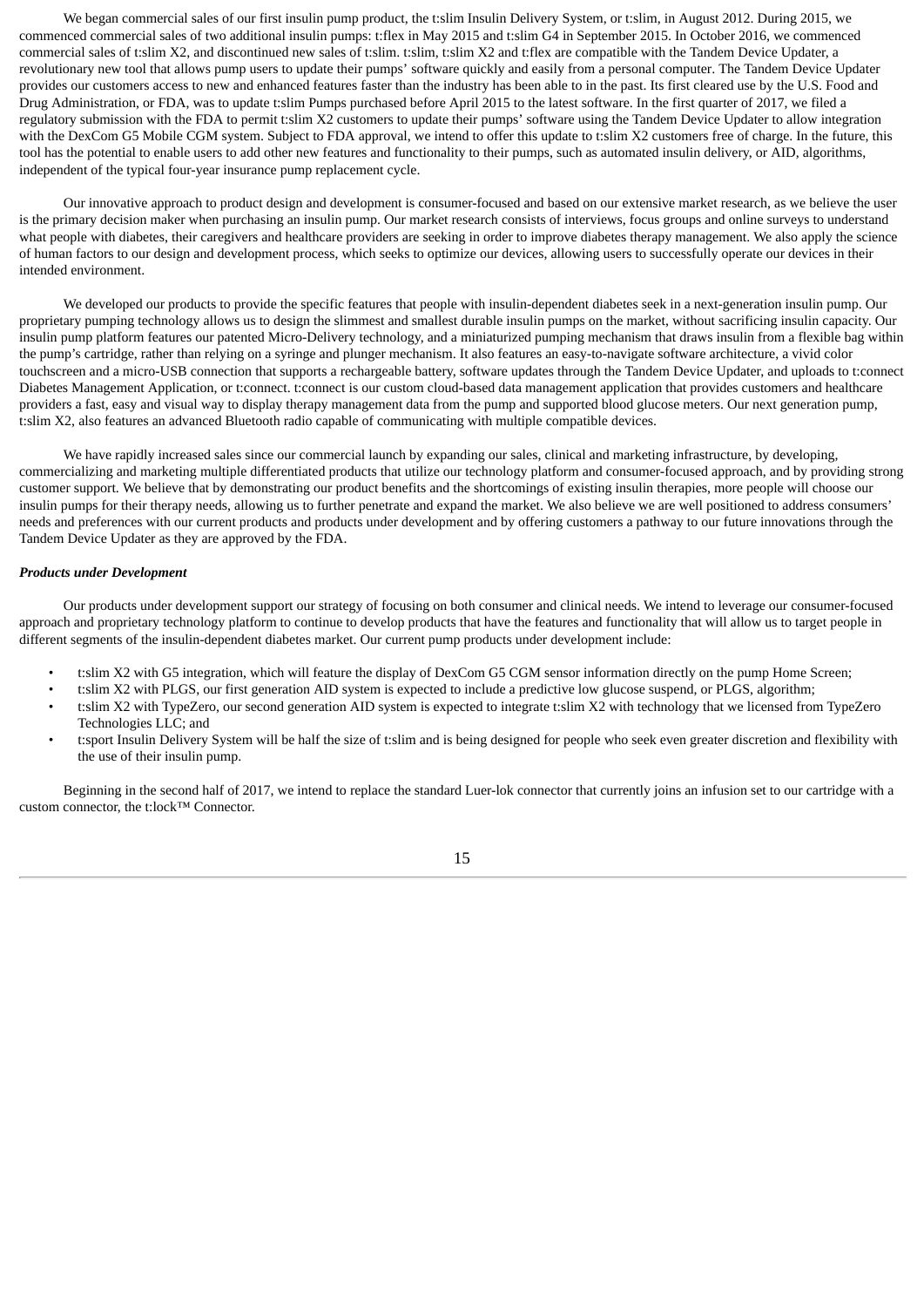## *Pump Shipments*

Since inception, we have derived nearly all of our sales from the shipment of insulin pumps and associated supplies in the United States. We consider the number of units shipped per quarter to be an important metric for managing our business. We have shipped over 53,000 insulin pumps since the initiation of our commercial efforts in 2012. Pump shipments are broken down by product and by fiscal quarter as follows:

|         |          | Pump Units Shipped for Each of the Three Months Ended in Respective Years(1) |              |             |              |  |  |
|---------|----------|------------------------------------------------------------------------------|--------------|-------------|--------------|--|--|
|         |          | Total                                                                        |              |             |              |  |  |
|         | March 31 | June 30                                                                      | September 30 | December 31 | <b>Total</b> |  |  |
| 2012    |          |                                                                              | 204          | 844         | 1,057        |  |  |
| 2013    | 852      | 1,363                                                                        | 1,851        | 2,406       | 6,472        |  |  |
| 2014    | 1,723    | 2,235                                                                        | 2,935        | 3,929       | 10,822       |  |  |
| 2015    | 2,487    | 3,331                                                                        | 3,431        | 6,234       | 15,483       |  |  |
| 2016(2) | 4,042    | 4,582                                                                        | 3,896        | 4,418       | 16,938       |  |  |
| 2017(2) | 2,816    | N/A                                                                          | N/A          | N/A         | 2,816        |  |  |

|      |          | t:slim  |              |             |              |  |
|------|----------|---------|--------------|-------------|--------------|--|
|      | March 31 | June 30 | September 30 | December 31 | <b>Total</b> |  |
| 2012 | N/A      |         | 204          | 844         | 1,057        |  |
| 2013 | 852      | 1,363   | 1,851        | 2,406       | 6,472        |  |
| 2014 | 1,723    | 2,235   | 2,935        | 3,929       | 10,822       |  |
| 2015 | 2,487    | 2,957   | 2,390        | 1,658       | 9,492        |  |
| 2016 | 1,255    | 1,498   | 1,965        | 76          | 4,794<br>(3) |  |

|      |                  | t:slim X2 |              |             |              |  |
|------|------------------|-----------|--------------|-------------|--------------|--|
|      | March 31         | June 30   | September 30 | December 3. | <b>Total</b> |  |
| 2016 | N/A              | N/A       | N/A          | 3,699       | 3,699        |  |
| 2017 | $- - -$<br>2,000 | N/A       | N/A          | N/A         | 2,576        |  |

|      |          | t:flex  |              |             |              |  |  |
|------|----------|---------|--------------|-------------|--------------|--|--|
|      | March 31 | June 30 | September 30 | December 31 | <b>Total</b> |  |  |
| 2015 | N/A      | 374     | 555          | 569         | 1,498        |  |  |
| 2016 | 371      | 493     | 389          | 354         | 1,607        |  |  |
| 2017 | 195      | N/A     | N/A          | N/A         | 195          |  |  |

|      | t:slim G4 |         |                     |             |              |
|------|-----------|---------|---------------------|-------------|--------------|
|      | March 31  | June 30 | <b>September 30</b> | December 31 | <b>Total</b> |
| 2015 | N/A       | N/A     | 486                 | 4,007       | 4,493        |
| 2016 | 2,416     | 2,591   | 1,542               | 289<br>(3)  | 6,838        |
| 2017 | 45        | N/A     | N/A                 | N/A         | 45           |

(1) This table does not reflect returns or exchanges of pump products that occur in the ordinary course of business.

(2) This table does not reflect the impact of 1,999 trade-ins made under the Technology Upgrade Program (discussed below) related to our commercial launch of t:slim X2.

(3) The decrease in t:slim and t:slim G4 shipments coincided with our commercial launch of t:slim X2.

## *Technology Upgrade Program*

In the third quarter of 2016, we launched a Technology Upgrade Program that provides eligible t:slim and t:slim G4 customers a path towards ownership of t:slim X2 by providing customers the right to exchange their t:slim or t:slim G4 for t:slim X2, under a variable pricing structure. The Technology Upgrade Program expires on September 30, 2017.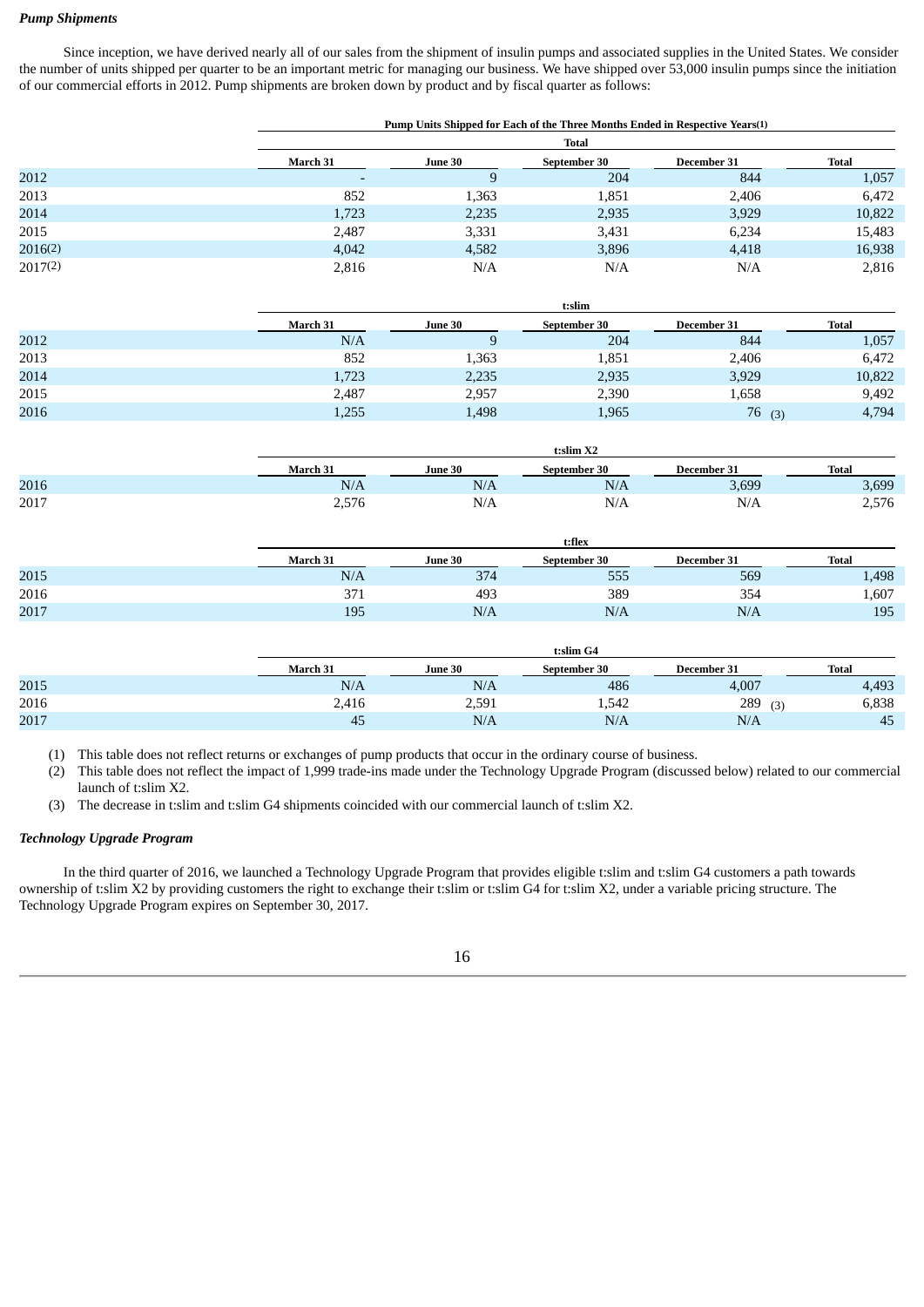Due to the high degree of accounting complexity, the Technology Upgrade Program has created, and will continue to create, unpredictable financial results under United States generally accepted accounting principles, or GAAP, for the duration of the program. The accounting treatment for this program requires the deferral of up to 100% of sales and cost of sales for shipments of eligible pumps beginning in the third quarter of 2016. We have determined that, from an accounting perspective, the opportunity for a customer to trade a t:slim or t:slim G4 in exchange for a t:slim X2 represents either a right of return or a guarantee at the time of the initial product purchase. Because we have not offered an upgrade program in the past, we do not have sufficient history with similar upgrade programs to estimate the number of customers that will participate. As a result, sales and cost of sales for all eligible t:slim and t:slim G4 shipments are subject to deferral. The amount of sales and cost of sales deferred varies based on a number of factors, including the model of pump involved and the timing of the initial sales relative to the availability of certain future products.

We will recognize the deferred amount of sales and cost of sales at the earlier of when the obligations under the Technology Upgrade Program are satisfied or when the program expires. If a customer elects to participate in the Technology Upgrade Program, we will recognize upgrade fees that we receive, if any, and the associated costs at the time of fulfilling the given obligation. At this time, we are not able to estimate when we will recognize deferred sales or cost of sales as a result of the Technology Upgrade Program, nor are we able to estimate the amount of upgrade fees or associated costs for a customer's election to participate in the Technology Upgrade Program. In general, the deferrals required by the Technology Upgrade Program had the effect of initially decreasing our GAAP sales even when the number of our pump shipments increased. We discontinued new sales of the t:slim and sales of the t:slim G4 have decreased since our launch of the t:slim X2, resulting in a significant decrease in the amount of sales and cost of sales related to new product shipments that were deferred under the program.

#### *Historical Financial Results*

For the three months ended March 31, 2017 and 2016, our sales were \$19.0 million and \$20.1 million, respectively. For the three months ended March 31, 2017, this included incremental net sales of \$1.5 million with a corresponding increase of \$0.8 million in cost of sales as a result of the Technology Upgrade Program. For the three months ended March 31, 2017 and 2016, our net loss was \$23.8 million and \$20.5 million, respectively. Our accumulated deficit as of March 31, 2017 was \$428.4 million.

#### *Trends Impacting Financial Results*

Overall, we have experienced considerable sales growth since the commercial launch of t:slim in the third quarter of 2012, while incurring operating losses since our inception. Our operating results fluctuate on a quarterly or annual basis, particularly in the periods surrounding anticipated and actual regulatory approvals, and initial stages of commercialization of our new products and those of our competitors. These fluctuations have been, and may continue to be, more pronounced since the commencement of the Technology Upgrade Program.

We believe that the timing of the commercial launch of t:slim X2, as well as the launch and regulatory approval of competitive products, impacted our quarterly pump shipments since the second half of 2016. In particular, in the period leading up to the commercial launch of t:slim X2, we believe there was an increasing number of potential customers who delayed their purchasing decision until they could include t:slim X2 and competitive products in their decisionmaking process. In addition, pump shipments were impacted by a decision by UnitedHealthcare that restricted a majority of their members from accessing our pumps.

We expect our financial results will fluctuate on a quarterly or annual basis in the future due to a variety of factors, including the impact of:

- market acceptance of our products, and the timing of the sale of our products;
- seasonality associated with summer vacations, annual deductibles and coinsurance requirements associated with most medical insurance plans utilized by our individual customers and the individual customers of our distributors;
- the buying patterns of our distributors and other customers;
- the timing of the commercialization of new products by us or our competitors;
- reimbursement decisions by third-party payors;
- the magnitude and timing of any changes to our facilities, manufacturing operations and other infrastructure;
- anticipated and actual regulatory approvals of new products; and
- the Technology Upgrade Program and its related financial and accounting impact.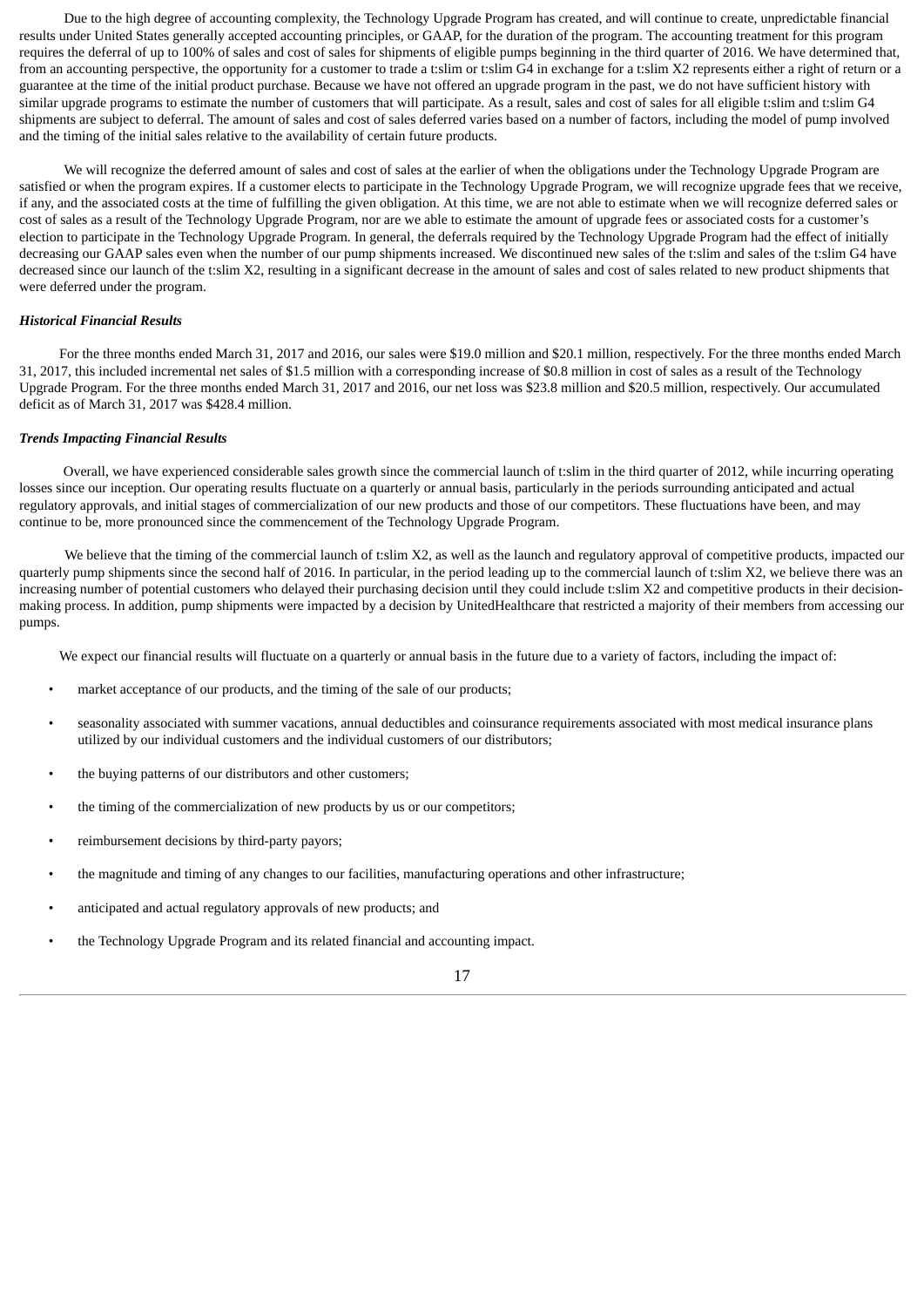In particular, in 2017, we expect the combined effect of the timing of our launch of DexCom G5 sensor integration with t:slim X2 and our expectation that customers will largely return to their historical decision-making patterns will once again result in our sales being heavily weighted towards the second half of the year. We anticipate that the transition to our t:lock Connector will also result in an increase in our sales of infusion sets beginning in the second half of 2017.

#### *Additional Financing*

From inception through March 31, 2017, we have primarily financed our operations through sales of equity securities, and, to a lesser extent, debt financings. The continued growth of our business, including the expansion of our customer care infrastructure to support our growing base of customers, additional research and development activities, and the transition to our new manufacturing facility, will continue to increase our expenses and capital needs.

On the date that our financial statements in this Quarterly Report were issued, our management believed that we did not have sufficient cash to fund our operations for the next twelve months without additional financing, and therefore, we concluded there was substantial doubt about our ability to continue as a going concern within one year after the date the financial statements were issued. We expect we will be required to raise additional capital through equity and/or debt financings in order to satisfy the financing covenant in the Term Loan Agreement and to fund our operations until we achieve a level of sales and gross profits adequate to support our cost structure. We expect our ability to raise additional financing may be negatively impacted by a number of factors, including our recent and projected financial results, recent changes in and volatility of our stock price, perceptions about the recent completion of a public offering of our common stock, our current level of indebtedness and debt service costs, our conclusion that there is substantial doubt about our ability to continue as a going concern, the competitive environment in our industry, and accounting complexities brought about by our Technology Upgrade Program. There can be no assurance that we will be able to complete any financing on acceptable terms or at all.

#### *Term Loan Agreement*

In March 2017, we entered into Waiver and Amendment No. 4 to the Term Loan Agreement, or the Fourth Amendment. The Fourth Amendment includes a limited waiver of a potential event of default that could have resulted from the inclusion of an explanatory paragraph in the audit report of our independent registered public accounting firm included in our Annual Report on Form 10-K for the year ended December 31, 2016 ("Annual Report") that describes conditions that raise substantial doubt about our ability to continue as a going concern. For additional information about the Term Loan Agreement, see the section entitled "Indebtedness" below.

#### *Leverage from Technology Platform*

We believe we can ultimately achieve profitability because our proprietary technology platform will allow us to maximize efficiencies in the development, production, sale and marketing of multiple differentiated products. By offering products that are all based on our proprietary technology platform, in combination with the flexibility provided by our recently-approved Tandem Device Updater, we believe we can develop and bring to market products and functionality more rapidly, while significantly reducing our per-unit design and development costs. Due to shared product design features, our production system is adaptable to new products and we intend to leverage our shared manufacturing infrastructure to drive operational efficiencies. Further, we expect to continue to increase production volume and to reduce the per-unit production overhead cost for our pump products and their associated disposable cartridges over time. By expanding our product offerings to address people in different segments of the large and growing insulin-dependent diabetes market, we believe we can increase the productivity of our sales, clinical and marketing organization, as well as our customer, support infrastructure, thereby improving our operating margin over the long term.

#### **Components of Results of Operations**

#### *Sales*

We offer products for people with insulin-dependent diabetes. We commenced commercial sales of t:slim in the United States in the third quarter of 2012. We launched our second insulin pump product, t:flex, in the second quarter of 2015, and launched our third insulin pump product, t:slim G4, in the third quarter of 2015. In October 2016, we began shipping t:slim X2, our next generation flagship product, at which time we discontinued sales of t:slim. Our products currently include these insulin pumps, as well as disposable cartridges and infusion sets. We also offer accessories including protective cases, belt clips, and power adapters. Sales of accessories since commercial launch have not been significant.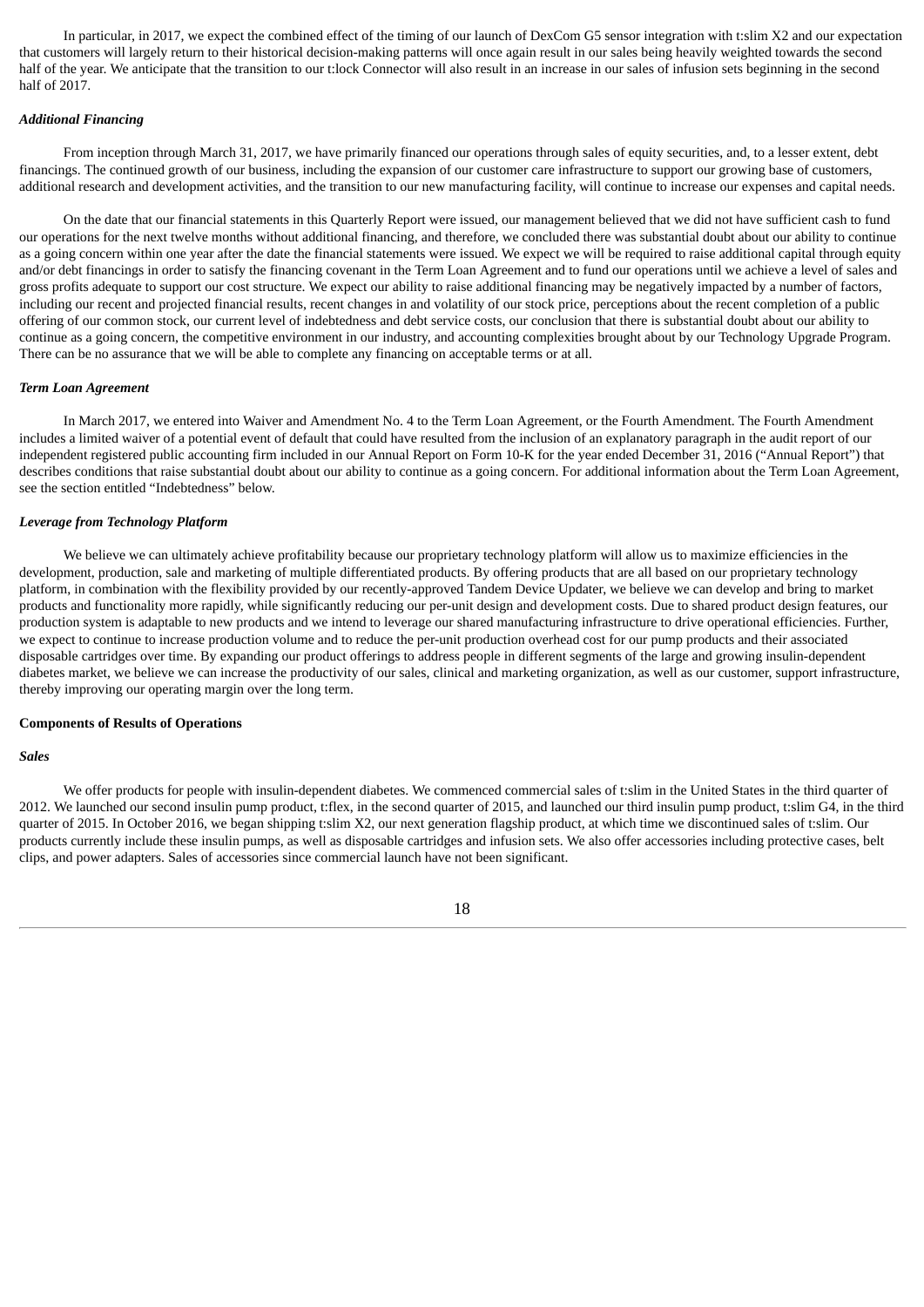We primarily sell our products through national and regional distributors on a non-exclusive basis. These distributors are generally providers of medical equipment and supplies to individuals with diabetes. Our primary end customers are people with insulin-dependent diabetes. Similar to other durable medical equipment, the primary payor is generally a third-party insurance carrier and the customer is usually responsible for any medical insurance plan copay or coinsurance requirements. We believe our existing sales, clinical and marketing infrastructure will allow us to continue to increase sales by allowing us to promote our products to a greater number of potential customers, caregivers and healthcare providers.

In general, we have experienced, and expect to continue to experience, product shipments being weighted heavily towards the second half of the year, with the highest percentage of product shipments expected in the fourth quarter of the year. Consistent with prior results, we also expect product shipments from the fourth quarter to the following first quarter to decrease significantly.

In addition, our quarterly sales have fluctuated, and may continue to fluctuate, substantially in the periods surrounding anticipated and actual regulatory approvals and commercial launches of new products by us or our competitors. For instance, customers may defer a purchasing decision if they believe that a new product may be launched in the future. Additionally, upon the announcement of the FDA approval or commercial launch of a new product, whether our own or of our competitors, potential new customers may reconsider their purchasing decision or take additional time to consider the anticipated or new approval or product launch in their purchasing decision. For example, in 2015, we believe that the timing of the regulatory approval and commercial launch of t:slim G4 contributed to our product shipments being weighted heavily towards the fourth quarter of the year. Similarly, in 2016, we believe that our pump shipments were negatively impacted during the second half of 2016, as we announced the launches of t:slim X2 and the Technology Upgrade Program in the third quarter, and one of our competitors announced the future availability of two new products with financial incentives for adoption. However, we are not able to quantify the extent of the impact of these or similar events on future purchasing decisions.

#### *Cost of Sales*

We manufacture our pumps and disposable cartridges at our manufacturing facility in San Diego, California. Infusion sets and pump accessories are manufactured by third-party suppliers. Cost of sales includes raw materials, labor costs, manufacturing overhead expenses, product training costs, reserves for expected warranty costs, and scrap and inventory excess and obsolescence. Manufacturing overhead expenses include expenses relating to quality assurance, manufacturing engineering, material procurement, inventory control, facilities, equipment, information technology and operations supervision and management. We anticipate that our cost of sales will continue to increase as our products continue to gain broader market acceptance and our product sales increase.

We expect our overall gross margin percentage, which for any given period is calculated as sales less cost of sales divided by sales, to improve over the long term, as our sales increase and we have more opportunities to spread our overhead costs over larger production volumes. We expect that we will be able to leverage our manufacturing cost structure across our products that utilize the same proprietary technology platform and manufacturing infrastructure, and will be able to further reduce costs with increased automation, process improvements and raw materials cost reductions. We also expect our warranty costs to decrease as we release product features and functionality utilizing the Tandem Device Updater. However, we do expect our overall gross margin to fluctuate in future quarterly periods as a result of numerous factors besides those associated with production volumes. Specifically, in 2017, we are increasing our manufacturing capacity by relocating our manufacturing operations and related functions to a new facility over a period of several quarters, which may add duplicative and incremental cost in the short-term and pressure our overall gross margin for the duration of the transition. Additionally, we will continue to be impacted by the financial and accounting impact of the Technology Upgrade Program, which requires us to defer a portion of our sales and cost of sales. In general, we expect the gross margin on insulin pumps to be higher than the gross margin on pump-related supplies, which would be consistent with our historical experience. Other factors impacting our overall gross margin include the changing mix of products sold with different gross margins, the changing percentage of products sold to distributors versus directly to individual customers, varying levels of reimbursement among third-party payors, the timing and success of new regulatory approvals and product launches, warranty and training costs, and changes in our manufacturing processes, capacity, costs or output.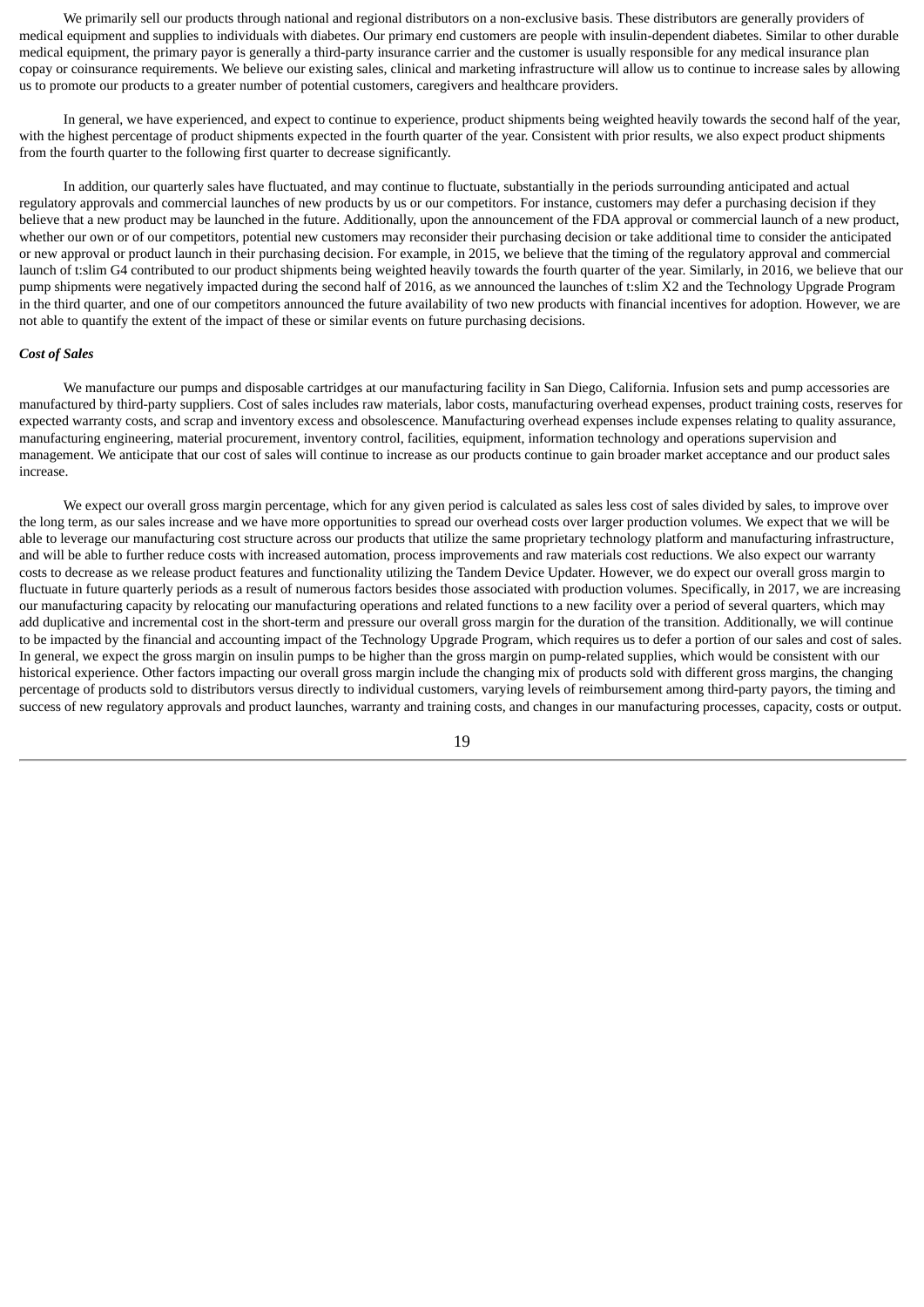#### *Selling, General and Administrative*

Our selling, general and administrative, or SG&A, expenses primarily consist of salary, cash-based incentive compensation, fringe benefits and noncash stock-based compensation for our executive, financial, marketing, sales, clinical, customer care, technical services, insurance verification, regulatory affairs and administrative functions. In particular, our sales and clinical organization consisted of approximately 70 territories as of March 31, 2017. Territories are maintained by sales representatives and field clinical specialists, and supported by managed care liaisons, additional sales management and other customer support personnel. Other significant SG&A expenses include those incurred for product demonstration samples, commercialization activities associated with new product launches, travel, trade shows, outside legal fees, independent auditor fees, outside consultant fees, insurance premiums, facilities costs and information technology costs. Although we do not contemplate an increase in the number of sales territories in the near term, we expect our SG&A expenses, including the cost of our customer care infrastructure, to increase as our customer base grows. Our SG&A expenses may also increase due to costs associated with additional compliance and regulatory reporting requirements.

#### *Research and Development*

Our research and development, or R&D, activities primarily consist of engineering and research programs associated with our products under development, as well as activities associated with our core technologies and processes. R&D expenses are primarily related to employee compensation, including salary, fringe benefits, non-cash stock-based compensation and temporary employee expenses. We also incur R&D expenses for supplies, development prototypes, outside design and testing services, depreciation, allocated facilities and information services, clinical trial costs, payments under our licensing, development and commercialization agreements and other indirect costs. We expect our R&D expenses, including clinical trial costs, to increase as we advance our products under development.

#### *Other Income and Expense*

Our other income and expense primarily consists of interest expense and amortization of debt discount and issuance costs associated with the Term Loan Agreement. At March 31, 2017, there was \$81.5 million of outstanding principal under the Term Loan Agreement, which accrues interest at a rate of 11.5% per annum. We expect interest expense to increase in 2017 as a result of additional borrowings under the Term Loan Agreement as compared to 2016 (see the section below entitled "Indebtedness").

#### **Results of Operations**

|                                     | <b>Three Months Ended</b><br>March 31, |    |           |  |
|-------------------------------------|----------------------------------------|----|-----------|--|
| (in thousands, except percentages)  | 2017                                   |    | 2016      |  |
| <b>Sales</b>                        | \$<br>18,977                           | \$ | 20,058    |  |
| Cost of sales                       | 12,224                                 |    | 13,130    |  |
| Gross profit                        | 6,753                                  |    | 6,928     |  |
| Gross margin                        | 36%                                    |    | 35%       |  |
| Operating expenses:                 |                                        |    |           |  |
| Selling, general and administrative | 22,849                                 |    | 21,997    |  |
| Research and development            | 5,130                                  |    | 4,169     |  |
| Total operating expenses            | 27,979                                 |    | 26,166    |  |
| <b>Operating loss</b>               | (21, 226)                              |    | (19,238)  |  |
| Other income (expense), net:        |                                        |    |           |  |
| Interest and other income           | 59                                     |    | 118       |  |
| Interest and other expense          | (2,625)                                |    | (1, 364)  |  |
| Total other expense, net            | (2,566)                                |    | (1,246)   |  |
| Net loss                            | (23, 792)                              |    | (20, 484) |  |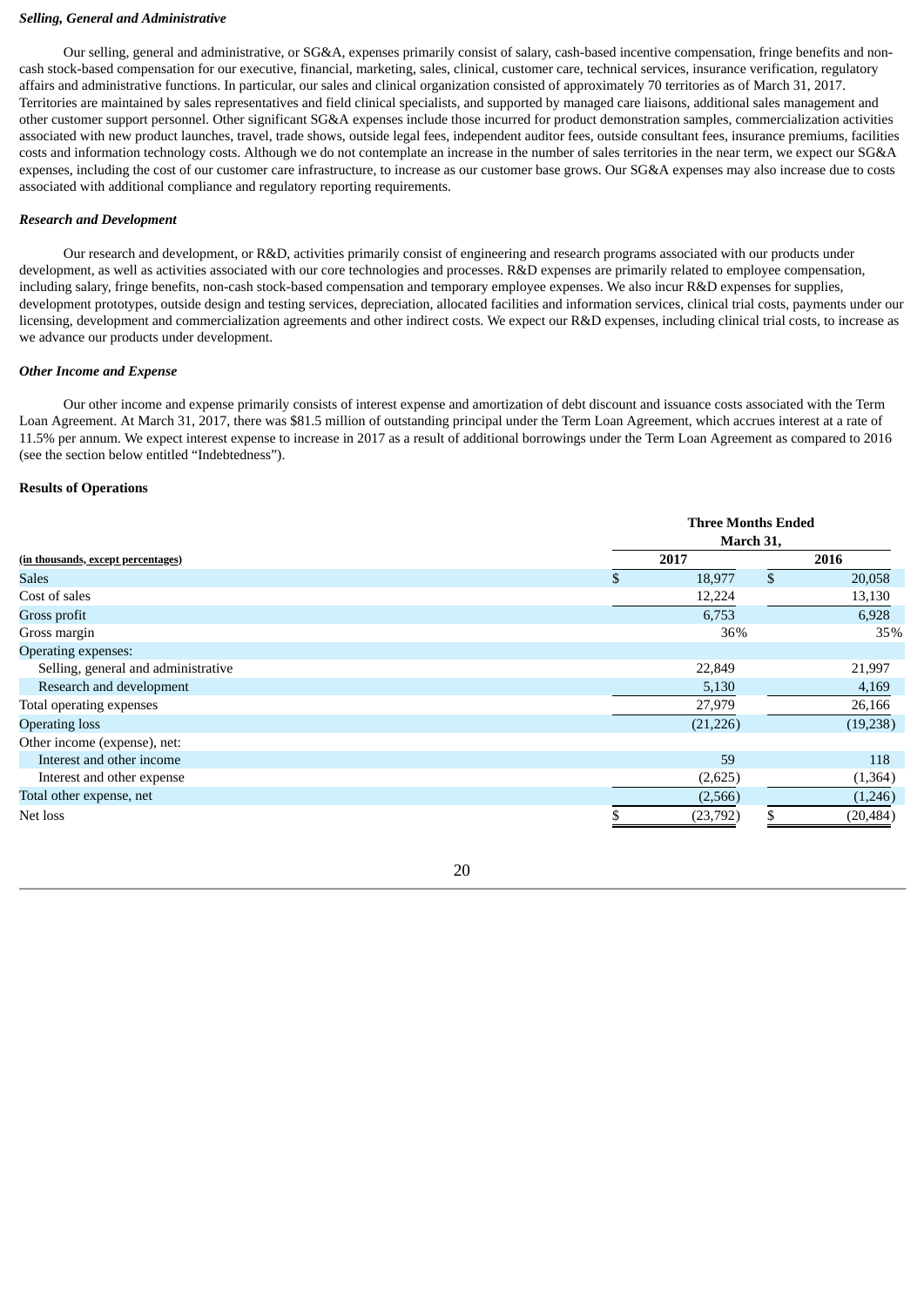#### **Comparison of the Three Months Ended March 31, 2017 and 2016**

*Sales*. For the three months ended March 31, 2017, sales were \$19.0 million, including incremental net sales of \$1.5 million as a result of Technology Upgrade Program, compared to \$20.1 million for the same period in 2016. The incremental sales associated with the Technology Upgrade Program primarily resulted from the recognition of sales previously deferred in the second half of 2016.

Sales of insulin pumps were \$12.5 million and \$16.2 million, respectively, for the three months ended March 31, 2017 and 2016. For the three months ended March 31, 2017, sales of pump-related supplies were \$6.4 million, of which \$2.9 million were sales of cartridges and \$3.4 million were sales of infusion sets. For the three months ended March 31, 2016, sales of pump-related supplies were \$3.9 million, of which \$2.4 million were sales of cartridges and \$1.4 million were sales of infusion sets. The ratio of the number of infusion sets shipped to the number of cartridges shipped increased to 51% in the three months ended March 31, 2017 from 20% in the comparable quarter of the prior year. Sales of accessories were not significant in either of the reported periods.

The decrease in sales was primarily driven by a 30% decrease in aggregate pump shipments from 4,042 in 2016 to 2,816 in 2017, partially offset by an increase in sales of pump-related supplies due to our growing customer base, including increasing sales of infusion sets to our distributors, as well as by incremental net sales due to the Technology Upgrade Program.

Our percentage of sales to distributors versus individual customers is principally determined by the mix of customers ordering our products within the period and whether or not we have a contractual arrangement with their underlying third-party insurance payor. Sales to distributors accounted for 72% and 77% of our total sales for the three months ended March 31, 2017 and 2016, respectively. The percentage of sales to distributors decreased mainly due to UnitedHealthcare's decision to designate one of our competitors as their preferred, in-network durable medical equipment provider of insulin pumps for most customers over the age of 18, effective July 1, 2016. Previously, UnitedHealthcare's members accessed our products through one of our distributors.

*Cost of Sales and Gross Profit*. Our cost of sales for the three months ended March 31, 2017 was \$12.2 million, resulting in gross profit of \$6.8 million, compared to \$13.1 million cost of sales and gross profit of \$6.9 million in 2016. The gross margin for the three months ended March 31, 2017 was 36% compared to 35% in the same period in 2016.

The slight decrease in our gross profit for the three months ended March 31, 2017 from the comparable period in 2016 was primarily driven by a decrease in pump shipments and an increase in sales of pump-related supplies. Pump-related supplies generally have lower gross margins than our insulin pumps. However, we continue to experience a positive gross margin associated with our pump-related supplies, after first breaking even for these products in the third quarter of 2016. The decrease was offset in large part due to a net \$0.7 million incremental gross profit as a result of the March 31, 2017 recognition of previously deferred sales and cost of sales due to the Technology Upgrade Program. During the period, we recorded incremental net sales of \$1.5 million and \$0.8 million in cost of sales.

In addition, our gross margin was positively impacted by a substantial decrease in our material and per-unit manufacturing overhead costs, which was driven by increased production volumes and manufacturing efficiencies, as well as a decrease in warranty expense from improvements in our warranty trends and warranty replacement costs.

*Selling, General and Administrative Expenses.* SG&A expenses increased 4% to \$22.8 million for the three months ended March 31, 2017 from \$22.0 million for the same period in 2016. The increase in SG&A expenses was primarily the result of an increase in customer and technical support personnel to service our growing customer base.

Employee-related expenses for our SG&A functions comprise the majority of the SG&A expenses. These expenses increased \$0.8 million during the three months ended March 31, 2017 compared to the same period in 2016, including an increase of \$1.1 million in salaries and fringe benefits, an increase in stock-based compensation of \$0.2 million, offset by a decrease in cash-based incentive compensation of \$0.5 million. Other SG&A expenses, including costs for outside services, marketing and promotional activities, tradeshows and travel, were relatively flat between periods.

*Research and Development Expenses*. R&D expenses increased 23% to \$5.1 million for the three months ended March 31, 2017 from \$4.2 million for the same period in 2016. The increase in R&D expenses was primarily the result of an increase of \$0.6 million in non employee-related expenses for the advancement of our product pipeline, as well as an increase in employee-related expenses of \$0.3 million.

*Other Income and Expense*. Other expense for the three months ended March 31, 2017 and 2016 was \$2.6 million and \$1.2 million, respectively. Other expense for both periods was primarily comprised of interest expense associated with the Term Loan Agreement. The increase in expense was due to higher interest expense from the \$50.0 million of additional borrowing under the Third Amendment in 2016. Interest currently accrues at a rate of 11.5% per annum. The outstanding principal balances under the Term Loan Agreement was \$81.5 million and \$45.4 million as of March 31, 2017 and March 31, 2016, respectively. Other income for both periods presented was not significant.

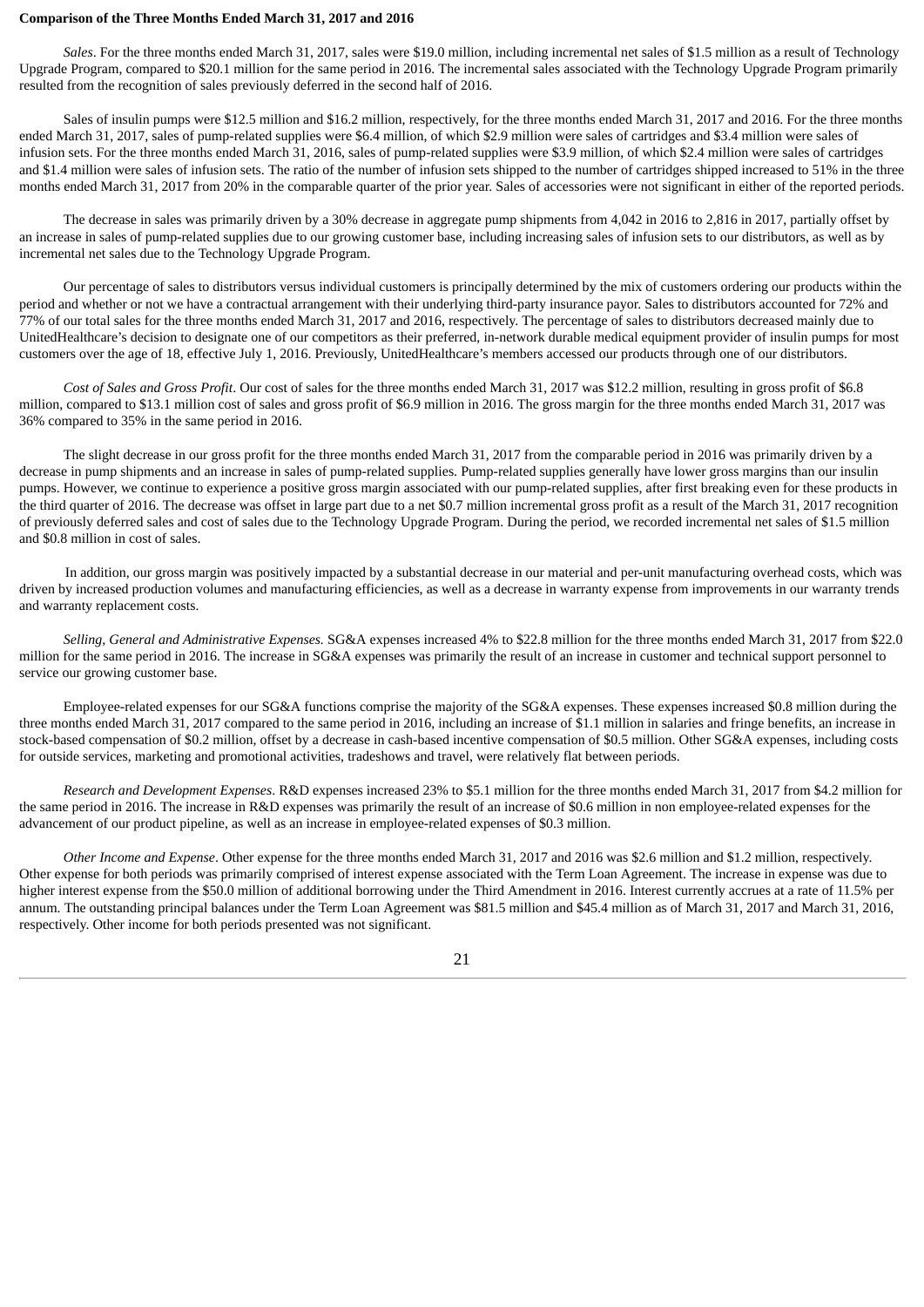#### **Liquidity and Capital Resources**

At March 31, 2017, we had \$54.0 million in cash and cash equivalents and short-term investments, which included \$10.0 million of restricted cash as required by the Term Loan Agreement. At the date the financial statements in this Quarterly Report were issued, our management believed that we did not have sufficient cash to fund our operations for the next twelve months without additional financing and, therefore, we concluded there was substantial doubt about our ability to continue as a going concern within one year after the date the financial statements were issued. The financial statements included in this Quarterly Report have been prepared on a basis that assumes that we will continue as a going concern, which contemplates the realization of assets and the satisfaction of liabilities and commitments in the normal course of business. This financial information and these financial statements do not include any adjustments that may result from the outcome of this uncertainty.

Historically, our principal sources of cash have included private placements and public offerings of equity securities, the Term Loan Agreement, and cash generated from operations. Our historical cash outflows have primarily been associated with cash used for operating activities such as the expansion and support of our sales and marketing infrastructure, increase in our R&D activities, the acquisition of intellectual property, expenditures related to equipment and improvements used to increase our manufacturing capacity and improve our manufacturing efficiency, overall facility expansion, and other working capital needs.

In March 2017, we completed a public offering of 18,500,000 shares of our common stock at a public offering price of \$1.25 per share. The net proceeds to us from the offering were approximately \$21.2 million, after deducting underwriting discounts and commissions and other offering expenses payable by us.

Management currently believes that it will be necessary for us to raise additional funding. However, we expect our ability to raise additional financing may be negatively impacted by a number of factors, including our recent and projected financial results, recent changes in and volatility of our stock price, perceptions about the recent completion of a public offering of our common stock, our current level of indebtedness and debt service costs, our conclusion that there is substantial doubt about our ability to continue as a going concern, the competitive environment in our industry, and accounting complexities brought about by our Technology Upgrade Program. There can be no assurance that we will be able to complete any financing on acceptable terms or at all. If we are unable to complete a financing, we may be required to significantly alter our business strategy, substantially curtail our current operations, or cease operations altogether.

We expect that, in addition to the outcome of any additional financing activities, our sales performance and the resulting operating income or loss, as well as the status of each of our new product development programs, will significantly impact our cash management decisions. We may also use additional cash for the manufacture of t:slim X2 to fulfill our obligations under the Technology Upgrade Program, which will be partially offset by any fees we collect under the program.

The following table shows a summary of our cash flows for the three months ended March 31, 2017 and 2016:

|                                 | Three Months Ended March 31, |  |           |  |
|---------------------------------|------------------------------|--|-----------|--|
| (in thousands)                  | 2017                         |  | 2016      |  |
| Net cash provided by (used in): |                              |  |           |  |
| <b>Operating activities</b>     | (20, 812)                    |  | (15, 945) |  |
| Investing activities            | 2,607                        |  | (1,636)   |  |
| Financing activities            | 13,861                       |  | 15,103    |  |
| <b>Total</b>                    | (4,344)                      |  | (2, 478)  |  |

*Operating activities*. Net cash used in operating activities was \$20.8 million for the three months ended March 31, 2017, compared to \$15.9 million for the same period in 2016. The change in net cash used in operating activities was primarily associated with an increase in our operating loss and changes in working capital. The changes in working capital were primarily due to less cash collections from accounts receivable and a decrease in deferred revenue and guarantee liability associated with the Technology Upgrade Program, as well as net changes in current liabilities.

*Investing activities*. Net cash provided by investing activities was \$2.6 million for the three months ended March 31, 2017, which was primarily related to sales and maturities of short-term investments of \$5.3 million, partially offset by the purchase of \$2.6 million of property and equipment. Net cash used in investing activities was \$1.6 million for the three months ended March 31, 2016, which was primarily related to the purchase of \$13.4 million of short-term investments and \$1.9 million of property and equipment, partially offset by proceeds from sales and maturities of short-term investments of \$13.8 million.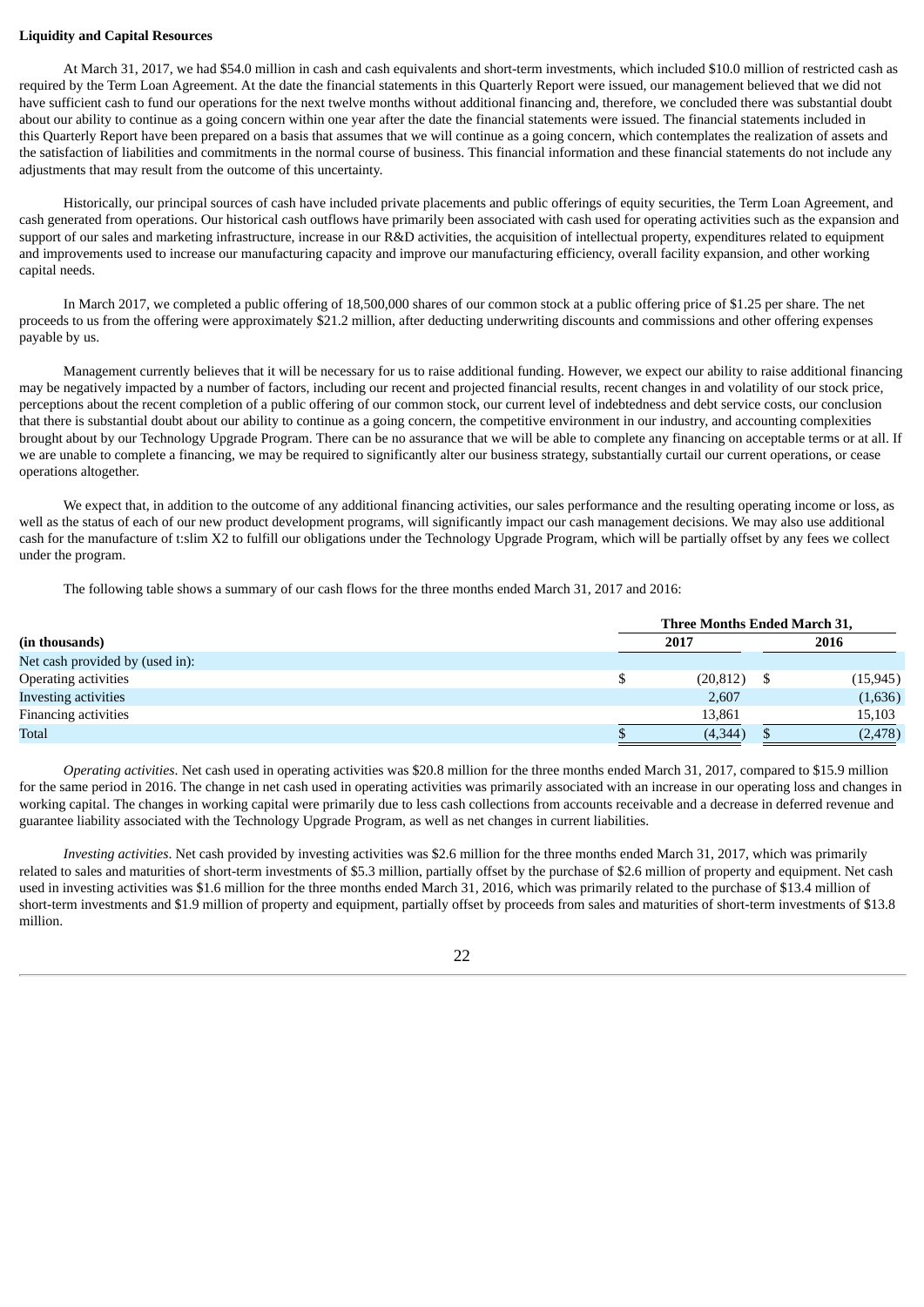*Financing activities.* Net cash provided by financing activities was \$13.9 million for the three months ended March 31, 2017, which was primarily the result of net proceeds of approximately \$21.6 million from the public offering of our common stock and \$0.3 million in proceeds from the issuance of common stock from the exercise of outstanding stock options, partially offset by an increase in our restricted cash balance of \$8.0 million as required by the Term Loan Agreement. Net cash provided by financing activities was \$15.1 million for the three months ended March 31, 2016, which was primarily the result of net proceeds of \$15.0 million under the Term Loan Agreement and \$0.1 million in proceeds from the issuance of common stock from the exercise of outstanding stock options.

Our liquidity position and capital requirements are subject to fluctuation based on a number of factors. In particular, our cash inflows and outflows are principally impacted by the following:

- our ability to generate sales, the timing of those sales and the collection of receivables generated from those sales from period to period;
- the timing and amount of any additional financing:
- fluctuations in gross margins and operating margins; and
- fluctuations in working capital.

Our primary short-term capital needs, which are subject to change, include expenditures related to:

- support of our commercialization efforts related to our current and future products;
- costs associated with the Technology Upgrade Program;
- improvements in our manufacturing capacity and efficiency;
- new research and product development efforts, including clinical trial costs;
- payment of interest due under the Term Loan Agreement;
- acquisition of equipment and other fixed assets;
- facilities expansion needs, including the funding of tenant improvements at our Barnes Canyon location; and
- payments under our licensing, development and commercialization agreements.

Although we believe the foregoing items reflect our most likely uses of cash in the short-term, we cannot predict with certainty all of our particular short-term cash uses or the timing or amount of cash used. We expect we will need to raise additional funding. We may seek additional capital from public or private offerings of our capital stock or we may elect to borrow additional amounts under new debt financing arrangements or from other sources. If we issue equity or convertible debt securities to raise additional funding, our existing stockholders may experience dilution, we may incur significant financing costs, and the new equity or convertible debt securities may have rights, preferences and privileges senior to those of our existing stockholders. If we issue debt securities to raise additional funding, we would incur additional debt service obligations, we could become subject to additional restrictions limiting our ability to operate our business, and we may be required to further encumber our assets. The Company's ability to continue as a going concern, meet its minimum liquidity requirements, and satisfy the financing covenant under the Term Loan Agreement is dependent on its ability to raise additional capital, of which there can be no assurance. If the Company cannot generate sufficient revenues from the sale of its products or secure additional financing on acceptable terms, it may be forced to significantly alter its business strategy, substantially curtail its current operations, or cease operations altogether.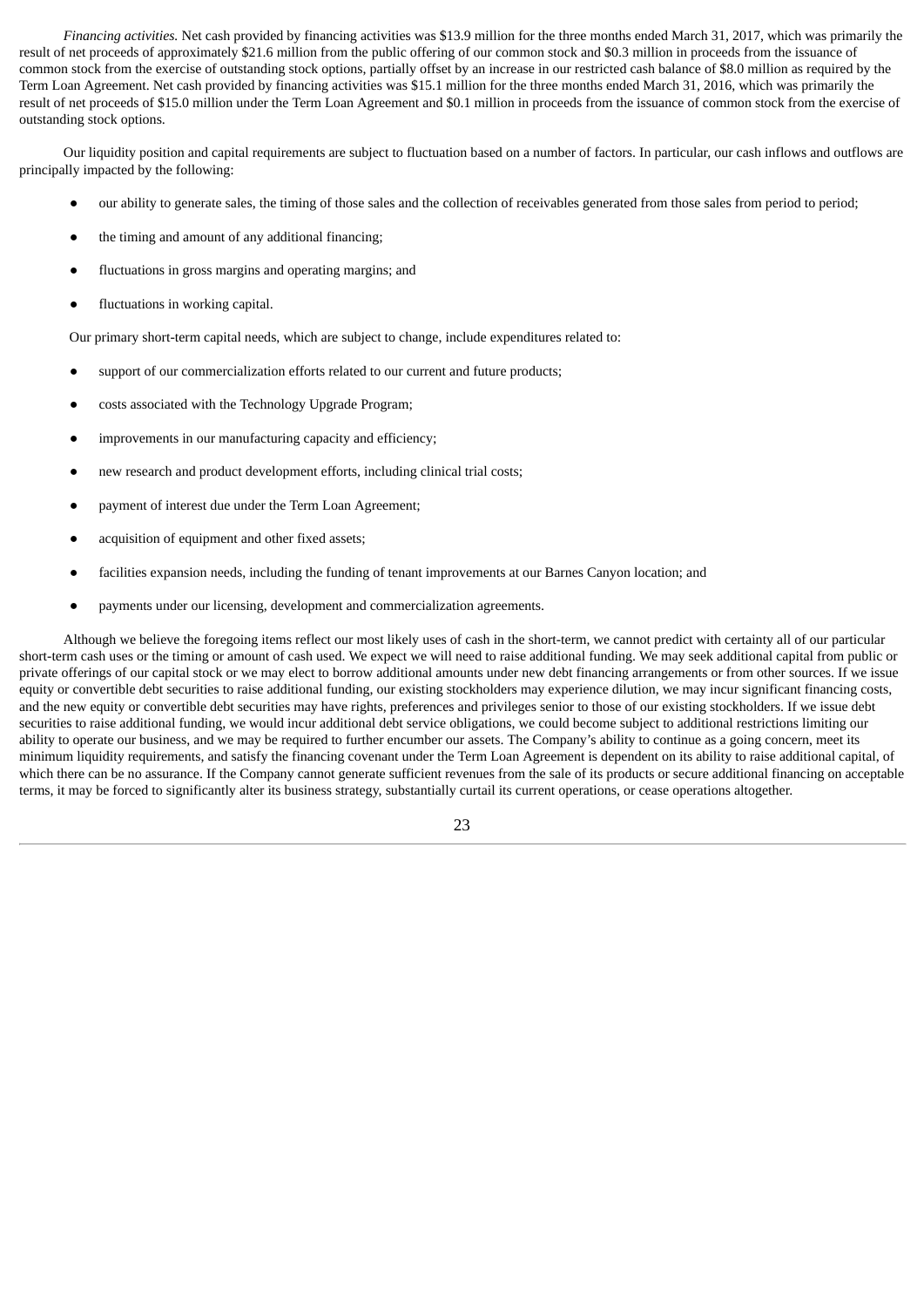## **Indebtedness**

#### *Term Loan Agreement*

We had \$81.5 million and \$81.1 million of aggregate borrowings outstanding under the Term Loan Agreement at March 31, 2017 and December 31, 2016, respectively.

Under the Term Loan Agreement, interest is payable, at our option, (i) in cash at a rate of 11.5% per annum or (ii) at a rate of 9.5% of the 11.5% per annum in cash and 2.0% of the 11.5% per annum to be added to the principal of the loan and subject to accruing interest. Interest-only payments are due quarterly on March 31, June 30, September 30 and December 31 of each year of the interest-only payment period, which ends on December 31, 2019. The principal balance is due in full on the maturity date of the Term Loan Agreement, which is March 31, 2020. We had elected to pay interest in cash at a rate of 11.5% per annum through September 30, 2015. Beginning October 1, 2015, we elected to pay interest in cash at a rate of 9.5% per annum and to have 2.0% per annum added to the principal of the loan. As a result, \$1.5 million was added to the principal of the loan since October 1, 2015, which we refer to as PIK Loans.

The loan is collateralized by all of our assets. The principal financial covenants require that we attain minimum annual revenues of \$80.0 million in 2017 and \$95.0 million each year thereafter until the end of the term of the loan.

In connection with the Third Amendment, we previously agreed to pay, on the earlier of (i) the maturity date of the Term Loan Agreement, which is March 31, 2020, (ii) the date that the loan under the Term Loan Agreement becomes due, and (iii) the date on which we make a voluntary prepayment of the loan, a financing fee equal to 3.0% of the sum of  $(x)$  the aggregate amount drawn under the Third Amendment, and  $(y)$  any PIK Loans issued in relation to the Third Amendment, which we refer to as the Back End Financing Fee.

The audit report and opinion of our independent registered public accounting firm contained in the Annual Report includes an explanatory paragraph that describes conditions that raise substantial doubt about our ability to continue as a going concern. This explanatory paragraph constitutes a potential event of default under the Term Loan Agreement. On March 7, 2017, we entered into the Fourth Amendment, which included a limited waiver of the potential event of default. In consideration for the waiver, we agreed to: (i) issue the Capital Royalty Warrant, (ii) increase our restricted cash balance from \$2.0 million to \$10.0 million, (iii) provide Capital Royalty Partners the same information we make available to our board of directors, subject to limited exceptions, and (iv) not incur additional third party indebtedness secured solely by accounts receivable, inventory and cash. In addition, the Fourth Amendment includes a covenant requiring us to complete a financing in which our gross proceeds from the sale of equity securities is at least \$30.0 million, no later than January 15, 2018. The completion of our recent public offering was not sufficient to fully satisfy this financing covenant requiring us to complete an additional sale of equity securities.a

Pursuant to the Fourth Amendment, we have agreed to increase the Back End Financing Fee to 5.0% of the entire aggregate principal amount of borrowings outstanding, including total PIK Loans issued, under the Term Loan Agreement. The Back End Financing Fee is payable at maturity of our loans and on the principal amount of any loans for which we make an optional prepayment, and may be payable in connection with asset sales not permitted under the Term Loan Agreement or in connection with a change of control. As of March 31, 2017, we had accrued \$4.1 million for the Back End Financing Fee.

#### **Critical Accounting Policies**

Our discussion and analysis of our financial condition and results of operations are based on our financial statements, which have been prepared in accordance with U.S. GAAP. The preparation of these financial statements requires management to make estimates and judgments that affect the reported amounts of assets, liabilities, revenues and expenses and the disclosure of contingent assets and liabilities in our financial statements. We evaluate our estimates and judgments on an ongoing basis. We base our estimates on historical experience and on various other factors that we believe are reasonable under the circumstances, the results of which form the basis for making judgments about our financial condition and results of operations that are not readily apparent from other sources. Actual results may differ from these estimates. There have been no material changes to our critical accounting policies and estimates from the information provided in Part II, Item 7, "Management's Discussion and Analysis of Financial Condition and Results of Operations – Critical Accounting Policies Involving Management Estimates and Assumptions," included in the Annual Report.

## **Off-Balance Sheet Arrangements**

As of March 31, 2017, we did not have any off-balance sheet arrangements.

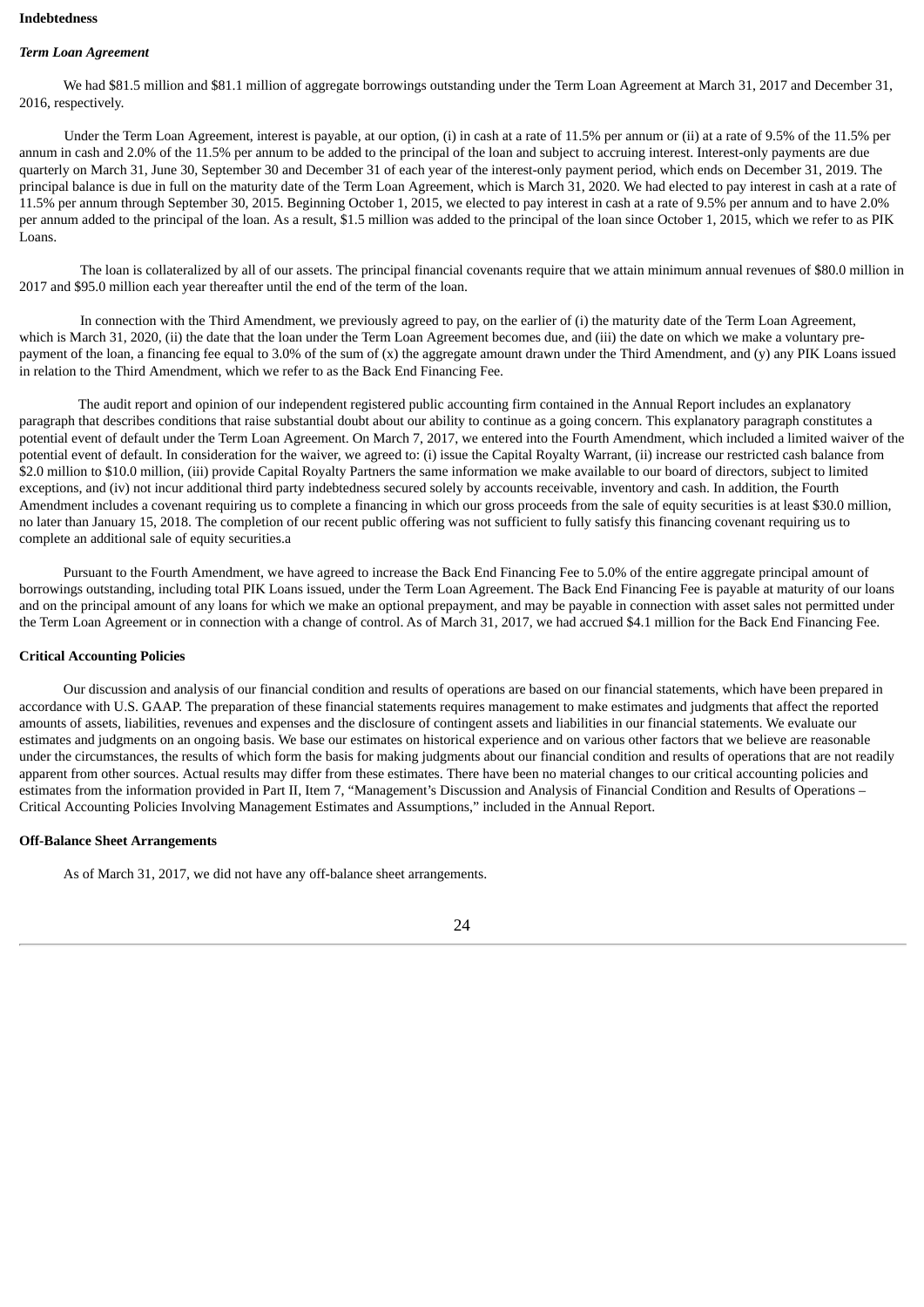#### <span id="page-26-0"></span>**Item 3. Quantitative and Qualitative Disclosures about Market Risk**

We invest our excess cash primarily in commercial paper, government-sponsored enterprise securities and U.S. government treasury securities. Some of the financial instruments in which we invest have market risk associated with them, in that a change in prevailing interest rates may cause the principal amount of the instrument to fluctuate. Other financial instruments in which we invest potentially subject us to credit risk, in that the value of the instrument may fluctuate based on the issuer's ability to pay.

The primary objectives of our investment activities are to maintain liquidity and preserve principal while maximizing the income we receive from our financial instruments without significantly increasing risk. We have established guidelines regarding approved investments and maturities of investments, which are primarily designed to maintain liquidity and preserve principal.

Because of the short-term maturities of our financial instruments, we do not believe that an increase or decrease in market interest rates would have any significant impact on the realized value of our investment portfolio. If a 10% change in interest rates were to have occurred on March 31, 2017, this change would not have had a material effect on the fair value of our investment portfolio as of that date.

The interest rate under the Term Loan Agreement is fixed and not subject to changes in market interest rates.

Our operations are located in the United States, and nearly all of our sales since inception have been made in U.S. dollars. Accordingly, we do not currently have any material exposure to foreign currency rate fluctuations. From time to time, we may have foreign currency exchange risk associated with currency exposure related to existing assets and liabilities, committed transactions and forecasted future cash flows. In certain circumstances, we may seek to manage such foreign exchange risk by using derivative instruments such as foreign exchange forward contracts to hedge our risks. In general, we may hedge material foreign exchange exposures up to 12 months in advance. However, we may choose not to hedge some exposures for a variety of reasons including prohibitive economic costs.

#### <span id="page-26-1"></span>**Item 4. Controls and Procedures**

#### **Evaluation of Disclosure Controls and Procedures**

We maintain disclosure controls and procedures, as defined in Rules 13a-15(e) and 15d-15(e) under the Securities and Exchange Act of 1934, as amended (the "Exchange Act") that are designed to ensure that information required to be disclosed in our periodic and current reports that we file with the SEC is recorded, processed, summarized and reported within the time periods specified in the SEC's rules and forms, and that such information is accumulated and communicated to our management, including our principal executive officer and principal financial officer, as appropriate, to allow for timely decisions regarding required disclosure. In designing and evaluating the disclosure controls and procedures, management recognized that any controls and procedures, no matter how well designed and operated, can provide only reasonable and not absolute assurance of achieving the desired control objectives. In reaching a reasonable level of assurance, management necessarily is required to apply its judgment in evaluating the cost-benefit relationship of possible controls and procedures. In addition, the design of any system of controls is based in part upon certain assumptions about the likelihood of future events, and there can be no assurance that any design will succeed in achieving its stated goals under all potential future conditions. Over time, controls may become inadequate because of changes in conditions, or the degree of compliance with policies or procedures may deteriorate. Control systems can also be circumvented by the individual acts of some persons, by collusion of two or more people, or by management override of the control. Because of the inherent limitations in a cost-effective control system, misstatements due to error or fraud may occur and not be detected.

As of March 31, 2017, we carried out an evaluation, under the supervision and with the participation of our management, including our principal executive officer and principal financial officer, of the effectiveness of the design and operation of our disclosure controls and procedures. Based on this evaluation, our principal executive officer and principal financial officer concluded that our disclosure controls and procedures were effective at the reasonable assurance level as of March 31, 2017.

#### **Changes in Internal Control over Financial Reporting**

There were no changes in our internal control over financial reporting (as defined in Rules 13a-15(f) and 15d-15(f) of the Exchange Act) during the quarter ended March 31, 2017 that materially affected, or are reasonably likely to materially affect, our internal control over financial reporting.

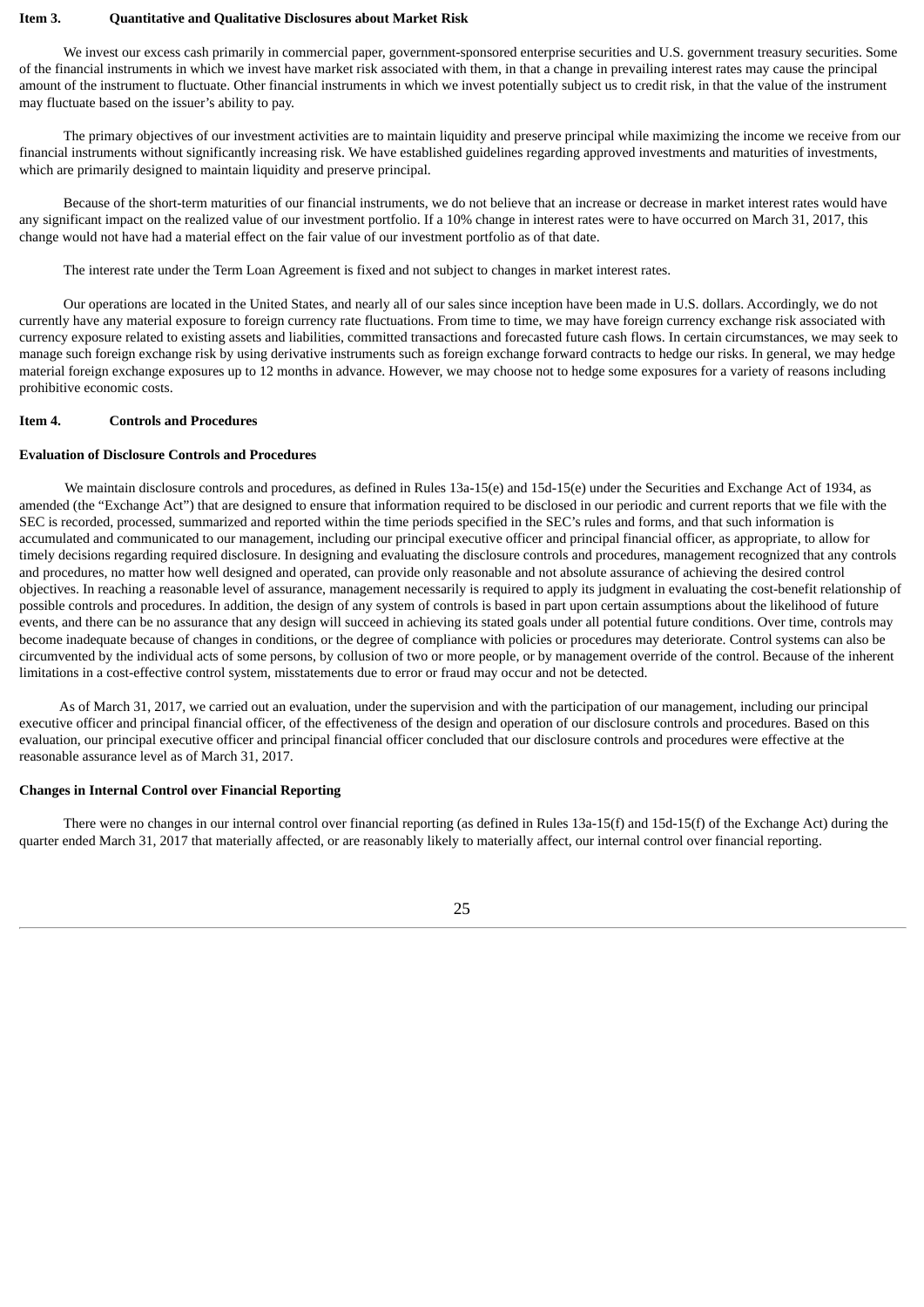#### **PART II. OTHER INFORMATION**

#### <span id="page-27-1"></span><span id="page-27-0"></span>**Item 1. Legal Proceedings**

From time to time, we are involved in various legal proceedings, disputes and other claims arising in the ordinary course of our business. Although the results of legal proceedings and claims cannot be predicted with certainty, we currently believe that the final outcome of these ordinary course matters will not, individually or in the aggregate, have a material adverse effect on our business, financial position, results of operations or cash flows. However, regardless of the outcome, legal proceedings can have an adverse impact on us because of legal costs, diversion of management time and resources, and other factors.

#### <span id="page-27-2"></span>**Item 1A. Risk Factors**

The following sets forth certain risk factors associated with our business. The risk factors set forth below marked with an asterisk  $(*)$  next to the title contain changes to the description of the risk factors associated with our business previously disclosed in Part I, Item 1A of the Annual Report.

An investment in our common stock involves risks. You should consider carefully the risks described below, together with all of the other information included in this Quarterly Report, as well as in our other filings with the SEC, in evaluating our business. If any of the following risks actually occur, our business, financial condition, operating results and future prospects could be materially and adversely affected. In that case, the trading price of our common stock may decline and you might lose all or part of your investment. The risks described below are not the only ones we face. Additional risks that we currently do not know about or that we currently believe to be immaterial may also impair our business, financial condition, operating results and prospects. *Certain statements below are forward-looking statements.*

#### **Risks Relating to our Business and our Industry**

## We have incurred significant operating losses since inception and cannot assure you that we will achieve profitability.\*

Since our inception in January 2006, we have incurred a significant net loss. As of March 31, 2017, we had an accumulated deficit of \$428.4 million. To date, we have financed our operations primarily through public and private sales of our equity securities, debt financing with Capital Royalty Partners II, L.P. and its affiliated funds, or Capital Royalty Partners, and sales of our products. We have devoted substantially all of our resources to the commercialization of our products, the scaling of our manufacturing operations and commercial organization, the research and development of our current products and products under development, and the assembly of a management team to manage our business.

We began commercial sales of our first commercial product, t:slim, in the third quarter of 2012. We began commercial sales of t:flex in the second quarter of 2015 and t:slim G4 in the third quarter of 2015. In October 2016, we discontinued new shipments of t:slim and launched t:slim X2, our nextgeneration flagship pump. Since the first quarter of 2013, we have been able to manufacture and sell our insulin pump products at a cost and in volumes sufficient to allow us to achieve a positive overall gross margin. For the years ended December 31, 2016 and 2015, our gross profit was \$23.6 million and \$26.6 million, respectively. Although we have achieved a positive overall gross margin, we still operate at a significant net loss and expect that we will continue to do so for the next several years.

To implement our business strategy we need to, among other things, increase sales and gross profits of our products, maintain an appropriate customer service and support infrastructure, fund ongoing research and development activities, improve and expand our manufacturing capabilities, and obtain regulatory clearance or approval to commercialize our products currently under development. Our expenses may continue to increase as we pursue these objectives and make investments in our business. Additional increases in our expenses without commensurate increases in sales could significantly increase our operating losses.

The extent of our future operating losses and the timing of profitability are highly uncertain in light of a number of factors, including the timing of the launch of new products and product features by us and our competitors, market acceptance of our products and competitive products by people with insulindependent diabetes, their caregivers and healthcare providers, and the timing of regulatory approval of new products. In addition, our implementation of the Technology Upgrade Program makes forecasting our operating results more difficult, because such forecasts depend on customer behavioral assumptions, such as the likelihood that the trade-in rights will actually be exercised and the timing of any such decisions. Any additional operating losses will have an adverse effect on our stockholders' equity, and we cannot assure you that we will ever be able to achieve or sustain profitability.

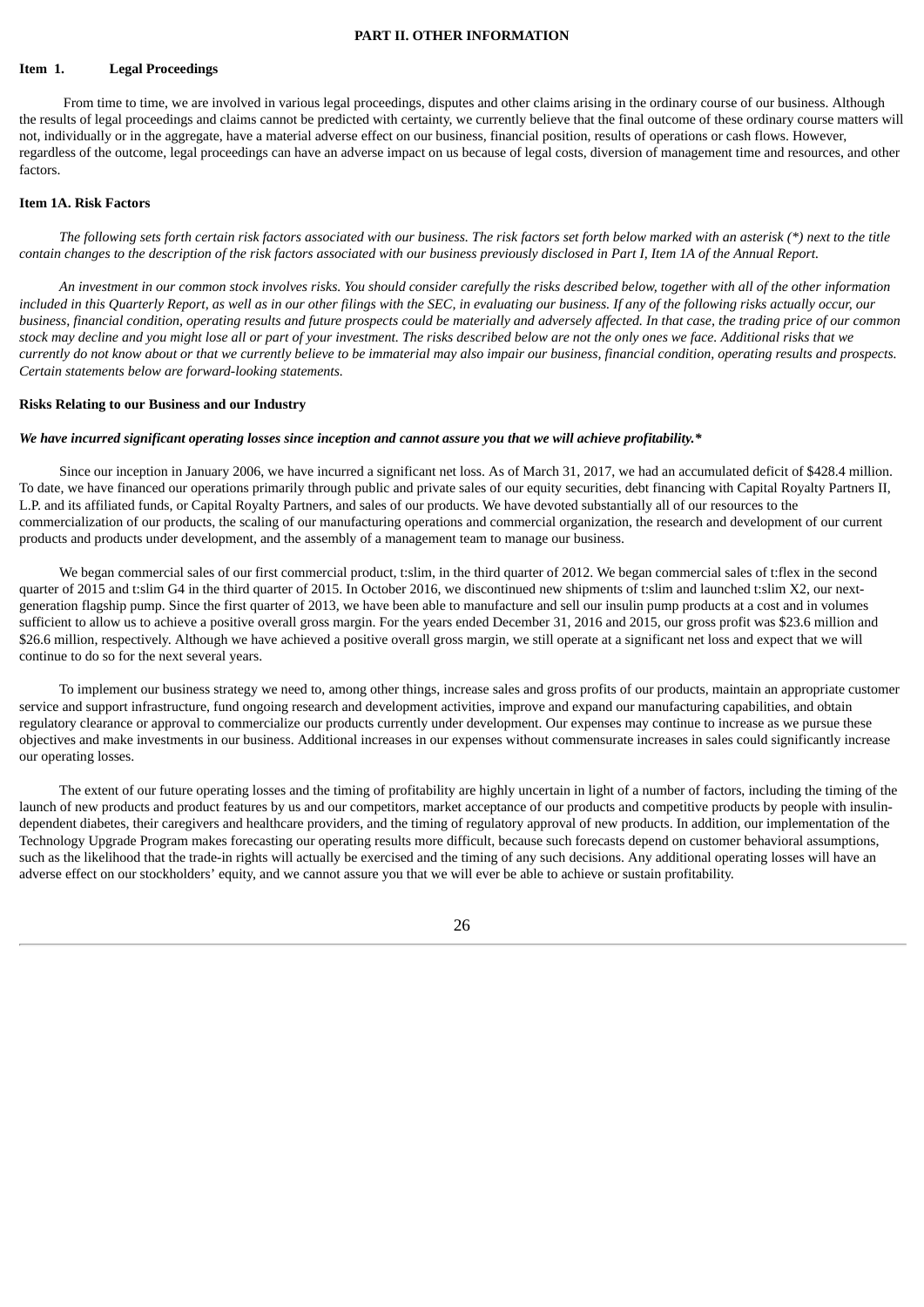## We currently rely on sales of insulin pumps to generate a significant portion of our revenue, and any factors that negatively impact sales of our insulin *pump products may adversely affect our business, financial condition and operating results. \**

We generate a significant majority of our revenue from the sale of our insulin pump products, which currently include our t:slim X2, t:flex and t:slim G4 products. Sales of our insulin pumps may be negatively impacted by many factors, including:

- the potential that other technological breakthroughs for the monitoring, treatment or prevention of diabetes may render our insulin pump products obsolete or less desirable;
- adverse regulatory or legal actions relating to our insulin pump products or similar products or technologies;
- failure of our Tandem Device Updater to accurately and timely provide customers with remote access to new product features and functionality as anticipated, or our failure to obtain regulatory approval for any such updates;
- changes in reimbursement rates or policies relating to insulin pumps or similar products or technologies by third-party payors, such as the decision by UnitedHealthcare during 2016 that restricted a majority of their members from accessing our pumps;
- our inability to enter into contracts with third-party payors on a timely basis and on acceptable terms;
- problems arising from the expansion of our manufacturing capabilities, or destruction, loss, or temporary shutdown of our manufacturing facility; and
- claims that any of our insulin pump products, or any component thereof or related supplies, infringes on patent rights or other intellectual property rights of third parties.

In addition, sales of any of our current or future insulin pump products with CGM integration are subject to the continuation of our applicable agreements with DexCom, which under some circumstances are subject to termination by DexCom, with or without cause, on relatively short notice.

Furthermore, sales of our products may be adversely impacted by negative perceptions regarding our financial stability relative to that of our competitors, and our ability to sustain our business operations on a long-term basis. These perceptions may cause people with insulin-dependent diabetes, their caregivers and healthcare providers, as well as independent distributors and third-party payors, to question our ability to continue to sell our products, provide customer service, support our commercial organization, and fulfill our strategic objectives. These concerns may arise from a number of factors, including our recent and projected financial results, recent changes in and volatility of our stock price, perceptions about the recent completion of a public offering of our common stock, our current level of indebtedness and debt service costs, our conclusion that there is substantial doubt about our ability to continue as a going concern, recent or anticipated competitive product launches, the impact of the Technology Upgrade Program, and uncertainties regarding the regulatory environment. Any such concerns, whether actual or perceived, could cause consumers to delay the purchase of our products or to purchase competitive products.

Because we currently rely on sales of our insulin pump products to generate a significant majority of our revenue, any factors that negatively impact sales of these products, or result in sales of these products increasing at a lower rate than expected, could adversely affect our business, financial condition and operating results, and negatively impact our ability to successfully launch future products currently under development.

## We operate in a very competitive industry and if we fail to compete successfully against our existing or potential competitors, many of whom have greater *resources than us, our sales and operating results may be negatively affected.*

The medical device industry is intensely competitive, subject to rapid change and highly sensitive to the introduction of new products, treatment techniques or technologies, or other activities of industry participants. We believe our products compete, and will continue to compete, directly with a number of traditional insulin pumps as well as other methods for the treatment of diabetes, including MDI therapy.

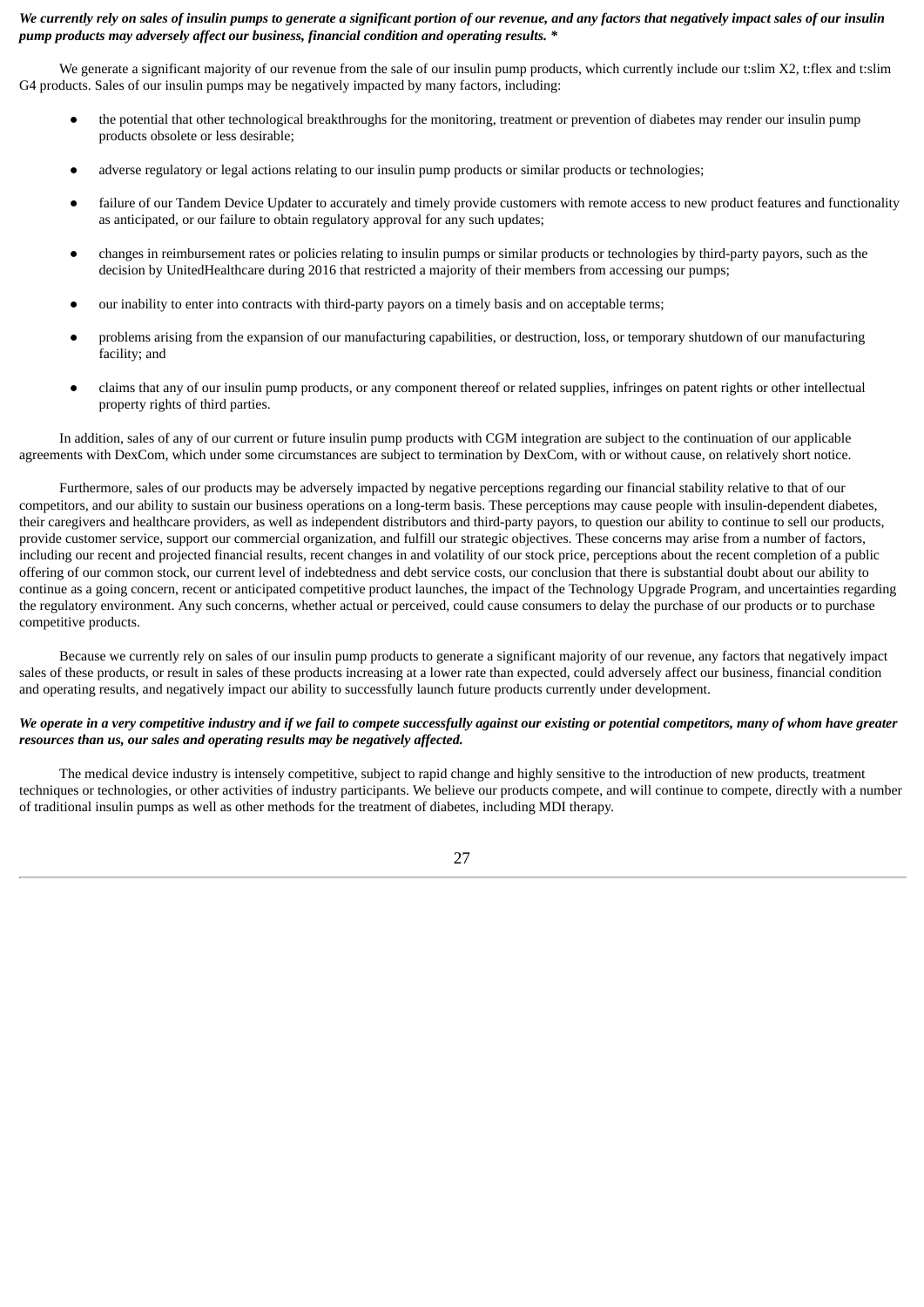Our primary competitors are major medical device companies that are either publicly traded companies or divisions or subsidiaries of publicly traded companies. For instance, Medtronic MiniMed, a division of Medtronic, Inc., has been the market leader for many years and has the majority share of the traditional insulin pump market in the United States. Other significant insulin pump suppliers in the United States include Animas Corporation, a division of Johnson & Johnson, and Insulet Corporation. However, the market for insulin pumps is currently undergoing significant changes. For instance, in late 2016, Roche Diabetes Care, a division of F. Hoffman-La Roche discontinued sales of new insulin pumps in the United States, and in early 2017, Johnson & Johnson announced that it is evaluating strategic options for its diabetes business unit, including Animas. It is too early to evaluate the potential impact of these changes on our competitive landscape. There are also newer companies entering the field.

Some of our competitors enjoy several competitive advantages over us, including:

- greater financial and human resources for sales and marketing, product development, customer service and clinical resources;
- greater financial resources to respond to competitive pressures and regulatory uncertainty;
- established relationships with healthcare providers and third-party payors;
- established reputation and name recognition among healthcare providers and other key opinion leaders in the diabetes industry;
- in some cases, greater market share and established base of customers;
- products supported by long-term clinical data;
- larger and more established distribution networks;
- greater ability to cross-sell products or provide incentives to healthcare providers to use their products; and
- more experience in conducting research and development, manufacturing, clinical trials, and obtaining regulatory approval or clearance.

In some instances, our competitors offer products that include features that we do not currently offer. For instance, Medtronic currently offers a traditional insulin pump that is integrated with a CGM system with a threshold suspend feature. In addition, Medtronic recently announced that it received FDA approval of a new insulin pump product with additional functionality and a new CGM system that it intends to launch during 2017. Furthermore, Insulet offers an insulin pump with a tubeless delivery system that does not utilize an infusion set. For these and other reasons, we may not be able to compete successfully against our current or potential future competitors. As a result, we may fail to meet our forecasted budget, and our sales and operating results may be negatively affected.

## The administration of the Technology Upgrade Program may result in unanticipated difficulties or costs, which may harm our financial condition or *operating results.*

In July 2016, we announced the implementation of the Technology Upgrade Program that allows eligible t:slim and t:slim G4 customers the ability to trade in their existing pump for t:slim X2, subject to the conditions specified in the program. The Technology Upgrade Program is being offered to provide our existing customers the ability to upgrade to the features and capabilities of t:slim X2. However, we do not have experience implementing and administering trade-in programs of this type and we may encounter unexpected difficulties, costs or uncertainties in administering or fulfilling our obligations under the Technology Upgrade Program. For example, it is difficult to predict the impact of the adoption of the Technology Upgrade Program on the willingness of consumers to purchase our products compared to competitive products, or the timing of any purchase decisions. If we incur unexpected difficulties, costs or uncertainties in administering the Technology Upgrade Program, or if we do not derive the anticipated benefits to our business from offering the program to our customers, the program could have a material adverse effect on our financial condition and operating results.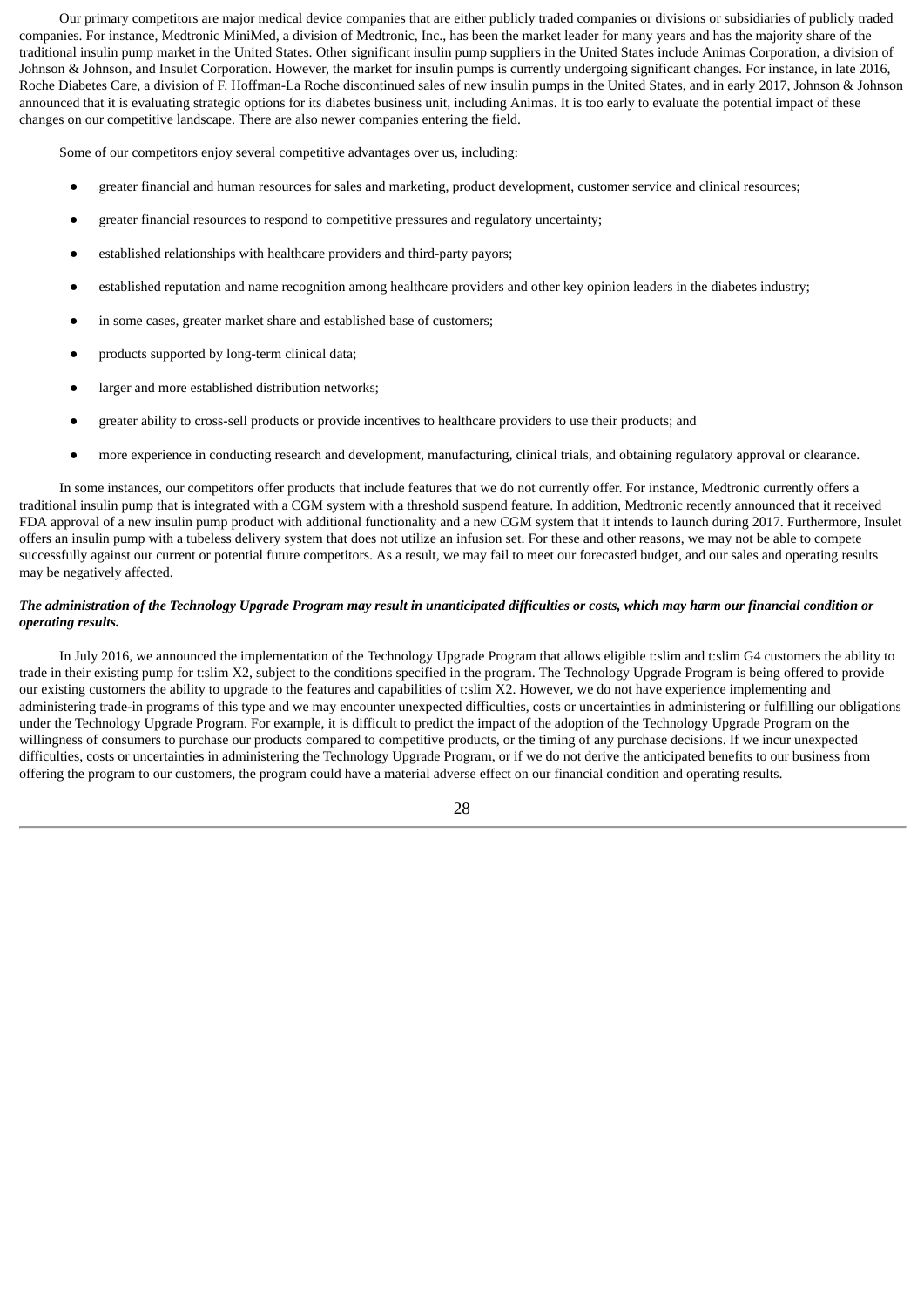## The Technology Upgrade Program has resulted in accounting complexities that may be difficult for investors to understand and may lead to confusion *when comparing our historical and future financial results.*

The Technology Upgrade Program has resulted in a number of accounting complexities that will make comparisons of our historical and future financial results more difficult. In particular, United States generally accepted accounting principles, or GAAP, prevent us from recognizing, at the time of sale, up to 100% of the sales and cost of sales associated with the sale of t:slim and t:slim G4 made to eligible customers during the term of the Technology Upgrade Program. Instead, depending on the type of pump sold, we are required to defer some or all of the sales and cost of sales until a later date, which will generally be the earlier of when our obligations under the Technology Upgrade Program are satisfied or when the program expires. The amount and timing of the deferred sales and cost of sales will depend on multiple factors that are based on future events that are difficult to estimate or predict, especially because we have not offered a similar trade-in program in the past. For example, we do not currently have sufficient history to reasonably estimate the likelihood that the trade-in rights will be exercised, or the timing of any trade-in decisions. Accordingly, it is very difficult for us to estimate the amount of the deferrals with any level of certainty, which makes it very difficult for us to predict our GAAP results, including revenues and operating margins.

Despite our efforts to explain the required accounting treatment for the Technology Upgrade Program, it is possible that investors or analysts will view the accounting treatment or the resulting impact on our GAAP financial results negatively, and there may be confusion when comparing our historical and future financial results, which may cause our stock price to decline. In addition, the complexities associated with the accounting treatment, or with the Technology Upgrade Program generally, may cause investors to avoid purchasing our common stock until the impact of the program is better understood or our financial results and trends are more predictable, which also may adversely impact our stock price.

## Our ability to achieve profitability will depend, in part, on our ability to reduce the per unit cost of our products by increasing production volume and manufacturing efficiency, including by reducing raw material, labor, product-training, expected warranty and manufacturing overhead costs per unit. \*

We believe that our ability to reduce the per-unit cost of our insulin pump products and related cartridges will have a significant impact on our ability to achieve profitability. Our cost of sales includes raw material procurement costs, labor costs, product-training expenses and expected warranty expenses. It also includes manufacturing overhead costs, including expenses relating to quality assurance, inventory control, facilities, equipment, information technology, and operations management. If we are unable to sustain or reduce our overall cost of sales, including through arrangements such as volume purchase discounts, negotiation of improved pricing, more efficient training programs for customers, and improved warranty performance, it will be difficult to reduce our per unit costs and our ability to achieve profitability will be constrained. The per unit cost of our products is significantly impacted by our overall production volumes, and any factors that cause our production volumes to decline, or to grow at a slower rate than we expect, would significantly impact our expected per unit costs. In addition, we may experience disruption in our manufacturing productivity or incur duplicative or incremental costs as we manage the planned relocation of our manufacturing facility over the next several months. Furthermore, while we currently believe our proprietary technology platform will allow us to gain efficiencies in the design and development of new products, changes in the market that require us to modify or replace our existing platform will reduce the amount of efficiency gained through our platform and increase our per unit costs. If we are unable to effectively manage our overall costs, while increasing our production volumes, we may not be able to achieve or sustain profitability, which would have an adverse impact on our business, financial condition and operating results.

## The failure of our products to achieve and maintain market acceptance could result in us achievina sales below our expectations, which would cause our *business, financial condition and operating results to be materially and adversely affected. \**

Our current business strategy is highly dependent on our insulin pump products, which currently include t:slim X2, t:flex and t:slim G4, achieving and maintaining market acceptance. In order for us to sell our products to people with insulin-dependent diabetes, we must convince them, their caregivers and healthcare providers that it is an attractive alternative to competitive products for the treatment of diabetes, including traditional insulin pump products and MDI therapies, as well as alternative insulin treatment methodologies. Market acceptance and adoption of our products depends on educating people with diabetes, as well as their caregivers and healthcare providers, about the distinct features, ease-of-use, positive lifestyle impact, and other perceived benefits of our products as compared to competitive products. If we are not successful in convincing existing and potential customers of the benefits of our products, or if we are not able to achieve the support of caregivers and healthcare providers for our insulin pump products, our sales may decline or we may fail to increase our sales in line with our forecasts.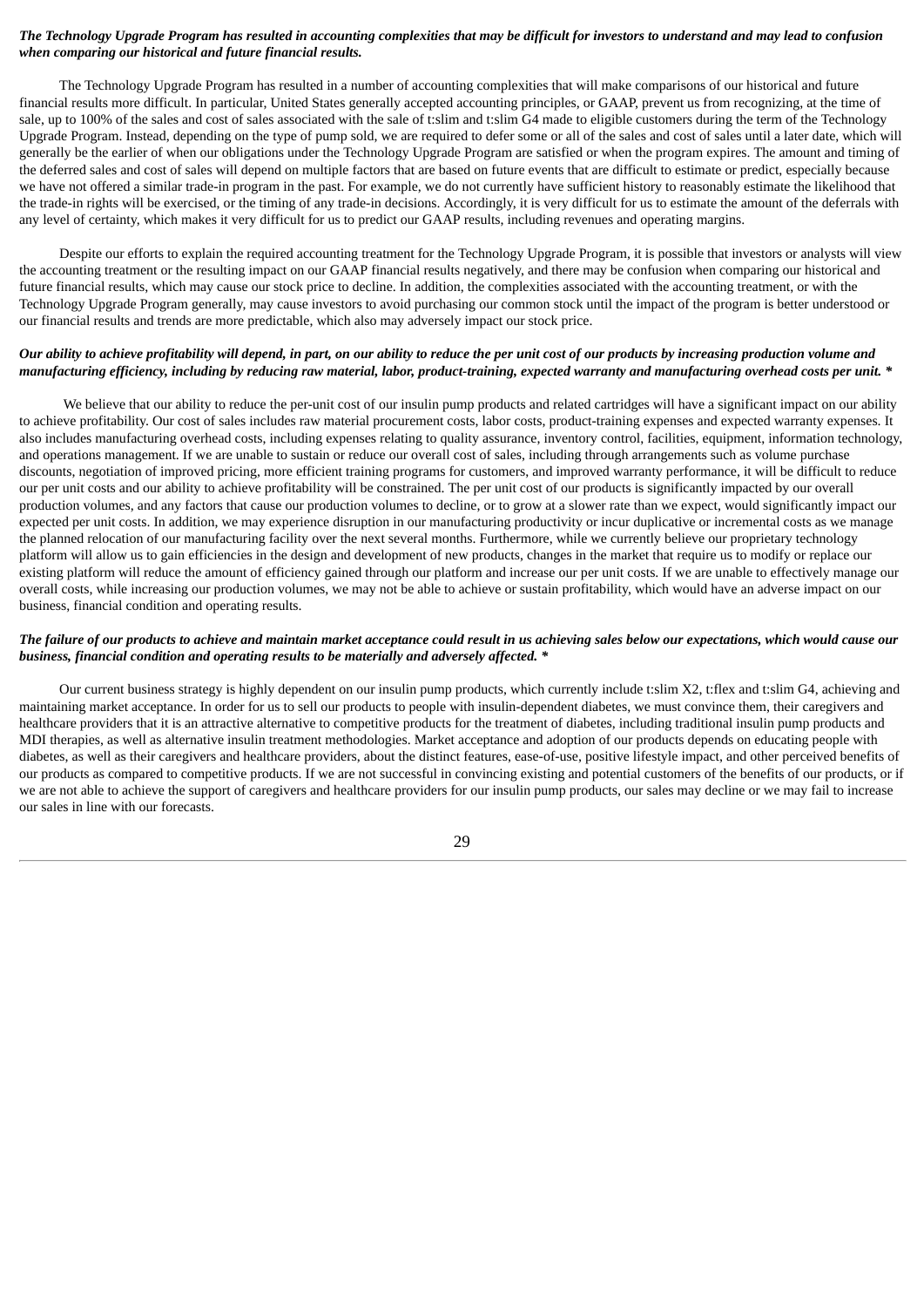Achieving and maintaining market acceptance of our products could be negatively impacted by many factors, including:

- the failure of our products to achieve wide acceptance among people with insulin-dependent diabetes, their caregivers, healthcare providers, third-party payors and key opinion leaders in the diabetes treatment community;
- the failure of our products to provide the features and functionality that people with insulin-dependent diabetes, their caregivers and healthcare providers are seeking in an insulin pump, and to incorporate those features into our products in a timely, cost-effective and user-friendly manner;
- lack of evidence supporting the safety, ease-of-use or other perceived benefits of our products over competitive products or other currentlyavailable insulin treatment methodologies;
- perceived risks or uncertainties associated with the use of our insulin pump products or similar products or technologies generally;
- the introduction of competitive products, technologies or treatment techniques and the rate of their acceptance as compared to our insulin pump products;
- discounts, rebates and other financial incentives that our competitors may offer for competitive products that make them more attractive than our products; and
- results of clinical studies relating to our existing products or products under development or similar competitive products.

In addition, even if we are able to convince people with insulin-dependent diabetes, their caregivers or healthcare providers that our products compare favorably to the products and treatment alternatives offered by our competitors, negative perceptions regarding our financial stability relative to that of our competitors, and our ability to sustain our business operations on a long-term basis, especially in light of our recent and projected financial results, recent changes in and volatility of our stock price, perceptions about the recent completion of a public offering of our common stock, our current level of indebtedness and debt service costs, and our conclusion that there is substantial doubt about our ability to continue as a going concern, could cause consumers to delay the purchase of our products or to purchase competitive products.

Furthermore, the rapid evolution of technology and treatment options within our industry may cause consumers to delay the purchase of our products in anticipation of advancements, or the perception that advancements could occur, in our products or the products offered by our competitors. For example, we believe that during the second half of 2016, consumers interested in purchasing our insulin pump products may have delayed or changed their purchasing decisions in anticipation of the release of a new product by one of our competitors. It is also possible that consumers interested in purchasing any of our future products currently under development may delay the purchase of one of our current products.

If our insulin pump products do not achieve and maintain widespread market acceptance, we may fail to achieve sales at or above our projected amounts. If our sales do not meet our sales projections, our business, financial condition and operating results could be materially and adversely affected, and we may fail to meet our strategic objectives.

## Failure to secure or retain adequate coverage or reimbursement for our current products and our potential future products by third-party payors could *adversely affect our business, financial condition and operating results. \**

We have derived nearly all of our revenue from sales of insulin pumps and associated supplies and expect to continue to do so. A substantial portion of the purchase price of an insulin pump is typically paid for by third-party payors, including private insurance companies, preferred provider organizations and other managed care providers. Future sales of our current and future products will be limited unless our customers can rely on third-party payors to pay for all or part of the associated purchase cost. Access to adequate coverage and reimbursement for our current and future products by third-party payors is essential to the acceptance of our products by customers.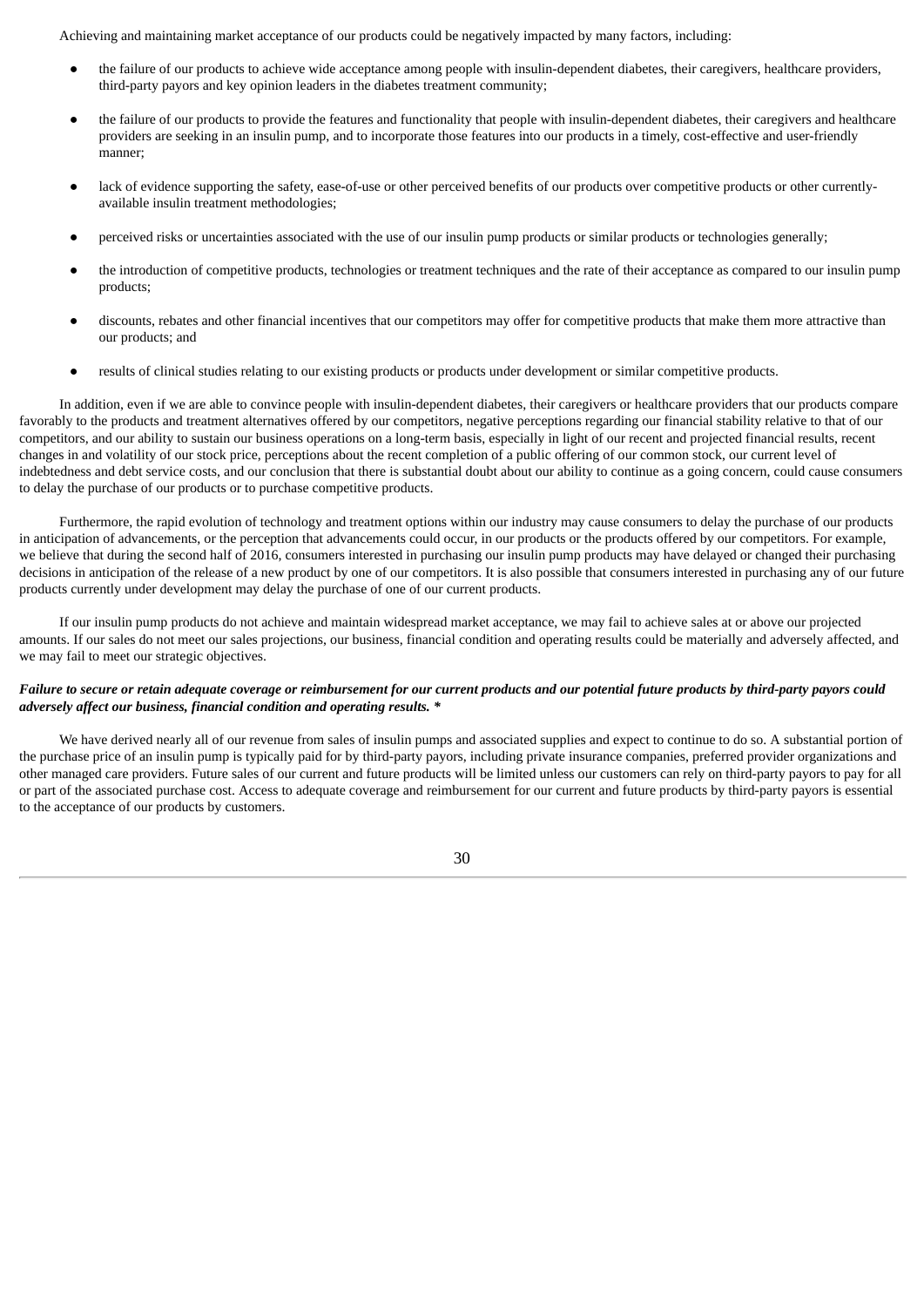As guidelines in setting their coverage and reimbursement policies, many third-party payors use coverage decisions and payment amounts determined by the Centers for Medicare and Medicaid Services, or CMS, which administers the U.S. Medicare program. Medicare periodically reviews its reimbursement practices for diabetes-related products. Medicare previously implemented a competitive bidding process for blood glucose strip reimbursement, which resulted in a significant reduction in the reimbursement rate for those products. More recently, in 2017, Medicare announced, and then shortly thereafter suspended, a competitive bidding process for insulin pumps. As a result, there is uncertainty as to the future Medicare reimbursement rate for our products. In addition, those third-party payors that do not follow the CMS guidelines may adopt different coverage and reimbursement policies for our current and future products. It is possible that some third-party payors will not offer any coverage for our current or future products. For instance, effective July 1, 2016, UnitedHealthcare designated one of our competitors as their preferred, in-network durable medical equipment provider of insulin pumps for most customers over the age of 18. We expect this decision will prevent a majority of UnitedHealthcare members from purchasing an insulin pump from us for the foreseeable future. It is possible that other third-party payors may adopt similar policies in the future, which would adversely impact our ability to sell our products.

We currently have contracts establishing reimbursement for our insulin pump products with approximately 150 national and regional third-party payors in the United States. While we anticipate entering into additional contracts with third-party payors and adding coverage for future products under our current agreements, we cannot guarantee that we will succeed in doing so or that the reimbursement contracts that we are able to negotiate will enable us to sell our products on a profitable basis. In particular, any negative perceptions among third-party payors regarding our financial stability and our ability to continue to sell and service our products, may make it more difficult to enter into contracts for reimbursement with additional third-party payors. This may be especially true in light of the fact that our management believes that we do not have sufficient cash to fund our operations for the next twelve months without additional financing, and the conclusion that there is substantial doubt about our ability to continue as a going concern. In addition, existing contracts with third-party payors generally can be modified or terminated by the third-party payor without cause and with little or no notice to us. Moreover, compliance with the administrative procedures or requirements of third-party payors may result in delays in processing approvals by those third-party payors for customers to obtain coverage for our products. Failure to secure or retain adequate coverage or reimbursement for our current and future products by thirdparty payors, or delays in processing approvals by those payors, could result in the loss of sales, which could have a material adverse effect on our business, financial condition and operating results.

Further, the healthcare industry in the United States is increasingly focused on cost containment as government and private insurers seek to control healthcare costs by imposing lower payment rates and negotiating reduced contract rates with third-party payors. If third-party payors deny coverage or reduce their current levels of payment, or if our production costs increase faster than increases in reimbursement levels, we may be unable to sell our products on a profitable basis.

## Competitive products or other technological developments and breakthroughs for the monitoring, treatment or prevention of diabetes may render our *products obsolete or less desirable.*

Our ability to achieve our strategic objectives will depend, among other things, on our ability to develop and commercialize products for the treatment of diabetes that offer distinct features and functionality, are easy-to-use, receive adequate coverage and reimbursement from third-party payors, and are more appealing than available alternatives. Our primary competitors, as well as a number of other companies, medical researchers and pharmaceutical companies are pursuing new delivery devices, delivery technologies, sensing technologies, procedures, drugs and other therapies for the monitoring, treatment and prevention of diabetes. Any technological breakthroughs in diabetes monitoring, treatment or prevention could reduce the potential market for our products or render our products obsolete altogether, which would significantly reduce our sales or cause our sales to grow at a slower rate than we currently expect. In addition, even the perception that new products may be introduced, or that technological or treatment advancements could occur, could cause consumers to delay the purchase of our products.

Because the insulin-dependent diabetes market is large and growing, we anticipate that companies will continue to dedicate significant resources to developing competitive products. The frequent introduction by competitors of products that are or claim to be superior to our products may create market confusion that may make it difficult to differentiate the benefits of our products over competitive products. In addition, some of our competitors employ aggressive pricing strategies, including the use of discounts, rebates, low cost product upgrades or other financial incentives that could adversely affect sales of our products. If a competitor develops a product that competes with or is perceived to be superior to our products, or if competitors continue to utilize strategies that place downward pressure on pricing within our industry, our sales may decline, our operating margins could be reduced and we may fail to meet our projections, which would materially and adversely affect our business, financial condition and operating results.

Moreover, we have designed our products to resemble modern consumer electronic devices to address certain embarrassment and functionality concerns consumers have raised with respect to traditional pumps. The consumer electronics industry is itself highly competitive, and characterized by continuous new product introductions, rapid developments in technology, and subjective and changing consumer preferences. If, in the future, consumers cease to view our products as contemporary or convenient as compared to then-existing consumer electronics technology, our products may become less desirable.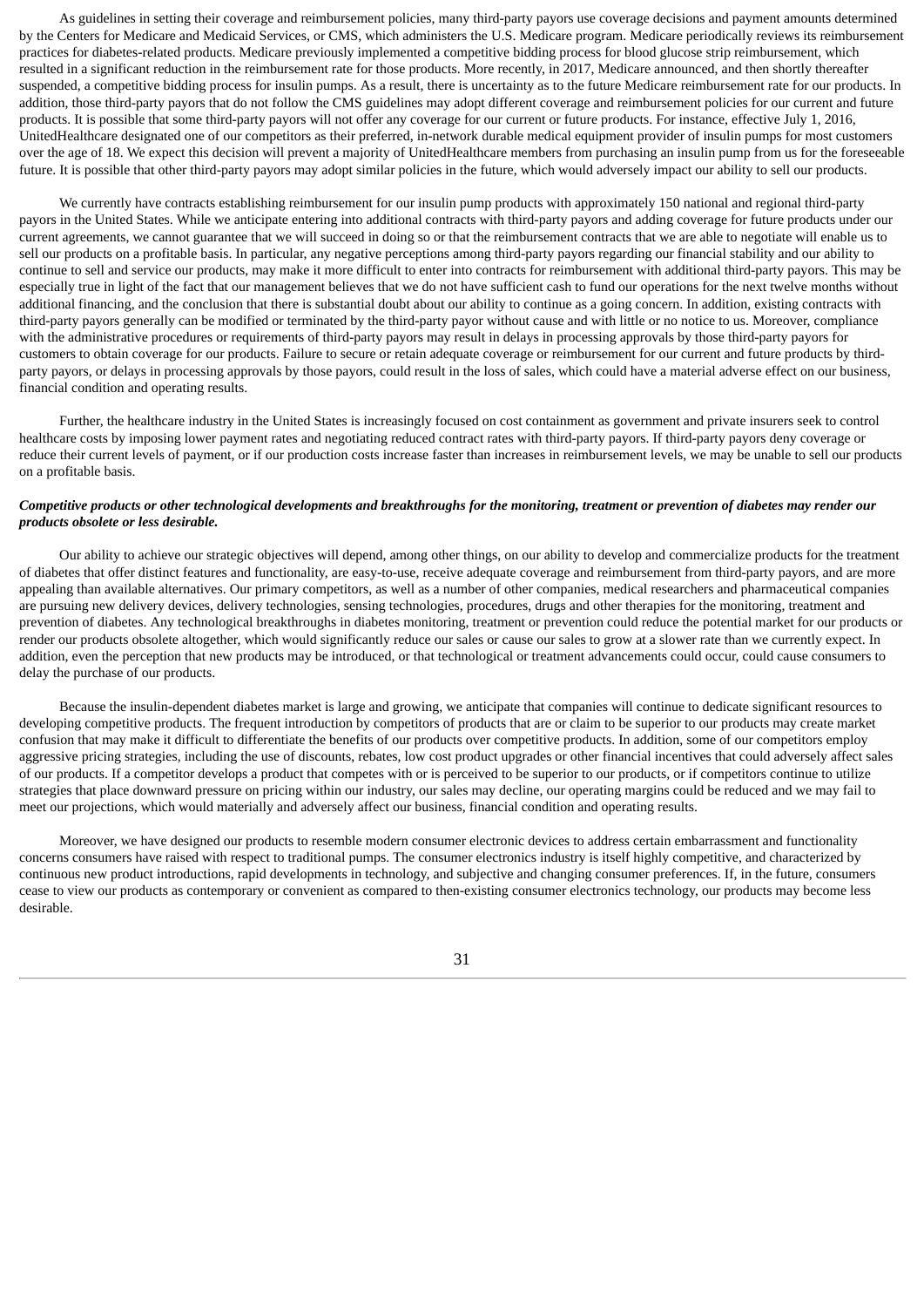## We may face unexpected challenges in marketing, selling and training new customers on the use of our products, which could harm our ability to achieve *our sales and service objectives.*

We have only limited experience marketing and selling our products as well as training new customers on their use. In addition, the vast majority of our existing customers are individuals with type 1 diabetes, and we have only limited experience marketing and selling our products to customers with type 2 diabetes. As a result, we may face unexpected challenges marketing and selling t:flex, which is designed to meet the needs of customers with type 2 diabetes and/or higher insulin requirements.

We expect to derive nearly all of our revenue from the sale of t:slim X2, t:flex, and t:slim G4 Pumps and pump-related supplies unless and until we receive regulatory clearance or approval for other products currently under development. As a result, our financial condition and operating results are and will continue to be highly dependent on the ability of our sales and marketing organization to adequately promote, market and sell our insulin pumps and related products, and the ability of our diabetes educators to train new customers on the use of our products. If our sales and marketing representatives or diabetes educators fail to achieve their objectives, our sales could decrease or may not increase at levels that are in line with our forecasts.

## If we are unable to maintain our existing sales, marketing, clinical and customer service infrastructure, we may fail to increase our sales to meet our *forecasts.*

A key element of our business strategy is the ability of our sales, clinical, marketing and customer service infrastructure to drive adoption of our products, which includes independent diabetes educators that train new customers on the use of our products. We have rapidly increased the number of sales, marketing, clinical and customer service personnel employed by us since the initial commercial launch of t:slim in 2012. However, we have faced considerable challenges in growing and managing these resources, including with respect to recruiting, training and assimilation of new territories and accounts. We expect to continue to face significant challenges as we manage and grow our infrastructure in the future and work to motivate and retain the individuals who make up our existing infrastructure. These challenges may be even greater in light of negative perceptions regarding our financial stability, and the recent decline in our stock price, which may make it more difficult to motivate and retain key personnel. Unexpected turnover among our sales, marketing, clinical and customer service personnel would have a negative impact on our ability to achieve our sales projections. Further, if a sales, marketing or clinical representative was to depart and be retained by one of our competitors, we may fail to prevent him or her from helping competitors solicit business from our existing customers, which could-adversely affect our sales. Similarly, if we are not able to recruit and retain a network of diabetes educators and customer service personnel, we may not be able to successfully train and service new customers, which could delay new sales and harm our reputation.

We expect that the management of our sales, marketing, clinical and customer service personnel will continue to place significant burdens on our management team. If we are unable to retain our personnel in line with our strategic plans, we may not be able to effectively commercialize our existing products or products under development, or enhance the strength of our brand, either of which could result in the failure of our sales to increase in line with our projections or could even cause sales to decline.

Our sales and marketing efforts are dependent on independent distributors who are free to market products that compete with our products. If we are *unable to maintain or expand our network of independent distributors, our sales may be negatively affected.*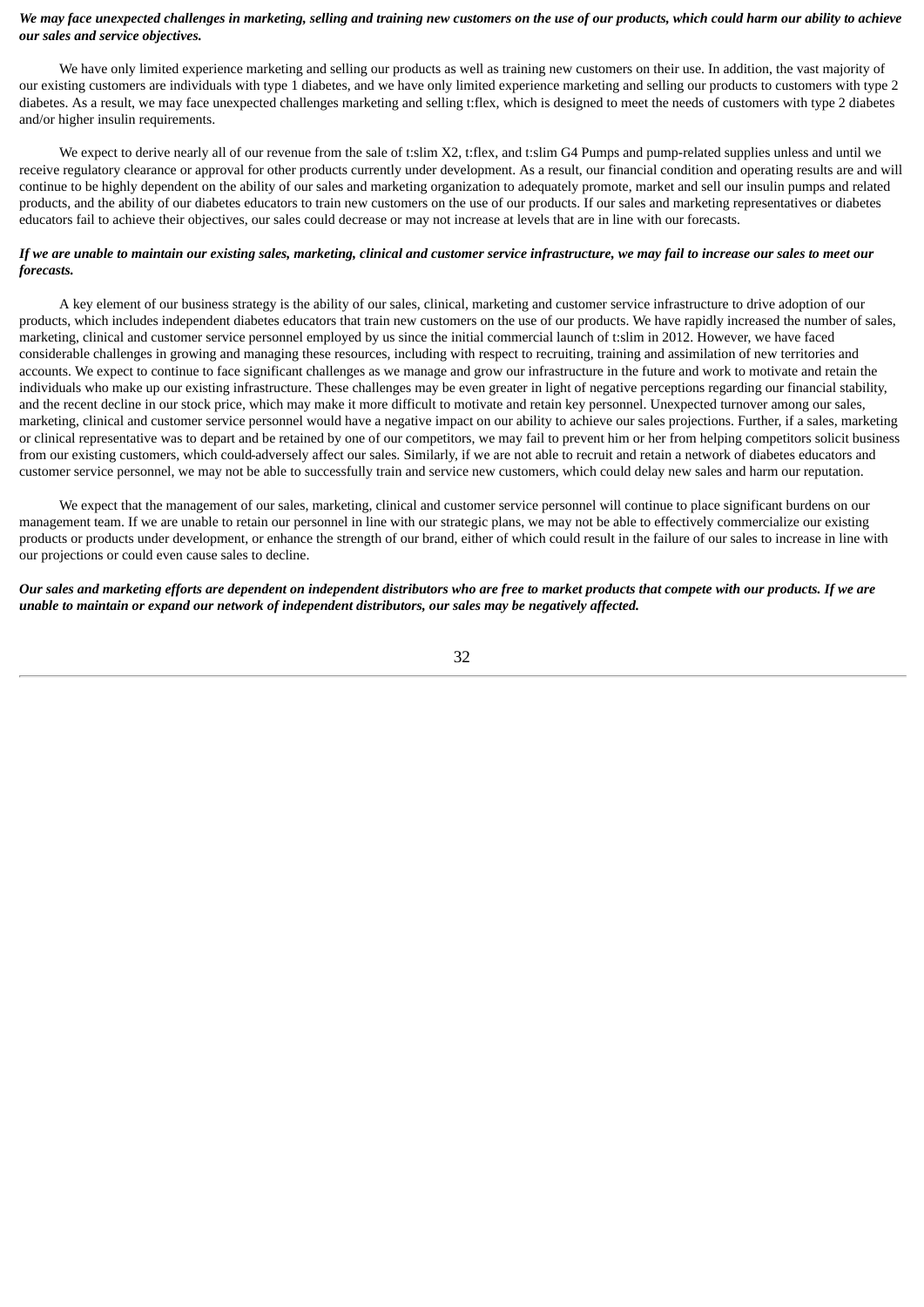For the year ended December 31, 2016, sales to approximately 40 independent distributors represented approximately 74% of our sales. While our goal is to ultimately reduce the percentage of our sales to independent distributors over time as we enter into contracts with additional third-party payors, we believe that a meaningful percentage of our sales will continue to be to independent distributors for the foreseeable future, and it is possible that the percentage of our sales to independent distributors could even increase in the near term. For example, our dependence upon independent distributors could increase if third-party payors decide to contract with independent distributors directly in lieu of contracting with us to supply our products to their members directly. Our dependence upon independent distributors is also expected to increase following our launch of the t:lock Connector for our insulin cartridge, which we expect will result in greater sales of our infusion sets to distributors. Our dependence upon independent distributors could also increase if customers prefer to purchase all of their diabetes supplies through a single source, instead of purchasing pump-related products through us and other diabetes supplies through other suppliers. However, our conclusion that, unless we successfully raise additional capital, there is substantial doubt about our ability to continue as a going concern, together with the inclusion of an explanatory paragraph that describes conditions that raise substantial doubt about our ability to continue as a going concern in our independent registered public accounting firm's report contained in our financial statements for the year ended December 31, 2016, may negatively impact one or more of our distributors' interest in continuing to do business with us. None of our independent distributors has been required to sell our products exclusively and each of them may freely sell the products of our competitors. Our distributor agreements generally have one-year initial terms with automatic one-year renewal terms, and are terminable in connection with a party's material breach. If we are unable to maintain or expand our network of independent distributors, our sales may be negatively affected.

For the year ended December 31, 2016, our two largest independent distributors collectively comprised approximately 33% of our sales. If any of our key independent distributors were to cease to distribute our products or reduce their promotion of our products as compared to the products of our competitors, our sales could be adversely affected. In such a situation, we may need to seek alternative independent distributors or increase our reliance on our other independent distributors or our direct sales representatives, which may not prevent our sales from being adversely affected. Additionally, to the extent that we enter into additional arrangements with independent distributors to perform sales, marketing or distribution services, or other arrangements pursuant to which independent distributors may purchase product from us, the terms of the arrangements could cause our product margins to be lower than if we directly marketed and sold our products.

#### If the third parties on which we increasingly rely to assist us with our current and anticipated pre-clinical development or clinical trials do not perform as *expected, we may not be able to obtain regulatory clearance or approval or commercialize our products.*

As our clinical infrastructure expands, we expect to increasingly rely on third parties, such as contract research organizations, medical institutions, clinical investigators and contract laboratories to conduct some of our current and anticipated pre-clinical investigations and clinical trials. If we are not able to contract with or reach other mutually acceptable agreements with these third parties on a timely basis or on mutually acceptable terms, or these third parties do not successfully carry out their commitments or regulatory obligations or meet expected deadlines, or the quality or accuracy of the data they obtain is compromised due to the failure to adhere to agreed upon clinical protocols or regulatory requirements or for other reasons, our pre-clinical development activities or clinical trials may be extended, delayed, suspended or terminated, and we may not be able to obtain regulatory approval for, or successfully commercialize, our products on a timely basis, if at all, and our business, operating results and prospects may be adversely affected. In particular, we currently expect to rely on data from the IDCL Trial to support our development of t:slim X2 with TypeZero inControl AID algorithms. The IDCL Trial is being conducted entirely by third parties over which we have little or no control or influence. In the event that the IDCL Trial is not performed on a timely basis, or if the quality or accuracy of the data obtained from the IDCL Trial is compromised due to the failure to adhere to clinical protocols or regulatory requirements or for other reasons, our development activities for t:slim X2 with TypeZero may be negatively impacted.

## We are increasingly dependent on clinical investigators and clinical sites to enroll patients in our current and anticipated clinical trials, and the failure to successfully complete the clinical trials could prevent us from obtaining regulatory approvals for or commercializing our products.

As part of our product development efforts, we expect to increasingly rely on clinical investigators and clinical sites to enroll patients in our clinical trials and other third parties to manage such trials and to perform related data collection and analysis. However, we may not be able to control the amount and timing of resources that clinical sites may devote to our clinical trials, especially with respect to the IDCL Trial that we intend to rely upon for the development of t:slim X2 with TypeZero. If these clinical investigators and clinical sites fail to enroll a sufficient number of patients, fail to ensure compliance by patients with clinical protocols, or fail to comply with regulatory requirements, we may be unable to successfully complete our clinical trials, which could prevent us from obtaining regulatory approvals for our products and commercializing our products, which would have an adverse impact on our business.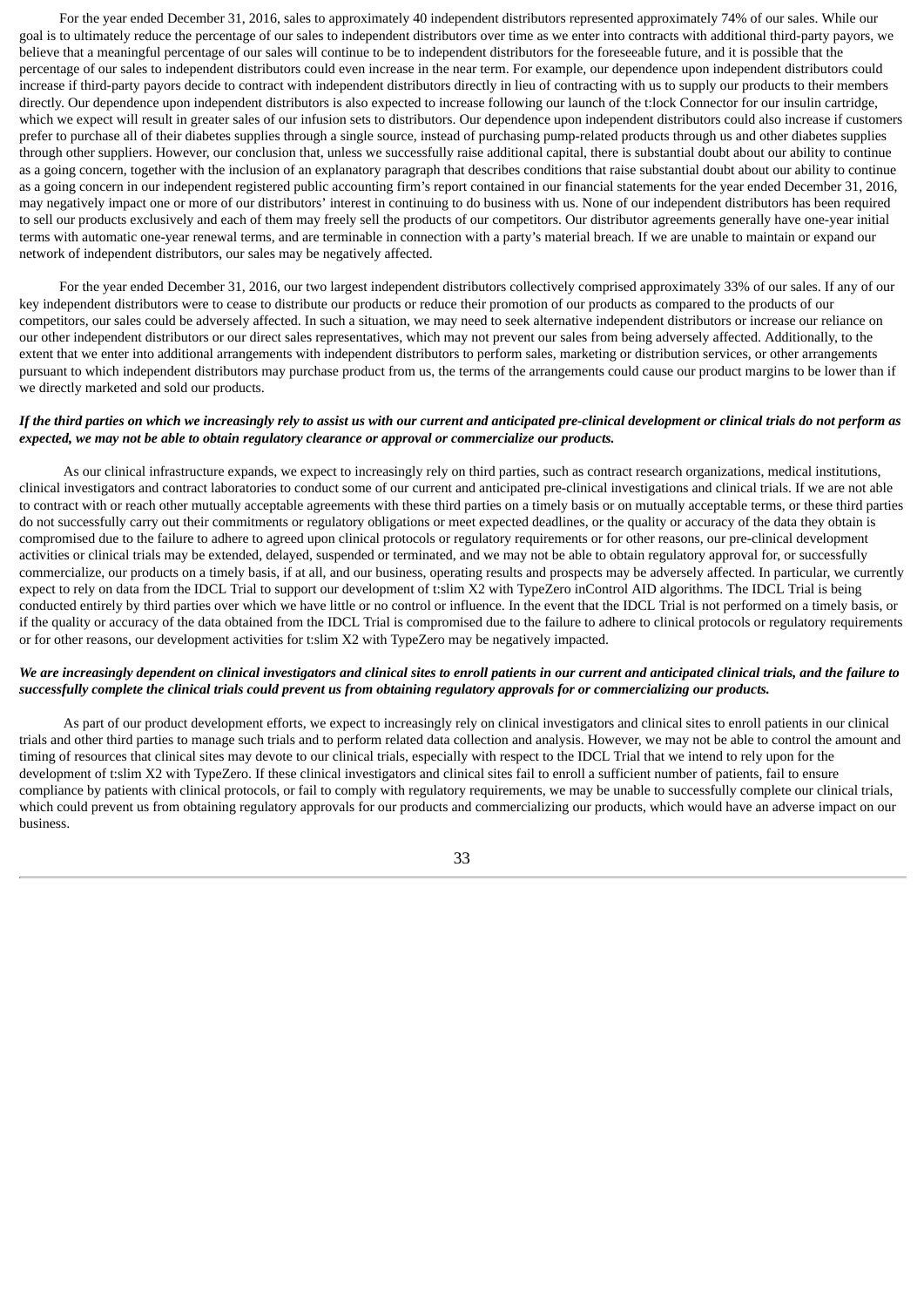#### Our ability to maintain and grow our revenue depends in part on retaining a high percentage of our customer base.

A key to maintaining and growing our revenue is the retention of a high percentage of our customers due to the potentially significant revenue generated from ongoing purchases of disposable insulin cartridges and other supplies. In addition, our pumps are designed and tested to remain effective for at least four years and a satisfied customer may consider purchasing another product from us when the time comes to replace the pump. We have developed retention programs aimed at customers, their caregivers and healthcare providers, which include training specific to our products, ongoing support by sales and clinical employees, and 24/7 technical support and customer service. If demand for our products fluctuates, including as a result of the introduction of competitive products, changes in reimbursement policies, manufacturing problems, perceived safety or reliability issues with our or our competitors' products, the failure to secure regulatory clearance or approvals, or for other reasons, our ability to attract and retain customers could be harmed. In addition, the retention of current customers may be impacted by negative perceptions regarding our financial stability relative to that of our competitors, and our ability to sustain our business operations on a long-term basis. The failure to retain a high percentage of our customers would negatively impact our revenue growth and may have a material adverse effect on our business, financial condition and operating results.

## If important assumptions about the potential market for our products are inaccurate, or if we have failed to understand what people with insulindependent diabetes are seeking in an insulin pump, our business and operating results may be adversely affected.

Our business strategy was developed based on a number of important assumptions about the diabetes industry in general, and the insulin-dependent diabetes market in particular, any one or more of which may prove to be inaccurate or may change over time. For example, we believe that the benefits of insulin pump therapy as compared to other common insulin treatment alternatives will continue to drive growth in the market for insulin pump therapy. In addition, we believe the incidence of diabetes in the United States and worldwide is increasing. However, each of these assumptions may prove to be inaccurate and limited sources exist to compare treatment alternatives and obtain reliable market data. The actual incidence of diabetes, and the actual demand for our products or competitive products, could differ materially from our projections if our assumptions are incorrect. In addition, our strategy of focusing exclusively on the insulin-dependent diabetes market may limit our ability to increase sales or achieve profitability.

Another key element of our business strategy is utilizing market research to understand what people with diabetes are seeking to improve their diabetes therapy management. This strategy underlies our entire product design, marketing and customer support approach and is the basis on which we developed our current products and are pursuing the development of new products. However, our market research is based on interviews, focus groups and online surveys involving people with insulin-dependent diabetes, their caregivers and healthcare providers that represent only a small percentage of the overall insulin-dependent diabetes market. As a result, the responses we received may not be reflective of the broader market and may not provide us accurate insight into the desires of people with insulin-dependent diabetes. In addition, understanding the meaning and significance of the responses received during our market research necessarily requires that analysis be conducted and conclusions be drawn. We may not be able perform an analysis that yields meaningful results, or the conclusions we draw from the analysis could be misleading or incorrect. Moreover, even if our market research has allowed us to better understand the features and functionality consumers are seeking in an insulin pump to improve management of their diabetes therapy, there can be no assurance that consumers will actually purchase our products or that our competitors will not develop products with similar features.

## We have a limited operating history upon which to evaluate our business and forecast our future sales and operating results and may face difficulties *frequently encountered by companies early in their commercialization in competitive and rapidly-evolving markets.*

We commenced operations in 2006, and began commercial sales of t:slim in the third quarter of 2012, of t:flex in the second quarter of 2015 and of t:slim G4 in the third quarter of 2015. Accordingly, we have a limited operating history upon which to evaluate our business and forecast our future sales and operating results. More recently, our launch of t:slim X2, our adoption of the Technology Upgrade Program, the FDA approval and launch of new products by one of our competitors, and the use of aggressive pricing strategies by our competitors combine to make forecasting our future sales and operating results even more challenging. In assessing our business prospects, you should consider the various risks and difficulties frequently encountered by companies early in their commercialization history in competitive and rapidly evolving markets, particularly companies that develop and sell medical devices. These risks include our ability to:

- implement and execute our business strategy;
- manage and improve the productivity of our sales, clinical and marketing infrastructure to grow sales of our existing and proposed products;

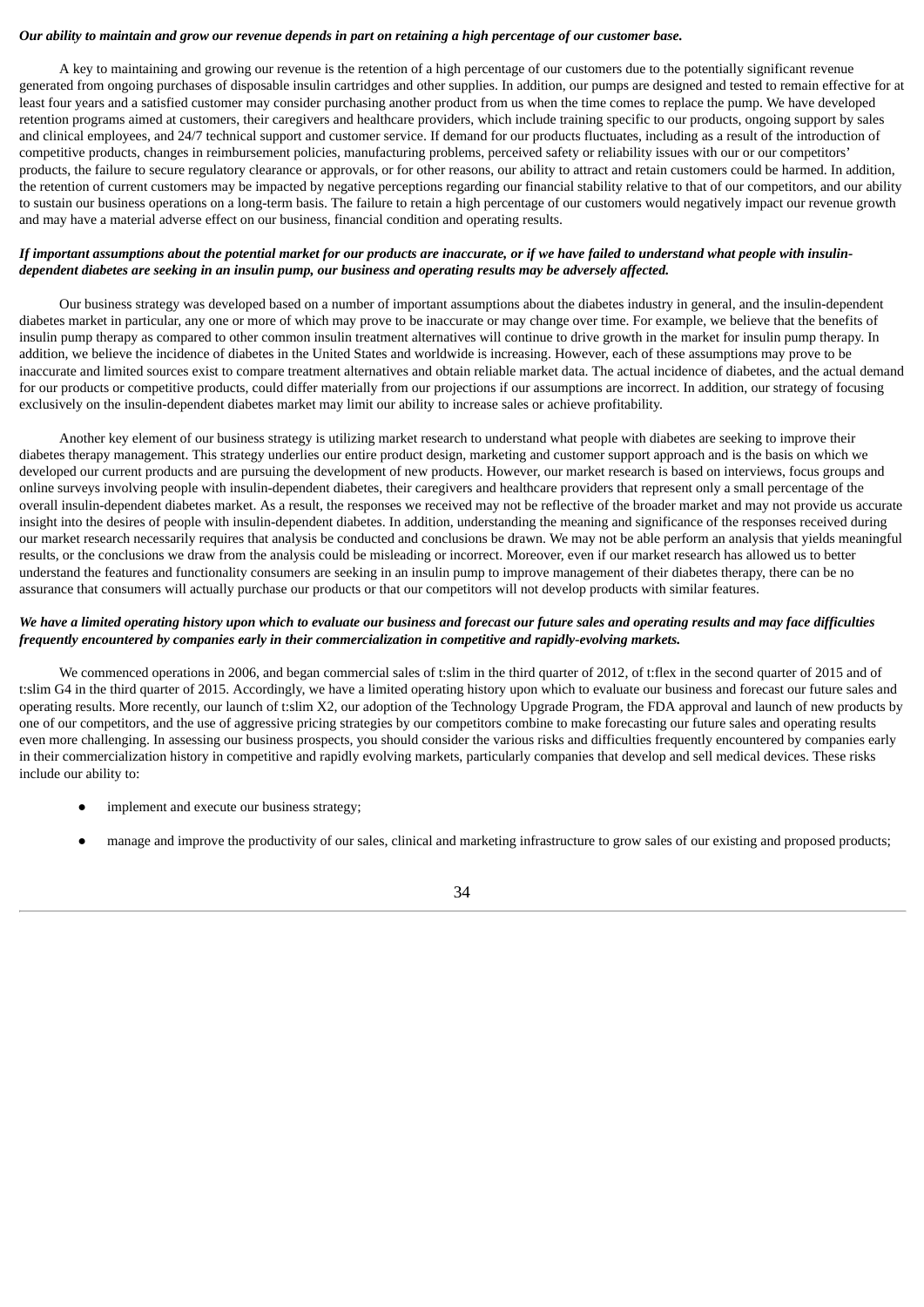- increase awareness of our brand and build loyalty among people with insulin-dependent diabetes, their caregivers and healthcare providers;
- expand our commercial operations, including complying with a broad range of legal requirements within a highly regulated industry;
- expand our manufacturing capabilities, including increasing production of current products efficiently while maintaining quality standards and adapting our manufacturing facilities to the production of new products;
- respond effectively to competitive pressures and developments;
- enhance our existing products and develop proposed products;
- obtain and maintain regulatory clearance or approval to enhance our existing products and commercialize proposed products;
- perform clinical trials with respect to our existing products and proposed products; and
- attract, retain and motivate qualified personnel in various areas of our business.

Due to our limited operating history, we may not have the institutional knowledge or experience to be able to effectively address these and other risks that may face our business. In addition, we may not be able to develop insights into trends that could emerge and negatively affect our business and may fail to respond effectively to those trends. As a result of these or other risks, we may not be able to execute key components of our business strategy, and our business, financial condition and operating results may suffer.

## Manufacturing risks may adversely affect our ability to manufacture products, which could negatively impact our sales and operating margins.

Our business strategy depends on our ability to manufacture our current and proposed products in sufficient quantities and on a timely basis so as to meet consumer demand, while adhering to product quality standards, complying with regulatory requirements and managing manufacturing costs. We are subject to numerous risks relating to our manufacturing capabilities, including:

- quality or reliability defects in product components that we source from third-party suppliers;
- our inability to secure product components in a timely manner, in sufficient quantities and on commercially reasonable terms;
- difficulty identifying and qualifying alternative suppliers for components in a timely manner;
- the challenge of implementing and maintaining acceptable quality systems while experiencing rapid growth;
- our failure to increase production of products to meet demand;
- our inability to modify production lines to enable us to efficiently produce future products or implement changes in current products in response to consumer demand or regulatory requirements;
- our inability to manufacture multiple products simultaneously while utilizing common manufacturing equipment; and
- potential damage to or destruction of our manufacturing equipment or manufacturing facility.

These risks are likely to be exacerbated by our limited experience with our current products and manufacturing processes.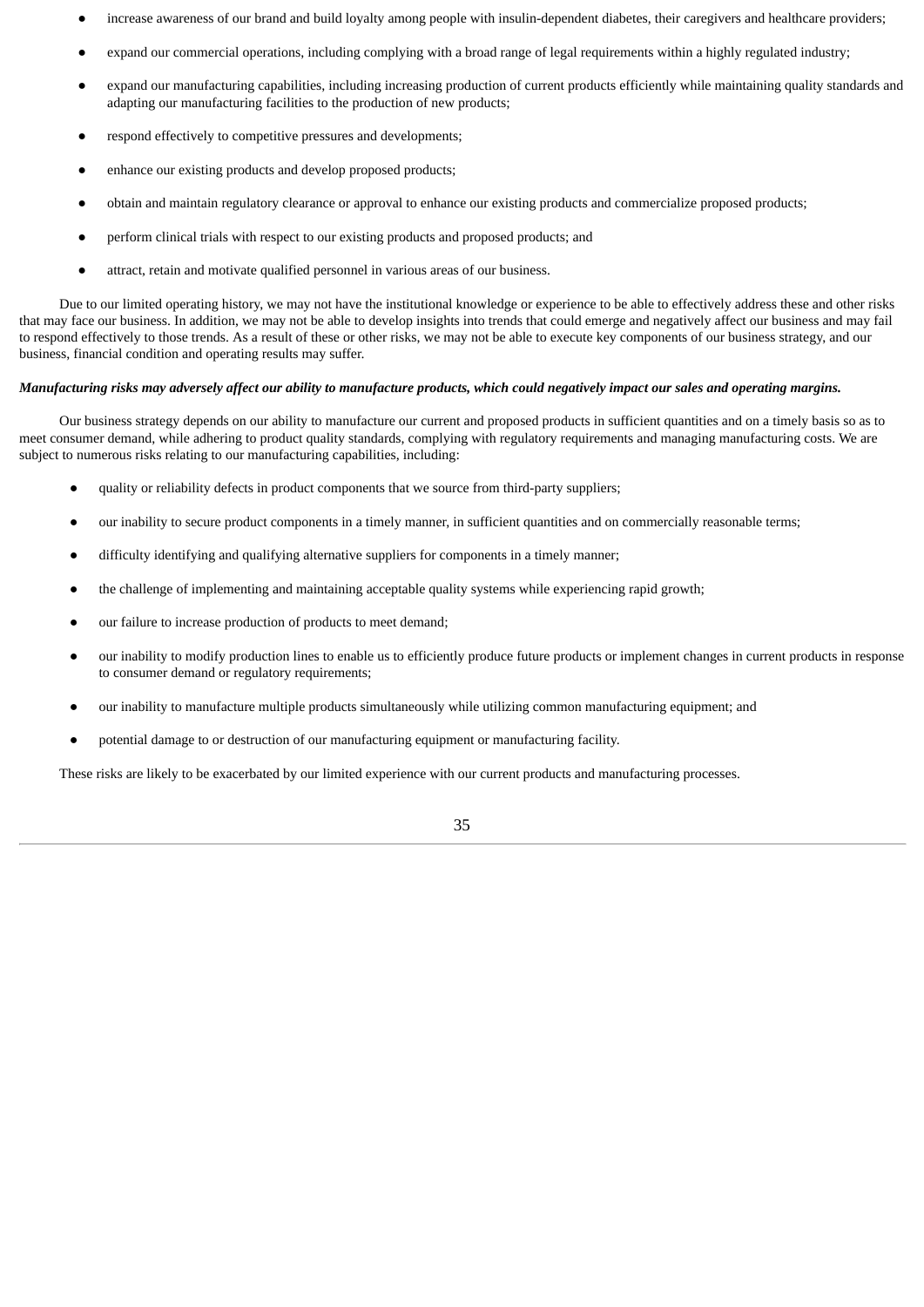As demand for our products increases, and as the number of our commercial products expands, we will have to invest additional resources to purchase components, hire and train employees, and enhance our manufacturing processes and quality systems. Over the past year we have implemented several new pieces of equipment that are intended to improve our manufacturing capacity and efficiency and we expect to implement additional equipment and procedures over the next 12-18 months. However, it is possible that we may not achieve the anticipated improvements from these investments. In addition, we recently entered into a new lease agreement for an additional facility to consolidate substantially all of our manufacturing, warehousing and other operational needs, and any transition of our current manufacturing, warehousing and other operations to a new facility is subject to additional risk and uncertainty, and may expose us to duplicative or incremental costs. Furthermore, although we expect some of our products under development to share product features and components with our current products, manufacturing of these products may require the modification of our production lines, the hiring of specialized employees, the identification of new suppliers for specific components, the implementation of additional equipment and procedures, or the development of new manufacturing technologies. Ultimately, it may not be possible for us to manufacture these products at a cost or in quantities sufficient to make these products commercially viable.

If we fail to increase our production capacity to meet consumer demand, while also maintaining product quality standards, complying with regulatory requirements and efficiently managing costs, our sales and operating margins could be negatively impacted.

## We depend on a limited number of third-party suppliers for certain product components, and the loss of any of these suppliers, or their inability to provide *us with an adequate supply of components, could harm our business.*

We currently rely, and expect to continue to rely, on third-party suppliers to supply components of our current products and of our potential future products, including our disposable cartridges. For example, we rely on plastic injection molding companies to provide plastic molded components, electronic manufacturing suppliers to provide electronic assemblies, and machining companies to provide machined mechanical components. We also purchase all of our infusion sets and pump accessories from third-party suppliers. For our business strategy to be successful, our suppliers must be able to provide us with components in sufficient quantities, in compliance with regulatory requirements and quality control standards, in accordance with agreed-upon specifications, at acceptable costs and on a timely basis. Recently, we have implemented several business strategies intended to increase our future sales of infusion sets. Increases in any of our product sales, whether forecasted or unanticipated, could strain the ability of our suppliers to deliver an increasingly large supply of components in a manner that meets these various requirements.

We do not have long-term supply agreements with many of our suppliers and, in many cases, we make our purchases on a purchase order basis. Under most of our supply agreements, we have no obligation to buy any given quantity of components or products until we place written orders, and our suppliers have no obligation to manufacture for us or sell to us any given quantity of components or products until they accept an order. As a result, our ability to purchase adequate quantities of our components or products may be limited. Additionally, our suppliers may encounter problems that limit their ability to manufacture components or products for us, including financial difficulties or damage to their manufacturing equipment or facilities. If we fail to obtain sufficient quantities of high quality components to meet demand on a timely basis, we could lose customer orders, our reputation may be harmed and our business could suffer. Our conclusion that, unless we successfully raise additional capital, there is substantial doubt about our ability to continue as a going concern, together with the inclusion of an explanatory paragraph that describes conditions that raise substantial doubt about our ability to continue as a going concern in our independent registered public accounting firm's report contained in our financial statements for the year ended December 31, 2016, may cause one or more of our suppliers to terminate their relationship with us, or claim that our financial condition causes them to demand different payment terms.

We generally use a small number of suppliers for our components or products. Depending on a limited number of suppliers exposes us to risks, including limited control over pricing, availability, quality and delivery schedules. Moreover, in some cases, we do not have long-standing relationships with our manufacturers and may not be able to convince suppliers to continue to make components available to us unless there is demand for such components from their other customers. As a result, there is a risk that certain components could be discontinued and no longer available to us. We have in the past been, and we may in the future be, required to make significant "last time" purchases of component inventory that is being discontinued by the manufacturer to ensure supply continuity. If any one or more of our suppliers cease to provide us with sufficient quantities of components in a timely manner or on terms acceptable to us, we would have to seek alternative sources of supply. Because of factors such as the proprietary nature of our products, our quality control standards and applicable regulatory requirements, we cannot quickly engage additional or replacement suppliers for some of our critical components. Failure of any of our suppliers to deliver products at the level our business requires would limit our ability to meet our sales commitments, which could harm our reputation and could have a material adverse effect on our business.

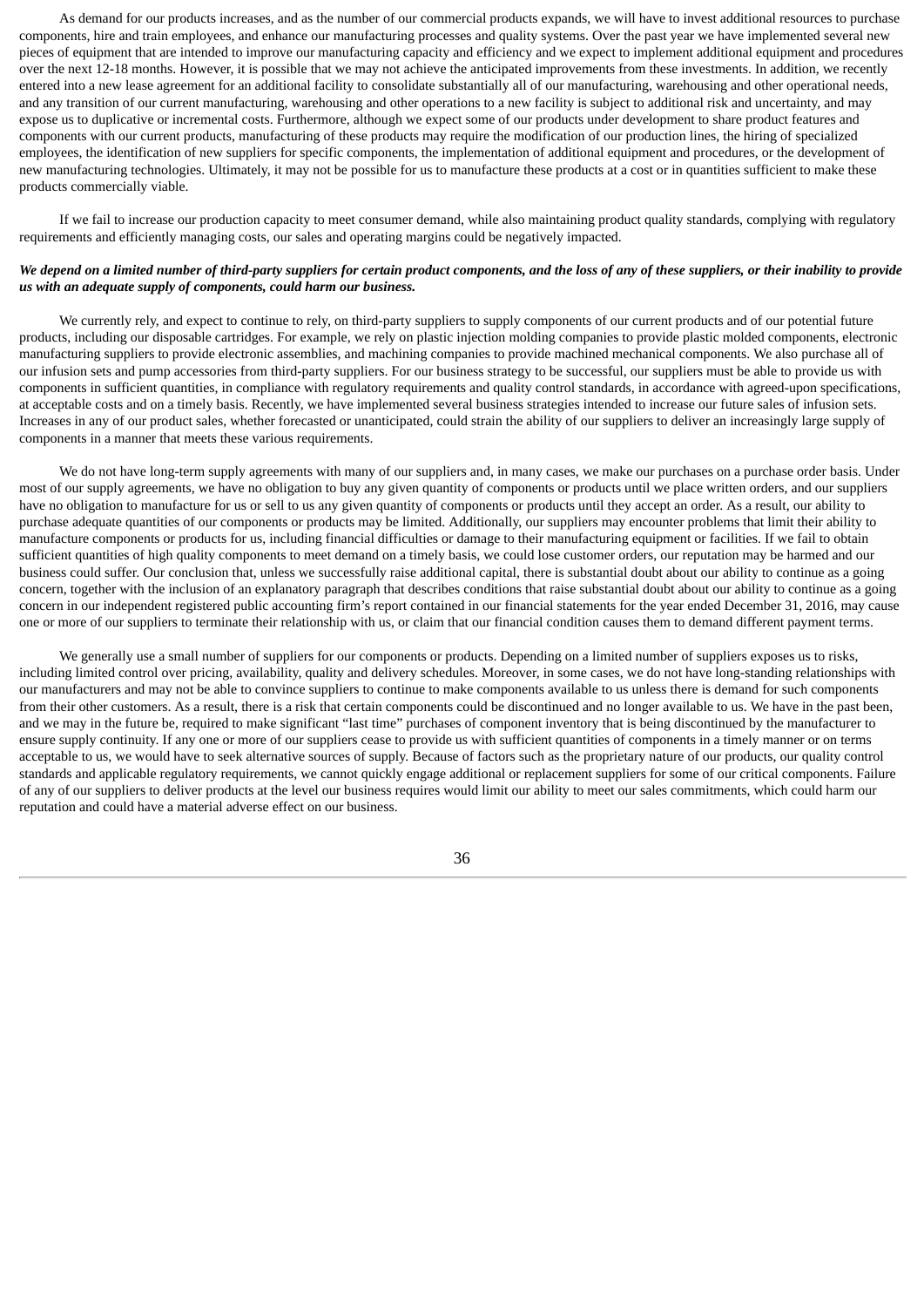We may also have difficulty obtaining similar components from other suppliers that are acceptable to the FDA, or other regulatory agencies, and the failure of our suppliers to comply with strictly-enforced regulatory requirements could expose us to regulatory action including warning letters, product recalls, termination of distribution, product seizures or civil penalties. Such a failure by our suppliers could also require us to cease using the components, seek alternative components or technologies, and modify our products to incorporate alternative components or technologies, which could necessitate additional regulatory approvals. Any disruption of this nature, or any increased expenses associated with any such disruptions, could negatively impact our ability to manufacture our products on a timely basis, in sufficient quantities, or at all, which could harm our commercialization efforts and adversely affect our operating results.

## If we cannot manufacture and sell our new infusion set connector when anticipated, or if it does not achieve market acceptance, we may not achieve our *financial projections.*

We intend to transition from the use of a standard Luer-lok connector on our proprietary disposable insulin cartridges to our new t:lock Connector. Concurrently, we intend to begin selling infusion sets that will be compatible with our t:lock Connector. We have filed for but not yet received regulatory approval to manufacture our insulin cartridges with the necessary modifications to change our infusion set connector from a standard Luer-lok to our t:lock Connector. In addition, our infusion set supplier intends to seek 510(k) clearance for its infusion sets with the companion to our t:lock Connector.

Our anticipated 2017 sales assume that our current and future customers will begin using our new cartridges and infusion sets with our t:lock Connector in significant quantities by the end of 2017. Any delay in obtaining regulatory approvals for our new insulin cartridge with the t:lock Connector or the compatible infusion sets would negatively impact our operating results and may harm our ability to meet our financial projections or those of our financial analysts. In order to manufacture our cartridges with the t:lock Connector, we must order and validate new molding equipment. Furthermore, our supplier of infusion sets must begin manufacturing a variety of lengths and styles of infusion sets with the t:lock Connector that matches our cartridges. Failure to do so, or to do so at the necessary production volumes, may result in our inability to launch our t:lock Connector or convert customers to our t:lock Connector when anticipated.

In addition, our independent distributors will need to agree to purchase the compatible infusion sets from us to provide to their customers. We anticipate the transition period for our direct customers and distributors to utilize their inventory on hand before transitioning to the t:lock Connector will be 90 to 120 days following its initial launch. During this period we anticipate offering both styles of cartridges and infusion sets to facilitate the transition of customer supplies. However, due to the variability in purchasing patterns, standard Luer-lok inventory may not be consumed at the predicted rates and we may be required to offer both styles of insulin cartridges and infusion sets for a longer period than anticipated or we may be left with excess quantities of Luer-lok style insulin cartridges that we cannot sell at standard prices or at all.

While the t:lock Connector was designed based on customer feedback, and while all standard Luer-lok infusion sets that we currently offer will initially be made available with the t:lock Connector, it is possible the t:lock Connector may not gain market acceptance by current or potential customers, their caregivers, or healthcare providers. Any negative market response to the t:lock Connector may impact a current customer's decision to purchase a new pump from us at the time of renewal. In addition, new potential customers may decide not to purchase our insulin pumps if they do not prefer our t:lock Connector, which may impede our ability to achieve our financial projections.

## We currently operate primarily at a sinale location comprised of five buildinas, and any disruption at this location could adversely affect our business and *operating results.*

Our principal offices are presently located in five buildings in San Diego, California. Substantially all of our operations are presently conducted at this location, including our manufacturing processes, research and development activities, customer and technical support, and management and administrative functions. In addition, substantially all of our inventory of component supplies and finished goods is held at this location. We take precautions to safeguard our facilities, including acquiring insurance, employing back-up generators, adopting health and safety protocols and utilizing off-site storage of computer data. However, vandalism, terrorism or a natural or other disaster, such as an earthquake, fire or flood, could damage or destroy our manufacturing equipment or our inventory of component supplies and finished goods, cause substantial delays in our operations, result in the loss of key information, and cause us to incur additional expenses. Our insurance may not cover our losses in any particular case. Regardless of the level of insurance coverage, damage to our facilities may have a material adverse effect on our business, financial condition and operating results.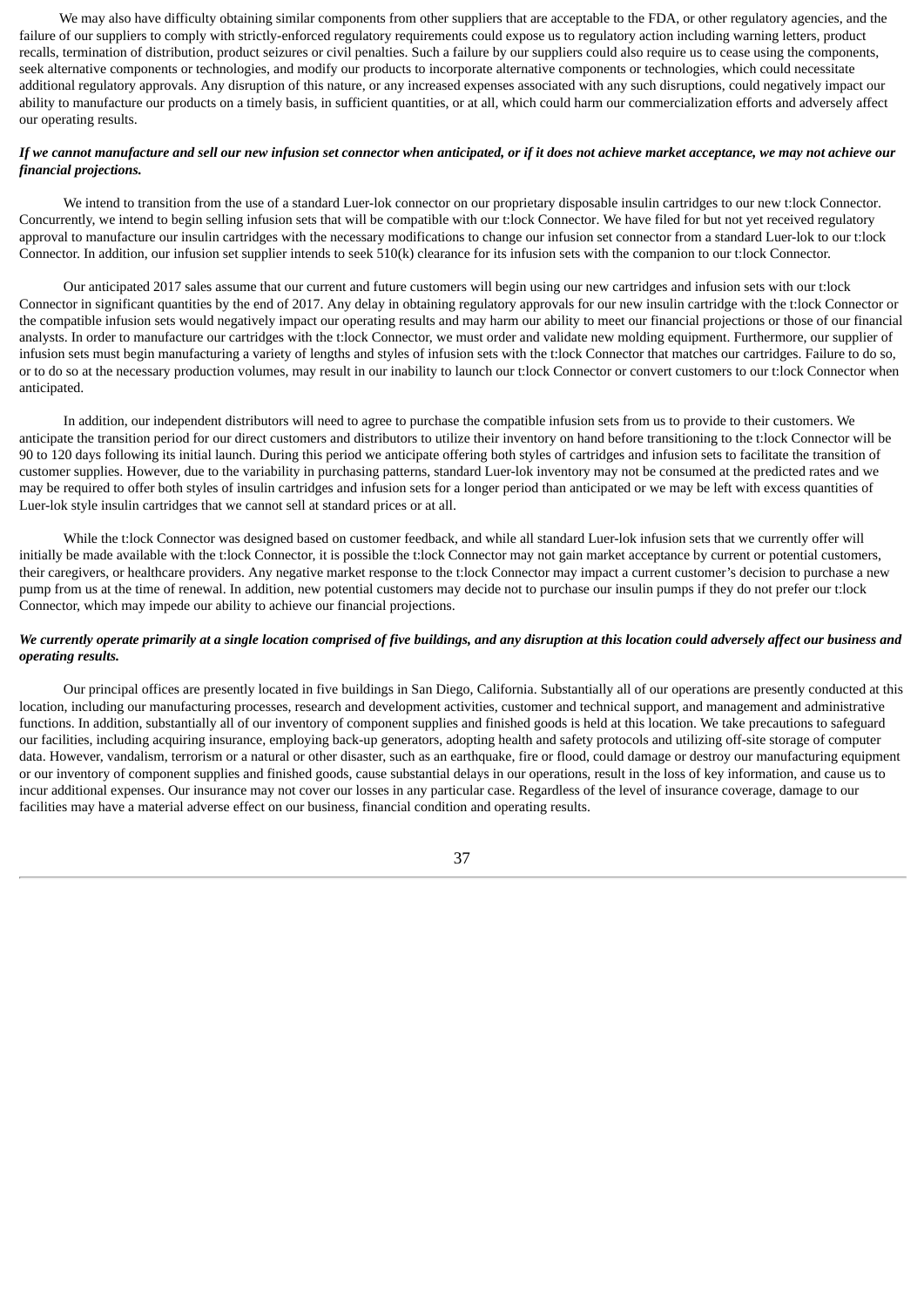## The transition of our manufacturing operations to a new facility may result in unanticipated expenses or inefficiencies, which may increase our *manufacturing and operating costs, and will require us to spend additional capital.*

We manufacture our products at our headquarters in San Diego, California, but will be transitioning our manufacturing operations to a nearby facility that will allow for future capacity expansion. The transition to the new manufacturing facility is expected to begin during the second quarter of 2017 and be completed by the end of 2017. During the transition period we expect to experience some temporary duplication of operations to support ongoing product manufacturing, which will result in incremental costs. The transition remains subject to completion of ongoing construction, validation of newly installed equipment and our ability to receive numerous governmental approvals associated with the new facility. We may face significant challenges as we manage our proposed facility transition, such as unanticipated delays or expenses, and we will be required to make capital expenditures relating to the new facility. We also may experience unanticipated inefficiencies as we commence manufacturing operations at the new facility, particularly during the transition period. If we fail to achieve the operating efficiencies that we anticipate from the new facility, or if we incur substantial incremental costs during the transition, our manufacturing and operating costs may be greater than we anticipate.

We expect that the management and support of our transition to the new facility will place significant burdens on our management team, particularly in areas relating to operations, facilities and information technology. If we experience unanticipated employee turnover in any of these areas, we may not be able to effectively manage the completion of construction of the new facility or our transition and commencement of manufacturing operations when planned and we may not achieve the operating efficiencies that we anticipate from the new facility.

### If we do not enhance our product offerings through our research and development efforts, we may fail to effectively compete or become profitable.

In order to increase our sales and market share in the insulin-dependent diabetes market, we must enhance and broaden our product offerings in response to the evolving demands of people with insulin-dependent diabetes, their caregivers and healthcare providers, as well as competitive pressures and technologies. We may not be successful in developing, obtaining regulatory approval for, or marketing our proposed products when anticipated, or at all. In addition, notwithstanding our market research efforts, our future products may not be accepted by people with insulin-dependent diabetes, their caregivers, healthcare providers or third-party payors. The success of any proposed product offerings will depend on numerous factors, including our ability to:

- identify the product features and functionality that people with insulin-dependent diabetes, their caregivers and healthcare providers are seeking in an insulin pump, and successfully incorporate those features into our products;
- develop and introduce products in sufficient quantities and in a timely manner;
- offer products at a price that is competitive with other products then available;
- work with third-party payors to obtain reimbursement for our products;
- adequately protect our intellectual property and avoid infringing upon the intellectual property rights of third parties;
- demonstrate the safety and efficacy of proposed products; and
- obtain the necessary regulatory approvals for proposed products.

If we fail to generate demand by continuing to develop products that incorporate features and functionality requested by people with insulin-dependent diabetes, their caregivers or healthcare providers, or if we do not obtain regulatory clearance or approval for proposed products in time to meet market demand, we may be unable to compete and may fail to generate sales sufficient to achieve or maintain profitability. We have in the past experienced, and we may in the future experience, delays in various phases of product development and commercialization, including during research and development, manufacturing, limited release testing, marketing and customer education efforts. Any delays in our anticipated regulatory submissions or approvals, or subsequent product launches, may significantly impede our ability to successfully compete in our markets. In particular, such delays could cause customers to delay or forego purchases of our products, or to purchase our competitors' products. Even if we are able to successfully develop proposed products when anticipated, these products may not produce sales in excess of the costs of development, and they may be quickly rendered obsolete by changing consumer preferences or the introduction by our competitors of products embodying new technologies or features, or alternative methods for the treatment of diabetes.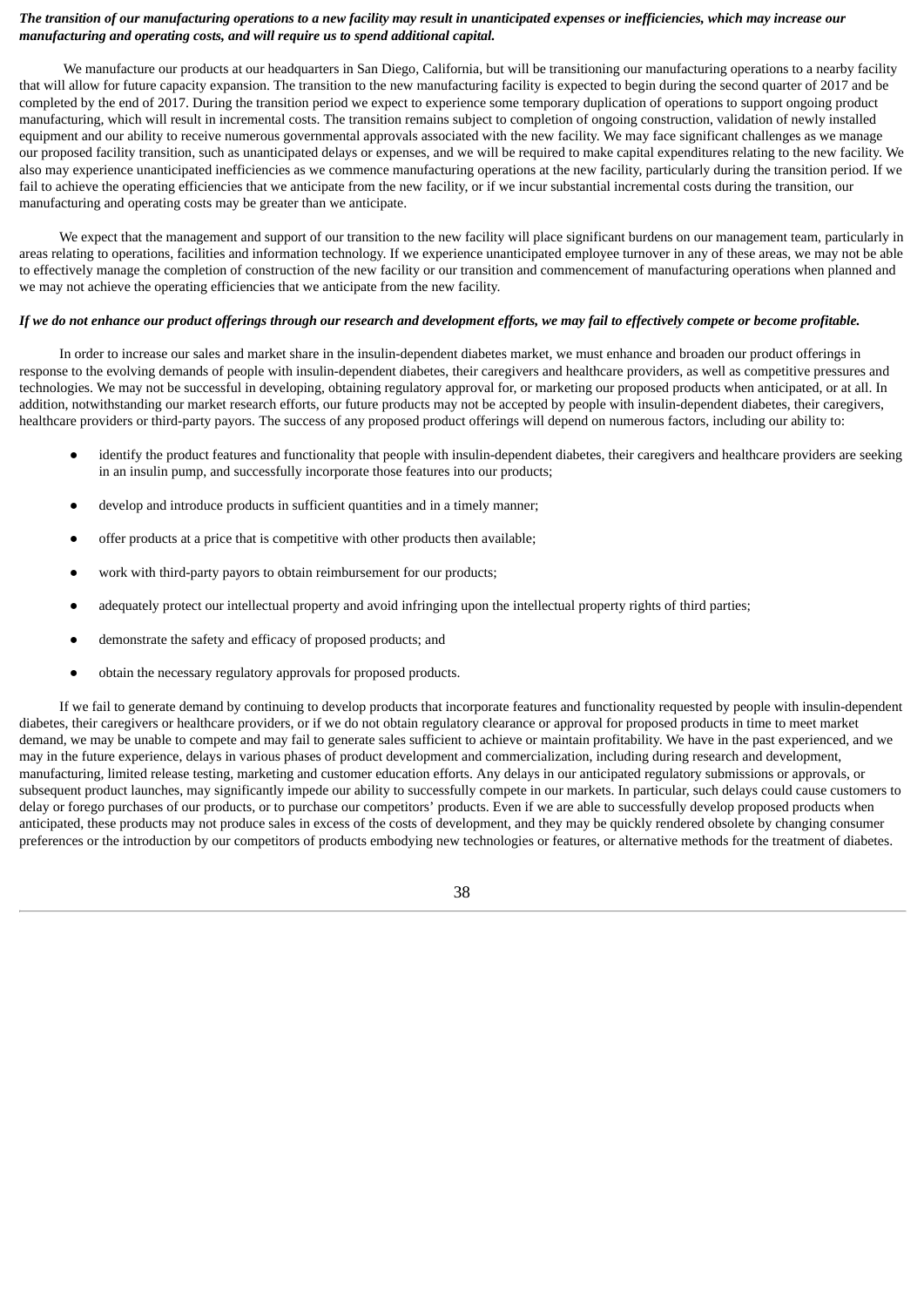## The safety and efficacy of our products is not supported by long-term clinical data, which could limit sales, and our products could cause unforeseen *negative effects.*

t:slim X2 and t:flex received pre-market clearance under Section 510(k) of the U.S. Federal Food, Drug, and Cosmetic Act, or FDCA. The 510(k) clearance process is shorter and typically requires the submission of less supporting documentation than other FDA approval processes and does not always require long-term clinical studies. t:slim G4 received FDA approval under a PMA. However, there are no published studies to evaluate the safety or effectiveness of t:slim G4 in a controlled setting.

As a result, we currently lack the breadth of published long-term clinical data supporting the safety and efficacy of our products and the benefits they offer, that might have been generated in connection with other approval processes. For these reasons, people with insulin-dependent diabetes and healthcare providers may be slower to adopt or recommend our products, we may not have comparative data that our competitors have or are generating, third-party payors may not be willing to provide coverage or reimbursement for our products and we may be subject to greater regulatory and product liability risks. These and other factors could slow the adoption of our products and result in our sales being lower than anticipated. In addition, future studies or clinical experience may indicate that treatment with our products is not superior to treatment with competitive products. Such results could slow the adoption of our products and significantly reduce our sales, which could prevent us from achieving our forecasted sales targets or achieving or sustaining profitability.

If the results of clinical studies or other experience, such as our monitoring or investigation of customer complaints, indicate that our products may cause or create an unacceptable risk of unexpected or serious complications or other unforeseen negative effects, we could be subject to mandatory product recalls, suspension or withdrawal of FDA clearance or approval, significant legal liability, and harm to our business reputation.

Any alleged illness or injury associated with any of our products or product recall may negatively impact our financial results and business prospects depending on the scope, degree of publicity, reaction of our customers, healthcare professionals, and collaborators, competitive reaction, and consumer attitudes overall. Even if such an allegation or product liability claim lacks merit, cannot be substantiated, is unsuccessful or is not fully pursued, the negative publicity surrounding any assertion that our products caused illness, injury or death could adversely affect our reputation with customers, healthcare professionals, third-party payors, and existing and potential collaborators, and could adversely affect our operating results and cause a decline in our stock price.

## We may enter into collaborations, in-licensing arrangements, joint ventures, strategic alliances or partnerships with third parties that may not result in *the development of commercially viable products or the generation of significant future revenues.*

In the ordinary course of our business, we may enter into collaborations, in-licensing arrangements, joint ventures, strategic alliances or partnerships to develop proposed products and to pursue new markets, or we may amend or modify similar agreements that we already have in place. Proposing, negotiating and implementing collaborations, in-licensing arrangements, joint ventures, strategic alliances or partnerships may be a lengthy and complex process. Other companies, including those with substantially greater financial, marketing, sales, technology or other business resources, may compete with us for these opportunities or arrangements. We may not identify, secure, or complete any such transactions or arrangements in a timely manner, on a cost-effective basis, on acceptable terms or at all. We have limited institutional knowledge and experience with respect to these business development activities, and we may also not realize the anticipated benefits of any such transaction or arrangement. In particular, these collaborations may not result in the development of products that achieve commercial success or result in significant revenues and could be terminated prior to developing any products.

Additionally, we may not be in a position to exercise sole decision-making authority regarding the transaction or arrangement, which could create the potential risk of creating impasses on decisions, and our collaborators may have economic or business interests or goals that are, or that may become, inconsistent with our business interests or goals. It is possible that conflicts may arise with our collaborators, such as conflicts concerning the achievement of performance milestones, or the interpretation of significant terms under any agreement, such as those related to financial obligations, termination rights or the ownership or control of intellectual property developed during the collaboration. If any conflicts arise with our current or future collaborators, they may act in their self-interest, which may be adverse to our best interest, and they may breach their obligations to us. In addition, we have limited control over the amount and timing of resources that our current collaborators, such as DexCom and TypeZero, or any future collaborators devote to our arrangement with them or our future products. Disputes between us and our collaborators may result in litigation or arbitration which would increase our expenses and divert the attention of our management. Further, these transactions and arrangements are contractual in nature and may be terminated or dissolved under the terms of the applicable agreements and, in such event, we may not continue to have rights to the products relating to such transaction or arrangement or may need to purchase such rights at a premium.

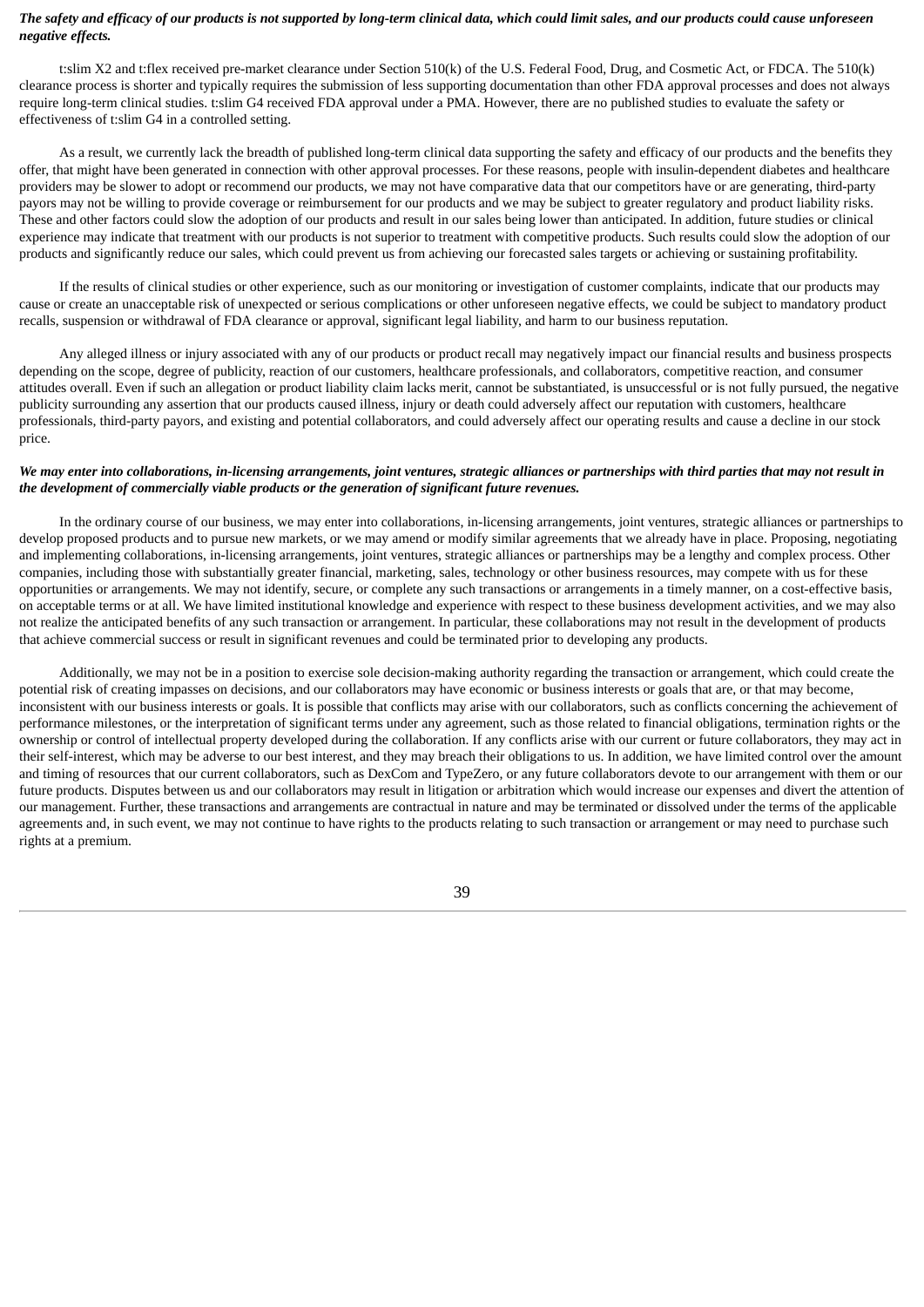For example, we entered into three separate development agreements with DexCom which provide us non-exclusive licenses to integrate various generations of DexCom CGM technology with our insulin pump products. We currently offer t:slim G4 under an agreement that runs until January 4, 2018, with automatic one-year renewals. Under certain circumstances, our agreements with DexCom may be terminated by either party without cause or on short notice. Termination of any of our agreements with DexCom could require us to redesign certain current products and products under development, and attempt to integrate an alternative CGM system into our insulin pump systems, which would require significant development and regulatory activities that could result in an interruption or substantial delay in the availability of the product to our customers.

### Any significant disruptions to our information technology systems, or failures of our pumps' software to perform as we anticipate, could have an adverse *effect on our business, financial condition and operating results.*

The efficient operation of our business depends on our information technology systems. We rely on our information technology systems to effectively manage sales and marketing data, accounting and financial functions, manufacturing and quality records, inventory management, product development tasks, research and development data, customer service and technical support functions. Our information technology systems, including those that support t:connect, as well as those involved in the operation of our Tandem Device Updater, are vulnerable to damage or interruption from earthquakes, fires, floods and other natural disasters, terrorist attacks, attacks by computer viruses or hackers, power losses, and computer system or data network failures. In addition, our currently-marketed insulin pumps, and our products currently under development contain software which could be subject to computer virus, hacker attacks or other failures. As a result of the recent FDA clearance of our Tandem Device Updater, which enables customers to remotely update software on their insulin pumps, these risks are significantly increased.

The failure of our or our service providers' information technology systems or our pumps' software to perform as we anticipate or our failure to effectively implement new information technology systems could disrupt our entire operation or adversely affect our software products. For example, we market our Tandem Device Updater as having the unique capability to deploy software updates to our pumps, which we anticipate may allow customers remote access to new and enhanced features. The failure of our Tandem Device Updater to provide software updates as we anticipate, including as a result of our inability to secure and maintain necessary regulatory approvals, the inability of our pumps to properly receive software updates, errors or viruses embedded within the software being transmitted, or the failure of our customers to properly utilize the system to complete the update, could result in decreased sales, increased warranty costs, and harm to our reputation, all of which could have a material adverse effect on our business, financial condition and operating results.

#### *If we fail to properly manage our anticipated growth, our business could suffer.*

Our rapid growth has placed, and we expect that it will continue to place, a significant strain on our management team and financial resources. For example, between December 31, 2015 and December 31, 2016 our employee base increased by approximately 23%. In addition, during 2015 and 2016 we experienced turnover among key employees in our sales, marketing, clinical, and research and development functions, including the hiring of a new Chief Commercial Officer and a new Vice President of Engineering. Our failure to manage growth effectively could cause us to misallocate management or financial resources, negatively impact our ability to attract and retain key employees, and result in losses or weaknesses in our infrastructure, which could materially adversely affect our business. Additionally, our anticipated growth and the projected evolution of our product portfolio will increase the demands placed on our suppliers, resulting in an increased need for us to manage our suppliers and monitor for quality assurance. Any failure by us to manage our growth effectively could have an adverse effect on our ability to achieve our business objectives.

## We depend on the knowledge and skills of our senior management and other key employees, and if we are unable to retain and motivate them or recruit *additional qualified personnel, our business may suffer.*

We have benefited substantially from the leadership and performance of our senior management, as well as certain key employees. For example, our Chief Executive Officer, as well as other key members of management, have experience successfully scaling an early stage medical device company to achieve profitability. Our success will depend on our ability to retain our current management and key employees, and to attract and retain qualified personnel in the future. Competition for senior management and key employees in our industry is intense and we cannot guarantee that we will be able to retain our personnel or attract new, qualified personnel. This may be especially true during periods in which we face challenges such as financial difficulty or a reduced stock price. The loss of the services of certain members of our senior management or key employees could prevent or delay the implementation and completion of our strategic objectives, or divert management's attention to seeking qualified replacements. Each member of senior management as well as our key employees may terminate employment without notice and without cause or good reason. The members of our senior management are not subject to noncompetition agreements. Accordingly, the adverse effect resulting from the loss of certain members of senior management could be compounded by our inability to prevent them from competing with us.

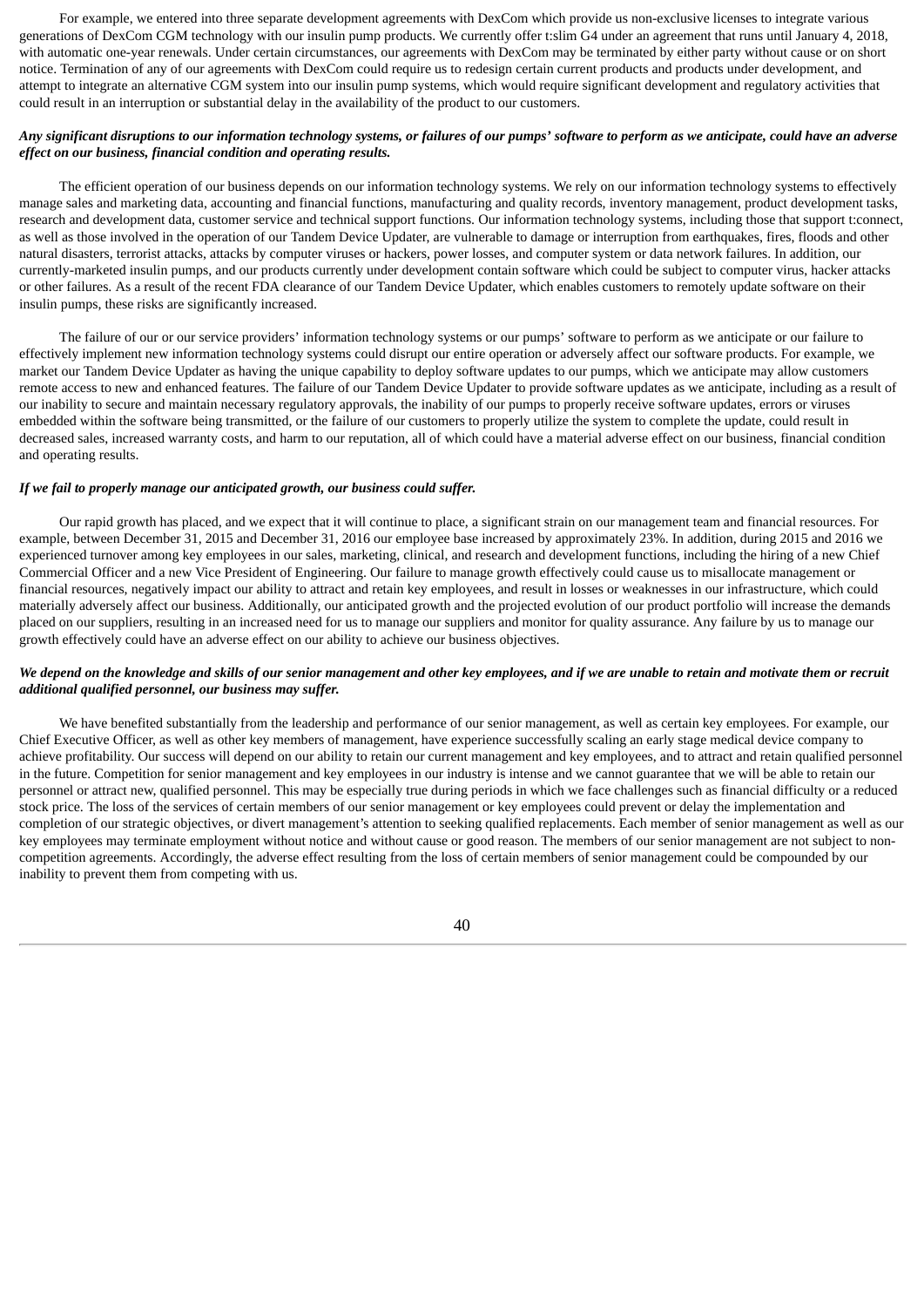## If we are found to have violated laws protecting the confidentiality of patient health information, we could be subject to civil or criminal penalties, which *could increase our liabilities and harm our reputation or our business.*

There are a number of federal and state laws protecting the confidentiality of certain patient health information, including patient records, and restricting the use and disclosure of that protected information. In particular, the U.S. Department of Health and Human Services, or HHS, promulgated patient privacy rules under HIPAA. These privacy rules protect medical records and other personal health information by limiting their use and disclosure, giving individuals the right to access, amend and seek accounting of their own health information and limiting most use and disclosures of health information to the minimum amount reasonably necessary to accomplish the intended purpose. If we, or any of our service providers, are found to be in violation of the promulgated patient privacy rules under HIPAA, we could be subject to civil or criminal penalties, which could increase our liabilities, harm our reputation and have a material adverse effect on our business, financial condition and operating results.

## We may seek to grow our business through acquisitions of complementary products or technologies, and the failure to successfully manage acquisitions, or the failure to integrate them with our existing business, could have a material adverse effect on our business, financial condition and operating results.

From time to time, we may consider opportunities to acquire other products or technologies that may enhance our product platform or technology, expand the breadth of our markets or customer base, or advance our business strategies. Potential acquisitions involve numerous risks, including:

- problems assimilating the acquired products or technologies;
- issues maintaining uniform standards, procedures, controls and policies;
- unanticipated costs associated with acquisitions;
- diversion of management's attention from our existing business;
- risks associated with entering new markets in which we have limited or no experience; and
- increased legal and accounting costs relating to the acquisitions or to compliance with regulatory matters.

We have no current commitments with respect to any acquisition. We do not know if we will be able to identify acquisitions we deem suitable, whether we will be able to successfully complete any such acquisitions on favorable terms or at all, or whether we will be able to successfully integrate any acquired products or technologies into our business. Our potential inability to integrate any acquired products or technologies effectively may adversely affect our business, operating results and financial condition.

## **Risks Related to our Financial Results and Need for Financing**

## We will need to raise additional funds in the future. If these funds are not available to us, we will not have sufficient cash to fund our operations for the *next twelve months. \**

At March 31, 2017, we had \$54.0 million in cash, cash equivalents and short-term investments, which included \$10.0 million of restricted cash. At the date our financial statements in this Quarterly Report were issued, our management believed that we did not have sufficient cash to fund our operations for the next twelve months without additional financing and therefore, we concluded there was substantial doubt about our ability to continue as a going concern within one year after the date the financial statements were issued. Moreover, the continued growth of our business, including the expansion of our customer care infrastructure to support our growing base of customers, additional research and development activities, and the transition to our new manufacturing facility, will continue to increase our expenses and capital needs. In addition, the amount of our future product sales is difficult to predict and actual sales may not be in line with our forecasts. Our future capital requirements will depend on many factors, including: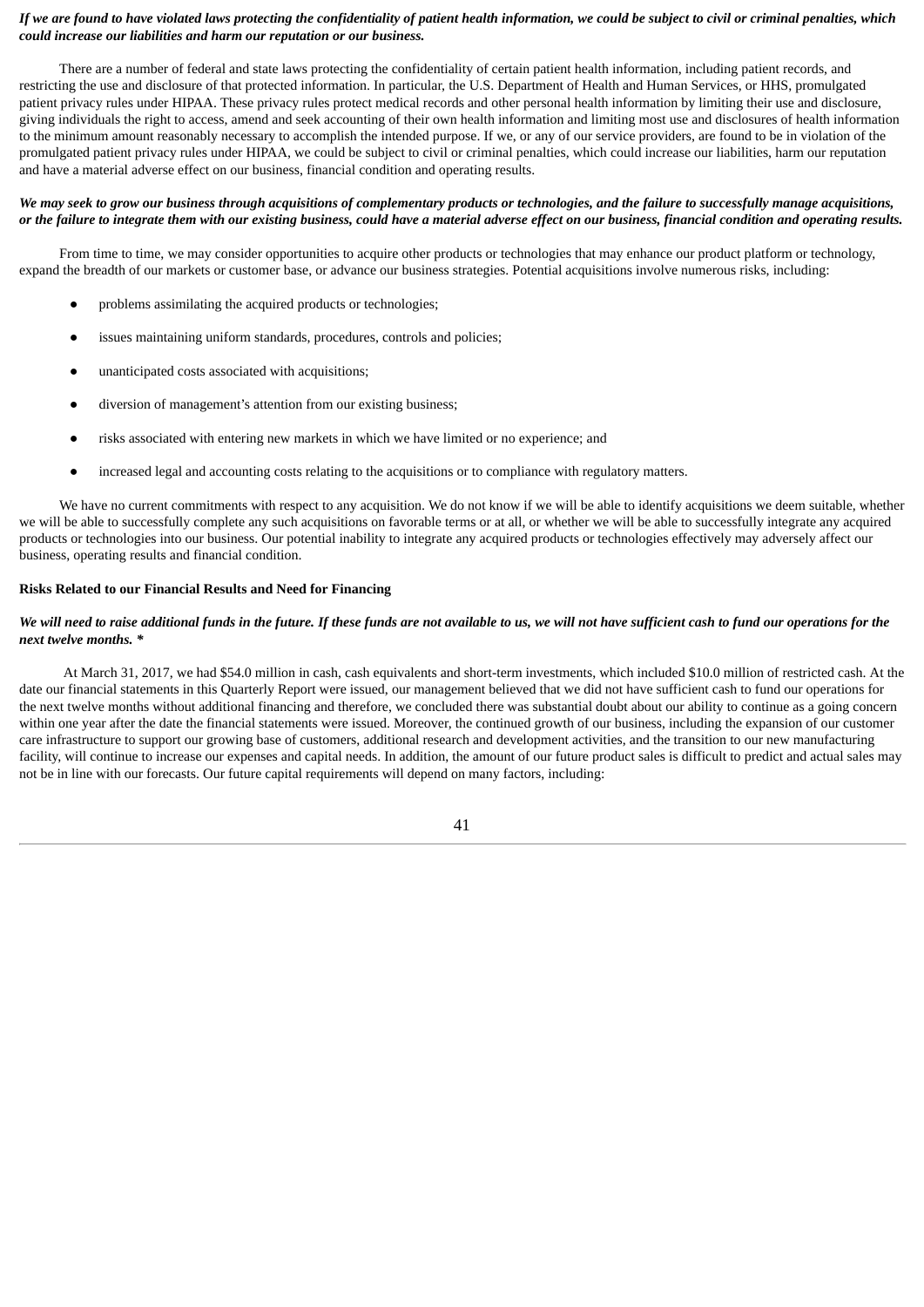- the revenue generated by sales of our insulin pump products and pump-related supplies, and any other future products that we may develop and commercialize;
- the costs associated with maintaining an appropriate sales, clinical and marketing infrastructure;
- the gross profits we realize from the sales we generate and the expenses we incur in maintaining and expanding our manufacturing infrastructure, including opening our new manufacturing location and adding additional manufacturing equipment and capacity;
- the cost associated with developing and commercializing our proposed products or technologies, including any costs to administer the Technology Upgrade Program;
- the costs associated with maintaining and expanding our customer care infrastructure;
- the cost of obtaining and maintaining regulatory clearance or approval for our current or future products;
- the cost of ongoing compliance with legal and regulatory requirements;
- expenses we incur in connection with potential litigation or governmental investigations;
- our compliance with the covenants in our Amended and Restated Term Loan Agreement with Capital Royalty Partners II, L.P. and its affiliate funds, or Capital Royalty Partners, as amended, which we refer to as the Term Loan Agreement;
- anticipated or unanticipated capital expenditures; and
- unanticipated general and administrative expenses.

. We may in the future seek additional capital from public or private offerings of our capital stock or we may elect to borrow additional amounts under new credit lines or from other sources. If we issue equity or debt securities to raise additional funds, our existing stockholders may experience dilution, we may incur significant financing costs, and the new equity or debt securities may have rights, preferences and privileges senior to those of our existing stockholders. In addition, if we raise additional funds through collaborations, licensing, joint ventures, strategic alliances, partnership arrangements or other similar arrangements, it may be necessary to relinquish valuable rights to our potential future products or proprietary technologies, or grant licenses on terms that are not favorable to us.

If we are unable to raise additional capital, we may not be able to maintain our existing sales, marketing, clinical and customer care infrastructure, enhance our current products or develop new products, take advantage of future opportunities, respond to competitive pressures, changes in supplier relationships, or unanticipated changes in customer demand, or satisfy covenants in our existing indebtedness. Any of these events could adversely affect our ability to achieve our strategic objectives, which could have a material adverse effect on our business, financial condition and operating results.

#### *Our operating results may fluctuate significantly from quarter to quarter.*

There has been and may continue to be meaningful variability in our operating results from quarter to quarter, as well as within each quarter, especially around the time of anticipated new product introductions. Our operating results, and the variability of these operating results, will be affected by numerous factors, including:

- our ability to increase sales and gross profit of our insulin pump products and pump-related supplies, and to commercialize and sell our future products, and the number of our products sold in each quarter;
- acceptance of our products by people with insulin-dependent diabetes, their caregivers, healthcare providers and third-party payors;
- the financial and accounting impacts of the Technology Upgrade Program;
- the pricing of our products and competitive products, including the use of discounts, rebates or other financial incentives by us or our competitors;
- the effect of third-party coverage and reimbursement policies;
- our ability to maintain our existing infrastructure;

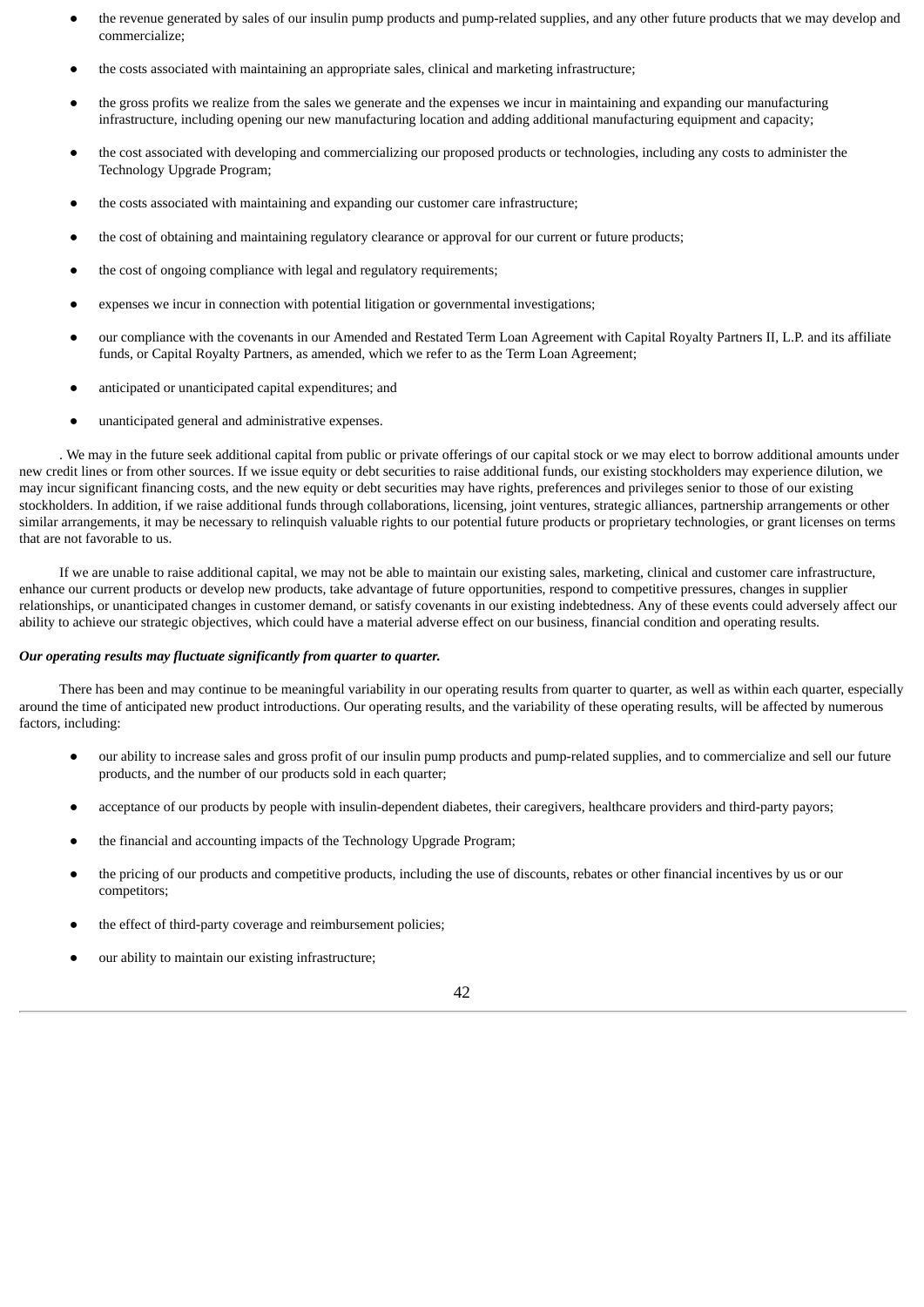- the amount of, and the timing of the payment for, insurance deductibles required to be paid by our customers and potential customers under their existing insurance plans;
- interruption in the manufacturing or distribution of our products;
- our ability to simultaneously manufacture multiple products that meet quality and reliability requirements;
- seasonality and other factors affecting the timing of purchases of our products;
- timing of new product offerings, acquisitions, licenses or other significant events by us or our competitors;
- results of clinical research and trials on our existing and future products;
- the ability of our suppliers to timely provide us with an adequate supply of components that meet our requirements;
- regulatory clearance or approvals affecting our products or those of our competitors; and
- the timing of revenue and expense recognition associated with our product sales pursuant to applicable accounting standards.

As a result of our recent product launches, and due to the complexities of the industry in which we operate, it will continue to be difficult for us to forecast demand for our products with any degree of certainty, which means it will be difficult for us to forecast our sales. For example, in the period leading up to the commercial launch of t:slim X2, we believe there were an increasing number of customers anticipating its availability who delayed their purchasing decisions until they could include t:slim X2 in their decision-making process.

In addition, our operating expenses will continue to increase as we expand our business. Accordingly, we may experience substantial variability in our operating results from quarter to quarter. If our quarterly or annual operating results fall below the expectation of investors or securities analysts, the price of our common stock could decline substantially as has occurred over the past several months. Further, any quarterly or annual fluctuations in our operating results may, in turn, cause the price of our common stock to fluctuate substantially. We believe that quarterly comparisons of our financial results are not necessarily meaningful and should not be relied upon as an indication of our future performance.

## We have concluded that we do not have sufficient cash to fund our operations for the next twelve months without additional financing and, therefore, there was substantial doubt about its ability to continue as a going concern within one year after the date the financial statements were issued, which *could have a material adverse impact on our business.\**

At the date the financial statements in this Quarterly Report were issued, our management believed that we did not have sufficient cash to fund our operations for the next twelve months without additional financing and, therefore, we concluded there was substantial doubt about our ability to continue as a going concern within one year after the date the financial statements were issued. The financial statements included in this Quarterly Report have been prepared on a basis that assumes that we will continue as a going concern, which contemplates the realization of assets and the satisfaction of liabilities and commitments in the normal course of business.

Our ability to continue as a going concern is dependent upon a number of factors, including our ability to increase our sales and gross profits, our ability to generate positive cash flow from operations, and our ability to obtain the necessary financing to meet our obligations and repay our liabilities arising from obligations that become due in the ordinary course of business. Management currently believes that it will be necessary for us to raise additional funding. However, reports issued by independent registered public accounting firm's expressing substantial doubt about a company's ability to continue as a going concern are generally viewed unfavorably by current and prospective investors, as well as by analysts and creditors. As a result, this report may make it more difficult for us to raise the additional financing necessary to continue to operate our business. In addition, this report may make it more difficult for us to sell our products and meet our sales forecasts, which may further impede our ability to raise additional financing.

If we cannot generate sufficient revenues from the sale of our products or secure additional financing on acceptable terms, we may be forced to significantly alter our business strategy, substantially curtail our current operations, or cease operations altogether. We may also be unable to satisfy covenants in our existing indebtedness if we are unable to secure additional equity financing.

## We may not be able to generate sufficient cash to service our indebtedness, which currently consists of our Term Loan Agreement with Capital Royalty *Partners.*

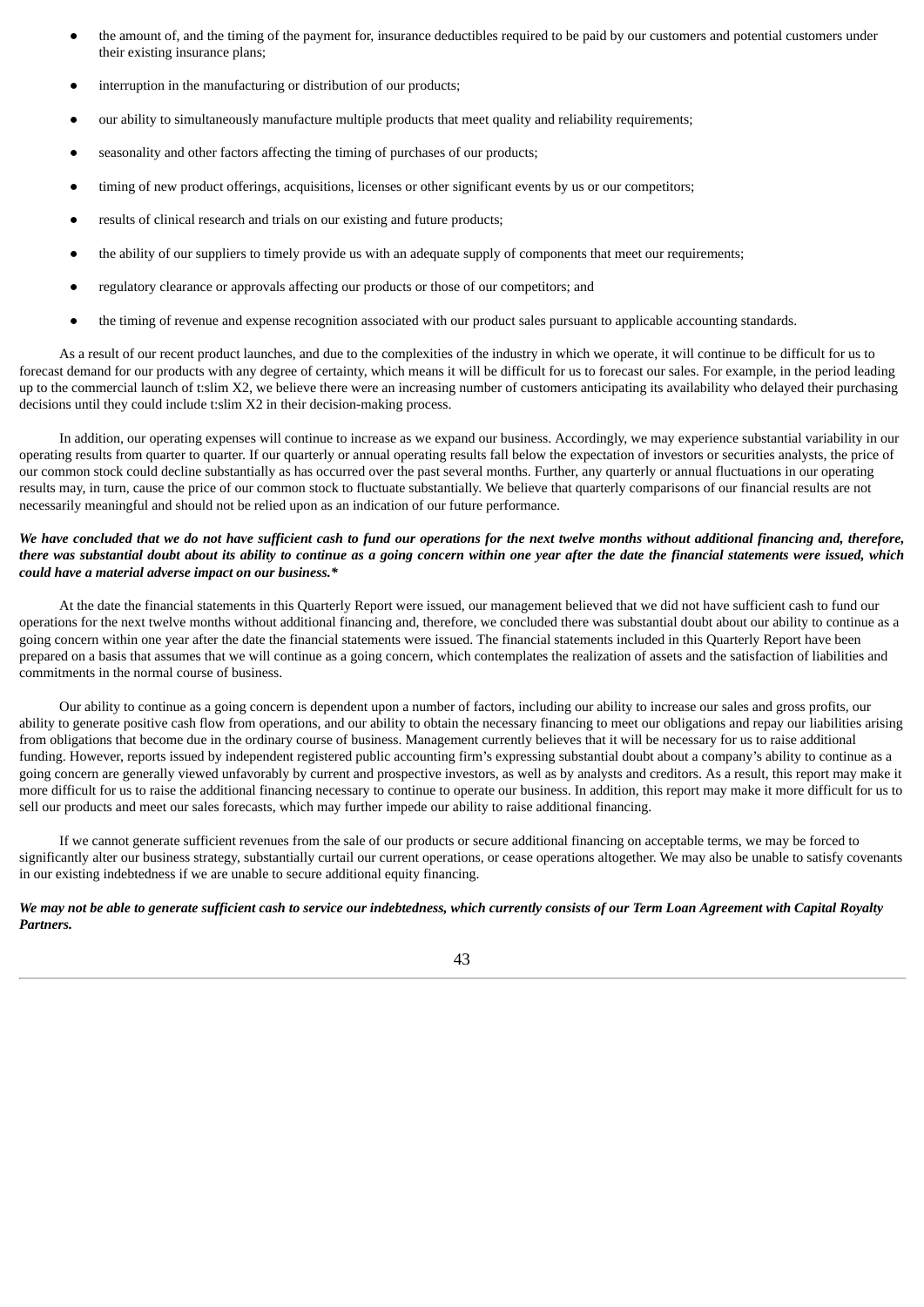At December 31, 2016, we had \$81.1 million aggregate borrowings outstanding under the Term Loan Agreement with Capital Royalty Partners. Our ability to make scheduled payments or to refinance our debt obligations depends on numerous factors, including the amount of our cash reserves at the time a scheduled payment becomes due and our actual and projected financial and operating performance. The amount of our cash reserves and our financial and operating performance are subject to certain financial and business factors, as well as prevailing economic and competitive conditions, some of which may be beyond our control. We cannot assure you that we will maintain a level of cash reserves or cash flows from operating activities sufficient to permit us to pay the principal, premium, if any, or interest on our existing or future indebtedness.

If our cash balances or cash flows from operations are insufficient to fund our debt service obligations, we may be forced to reduce or delay capital expenditures, sell or license our assets, sell or reduce our operations, seek additional capital on unfavorable terms, or restructure or refinance our indebtedness. We cannot assure you that we would be able to take any of these actions, or that these actions would permit us to meet our scheduled debt service obligations. Our recent and projected financial results, the explanatory paragraph that describes conditions that raise substantial doubt about our ability to continue as a going concern in the report of our independent registered public accounting firm, and general concerns among potential investors and creditors about our financial well-being may make taking such actions on commercially reasonable terms especially difficult. If we are unable to generate sufficient cash flow or are otherwise unable to obtain the funds necessary to meet required payments of principal, premium, if any, and interest on our indebtedness, we could be in default under the terms of the Term Loan Agreement.

## The Term Loan Agreement contains restrictive and financial covenants that may limit our operating flexibility, and our potential inability to comply with *such covenants puts us at risk of triggering an event of default under the Term Loan Agreement.*

The Term Loan Agreement contains certain restrictive covenants that limit our ability to incur additional indebtedness and liens, merge with other companies or consummate certain changes of control, acquire other companies, engage in new lines of business, make certain investments, pay dividends, transfer or dispose of assets, amend certain material agreements or enter into various specified transactions. We may not be able to engage in any of the foregoing transactions unless we obtain the consent of Capital Royalty Partners or terminate the Term Loan Agreement.

The Term Loan Agreement also contains certain financial covenants, including minimum revenue and cash balance requirements, and financial reporting requirements. There is no guarantee that we will be able to generate sufficient cash flow or sales to meet the financial covenants or pay the principal and interest under the Term Loan Agreement. Further, there is no guarantee that future working capital, borrowings or equity financing will be available to repay or refinance the amounts outstanding under the Term Loan Agreement.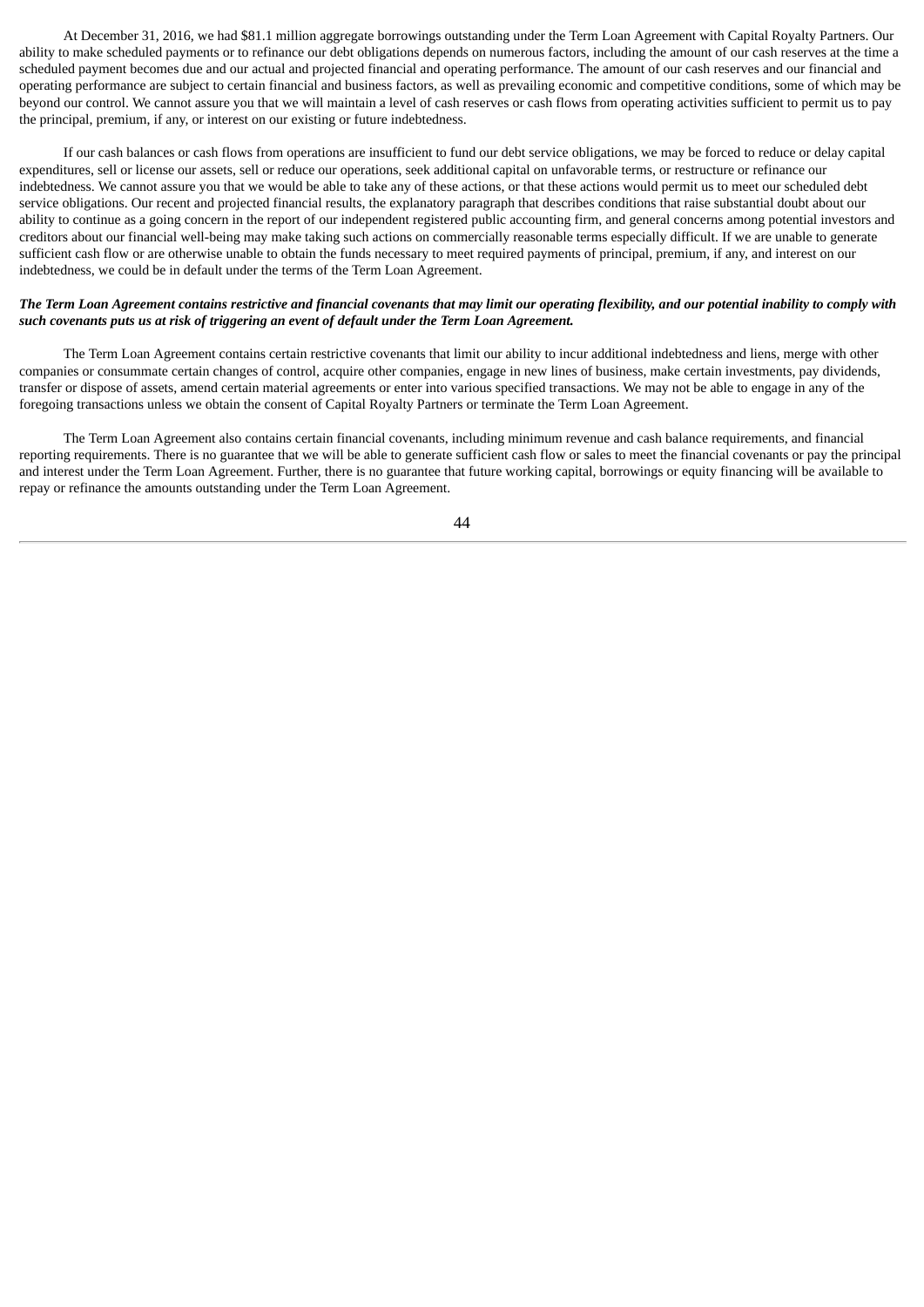The terms of the Term Loan Agreement also require that we deliver audited financial statements that include an unqualified audit report to Capital Royalty Partners. The audit report and opinion of our independent registered public accounting firm contained in our financial statements for the year ended December 31, 2016 includes an explanatory paragraph that describes conditions that raise substantial doubt about our ability to continue as a going concern. This explanatory paragraph in our auditor's report constitutes a potential event of default under the Term Loan Agreement. As a result, on March 7, 2017, we entered into Waiver and Amendment No. 4 to Term Loan Agreement, or the Fourth Amendment, which includes a limited waiver of a potential event of default that could have resulted from the inclusion of the explanatory paragraph in our auditor's report. The Fourth Amendment also imposes additional restrictive and financial covenants on us, which may increase our risk of triggering defaults under the Term Loan Agreement. In particular, the Fourth Amendment provides that we must complete a financing in which our gross proceeds from the sale of equity securities is at least \$30.0 million no later than January 15, 2018.

In the event of a future default triggered by any violations of the covenants in the Term Loan Agreement, including the new covenants in the Fourth Amendment, we will need to obtain additional waivers from Capital Royalty Partners to avoid being in default. If we are unable to obtain additional waivers of those events of default, or amendments to the Term Loan Agreement that would allow us to be in compliance with the terms of the agreement, an event of default would result. In the event of our default under of the Term Loan Agreement, including if we fail to complete a \$30.0 million equity financing by January 15, 2018, we may be required to repay any outstanding amounts earlier than anticipated and our capital resources may not be sufficient to meet those obligations. Further, if we are unable to repay our indebtedness and Capital Royalty Partners institutes foreclosure proceedings against our assets, we could be forced into bankruptcy or liquidation, and in such a scenario, the values that we receive for our assets could be significantly lower than the values reflected in our financial statements.

## **Risks Related to our Intellectual Property and Potential Litigation**

#### *Our ability to protect our intellectual property and proprietary technology is uncertain.\**

We rely primarily on patent, trademark and trade secret laws, as well as confidentiality and non-disclosure agreements, to protect our proprietary technologies. As of March 31, 2017, our patent portfolio consisted of approximately 51 issued U.S. patents and 52 pending U.S. patent applications. Of these, our issued U.S. patents expire between approximately 2021 and 2035. We also have and are seeking patent protection for our proprietary technologies in other countries throughout the world. In addition, we have 10 U.S. trademark registrations and 13 foreign trademark registrations.

We have applied for patent protection relating to certain existing and proposed products and processes. If we fail to file a patent application timely in any jurisdiction, we may be precluded from doing so at a later date. Further, we cannot assure you that any of our patent applications will be approved in a timely manner or at all. The rights granted to us under our patents, and the rights we are seeking to have granted in our pending patent applications, may not be meaningful or provide us with any commercial advantage. In addition, those rights could be opposed, contested or circumvented by our competitors, or be declared invalid or unenforceable in judicial or administrative proceedings. The failure of our patents to adequately protect our technology might make it easier for our competitors to offer the same or similar products or technologies. Even if we are successful in receiving patent protection for certain products and processes, our competitors may be able to design around our patents or develop products that provide outcomes which are comparable to ours without infringing on our intellectual property rights. Due to differences between foreign and U.S. patent laws, our patented intellectual property rights may not receive the same degree of protection in foreign countries as they would in the United States. Even if patents are granted outside of the United States, effective enforcement in those countries may not be available.

We rely on our trademarks and trade names to distinguish our products from the products of our competitors, and have registered or applied to register many of these trademarks. We cannot assure you that our current or future trademark applications will be approved in a timely manner or at all. Third parties also may oppose our trademark applications, or otherwise challenge our use of the trademarks. In the event that our trademarks are successfully challenged, we could be forced to rebrand our products, which could result in loss of brand recognition, and could require us to devote additional resources to marketing new brands. Further, we cannot assure you that competitors will not infringe upon our trademarks, or that we will have adequate resources to enforce our trademarks.

We have entered into confidentiality agreements and intellectual property assignment agreements with our officers, employees, temporary employees and consultants regarding our intellectual property and proprietary technology. In the event of unauthorized use or disclosure or other breaches of those agreements, we may not be provided with meaningful protection for our trade secrets or other proprietary information.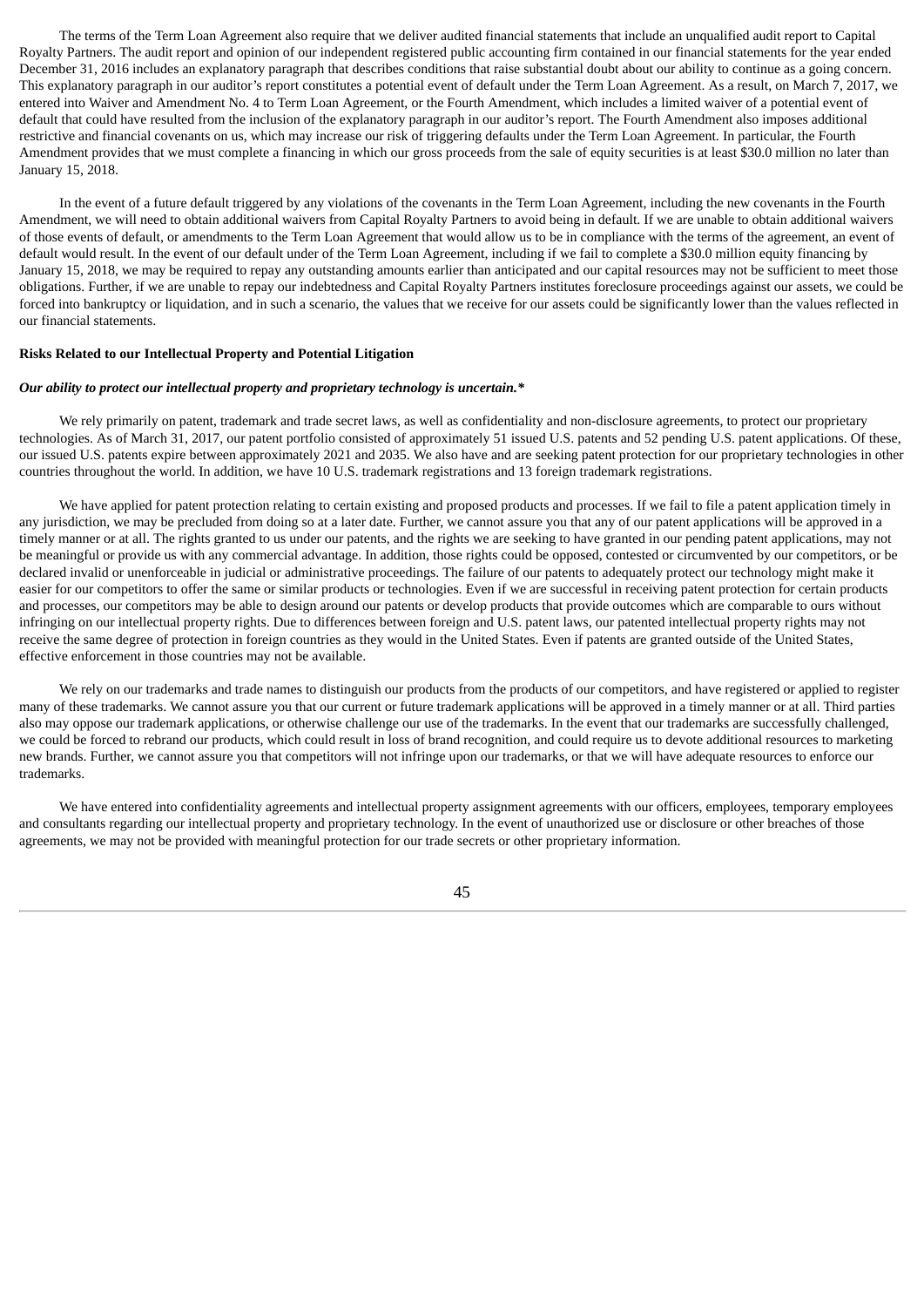If a competitor infringes upon one of our patents, trademarks or other intellectual property rights, enforcing those patents, trademarks and other rights may be difficult and time consuming. Patent law relating to the scope of claims in the industry in which we operate is subject to rapid change and constant evolution and, consequently, patent positions in our industry can be uncertain. Even if successful, litigation to defend our patents and trademarks against challenges or to enforce our intellectual property rights could be expensive and time consuming and could divert management's attention from managing our business. Moreover, we may not have sufficient resources or incentive to defend our patents or trademarks against challenges or to enforce our intellectual property rights. Litigation also puts our patents at risk of being invalidated or interpreted narrowly and our patent applications at risk of not issuing. Additionally, pursuing litigation may provoke third parties to assert counterclaims against us. We may not prevail in any lawsuits that we initiate and the damages or other remedies awarded, if any, may not be commercially valuable. The occurrence of any of these events may have a material adverse effect on our business, financial condition and operating results.

## The medical device industry is characterized by patent litigation, and from time to time, we may be subject to litigation that could be costly, result in the *diversion of management's time and efforts, or require us to pay damages.*

Our success will depend in part on not infringing the patents or violating the other proprietary rights of third parties. Significant litigation regarding patent rights exists in our industry. Our competitors in both the United States and abroad, many of which have substantially greater resources and have made substantial investments in competing technologies, may have applied for or obtained or may in the future apply for and obtain, patents that will prevent, limit or otherwise interfere with our ability to make and sell our products. The large number of patents, the rapid rate of new patent issuances, and the complexities of the technology involved increase the risk of patent litigation.

From time to time, we may receive communications from third parties alleging our infringement of their intellectual property rights. Any intellectual property dispute or litigation could force us to do one or more of the following:

- stop selling our products or using technology that contains the allegedly infringing intellectual property;
- incur significant legal expenses;
- pay substantial damages to the party whose intellectual property rights we are allegedly infringing;
- redesign those products that contain the allegedly infringing intellectual property; or
- attempt to obtain a license to the relevant intellectual property from third parties, which may not be available on reasonable terms or at all.

Any litigation or claim against us, even those without merit, may cause us to incur substantial costs, and could place a significant strain on our financial resources, divert the attention of management from our core business and harm our reputation. Further, as the number of participants in the diabetes market increases, the possibility of intellectual property infringement claims against us increases.

#### We may be subject to damages resulting from claims that we, or our employees, have wrongfully used or disclosed alleged trade secrets of our competitors *or are in breach of non-competition or non-solicitation agreements with our competitors.*

Many of our employees were previously employed at other medical device companies, including those that are our direct competitors or could potentially become our direct competitors. In some cases, those employees joined our company recently. We may be subject to claims that we, or our employees, have inadvertently or otherwise used or disclosed trade secrets or other proprietary information of these former employers or competitors. In addition, we have been and may in the future be subject to allegations that we caused an employee to breach the terms of his or her non-competition or nonsolicitation agreement. Litigation may be necessary to defend against these claims. Even if we successfully defend against these claims, litigation could cause us to incur substantial costs, and could place a significant strain on our financial resources, divert the attention of management from our core business and harm our reputation. If our defense to those claims fails, in addition to paying monetary damages, we may lose valuable intellectual property rights or personnel. We cannot guarantee that this type of litigation will not continue, and any future litigation or the threat thereof may adversely affect our ability to hire additional direct sales representatives. A loss of key personnel or their work product could hamper or prevent our ability to commercialize proposed products, which could have an adverse effect on our business, financial condition and operating results.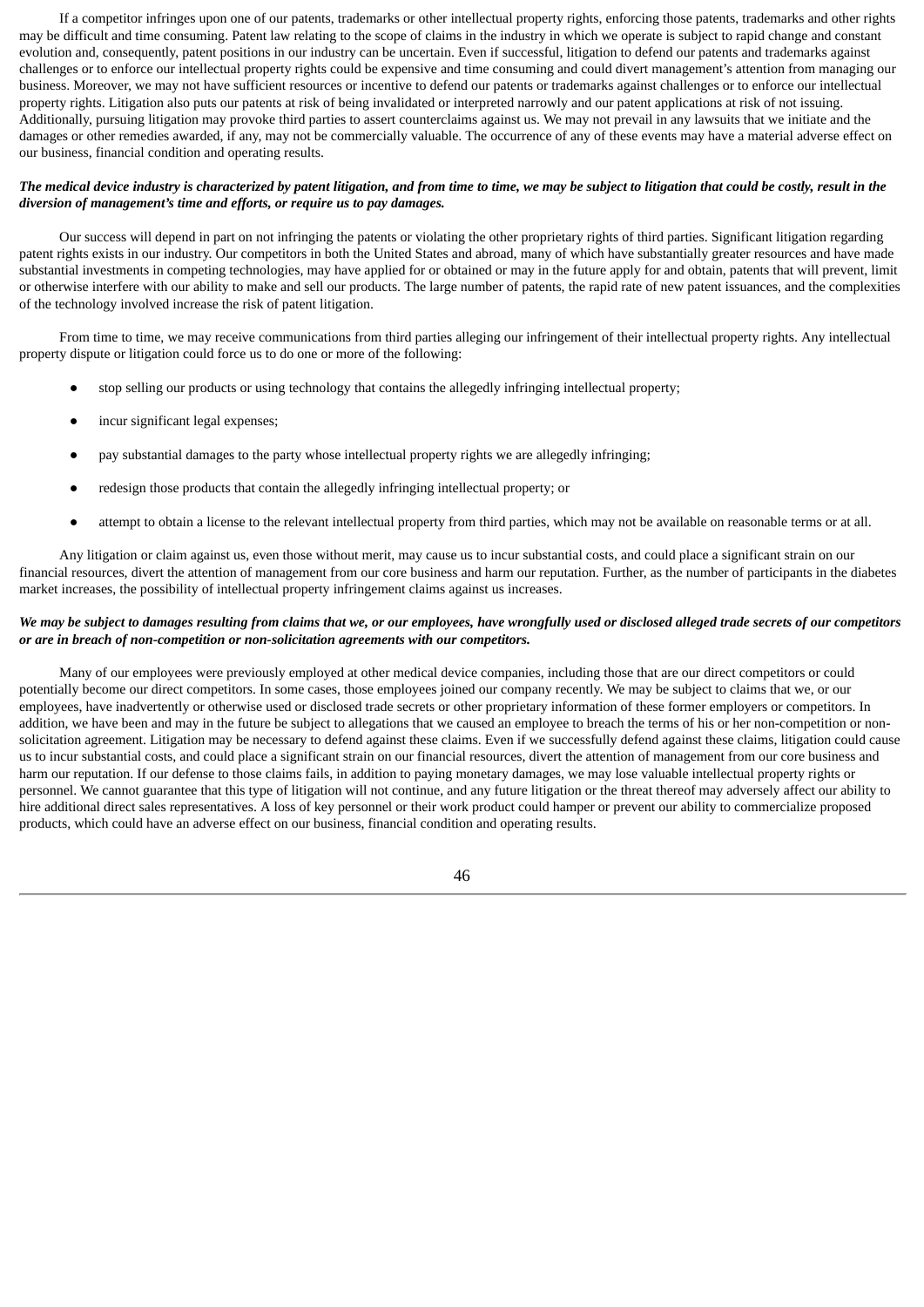#### We may incur product liability losses, and insurance coverage may be inadequate or unavailable to cover these losses.

Our business exposes us to potential product liability claims that are inherent in the design, manufacture, testing and sale of medical devices. We could become the subject of product liability lawsuits alleging that component failures, manufacturing flaws, design defects or inadequate disclosure of productrelated risks or product-related information resulted in an unsafe condition, injury or death to customers. The risk of one or more product liability claims or lawsuits may be even greater following our January 2014 voluntary recall of cartridges used with t:slim. In addition, the misuse of our products or the failure of customers to adhere to operating guidelines could cause significant harm to customers, including death, which could result in product liability claims. Product liability lawsuits and claims, safety alerts or product recalls, with or without merit, could cause us to incur substantial costs, and could place a significant strain on our financial resources, divert the attention of management from our core business, harm our reputation and adversely affect our ability to attract and retain customers, any of which could have a material adverse effect on our business, financial condition and operating results.

Although we maintain third-party product liability insurance coverage, it is possible that claims against us may exceed the coverage limits of our insurance policies. Even if any product liability loss is covered by an insurance policy, these policies typically have substantial deductibles for which we are responsible. Product liability claims in excess of applicable insurance coverage could have a material adverse effect on our business, financial condition and operating results. In addition, any product liability claim brought against us, with or without merit, could result in an increase of our product liability insurance premiums. Insurance coverage varies in cost and can be difficult to obtain, and we cannot guarantee that we will be able to obtain insurance coverage in the future on terms acceptable to us or at all. Our inability to obtain sufficient insurance coverage to protect again potential product liability claims could prevent or limit our commercialization of current products or products currently under development.

#### **Risks Related to our Legal and Regulatory Environment**

#### Our products and operations are subject to extensive governmental regulation, and failure to comply with applicable requirements could cause our *business to suffer.*

The medical device industry is regulated extensively by governmental authorities, principally the FDA and corresponding state regulatory agencies. The regulations are very complex and are subject to rapid change and varying interpretations. Regulatory restrictions or changes could limit our ability to carry on or expand our operations or result in higher than anticipated costs or lower than anticipated sales. The FDA and other U.S. governmental agencies regulate numerous elements of our business, including:

- product design and development;
- pre-clinical and clinical testing and trials;
- product safety;
- establishment registration and product listing;
- labeling and storage:
- marketing, manufacturing, sales and distribution;
- pre-market clearance or approval;
- servicing and post-market surveillance;
- advertising and promotion; and
- recalls and field safety corrective actions.

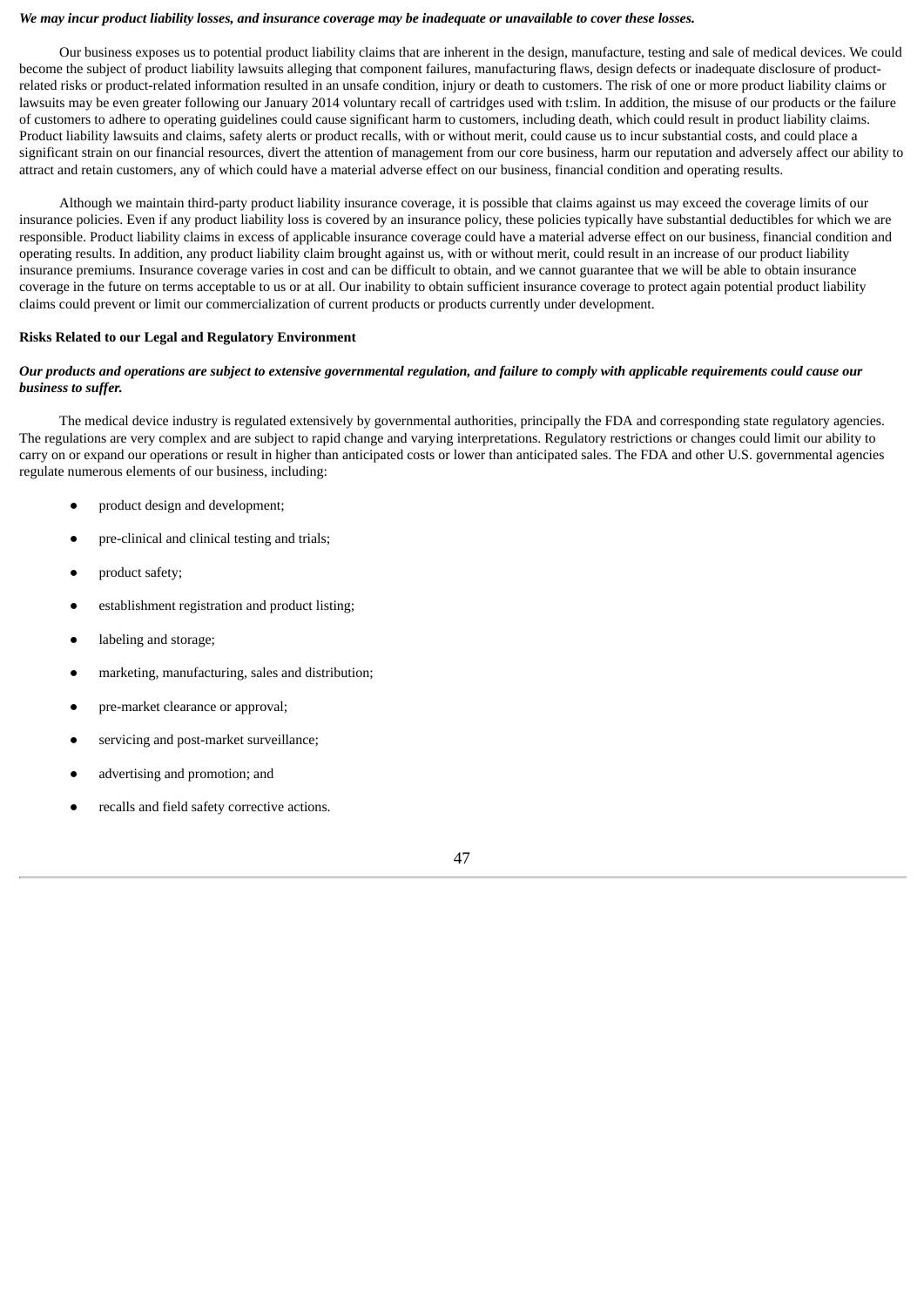Before we can market or sell a new regulated product or a significant modification to an existing product in the United States, we must obtain either clearance under Section 510(k) of the FDCA or approval of a PMA application from the FDA, unless an exemption from pre-market review applies. In the 510(k) clearance process, the FDA must determine that a proposed device is "substantially equivalent" to a device legally on the market, known as a "predicate" device, with respect to intended use, technology and safety and effectiveness, in order to clear the proposed device for marketing. Clinical data is sometimes required to support substantial equivalence. The PMA pathway requires an applicant to demonstrate the safety and effectiveness of the device based on extensive data. The PMA process is typically required for devices that are deemed to pose the greatest risk, such as life-sustaining, life-supporting or implantable devices. We received approval of our PMA for t:slim G4 in September 2015. Products that are approved through a PMA application generally need FDA approval before they can be modified. Similarly, some modifications made to products cleared through a 510(k) may require a new 510(k). The process of obtaining regulatory clearances or approvals to market a medical device can be costly and time-consuming, and we may not be able to obtain these clearances or approvals on a timely basis or at all for our proposed products.

We initially received pre-market clearance for t:slim under Section 510(k) of the FDCA in November 2011. We obtained 510(k) clearances for t:connect and t:flex in February 2013 and January 2015, respectively. From time to time, we may make modifications to these products that may require a new 510(k). We have received 510(k) clearance for various modifications to t:slim and its associated cartridge. For instance, in July 2016, we received 510(k) clearance to reduce the age in our indications for use of t:slim to age six. We may pursue  $510(k)$  clearance for additional modifications to t:slim X2 and t:flex in the future. In addition, in July 2016, we received 510(k) clearance for the first use of our Tandem Device Updater. If the FDA requires us to go through a more rigorous examination for future products or modifications to existing products than we had expected, our product introductions or modifications could be delayed or canceled, which could cause our sales to decline or to not increase in line with our forecasts. We anticipate that our products currently under development will require the more costly, lengthy and uncertain PMA approval process.

The FDA can delay, limit or deny clearance or approval of one of our devices for many reasons, including:

- our inability to demonstrate that our products are safe and effective for their intended users;
- the data from our clinical trials may be insufficient to support clearance or approval; and
- failure of the manufacturing process or facilities we use to meet applicable requirements.

In addition, the FDA may change its clearance and approval policies, adopt additional regulations or revise existing regulations, or take other actions which may prevent or delay approval or clearance of our products under development or impact our ability to modify our currently cleared or approved products on a timely basis.

Any delay in, or failure to receive or maintain, clearance or approval for our products under development could prevent us from generating revenue from these products or achieving profitability. Additionally, the FDA and other regulatory authorities have broad enforcement powers. Regulatory enforcement or inquiries, or other increased scrutiny on us, could dissuade some customers from using our products and adversely affect our reputation and the perceived safety and efficacy of our products.

Failure to comply with applicable regulations could jeopardize our ability to sell our products and result in enforcement actions such as fines, civil penalties, injunctions, warning letters, recalls of products, delays in the introduction of products into the market, refusal of the FDA or other regulators to grant future clearances or approvals, and the suspension or withdrawal of existing approvals by the FDA or other regulators. Any of these sanctions could result in higher than anticipated costs or lower than anticipated sales and have a material adverse effect on our reputation, business, financial condition and operating results.

Further, we may evaluate international expansion opportunities in the future. If we expand our operations outside of the United States, we will become subject to various additional regulatory and legal requirements under the applicable laws and regulations of the international markets we enter. These additional regulatory requirements may involve significant costs and expenditures and, if we are not able to comply with any such requirements, our international expansion and business could be significantly harmed.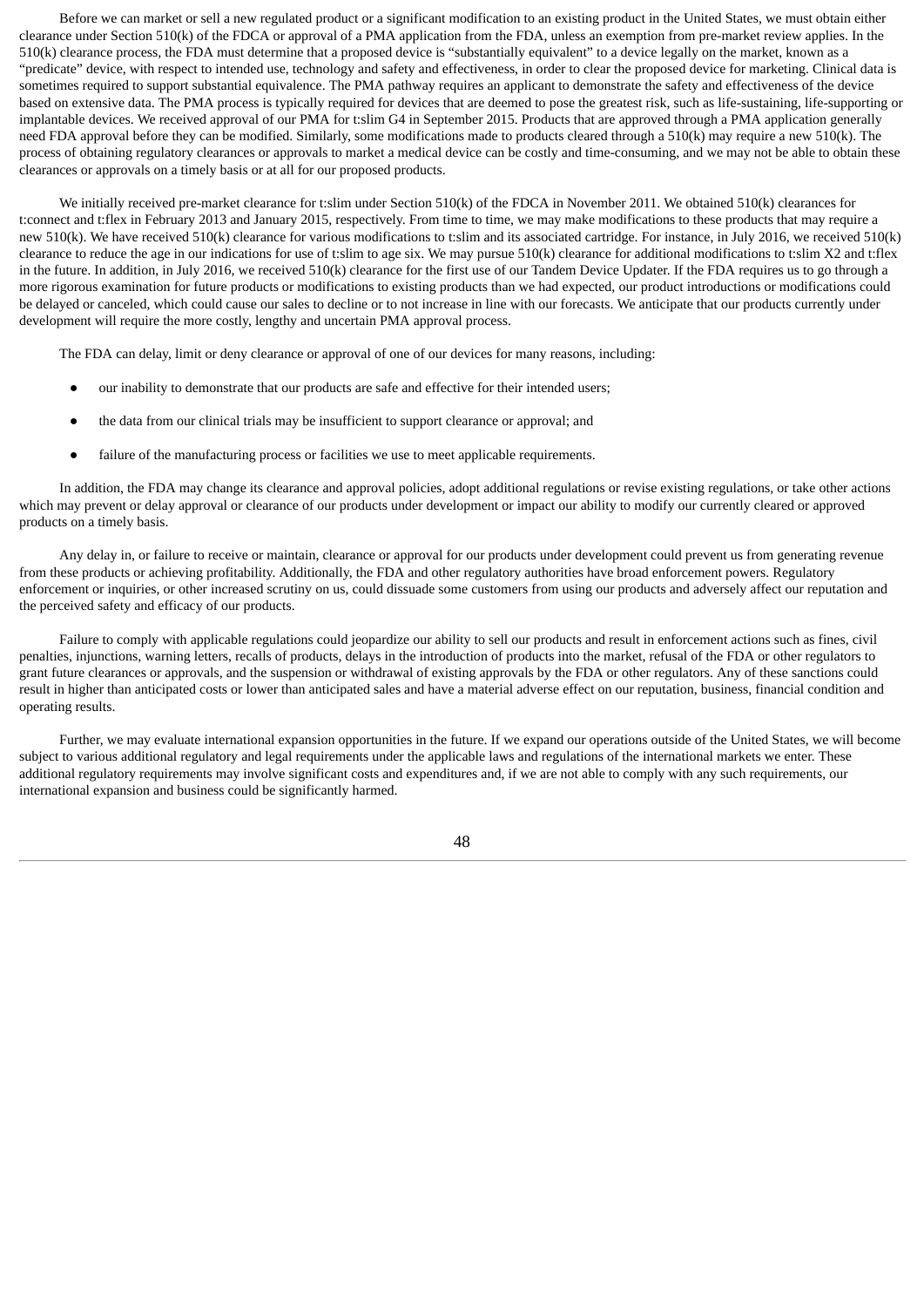## Modifications to our products may require new 510(k) clearances or PMAs, or may require us to cease marketing or recall the modified products until *clearances are obtained.*

Any modification to a 510(k)-cleared device that could significantly affect its safety or effectiveness, or that would constitute a major change in its intended use, design, or manufacture, requires a new 510(k) clearance or, possibly, a PMA. The FDA requires every manufacturer to make this determination in the first instance, but the FDA may review any manufacturer's decision. The FDA may not agree with our decisions regarding whether new clearances or approvals are necessary for changes that we have made to our products. If the FDA disagrees with our determination and requires us to submit new 510(k) notifications or PMAs for modifications to our previously cleared or approved products, for which we concluded that new clearances or approvals were not necessary, we may be required to cease marketing or to recall the modified product until we obtain clearance or approval, and we may be subject to significant regulatory fines or penalties.

Further, the FDA's ongoing review of and potential changes to the 510(k) program may make it more difficult for us to modify our previously cleared products, either by imposing stricter requirements on when a new 510(k) for a modification to a previously cleared product must be submitted, or by applying more onerous review criteria to such submissions.

## If we or our third-party suppliers fail to comply with the FDA's good manufacturing practice regulations, this could impair our ability to market our *products in a cost-effective and timely manner.*

We and our third-party suppliers are required to comply with the FDA's Quality System Regulation, or QSR, which covers the methods and documentation of the design, testing, production, control, quality assurance, labeling, packaging, sterilization, storage and shipping of our products. The FDA audits compliance with the QSR through periodic announced and unannounced inspections of manufacturing and other facilities. The FDA may impose inspections or audits at any time. If we or our suppliers have significant non-compliance issues or if any corrective action plan that we or our suppliers propose in response to observed deficiencies is not sufficient, the FDA could take enforcement action against us. Any of the foregoing actions could have a material adverse effect on our reputation, business, financial condition and operating results.

## A recall of our products, or the discovery of serious safety issues with our products, could have a significant negative impact on us.

The FDA has the authority to require the recall of commercialized products in the event of material deficiencies or defects in design or manufacture or in the event that a product poses an unacceptable risk to health. Manufacturers may, under their own initiative, recall a product if any material deficiency in a device is found. A government-mandated or voluntary recall by us, one of our distributors or any of our other third-party suppliers could occur as a result of an unacceptable risk to health, component failures, manufacturing errors, design or labeling defects or other deficiencies and issues. Recalls of any products that we distribute would divert managerial and financial resources, which could impair our ability to produce our products in a cost-effective and timely manner, and have an adverse effect on our reputation, financial condition and operating results.

Further, under the FDA's Medical Device Reporting, or MDR, regulations, we are required to report to the FDA any incident in which our product may have caused or contributed to a death or serious injury or in which our product malfunctioned and, if the malfunction were to recur, would likely cause or contribute to death or serious injury. Repeated product malfunctions may result in a voluntary or involuntary product recall, which could divert managerial and financial resources, impair our ability to manufacture our products in a cost-effective and timely manner and have an adverse effect on our reputation, financial condition and operating results.

Any adverse event involving any products that we distribute could result in future voluntary corrective actions, such as recalls or customer notifications, or regulatory agency action, which could include inspection, mandatory recall or other enforcement action. Any corrective action, whether voluntary or involuntary, will require the dedication of our time and capital, distract management from operating our business and may harm our reputation and financial results.

## Our failure to comply with U.S. federal and state fraud and abuse laws, including anti-kickback laws and other U.S. federal and state anti-referral laws, *could have a material, adverse impact on our business.*

There are numerous U.S. federal and state laws pertaining to healthcare fraud and abuse, including anti-kickback laws and physician self-referral laws. Our relationships with healthcare providers and other third parties are subject to scrutiny under these laws. Violations of these laws are punishable by criminal and civil sanctions, including, in some instances, imprisonment and exclusion from participation in federal and state healthcare programs, including the Medicare, Medicaid and Veterans Administration health programs.

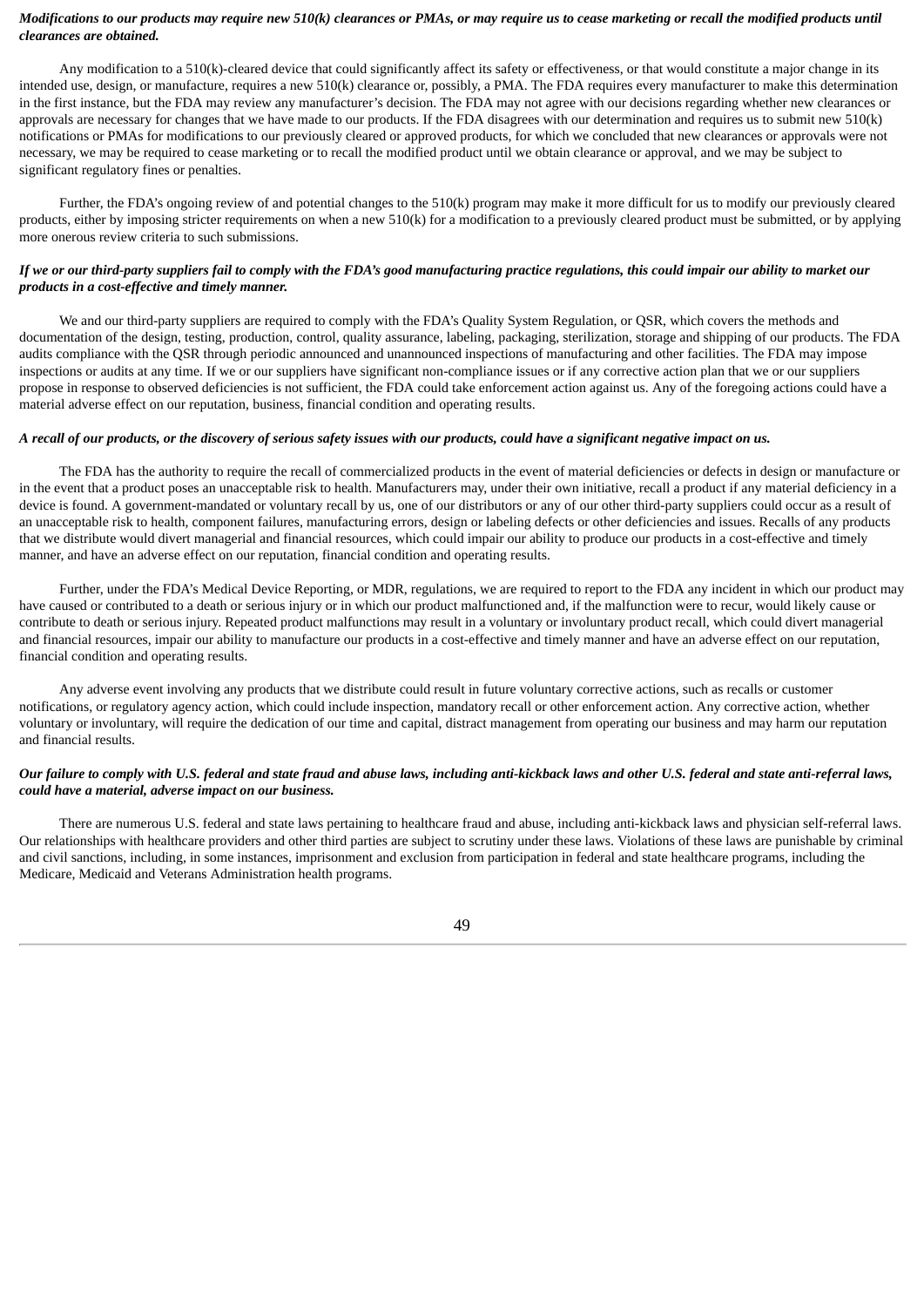Healthcare fraud and abuse regulations are complex, and even minor irregularities can potentially give rise to claims that a statute or prohibition has been violated. The laws that may affect our ability to operate include:

- the federal healthcare programs' Anti-Kickback Statute, which prohibits, among other things, persons from knowingly and willfully soliciting, receiving, offering or providing remuneration, directly or indirectly, in exchange for or to induce either the referral of an individual for, or the purchase, order or recommendation of, any good or service for which payment may be made under federal healthcare programs such as the Medicare and Medicaid programs;
- federal false claims laws which prohibit, among other things, individuals or entities from knowingly presenting, or causing to be presented. claims for payment from Medicare, Medicaid, or other third-party payors that are false or fraudulent;
- federal and state physician referral laws, such as the federal "Stark Law," that prohibit a physician from referring Medicare or Medicaid patients to an entity providing "designated health services," including a company that furnishes durable medical equipment, in which the physician has an ownership or investment interest or with which the physician has entered into a compensation arrangement;
- federal criminal laws enacted as part of HIPAA that prohibit executing a scheme to defraud any healthcare benefit program or making false statements relating to healthcare matters;
- the Federal Trade Commission Act and similar laws regulating advertisement and consumer protections; and
- foreign and U.S. state law equivalents of each of the above federal laws, such as anti-kickback and false claims laws which may apply to items or services reimbursed by any third-party payor, including commercial insurers.

Further, the Patient Protection and Affordable Care Act, as amended by the Healthcare and Education Affordability Reconciliation Act, or, collectively, the PPACA, among other things, amends the intent requirement of the federal anti-kickback and criminal healthcare fraud statutes. An individual or entity can now be found guilty under the PPACA without actual knowledge of the statute or specific intent to violate it. In addition, the PPACA provides that claims submitted in violation of the Anti-Kickback Statute automatically constitute false claims for purposes of the False Claims Act. Possible sanctions for violation of these laws include monetary fines, civil and criminal penalties, exclusion from Medicare, Medicaid and other federal healthcare programs, and forfeiture of amounts collected in violation of those prohibitions. Any violation of these laws, or any action against us for violation of these laws, even if we successfully defend against it, could result in a material adverse effect on our reputation, business, financial condition and operating results.

To enforce compliance with the federal laws, the U.S. Department of Justice, or DOJ, has recently increased its scrutiny of interactions between healthcare companies and healthcare providers, which has led to a number of investigations, prosecutions, convictions and settlements in the healthcare industry. Dealing with investigations can be time- and resource-consuming and can divert management's attention from our core business. Additionally, if a healthcare company settles an investigation with the DOJ or other law enforcement agencies, we may be forced to agree to additional onerous compliance and reporting requirements as part of a consent decree or corporate integrity agreement. Any such investigation or settlement could increase our costs or otherwise have an adverse effect on our business.

The scope and enforcement of these laws is uncertain and subject to rapid change in the current environment of healthcare reform. Federal or state regulatory authorities might challenge our current or future activities under these laws. Any of these challenges could have a material adverse effect on our reputation, business, financial condition and operating results. Any state or federal regulatory review of us, regardless of the outcome, would be costly and time-consuming. Additionally, we cannot predict the impact of any changes in these laws, whether or not retroactive.

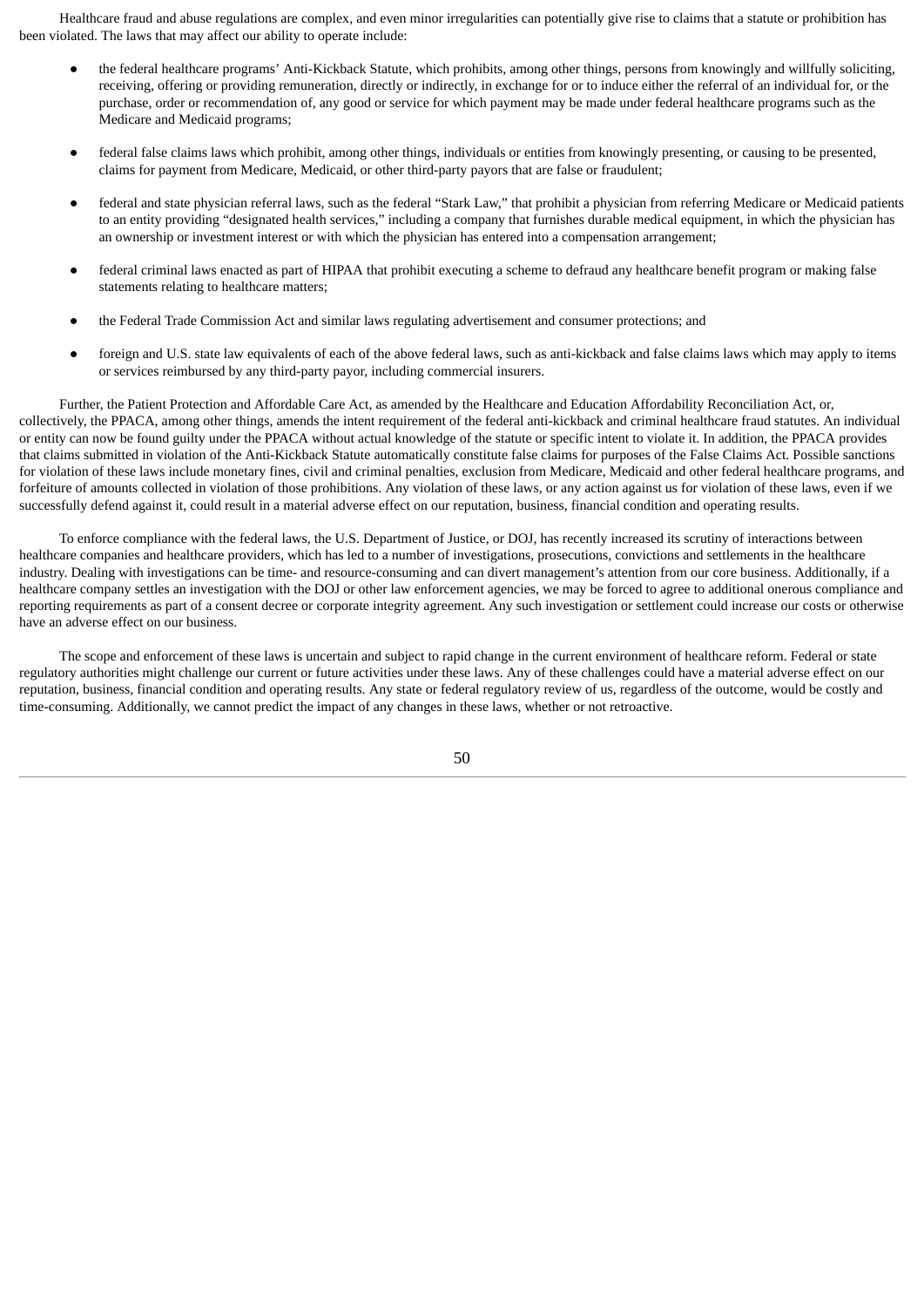#### *We may be liable if we engage in the promotion of the off-label use of our products.*

Our promotional materials and training methods must comply with FDA and other applicable laws and regulations, including the prohibition against the promotion of the off-label use of our products. Healthcare providers may use our products off-label, as the FDA does not restrict or regulate a physician's choice of treatment within the practice of medicine. However, if the FDA determines that our promotional materials or training constitutes promotion of an off-label use, it could request that we modify our training or promotional materials or subject us to regulatory or enforcement actions, including the issuance of an untitled letter, a warning letter, injunction, seizure, civil fine and criminal penalties. It is also possible that other federal, state or foreign enforcement authorities might take action if they consider our promotional or training materials to constitute promotion of an unapproved use, which could result in significant fines or penalties. Although our policy is to refrain from statements that could be considered off-label promotion of our products, the FDA or another regulatory agency could disagree and conclude that we have engaged in off-label promotion. In addition, the off-label use of our products may increase the risk of product liability claims, which are expensive to defend and could result in substantial damage awards against us and harm our reputation.

## Legislative or regulatory healthcare reforms may result in downward pressure on the price of and decrease reimbursement for medical devices, and make *it more difficult and costly for us to obtain regulatory clearance or approval of our products.*

Recent political, economic and regulatory influences are subjecting the healthcare industry to fundamental changes. The sales of our products depend in part on the availability of coverage and reimbursement from third-party payors such as government health administration authorities, private health insurers, health maintenance organizations and other healthcare-related organizations. Both the federal and state governments in the United States continue to propose and pass new legislation and regulations designed to contain or reduce the cost of healthcare. This legislation and regulation may result in decreased reimbursement for medical devices, which may further exacerbate industry-wide pressure to reduce the prices charged for medical devices. This could harm our ability to market our products and generate sales.

In addition, FDA regulations and guidance are often revised or reinterpreted by the FDA in ways that may significantly affect our business and our products. Any new regulations or revisions or reinterpretations of existing regulations may impose additional costs or lengthen review times of our products. Delays in receipt of or failure to receive regulatory clearances or approvals for our proposed products would have a material adverse effect on our business, financial condition and operating results.

Federal and state governments in the United States have enacted legislation to overhaul the nation's healthcare system. While the goal of healthcare reform is to expand coverage to more individuals, it also involves increased government price controls, additional regulatory mandates and other measures designed to constrain medical costs. The PPACA substantially changes the way healthcare is financed by both governmental and private insurers, encourages improvements in the quality of healthcare items and services and significantly impacts the medical device industry. Among other things, the PPACA:

- establishes a new Patient-Centered Outcomes Research Institute to oversee, identify priorities in and conduct comparative clinical effectiveness research;
- implements payment system reforms including a national pilot program on payment bundling to encourage hospitals, physicians and other providers to improve the coordination, quality and efficiency of certain healthcare services through bundled payment models; and
- creates an independent payment advisory board that will submit recommendations to reduce Medicare spending if projected Medicare spending exceeds a specified growth rate.

In addition, other legislative changes have been proposed and adopted since the PPACA was enacted. Most recently, on August 2, 2011, President Barack Obama signed into law the Budget Control Act of 2011, which, among other things, creates the Joint Select Committee on Deficit Reduction to recommend to Congress proposals in spending reductions. The Joint Select Committee did not achieve a targeted deficit reduction of at least \$1.2 trillion for the years 2013 through 2021, triggering the legislation's automatic reduction to several government programs. This includes aggregate reductions to Medicare payments to providers of up to 2% per fiscal year, which commenced in 2013. The uncertainties regarding the ultimate features of the PPACA and other healthcare reform initiatives and their enactment and implementation may have an adverse effect on our customers' purchasing decisions regarding our products. In the coming years, additional changes could be made to governmental healthcare programs that could significantly impact the success of our products. Cost control initiatives could decrease the price that we receive for our products. At this time, we cannot predict which, if any, additional healthcare reform proposals will be adopted, when they may be adopted or what impact they, or the PPACA, may have on our business and operations, and any of these impacts may have an adverse effect on our operating results and financial condition.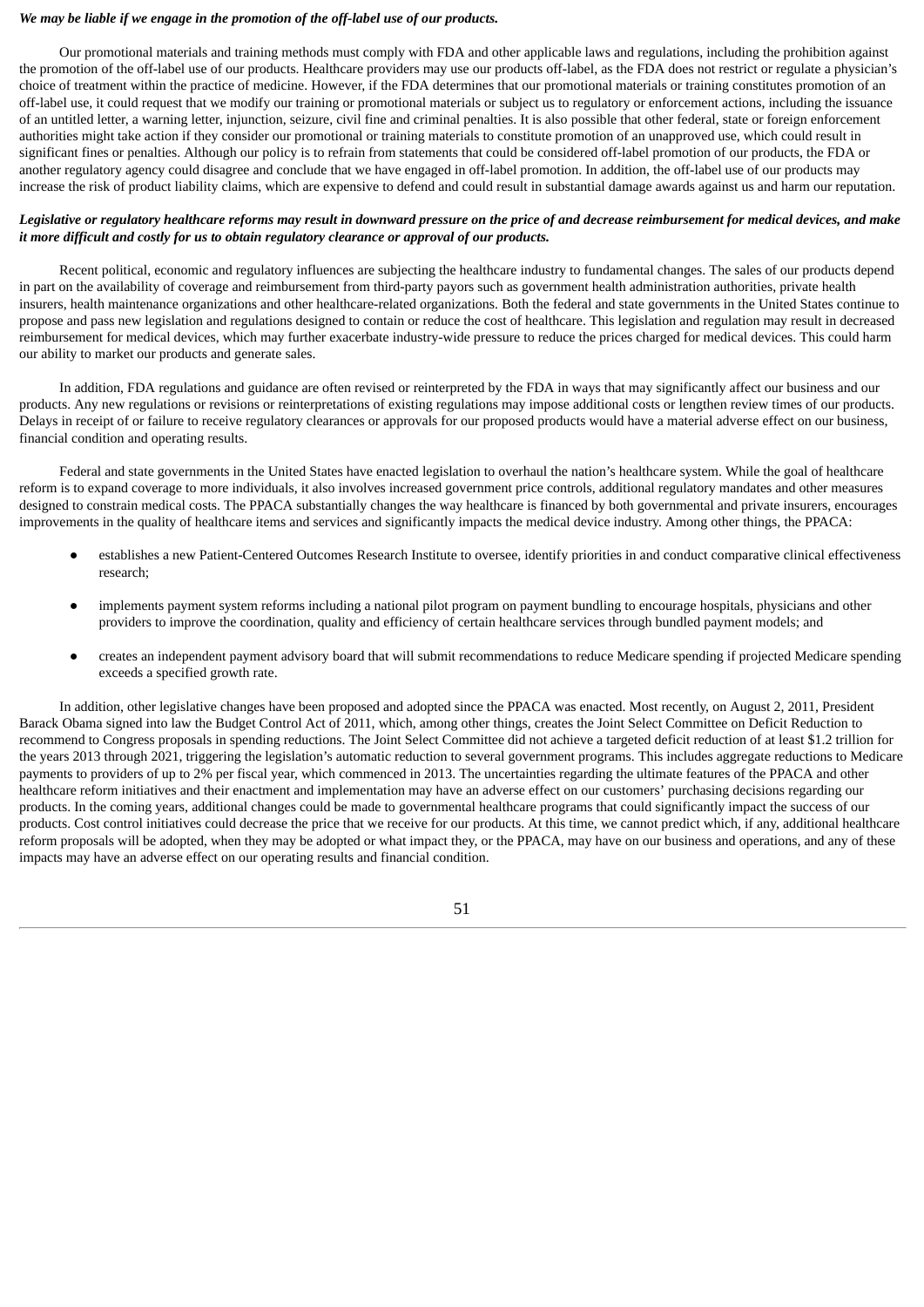#### Our financial performance may be adversely affected by medical device tax provisions in the healthcare reform laws.

Beginning in 2013 through the end of 2015, the PPACA imposed, among other things, an annual excise tax of 2.3% on any entity that manufactures or imports medical devices offered for sale in the United States. Congress suspended this tax on December 18, 2015 for two years, for sales of devices during the period January 1, 2016 through December 31, 2017. We do not believe that our products were subject to this tax (prior to its suspension) based on the retail exemption under applicable Treasury Regulations. However, the availability of this exemption is subject to interpretation by the IRS, and the IRS may disagree with our analysis. The future of the medical device tax (and the PPACA generally) is uncertain. If the tax is not repealed and the two-year suspension of the tax is not extended beyond 2017, future products that we manufacture, produce or import may be subject to this tax (unless the retail exemption or other applicable exemption applies). The financial impact this tax may have on our business is unclear and there can be no assurance that our business will not be materially adversely affected by it.

#### **Risks Related to our Common Stock**

### Because of their significant stock ownership, certain of our executive officers, directors and principal stockholders will be able to exert control over our *company and our significant corporate decisions. \**

Based on an aggregate of 49,836,070 shares of our common stock outstanding as of March 31, 2017, our executive officers and directors, and their affiliates owned, in the aggregate, approximately 24% of the voting power of our outstanding common stock. These persons, acting together, will have the ability to significantly influence the outcome of all matters submitted to our stockholders for approval, including the election and removal of directors and any merger, consolidation, or sale of all or substantially all of our assets.

The interests of the aforementioned stockholders might not coincide with the interests of the other holders of our capital stock. This concentration of ownership may reduce the value of our common stock by, among other things:

- delaying, deferring or preventing a change of control of our company;
- impeding a merger, consolidation, takeover or other business combination involving our company; or
- causing us to enter into transactions or agreements that are not in the best interests of all stockholders.

#### Anti-takeover provisions in our organizational documents and Delaware law may discourage or prevent a change of control, even if an acquisition would be beneficial to our stockholders, which could reduce our stock price and prevent our stockholders from replacing or removing our current management.

Our amended and restated certificate of incorporation and bylaws contain provisions that could delay or prevent a change of control of our company or changes in our board of directors that our stockholders might consider favorable. Some of these provisions:

- authorize the issuance of preferred stock with powers, preferences and rights that may be senior to our common stock, which can be created and issued by the board of directors without prior stockholder approval;
- provide for the adoption of a staggered board of directors whereby the board is divided into three classes each of which has a different threeyear term;
- provide that the number of directors shall be fixed by the board;
- prohibit our stockholders from filling board vacancies;
- provide for the removal of a director only with cause and then by the affirmative vote of the holders of a majority of the outstanding shares;
- prohibit stockholders from calling special stockholder meetings;
- prohibit stockholders from acting by written consent without holding a meeting of stockholders;
- require the vote of at least two-thirds of the outstanding shares to approve amendments to the certificate of incorporation or bylaws; and
- require advance written notice of stockholder proposals and director nominations.

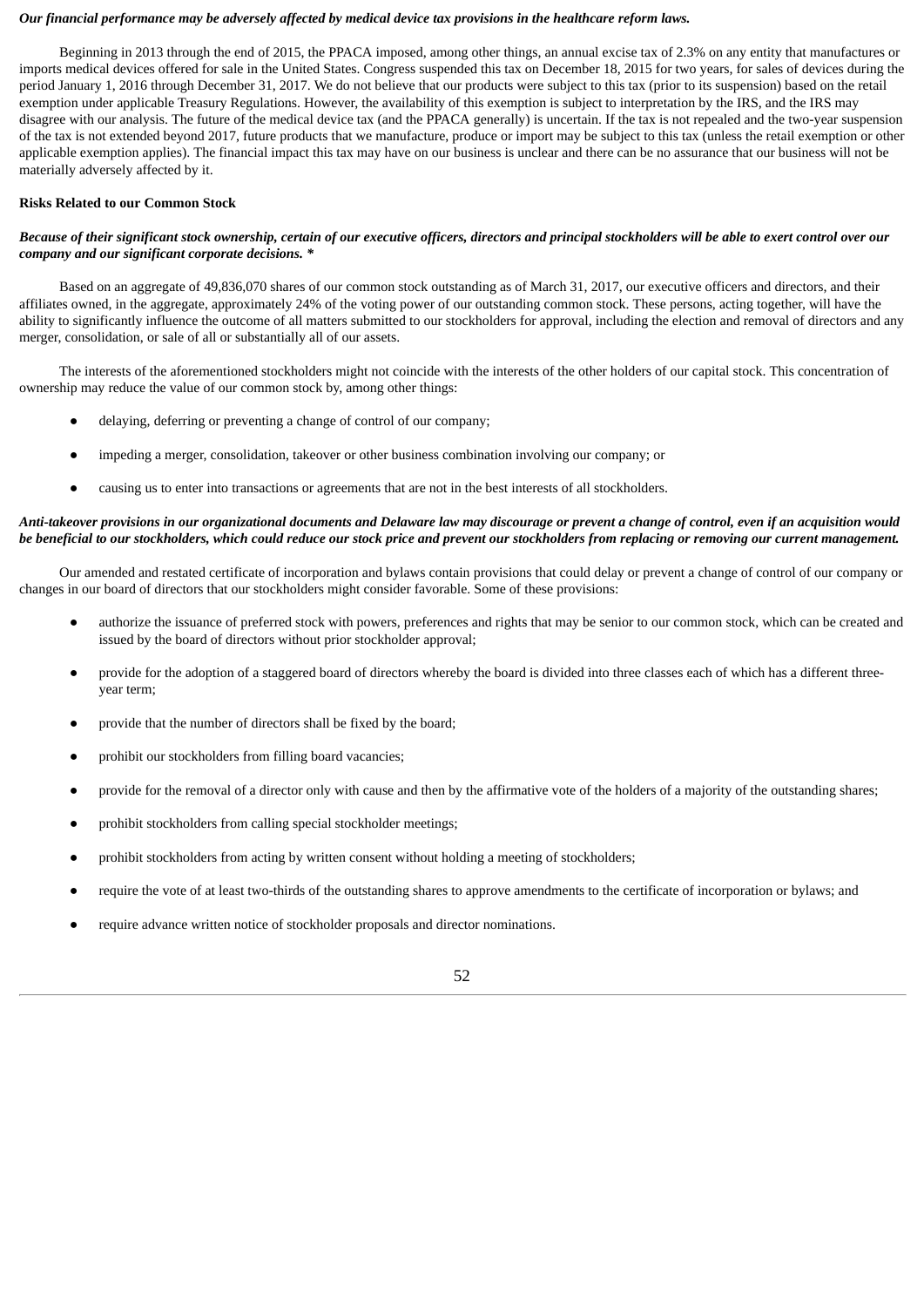We are subject to the provisions of Section 203 of the Delaware General Corporation Law, which may prohibit certain business combinations with stockholders owning 15% or more of our outstanding voting stock. These and other provisions in our amended and restated certificate of incorporation, bylaws and Delaware law could make it more difficult for stockholders or potential acquirers to obtain control of our board of directors or initiate actions that are opposed by our then-current board of directors, including a merger, tender offer or proxy contest involving our company. Any delay or prevention of a change of control transaction or changes in our board of directors could cause the market price of our common stock to decline.

#### Our board of directors is authorized to issue and designate shares of our preferred stock in additional series without stockholder approval.

Our amended and restated certificate of incorporation authorizes our board of directors, without the approval of our stockholders, to issue 5,000,000 shares of our preferred stock, subject to limitations prescribed by applicable law, rules and regulations and the provisions of our amended and restated certificate of incorporation, as shares of preferred stock in series, and to establish from time to time the number of shares to be included in each such series, and to fix the designation, powers, preferences and rights of the shares of each such series and the qualifications, limitations or restrictions thereof. The powers, preferences and rights of these additional series of preferred stock may be senior to or on parity with our common stock, and the issuance of such shares in the future may reduce the value of our common stock.

#### *Our ability to use our net operating loss carryforwards and certain other tax attributes may be limited.*

As of December 31, 2016, we had federal net operating loss, or NOL, carryforwards of approximately \$283.5 million, not considering the limitation discussed below. The federal tax loss carryforwards begin to expire in 2026, unless previously utilized. In general, if there is an "ownership change" with respect to our company, as defined under Section 382 of the Internal Revenue Code of 1986, as amended, or the Code, the utilization of our NOL carryforwards may be subject to substantial limitations imposed by the Code, and similar state provisions. In general, an ownership change occurs whenever there is a shift in ownership of our company by more than 50% by one or more 5% stockholders over a specified time period.

Although we have not completed an update of our Section 382 analysis subsequent to December 31, 2013, the offering that we conducted in March of 2015, either separately or together with any future equity financing, may have caused or could cause an ownership change or could increase the likelihood that we undergo an ownership change for purposes of Section 382 of the Code in the future. Limitations imposed on our ability to utilize NOL carryforwards could cause U.S. federal income taxes to be paid earlier than would be paid if such limitations were not in effect and could cause such NOL carryforwards to expire unused, in each case reducing or eliminating the benefit of such NOL carryforwards.

#### *We do not intend to pay cash dividends.*

We have never declared or paid cash dividends on our capital stock. We currently intend to retain all available funds and any future earnings for use in the operation and expansion of our business and do not anticipate paying any cash dividends in the foreseeable future. In addition, pursuant to the Term Loan Agreement, we are precluded from paying any cash dividends. Accordingly, investors may have to sell some or all of their shares of our common stock in order to generate cash flow from their investment. Investors may not receive a gain on their investment when they sell their shares of our common stock and may lose the entire amount of their investment.

## The requirements of being a public company have increased our costs and will continue to strain our resources and divert management's attention.

As a public company, we are subject to the reporting requirements of the Exchange Act, the Dodd-Frank Wall Street Reform and Consumer Protection Act, or the Dodd-Frank Act, the listing requirements of the NASDAQ Global Market and other applicable securities rules and regulations. Compliance with these rules and regulations has increased our legal and financial compliance costs, made some activities more difficult, time-consuming or costly, and increased demand on our systems and resources.

The Sarbanes-Oxley Act of 2002, or the Sarbanes-Oxley Act, requires, among other things, that we maintain effective disclosure controls and procedures and internal control over financial reporting. Recent legislation permits "emerging growth companies" to implement many of these requirements over a period of up to five years after becoming subject to the requirements. We intend to take advantage of this new legislation but cannot guarantee that we will not be required to implement these requirements sooner than budgeted or planned and thereby incur unexpected expenses.

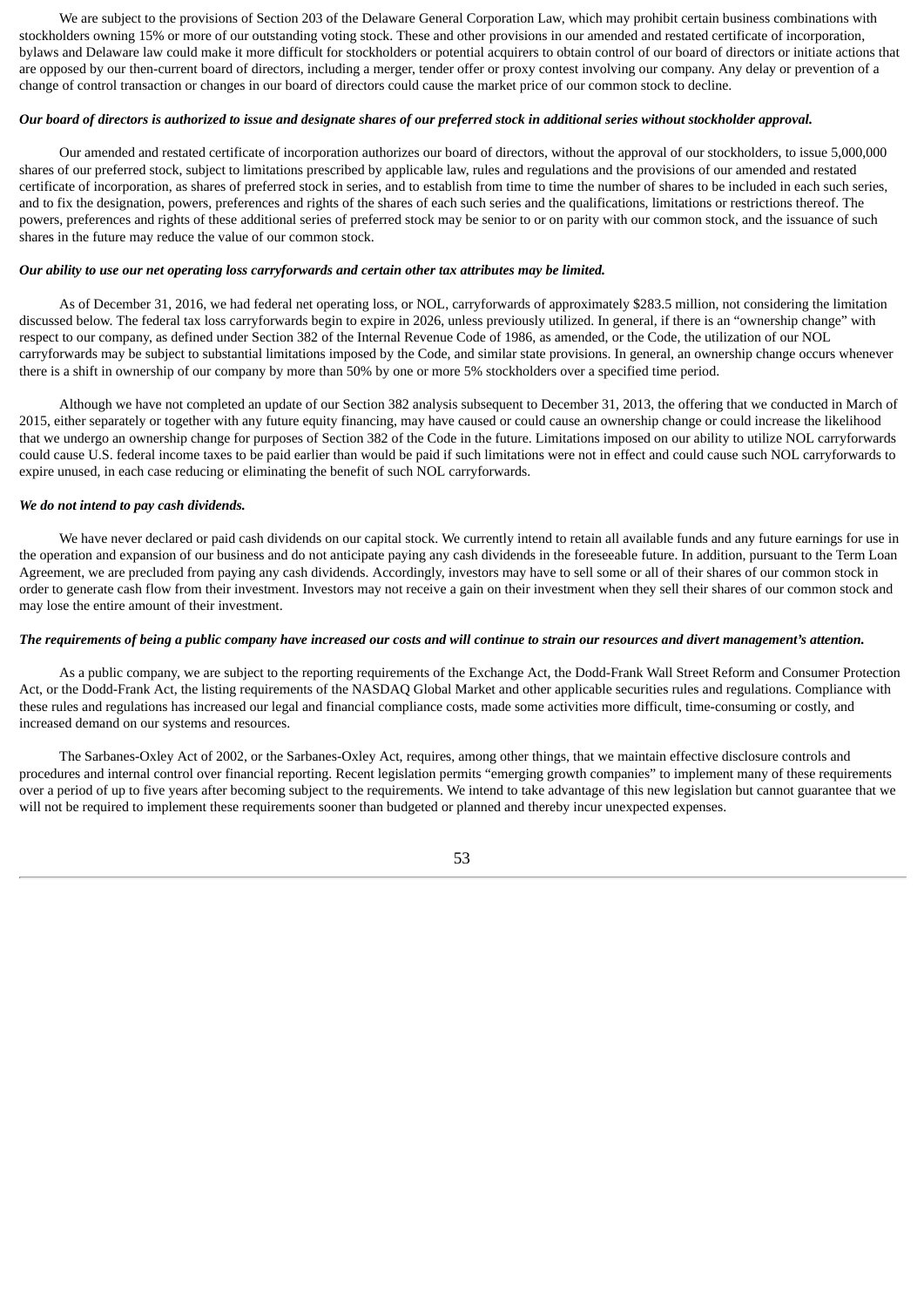In order to maintain and, if required, improve our disclosure controls and procedures and internal control over financial reporting to meet this standard, significant resources and management oversight may be required. As a result, management's attention may be diverted from other business concerns, which could harm our business and operating results. Although we have hired additional employees to help us comply with these requirements, in the future we may need to hire more employees or utilize external consultants in order to further support our efforts, which will increase our expenses.

## Regulations related to "conflict minerals" may cause us to incur additional expenses and could limit the supply and increase the cost of certain metals *used in manufacturing our products.*

The SEC adopted a rule requiring disclosures by public companies of specified minerals, known as conflict minerals, that are necessary to the functionality or production of products manufactured or contracted to be manufactured. The rule requires companies to perform due diligence, disclose and annually report to the SEC whether or not such minerals originate from the Democratic Republic of Congo or an adjoining country. The rule could affect sourcing at competitive prices and availability in sufficient quantities of certain minerals used in the manufacture of our products, including tantalum, tin, gold and tungsten. The number of suppliers who provide conflict-free minerals may be limited. In addition, there may be material costs associated with complying with the disclosure requirements, such as costs related to determining the source of certain minerals used in our products, as well as costs of possible changes to products, processes, or sources of supply as a consequence of such verification activities. Within our supply chain, we may not be able to sufficiently verify the origins of the relevant minerals used in our products through the due diligence procedures that we implement, which may harm our reputation. We continue to investigate the use of conflict materials, if any, within our supply chain.

## We are an "emerging growth company" and we do not know whether the reduced disclosure requirements and relief from certain other significant obligations that are applicable to emerging growth companies will make our common stock less attractive to investors.

We are an "emerging growth company," as defined in the Jumpstart our Business Startups Act of 2012, or the JOBS Act, and we intend to take advantage of certain exemptions from various reporting and compliance requirements that apply to other public companies that are not "emerging growth companies." These exemptions include the following:

- not being required to comply with the auditor attestation requirements of Section 404(b) of the Sarbanes-Oxley Act;
- less extensive disclosure obligations regarding executive compensation in our periodic reports and proxy statements; and
- exemptions from the requirements to hold a nonbinding advisory vote on executive compensation and stockholder approval of any golden parachute payments not previously approved.

We intend to take advantage of these exemptions but cannot guarantee that we will not be required to implement these requirements sooner than budgeted or planned and thereby incur unexpected expenses. We cannot predict if investors will find our common stock less attractive because of our reliance on these exemptions. If some investors find our common stock less attractive as a result, there may be a less active trading market for our common stock, which could result in a reduction in the price of our common stock.

## If we fail to maintain an effective system of internal control over financial reporting, we may not be able to accurately report our financial results or prevent fraud. As a result, stockholders could lose confidence in our financial and other public reporting, which would harm our business and the trading *price of our common stock.*

Effective internal controls over financial reporting are necessary for us to provide reliable financial reports and, together with adequate disclosure controls and procedures, are designed to prevent fraud. Any failure to implement required new or improved controls, or difficulties encountered in their implementation could cause us to fail to meet our reporting obligations. In addition, any testing by us conducted in connection with Section 404(a) of the Sarbanes-Oxley Act, or the subsequent testing by our independent registered public accounting firm conducted in connection with Section 404(b) of the Sarbanes-Oxley Act after we no longer qualify as an "emerging growth company," may reveal deficiencies in our internal controls over financial reporting that are deemed to be material weaknesses or that may require prospective or retroactive changes to our financial statements or identify other areas for further attention or improvement. Inferior internal controls could also cause investors to lose confidence in our reported financial information, which could have a negative effect on the trading price of our common stock.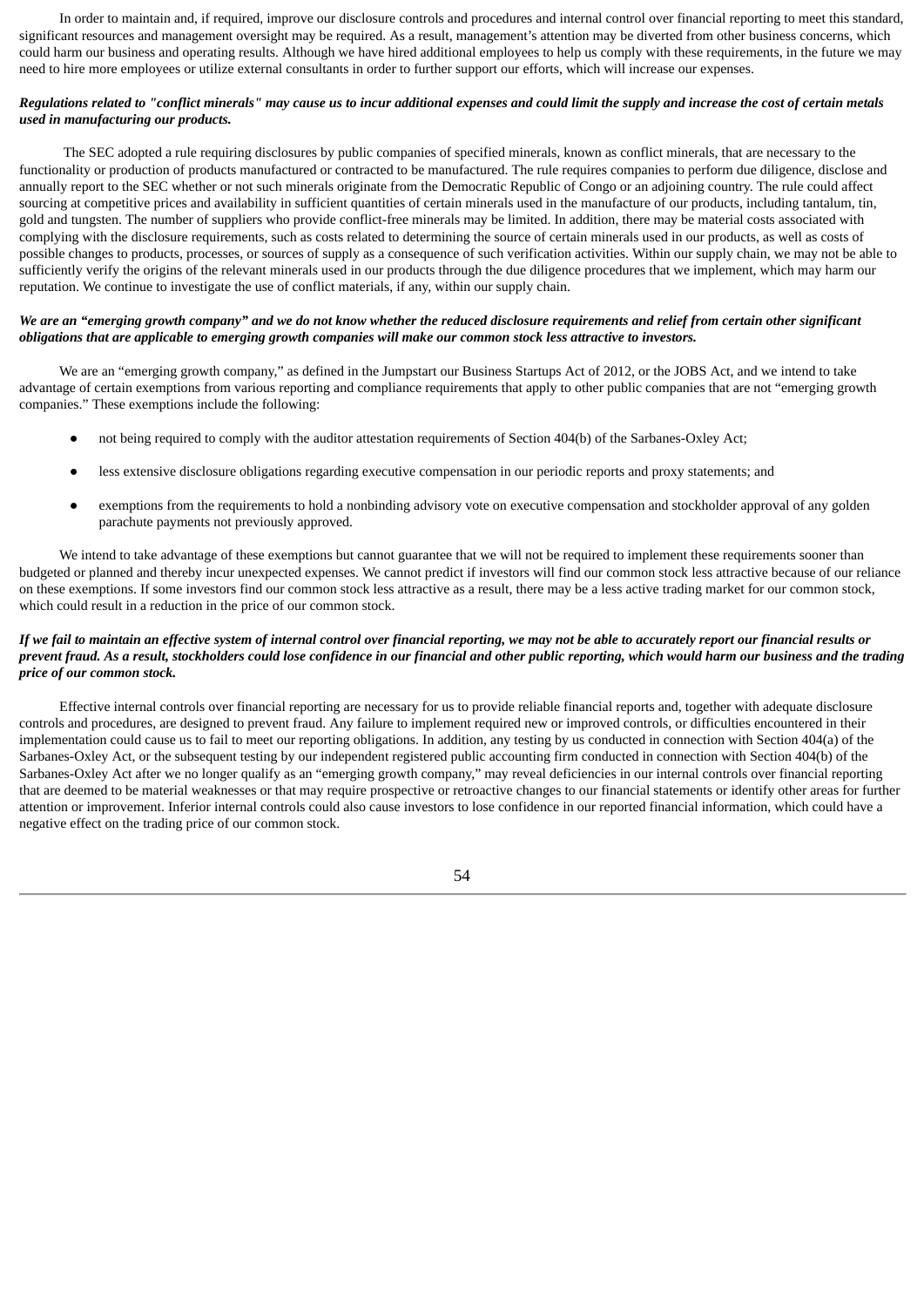We are required to disclose changes made to our internal control procedures on a quarterly basis and our management is required to assess the effectiveness of these controls annually. However, for as long as we are an "emerging growth company" under the JOBS Act, our independent registered public accounting firm will not be required to attest to the effectiveness of our internal control over financial reporting pursuant to Section 404. We could be an "emerging growth company" for up to five years from our November 2013 initial public offering. An independent assessment of the effectiveness of our internal controls could detect problems that our management's assessment might not. Undetected material weaknesses in our internal controls could lead to financial statement restatements and require us to incur the expense of remediation.

### *The price of our common stock might fluctuate significantly.*

Our common stock is listed on the NASDAQ Global Market under the symbol "TNDM." Our stock price could be subject to wide fluctuations in response to a variety of factors, including the following:

- actual or anticipated fluctuations in our quarterly financial and operating results, including the financial and accounting impacts of the Technology Upgrade Program;
- our actual or perceived need for additional capital to fund our operations;
- perceptions about the market acceptance of our products and the recognition of our brand;
- perceptions about our financial stability relative to our competitors and our ability to sustain our business operations long term;
- the reaction of investors to our conclusion that if we do not successfully raise additional capital there is substantial doubt about our ability to continue as a going concern;
- overall performance of the equity markets;
- introduction of proposed products, or announcements of significant contracts, licenses or acquisitions, by us or our competitors;
- legislative, political or regulatory developments;
- issuance of securities analysts' reports or recommendations;
- additions or departures of key personnel;
- threatened or actual litigation and government investigations;
- sale of shares of our common stock by us or members of our management; and
- general economic conditions.

These and other factors might cause the market price of our common stock to fluctuate substantially, which may negatively affect the liquidity of our common stock. In addition, in recent years, the stock market has experienced significant price and volume fluctuations. This volatility has had a significant impact on the market price of securities issued by many companies across many industries. The changes frequently appear to occur without regard to the operating performance of the affected companies. Accordingly, the price of our common stock could fluctuate based upon factors that have little or nothing to do with our company, and these fluctuations could materially reduce the market price of our common stock.

Securities class action litigation has often been instituted against companies following periods of volatility in the overall market and in the market price of a company's securities. This litigation, if instituted against us, could result in substantial costs, divert our management's attention and resources, and harm our business, operating results and financial condition.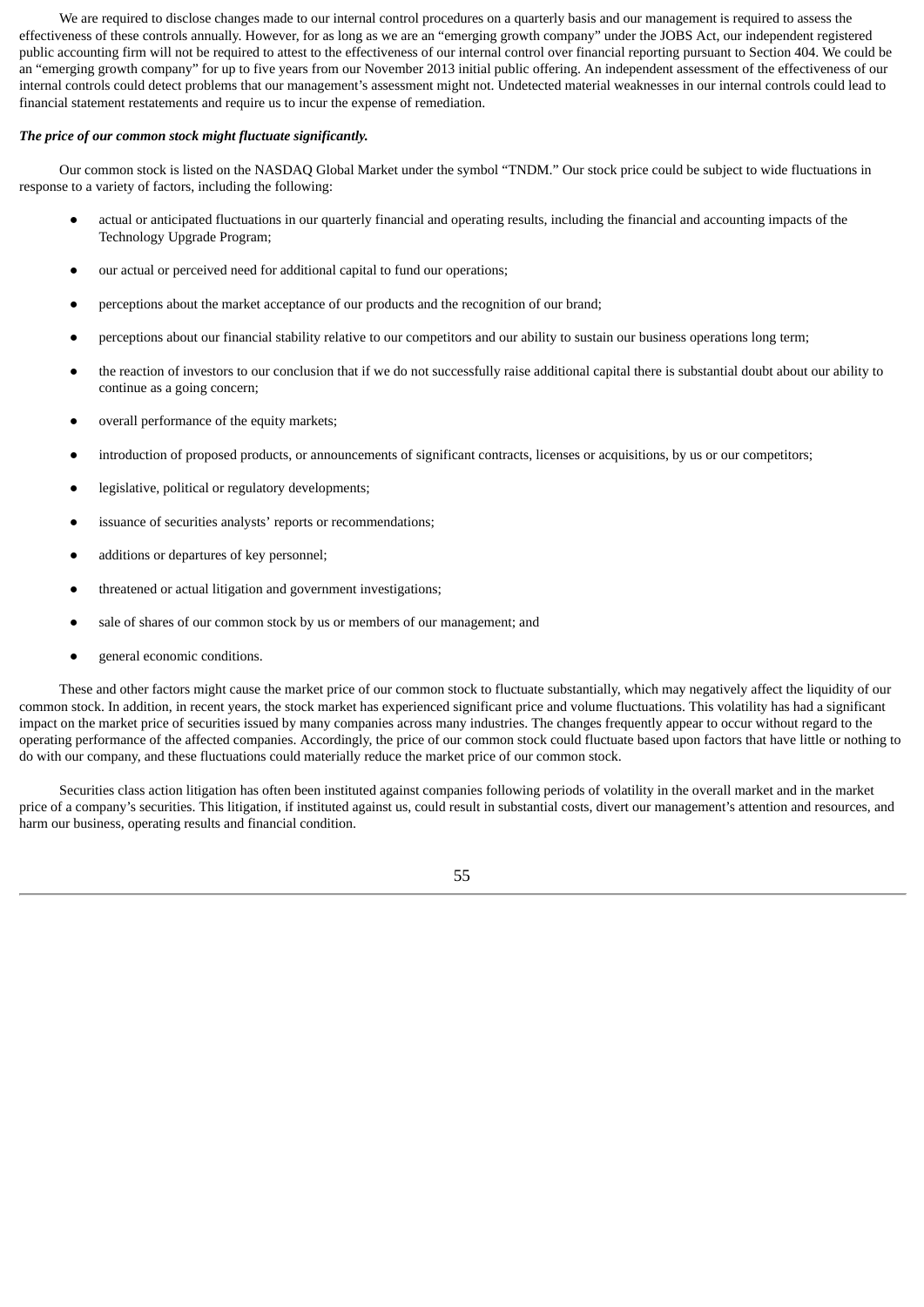#### Future sales, or the perception of future sales, of shares of our common stock could materially reduce the market price of our common stock. \*

Sales of our common stock, or the perception in the market that the holders of a large number of our shares intend to sell such shares, could reduce the market price of our common stock, which would impair our ability to raise future capital through the sale of additional equity securities. We had outstanding 49,836,070 shares of common stock as of March 31, 2017, of which approximately 13,585,636 shares are restricted securities that may be sold only in accordance with the resale restrictions under Rule 144 of the Securities Act. In addition, as of March 31, 2017, we had outstanding options to purchase 7,592,910 shares of common stock and warrants to purchase 2,927,921 shares of common stock that, if exercised, will result in these additional shares becoming available for sale. As of March 31, 2017, there was also 2,147,562 shares and 389,414 shares of our common stock reserved for future grant or issuance under our 2013 Stock Incentive Plan, and our 2013 Employee Stock Purchas Plan, or our ESPP, respectively.

Certain holders of shares of common stock have the right, subject to various conditions and limitations, to include their shares in registration statements relating to our securities. In addition, these holders are entitled to piggyback registration rights with respect to the registration under the Securities Act of shares of our common stock. Shares of common stock registered under these registration statements can be freely sold in the public market. In the event registration rights are exercised and a large number of shares of common stock are sold in the public market, those sales could reduce the trading price of our common stock.

In the future, we may issue additional securities if we need to raise more capital. In particular, management currently believes that it will be necessary for us to raise additional funding. The number of new shares of our common stock issued in connection with raising additional capital could constitute a material portion of the then-outstanding shares of our common stock.

#### **Item 2**. **Unregistered Sales of Equity Securities and Use of Proceeds**

<span id="page-57-0"></span>None.

#### **Item 3. Defaults Upon Senior Securities**

<span id="page-57-2"></span><span id="page-57-1"></span>None.

**Item 4. Mine Safety Disclosures**

<span id="page-57-3"></span>Not applicable.

## **Item 5. Other Information**

None.

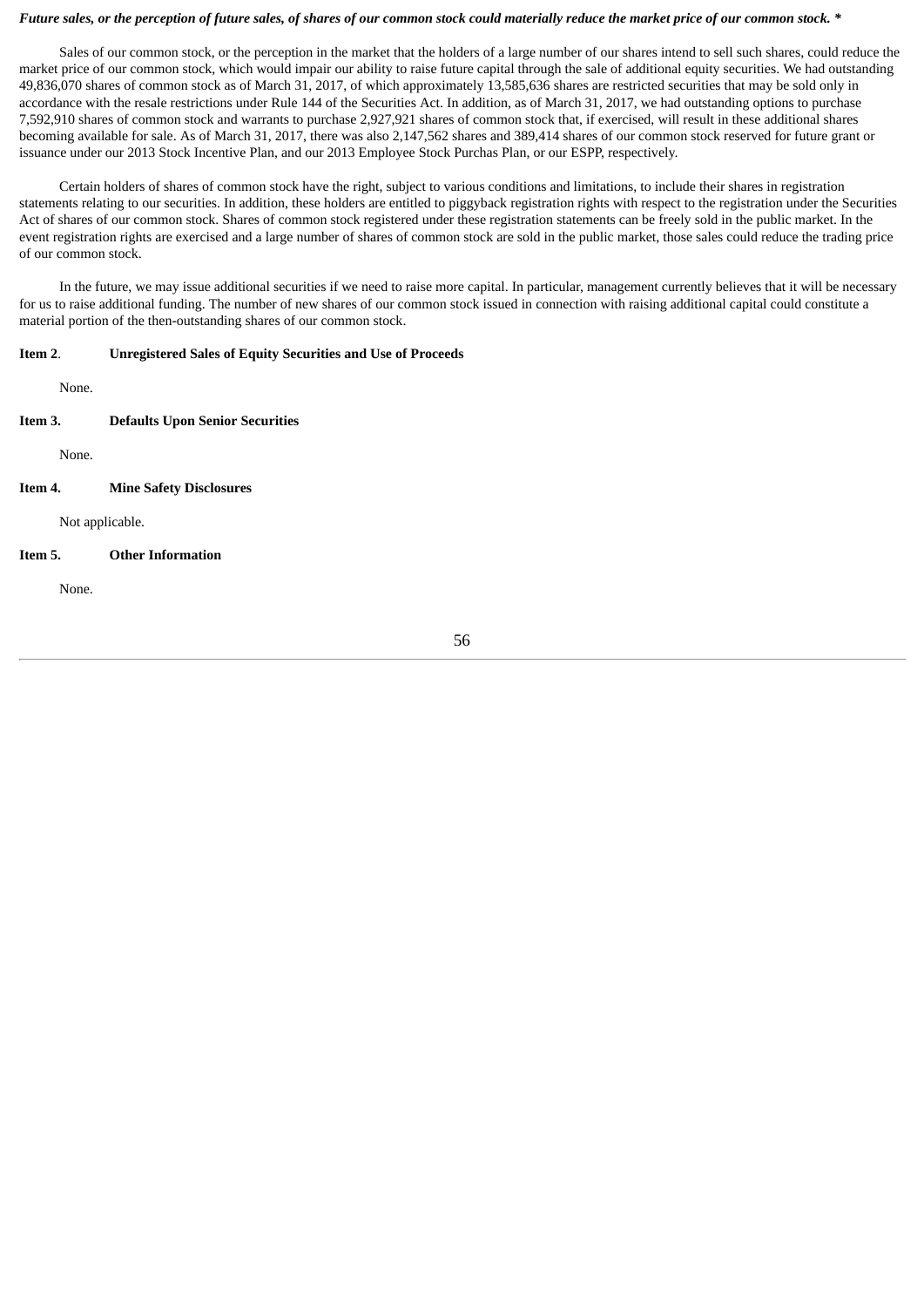## <span id="page-58-0"></span>**Item 6. Exhibits**

|                                 |                                                                                                                                                                                                                                                                                                                                        | <b>Incorporated by Reference</b> |            |                                       |                                 |                                    |
|---------------------------------|----------------------------------------------------------------------------------------------------------------------------------------------------------------------------------------------------------------------------------------------------------------------------------------------------------------------------------------|----------------------------------|------------|---------------------------------------|---------------------------------|------------------------------------|
| <b>Exhibit</b><br><b>Number</b> | <b>Exhibit Description</b>                                                                                                                                                                                                                                                                                                             | Form                             | File No.   | <b>Date of First</b><br><b>Filing</b> | <b>Exhibit</b><br><b>Number</b> | <b>Provided</b><br><b>Herewith</b> |
| 3.1                             | Amended and Restated Certificate of Incorporation as<br>currently in effect.                                                                                                                                                                                                                                                           | $S-1/A$                          | 333-191601 | $1-Nov-13$                            | 3.4                             |                                    |
| 3.2                             | Amended and Restated Bylaws as currently in effect.                                                                                                                                                                                                                                                                                    | $S-1/A$                          | 333-191601 | 1-Nov-13                              | 3.5                             |                                    |
| 4.1                             | Form of Warrant to Purchase Stock                                                                                                                                                                                                                                                                                                      | $S-1$                            | 333-216531 | 8-March-17                            | 4.3                             |                                    |
| 10.1                            | Waiver and Amendment No. 4 to Term Loan Agreement,<br>dated March 7, 2017, by and between Tandem Diabetes<br>Care, Inc., Capital Royalty Partners II L.P., Capital<br>Royalty Partners II - Parallel Fund "A" L.P., Capital<br>Royalty Partners II (Cayman) L.P., and Capital Royalty<br>Partners II - Parallel Fund "B" (Cayman) L.P. | $S-1$                            | 333-216531 | 8-March-17                            | 10.6                            |                                    |
| 31.1                            | Certification of Kim D. Blickenstaff, Chief Executive<br>Officer, pursuant to Section 302 of the Sarbanes-Oxley<br>Act of 2002.                                                                                                                                                                                                        |                                  |            |                                       |                                 | X                                  |
| 31.2                            | Certification of John Cajigas, Chief Financial Officer,<br>pursuant to Section 302 of the Sarbanes-Oxley Act of<br>2002.                                                                                                                                                                                                               |                                  |            |                                       |                                 | $\mathbf X$                        |
| $32.1*$                         | Certification of Kim D. Blickenstaff, Chief Executive<br>Officer, pursuant to U.S.C. Section 1350, as adopted<br>pursuant to Section 906 of the Sarbanes-Oxley Act of<br>2002.                                                                                                                                                         |                                  |            |                                       |                                 | X                                  |
| $32.2*$                         | Certification of John Cajigas, Chief Financial Officer,<br>pursuant to U.S.C. Section 1350, as adopted pursuant to<br>Section 906 of the Sarbanes-Oxley Act of 2002.                                                                                                                                                                   |                                  |            |                                       |                                 | X                                  |
| 101.INS                         | <b>XBRL Instance Document.</b>                                                                                                                                                                                                                                                                                                         |                                  |            |                                       |                                 | X                                  |
| 101.SCH                         | XBRL Taxonomy Extension Schema Document.                                                                                                                                                                                                                                                                                               |                                  |            |                                       |                                 | X                                  |
| 101.CAL                         | XBRL Taxonomy Extension Calculation Linkbase<br>Document.                                                                                                                                                                                                                                                                              |                                  |            |                                       |                                 | X                                  |
| 101.DEF                         | XBRL Taxonomy Extension Definition Linkbase<br>Document.                                                                                                                                                                                                                                                                               |                                  |            |                                       |                                 | X                                  |
| 101.LAB                         | XBRL Taxonomy Extension Label Linkbase Document.                                                                                                                                                                                                                                                                                       |                                  |            |                                       |                                 | X                                  |
| 101.PRE                         | XBRL Taxonomy Extension Presentation Linkbase<br>Document.                                                                                                                                                                                                                                                                             |                                  |            |                                       |                                 | $\mathbf X$                        |

\* If any, indicates management contract or compensatory plan.

This certification is not deemed "filed" for purposes of Section 18 of the Securities Exchange Act of 1934, or otherwise subject to the liability of that section. Such certification will not be deemed to be incorporated by reference into any filing under the Securities Act of 1933 or the Securities Exchange Act of 1934, except to the extent that the registrant specifically incorporates it by reference.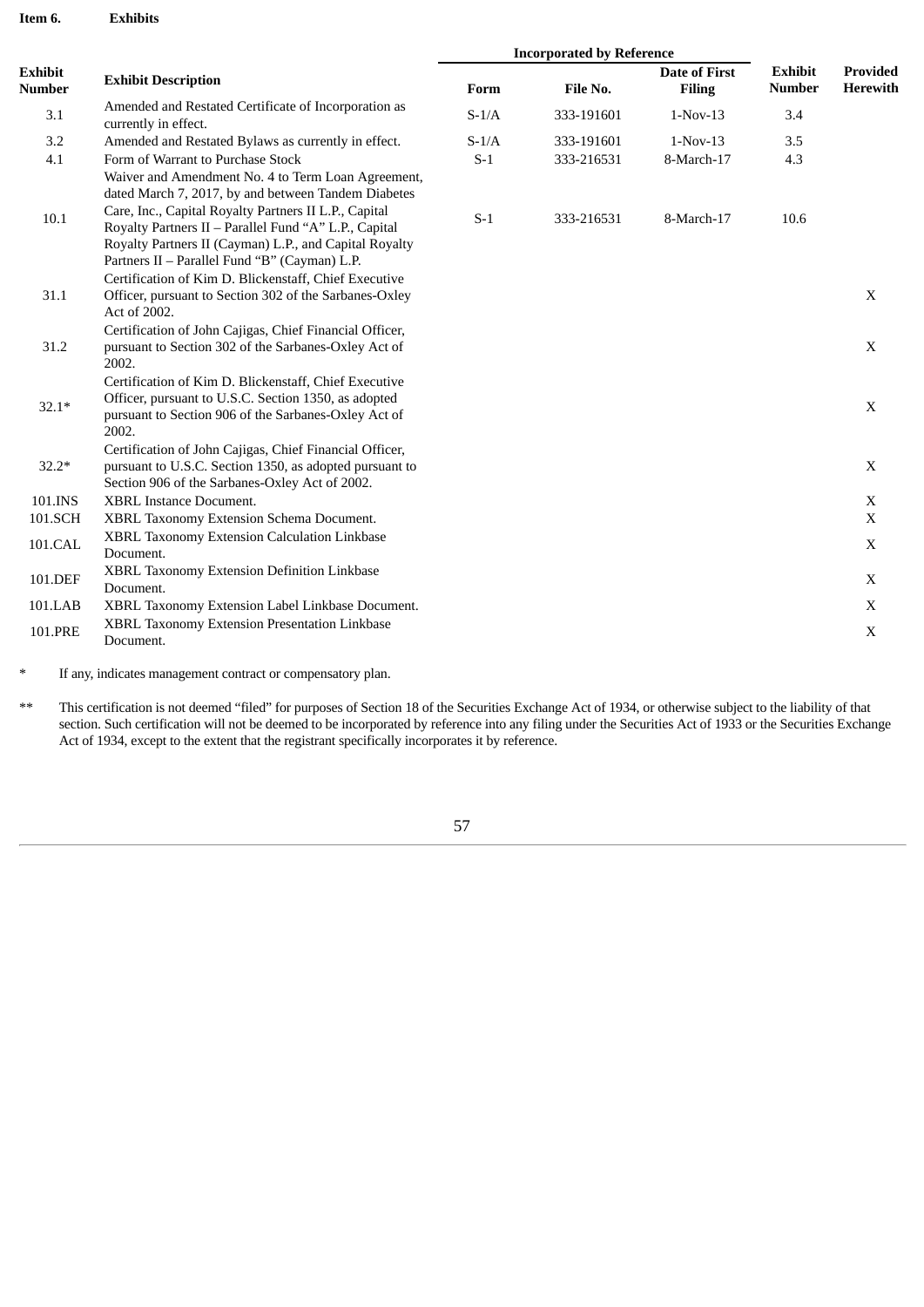## **SIGNATURES**

Pursuant to the requirements of the Securities Exchange Act of 1934, the registrant has duly caused this report to be signed on its behalf by the undersigned thereunto duly authorized.

Tandem Diabetes Care, Inc.

# Dated: April 27, 2017 By: /s/ Kim D. Blickenstaff Kim D. Blickenstaff

President, Chief Executive Officer and Director (on behalf of the registrant and as the registrant's Principal Executive Officer)

By: /s/ John Cajigas

John Cajigas Executive Vice President, Chief Financial Officer and Treasurer (on behalf of the registrant and as the registrant's Principal Financial and Accounting Officer)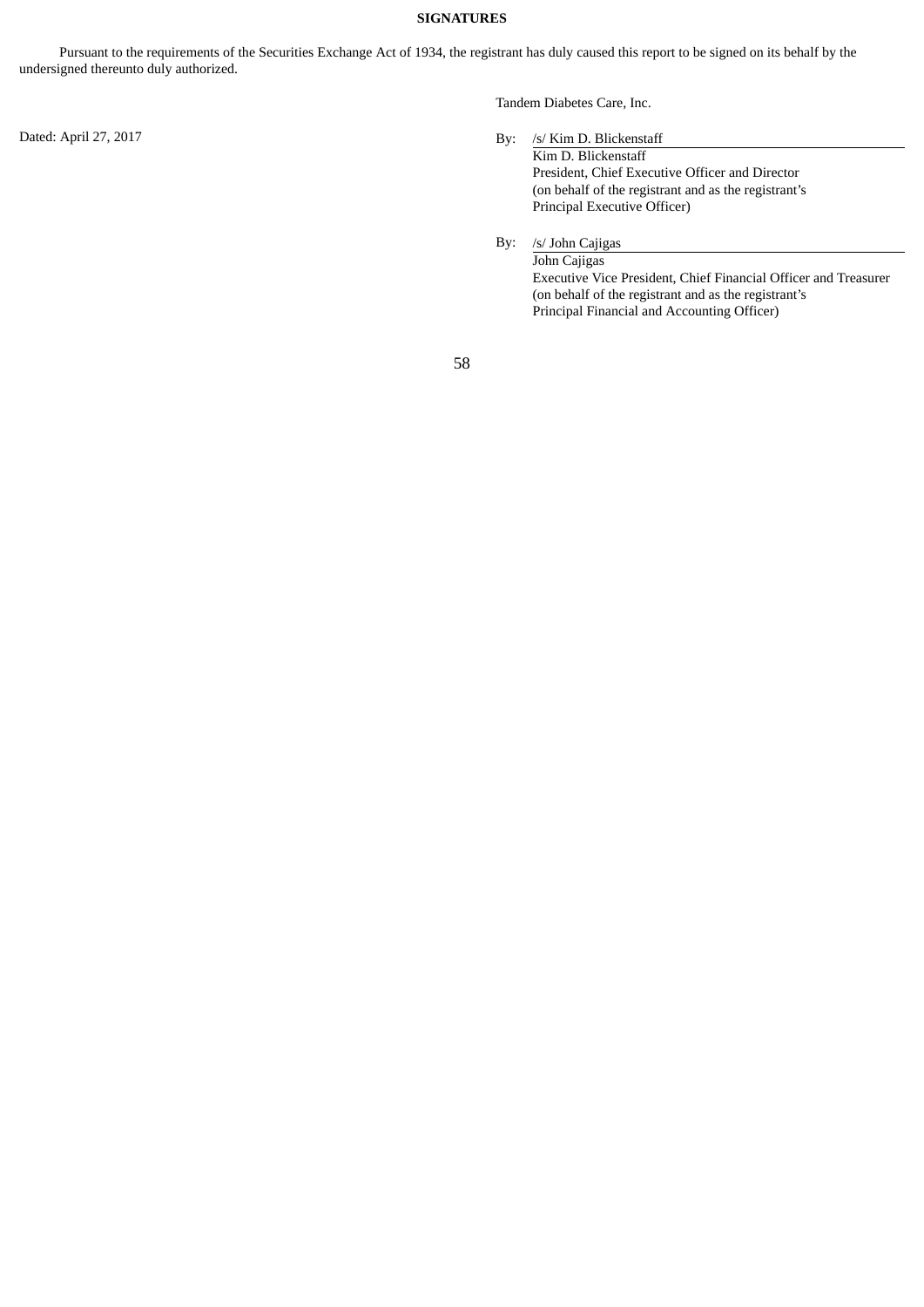## **CERTIFICATION OF CHIEF EXECUTIVE OFFICER PURSUANT TO SECTION 302 OF THE SARBANES-OXLEY ACT OF 2002**

I, Kim D. Blickenstaff, certify that:

- 1. I have reviewed this Quarterly Report on Form 10-Q of Tandem Diabetes Care, Inc.;
- 2. Based on my knowledge, this report does not contain any untrue statement of a material fact or omit to state a material fact necessary to make the statements made, in light of the circumstances under which such statements were made, not misleading with respect to the period covered by this report;
- 3. Based on my knowledge, the financial statements, and other financial information included in this report, fairly present in all material respects the financial condition, results of operations and cash flows of the registrant as of, and for, the periods presented in this report;
- 4. The registrant's other certifying officer(s) and I are responsible for establishing and maintaining disclosure controls and procedures (as defined in Exchange Act Rules 13a-15(e) and 15d-15(e)) and internal control over financial reporting (as defined in Exchange Act Rules 13a-15(f) and 15d-15(f)) for the registrant and have:
	- a) Designed such disclosure controls and procedures, or caused such disclosure controls and procedures to be designed under our supervision, to ensure that material information relating to the registrant, including its consolidated subsidiaries, is made known to us by others within those entities, particularly during the period in which this report is being prepared;
	- b) Designed such internal control over financial reporting, or caused such internal control over financial reporting to be designed under our supervision, to provide reasonable assurance regarding the reliability of financial reporting and the preparation of financial statements for external purposes in accordance with generally accepted accounting principles;
	- c) Evaluated the effectiveness of the registrant's disclosure controls and procedures and presented in this report our conclusions about the effectiveness of the disclosure controls and procedures, as of the end of the period covered by this report based on such evaluation; and
	- d) Disclosed in this report any change in the registrant's internal control over financial reporting that occurred during the registrant's most recent fiscal quarter (the registrant's fourth fiscal quarter in the case of an annual report) that has materially affected, or is reasonably likely to materially affect, the registrant's internal control over financial reporting; and
- 5. The registrant's other certifying officer(s) and I have disclosed, based on our most recent evaluation of internal control over financial reporting, to the registrant's auditors and the audit committee of the registrant's board of directors (or persons performing the equivalent functions):
	- a) All significant deficiencies and material weaknesses in the design or operation of internal control over financial reporting which are reasonably likely to adversely affect the registrant's ability to record, process, summarize and report financial information; and
	- b) b) Any fraud, whether or not material, that involves management or other employees who have a significant role in the registrant's internal control over financial reporting.

Tandem Diabetes Care, Inc.

By: /s/ Kim D. Blickenstaff

Kim D. Blickenstaff President, Chief Executive Officer and Director

Dated: April 27, 2017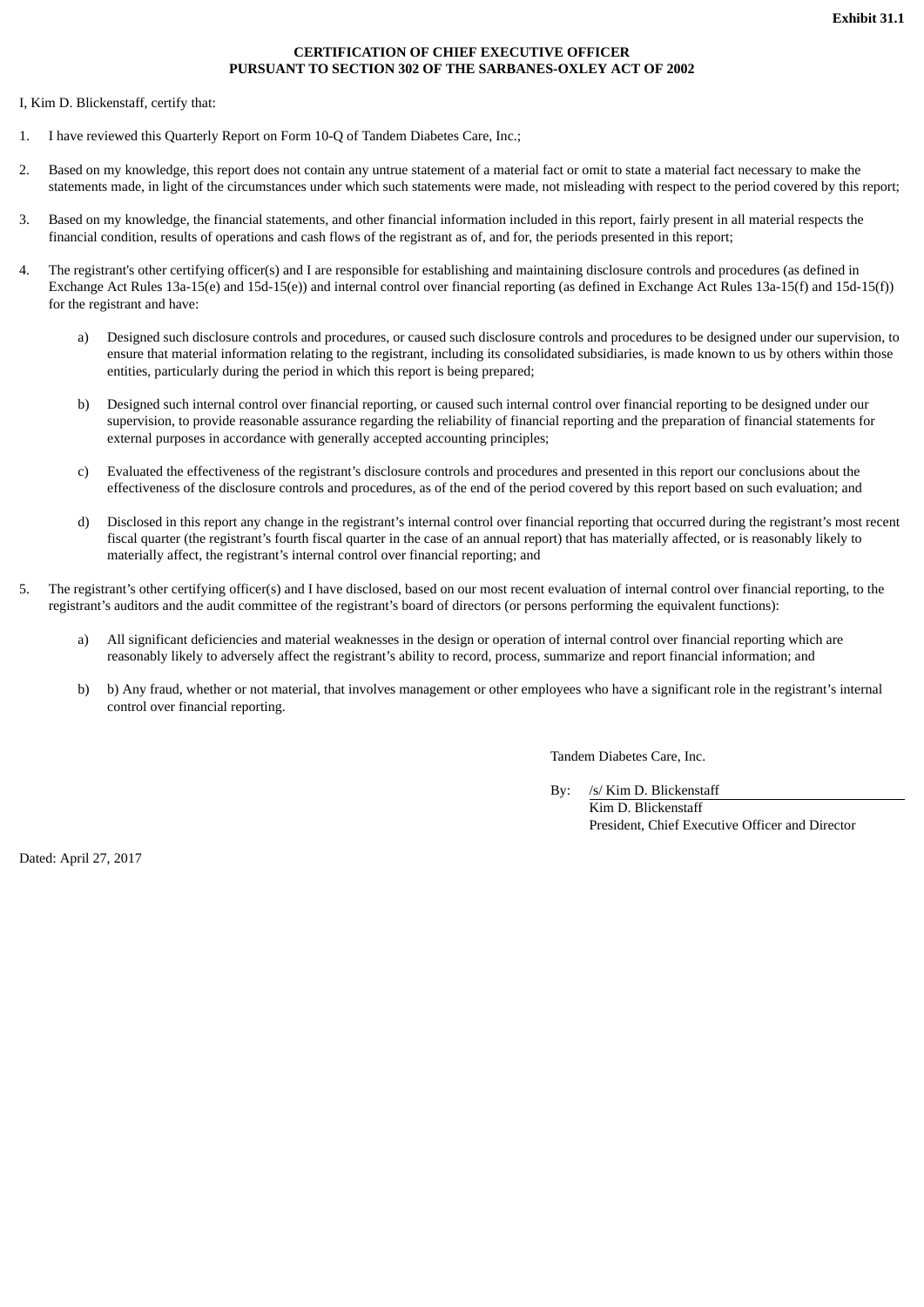## **CERTIFICATION OF CHIEF FINANCIAL OFFICER PURSUANT TO SECTION 302 OF THE SARBANES-OXLEY ACT OF 2002**

I, John Cajigas, certify that:

- 1. I have reviewed this Quarterly Report on Form 10-Q of Tandem Diabetes Care, Inc.;
- 2. Based on my knowledge, this report does not contain any untrue statement of a material fact or omit to state a material fact necessary to make the statements made, in light of the circumstances under which such statements were made, not misleading with respect to the period covered by this report;
- 3. Based on my knowledge, the financial statements, and other financial information included in this report, fairly present in all material respects the financial condition, results of operations and cash flows of the registrant as of, and for, the periods presented in this report;
- 4. The registrant's other certifying officer(s) and I are responsible for establishing and maintaining disclosure controls and procedures (as defined in Exchange Act Rules 13a-15(e) and 15d-15(e)) and internal control over financial reporting (as defined in Exchange Act Rules 13a-15(f) and 15d-15(f)) for the registrant and have:
	- a) Designed such disclosure controls and procedures, or caused such disclosure controls and procedures to be designed under our supervision, to ensure that material information relating to the registrant, including its consolidated subsidiaries, is made known to us by others within those entities, particularly during the period in which this report is being prepared;
	- b) Designed such internal control over financial reporting, or caused such internal control over financial reporting to be designed under our supervision, to provide reasonable assurance regarding the reliability of financial reporting and the preparation of financial statements for external purposes in accordance with generally accepted accounting principles;
	- c) Evaluated the effectiveness of the registrant's disclosure controls and procedures and presented in this report our conclusions about the effectiveness of the disclosure controls and procedures, as of the end of the period covered by this report based on such evaluation; and
	- d) Disclosed in this report any change in the registrant's internal control over financial reporting that occurred during the registrant's most recent fiscal quarter (the registrant's fourth fiscal quarter in the case of an annual report) that has materially affected, or is reasonably likely to materially affect, the registrant's internal control over financial reporting; and
- 5. The registrant's other certifying officer(s) and I have disclosed, based on our most recent evaluation of internal control over financial reporting, to the registrant's auditors and the audit committee of the registrant's board of directors (or persons performing the equivalent functions):
	- a) All significant deficiencies and material weaknesses in the design or operation of internal control over financial reporting which are reasonably likely to adversely affect the registrant's ability to record, process, summarize and report financial information; and
	- b) Any fraud, whether or not material, that involves management or other employees who have a significant role in the registrant's internal control over financial reporting.

Tandem Diabetes Care, Inc.

By: /s/ John Cajigas

John Cajigas Executive Vice President, Chief Financial Officer and Treasurer

Dated: April 27, 2017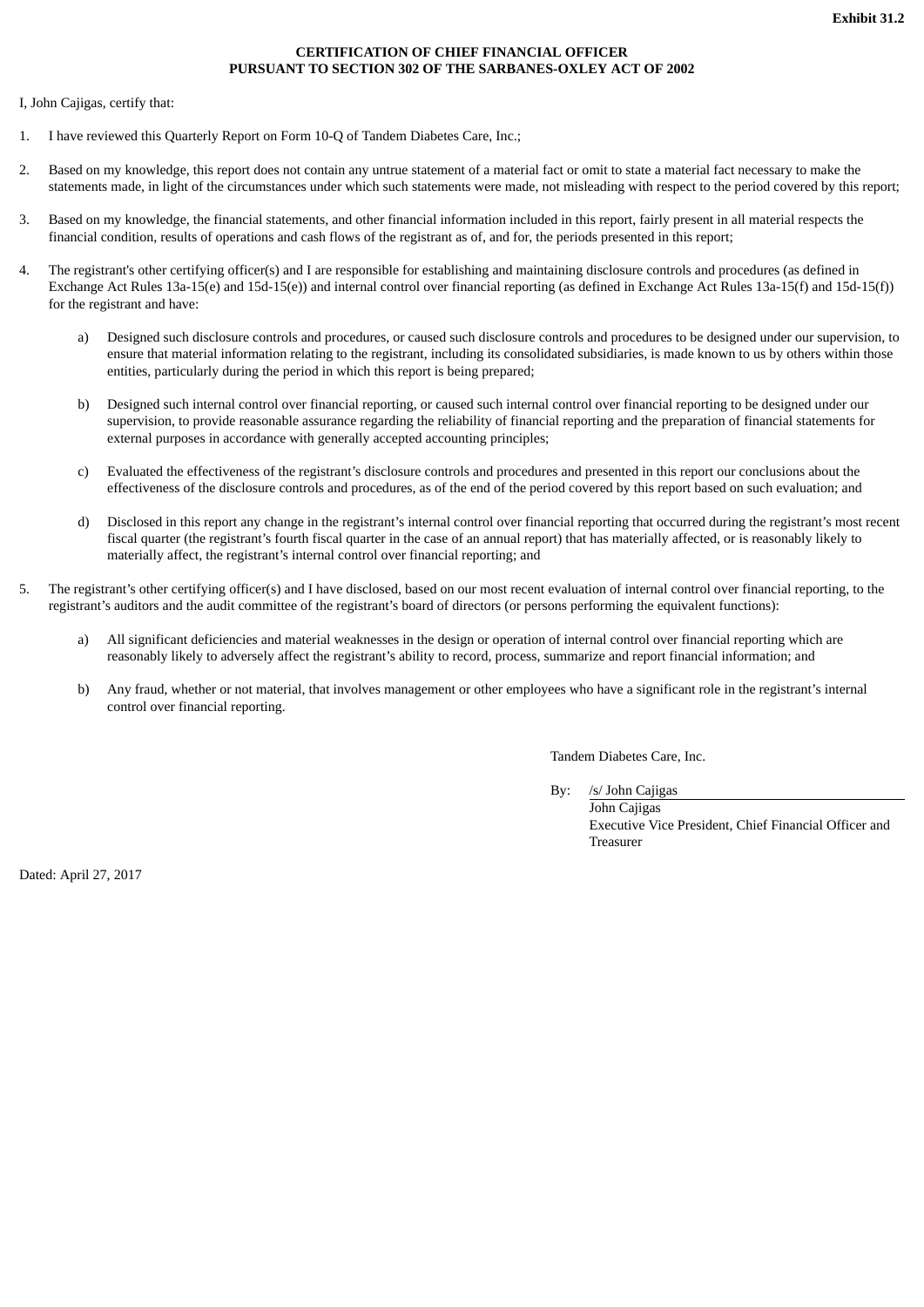## **CERTIFICATION PURSUANT TO U.S.C. SECTION 1350, AS ADOPTED PURSUANT TO SECTION 906 OF THE SARBANES-OXLEY ACT OF 2002**

In connection with the Quarterly Report on Form 10-Q of Tandem Diabetes Care, Inc. (the "Company") for the period ended March 31, 2017, as filed with the Securities and Exchange Commission on the date hereof (the "Report"), I, Kim D. Blickenstaff, President and Chief Executive Officer of the Company, certify, pursuant to 18 U.S.C. Section 1350, as adopted pursuant to Section 906 of the Sarbanes-Oxley Act of 2002, that to my knowledge:

1. The Report fully complies with the requirements of Section 13(a) or 15(d) of the Securities Exchange Act of 1934, as amended; and

2. The information contained in the Report fairly presents, in all material respects, the financial condition and results of operations of the Company as of the dates and for the periods presented.

Date: April 27, 2017 /s/ Kim D. Blickenstaff Kim D. Blickenstaff President and Chief Executive Officer

The foregoing certification is being furnished solely to accompany the Report pursuant to 18 U.S.C. § 1350, and is not being filed for purposes of Section 18 of the Exchange Act, and is not to be incorporated by reference into any filing of the Company, whether made before or after the date hereof, regardless of any general incorporation language in such filing. A signed original of this written statement required by Section 906 has been provided to the Company and will be retained by the Company and furnished to the Securities and Exchanae Commission or its staff upon request.